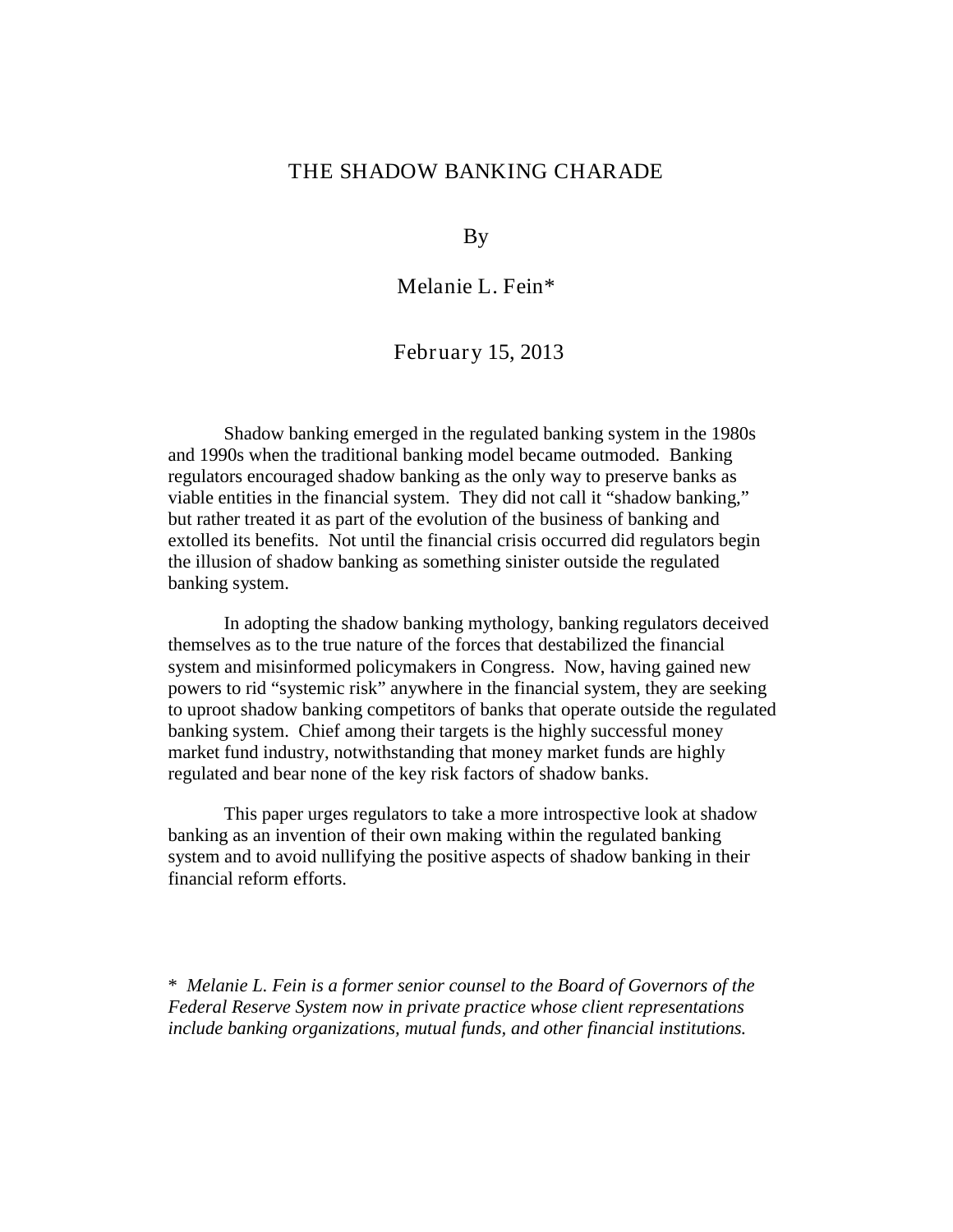# THE SHADOW BANKING CHARADE

| I.             |                                                |                                                                                                           |  |
|----------------|------------------------------------------------|-----------------------------------------------------------------------------------------------------------|--|
|                | A.<br><b>B.</b>                                |                                                                                                           |  |
| II.            |                                                |                                                                                                           |  |
|                | A <sub>1</sub><br><b>B.</b><br>$\mathcal{C}$ . |                                                                                                           |  |
| III.           |                                                |                                                                                                           |  |
|                | A.<br><b>B.</b><br>$C_{\cdot}$                 | An Integral Part of the Regulated Banking System 13<br>Securitization-Part of the "Business of Banking"20 |  |
| IV.            |                                                |                                                                                                           |  |
|                | A.<br><b>B.</b><br>$C_{\cdot}$                 | Shadow Banking-A Flawed Reform Concept23                                                                  |  |
| V.             |                                                |                                                                                                           |  |
|                |                                                |                                                                                                           |  |
| $\mathbf{I}$ . |                                                |                                                                                                           |  |
| II.            |                                                |                                                                                                           |  |
| III.           |                                                |                                                                                                           |  |
| IV.            | HOW TRADITIONAL BANKS BECAME SHADOW BANKS  48  |                                                                                                           |  |
|                | A.<br><b>B.</b><br>$\mathcal{C}$ .<br>D.       |                                                                                                           |  |
|                | E.<br>F.                                       |                                                                                                           |  |
|                |                                                |                                                                                                           |  |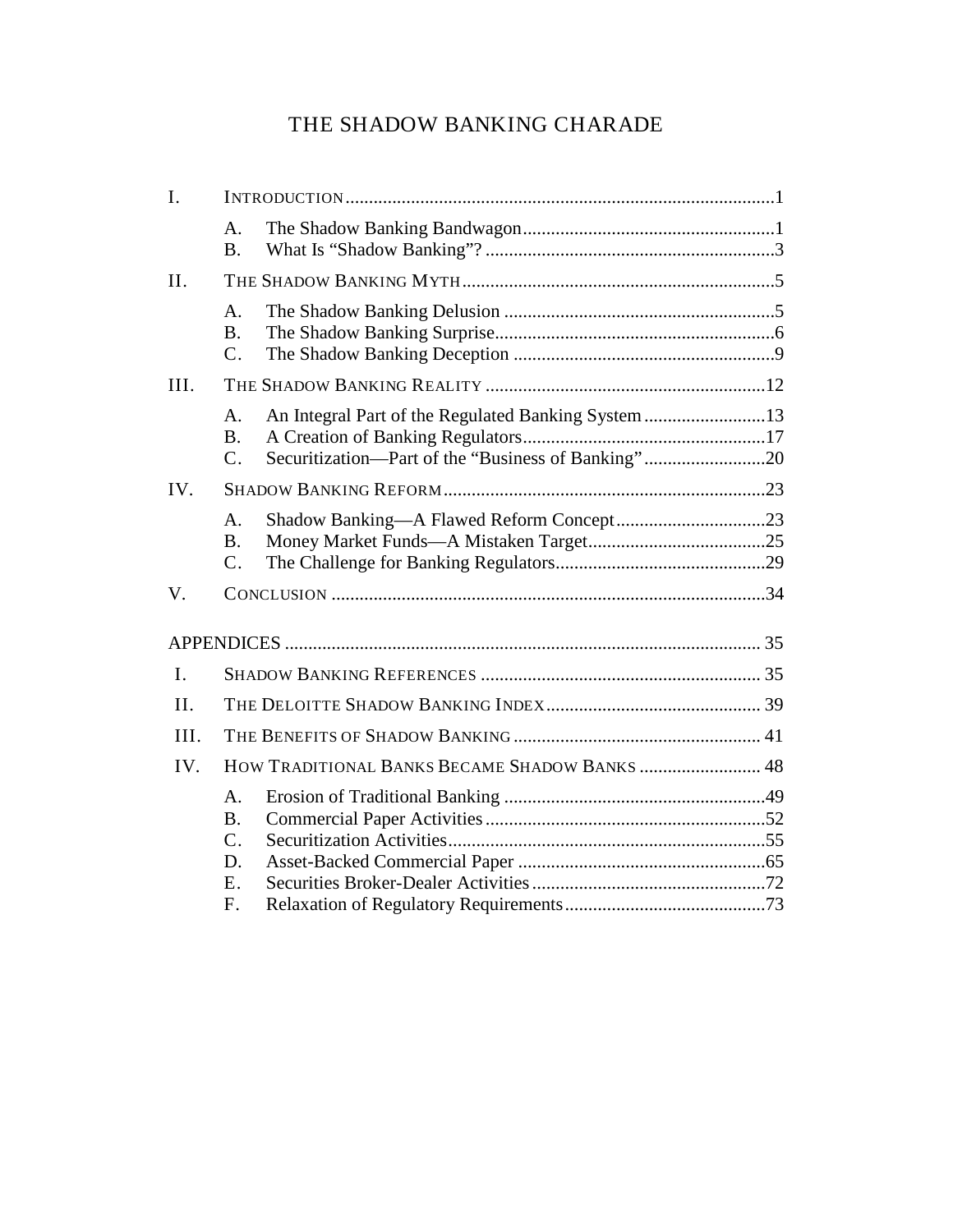## THE SHADOW BANKING CHARADE

### <span id="page-2-0"></span>I. INTRODUCTION

"Shadow banking" is a term used by banking regulators, academics, the media, and others when attempting to explain the financial crisis of 2007-2008. It has become a slogan of U.S. and international reforms efforts aimed at nonbank financial activities said to form an unregulated "shadow banking system" capable of destabilizing the global financial system.<sup>[1](#page-2-2)</sup> Yet, when examined closely, it appears to subsist mainly within the regulated banking system, raising questions about its validity as a concept for reform of entities outside the banking system. This paper examines the shadow banking concept and its legitimacy as a basis for reform.

### A. **The Shadow Banking Bandwagon**

<span id="page-2-1"></span>The term "shadow banking" was used in a *Fortune Magazine* article in 2007 to highlight what was then described as "a secret banking system built on derivatives and untouched by regulation."[2](#page-2-3) Bill Gross, president of Pimco, wrote:

> Beware our shadow banking system. . . . What we are witnessing is essentially the breakdown of our modern-day banking system, a complex of leveraged lending so hard to understand that Federal Reserve chairman Ben Bernanke required a face-to-face refresher course from hedge fund managers in mid-August. My Pimco colleague Paul McCulley has labeled it the "shadow banking system" because it has lain hidden for years, untouched by regulation, yet free to magically and mystically create and then package subprime loans into a host of three-letter conduits that only Wall Street wizards could explain.<sup>[3](#page-2-4)</sup>

This depiction of shadow banking as a mysterious unregulated force in the financial system captured the imagination of regulators, academic

<span id="page-2-2"></span> $1$  See, e.g., Financial Stability Board, Consultative Document, Strengthening Oversight and Regulation of Shadow Banking: An Integrated Overview of Policy Recommendations, Nov. 18, 2012; European Commission, Green Paper—Shadow Banking, March 19, 2012.

<span id="page-2-4"></span><span id="page-2-3"></span><sup>&</sup>lt;sup>2</sup> Bill Gross, Beware Our Shadow Banking System, Fortune Magazine, reprinted at [http://money.cnn.com/2007/11/27/news/newsmakers/gross\\_banking.fortune,](http://money.cnn.com/2007/11/27/news/newsmakers/gross_banking.fortune) Nov. 28, 2007.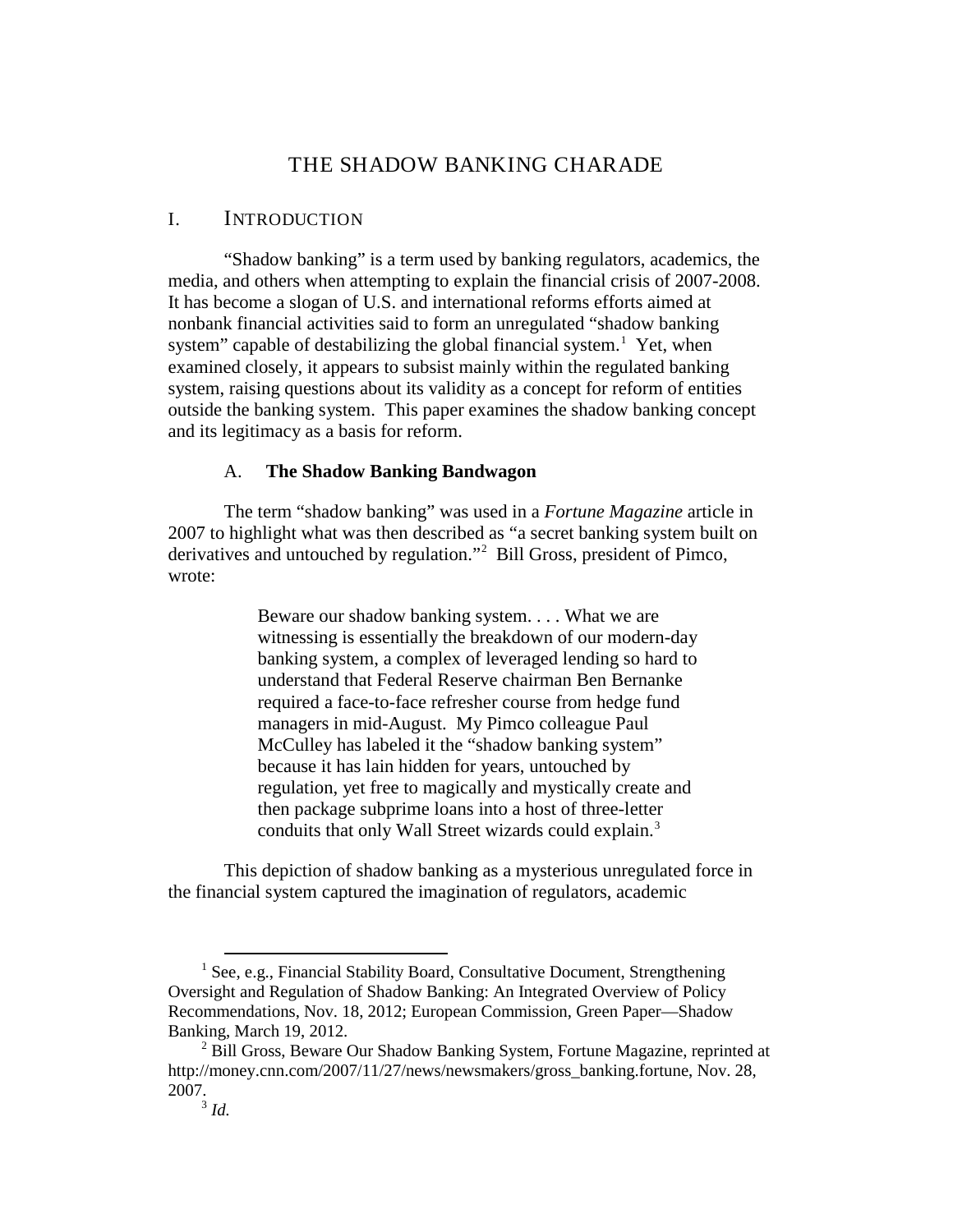economists, and the media and has distorted their views of the financial crisis ever since. Banking regulators have used it to explain how the crisis arose outside the regulated banking system beyond their powers of perception. [4](#page-3-0) Academics whose econometric models failed to forecast the crisis have said it was invisible.<sup>[5](#page-3-1)</sup> Consulting firms have converted it into an "index."<sup>6</sup> The media has bandied it about like "greed" as a glib explanation of what went wrong with the financial system.<sup>[7](#page-3-3)</sup>

A shadow banking bandwagon has gathered steam and is rolling around like a loose cannon ready to crush nonbank entities that were caught in the financial crisis regardless of whether they had anything to do with its causes. Shadow banks have become a target of insistent regulatory reform efforts even though who, what, and why they are is not clearly understood. This paper sheds light on shadow banking and shows it is largely a myth.

The Appendix hereto lists some of the numerous articles, studies, academic papers, speeches, and media commentary devoted to shadow banking. Some of these represent serious efforts to identify sources of systemic risk and to formulate remedies to prevent another financial crisis. Many treat the subject superficially and contribute nothing to illuminate the crisis or its causes and potential cures. Most identify shadow banks as something other than traditional banks. All have difficulty finding a logical meaning of shadow banking and its role in the financial system. None recognizes shadow banking for what it really is—a chimera that has fogged the lens of inquiry into the true sources of systemic risk and clouded meaningful reform efforts.

This paper disputes the characterization of shadow banking adopted by banking regulators and shows that, contrary to the picture they have painted, it

<span id="page-3-0"></span><sup>&</sup>lt;sup>4</sup> See Statement of Treasury Secretary Timothy F. Geithner at a hearing on Public Policy Issues Raised by the Report of the Lehman Bankruptcy Examiner, before the House Committee on Financial Services, April 20, 2010, Serial No. 111–124, at 13; Tim Geithner, Financial Crisis Amnesia, N.Y. Times, March 1, 2012.<br><sup>5</sup> See generally, Gary B. Gorton, Slapped in the Face by the Invisible Hand:

<span id="page-3-1"></span>Banking and the Panic of 2007, May 9, 2009. The S&L crisis in the 1980s also appears to have escaped the notice of academics, even in hindsight. See *id*. at 2 ("The period from 1934…until the current crisis is somewhat special in that there were no systemic banking crises in the U.S. It is the "Quiet Period" in U.S. banking."). See also Gary B. Gorton, Misunderstanding Financial Crises: Why We Don't See Them Coming, Oxford

<span id="page-3-2"></span> $<sup>6</sup>$  See, e.g., Deloitte Center for Financial Services, Shedding Light on Banking's</sup> Shadows, The Shadow Banking Index, June 2012.

<span id="page-3-3"></span><sup>&</sup>lt;sup>7</sup> See, e.g., Wall Street Journal, Time to Cast More Light on Finance's "Shadows," by Francesco Guerrera, April 9, 2012 ("If you look closely, the turmoil in 2008 and 2009 in the U.S. wasn't a 'banking crisis.' It was a shadow-banking crisis that engulfed traditional banks.").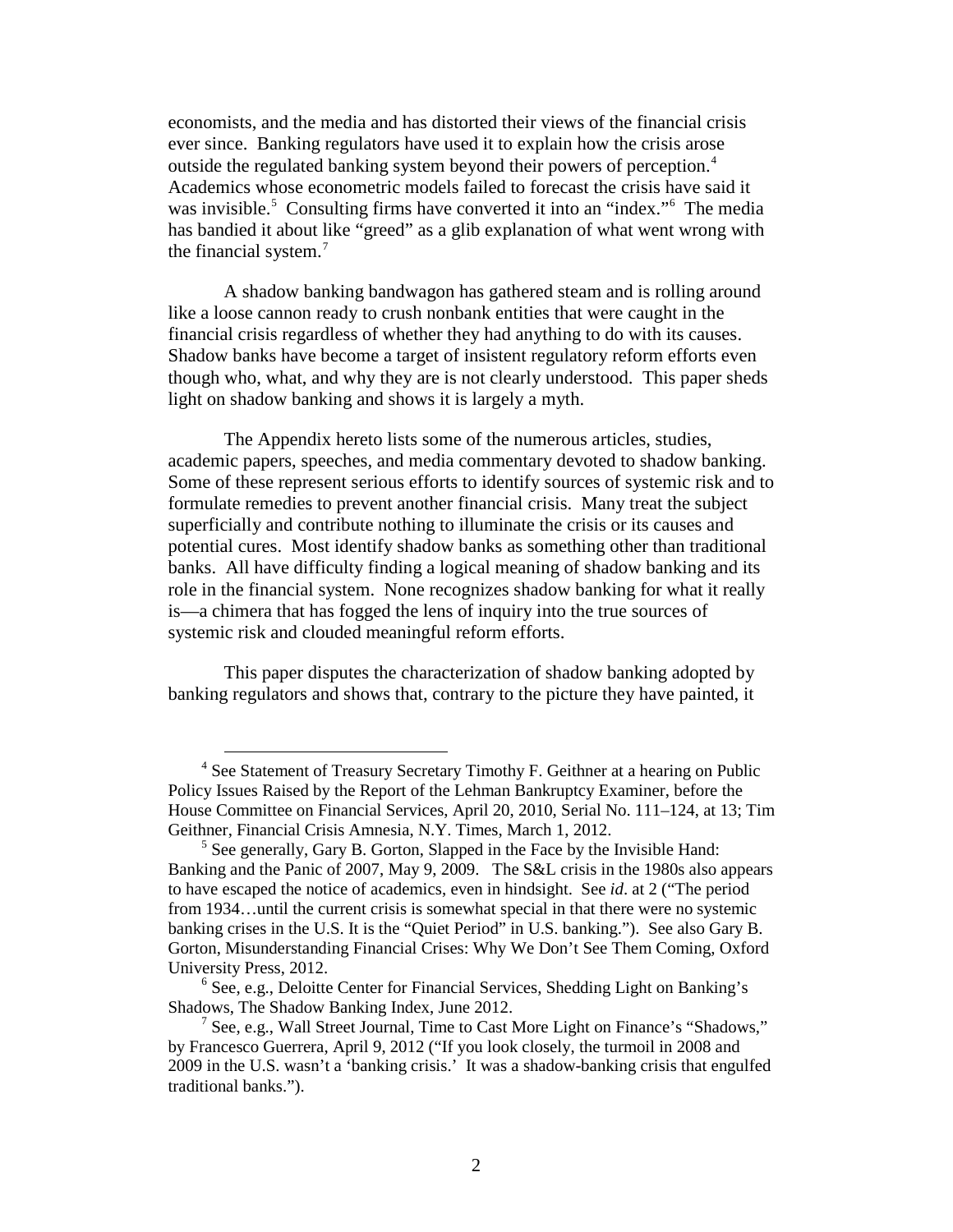exists as an integral part of the regulated banking system. This paper also shows that the regulators' definition of shadow banking mistakenly includes nonbank entities—in particular money market funds—that are highly regulated, not a cause of the financial crisis, and otherwise lacking in risk features attributed to shadow banks.

This paper argues that shadow banking is a flawed concept that has distracted regulators and hindered their progress toward a rational framework for a resilient financial system going forward. The concept of shadow banking ignores the important benefits of nontraditional financial products and services and may lead to misguided regulatory measures that extinguish innovation, efficiency, and competition without offsetting gains in systemic safety.

### <span id="page-4-0"></span>B. **What Is "Shadow Banking"?**

Shadow banking is a global phenomenon and focus of regulatory reform efforts by both U.S. and European banking regulators. The size of the shadow banking system varies under different measures. The Financial Stability Board—an organization of global banking regulators—has estimated the size of the shadow banking system to be as large as \$67 trillion as of 2011, representing 25 percent of the total international financial system.<sup>[8](#page-4-1)</sup> In contrast, the Federal Reserve Bank of New York has estimated the size of the shadow banking system at approximately \$16 trillion as of 2010. $9$ 

Various definitions of shadow banking exist. Most of the definitions are broad and encompass a diverse range of entities other than regulated banks that provide financial products and services. Most of the definitions identify shadow banks as unregulated or lightly regulated entities operating outside the regulated banking system.<sup>[10](#page-4-3)</sup> Under the definitions adopted by banking regulators, nearly the entire universe of financial firms not regulated by them is a shadow bank.

<span id="page-4-1"></span><sup>&</sup>lt;sup>8</sup> Financial Stability Board, Global Shadow Banking Monitoring Report 2012, Nov. 18, 2012. The Financial Stability Board is an international body of financial regulators from major industrial economies, including the Federal Reserve Board, Securities and Exchange Commission, and Secretary of the Treasury. The Financial Stability Board claims that the United States has the largest shadow banking system, with assets of \$23 trillion as of 2011, representing 35 percent of the global shadow banking system.

<span id="page-4-2"></span><sup>&</sup>lt;sup>9</sup> See Pozsar, Zoltan, Tobias Adrian, Adam Ashcraft, and Hayley Boesky, "Shadow Banking," Federal Reserve Bank of New York Staff Report No. 458, 2010.

<span id="page-4-3"></span> $^{10}$  See, e.g., Financial Stability Board, Consultative Document: Strengthening Oversight and Regulation of Shadow Banking, A Policy Framework for Strengthening Oversight and Regulation of Shadow Banking Entities, Nov. 18, 2012 at ii ("whereas banks are subject to a well-developed system of prudential regulation and other safeguards, the shadow banking system is typically subject to less stringent, or no, oversight arrangements.").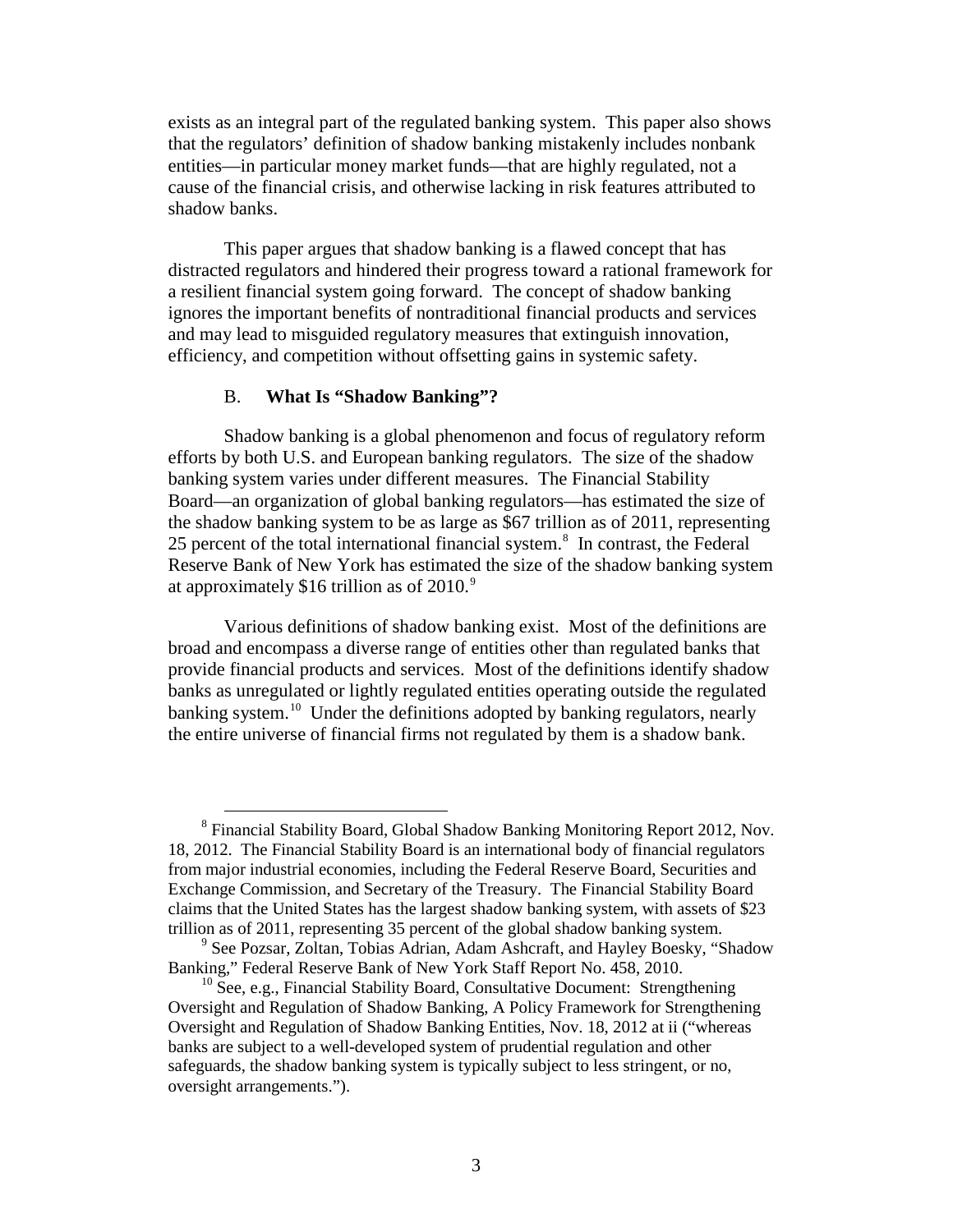The key characteristics of shadow banking as conceived by regulators are credit intermediation in the capital markets, maturity transformation, leverage, and susceptibility to runs. The principal shadow banking activities and entities identified by regulators include the following:

- Securitization vehicles such as asset-backed commercial paper conduits (ABCP) and structured investment vehicles  $(SIVs);$
- Securities lending;
- Repurchase agreements;
- Money market funds;
- Securities broker-dealers;
- Investment funds, including exchange traded funds and hedge funds that provide credit or are leveraged;
- Finance companies, including auto finance companies and leasing companies;
- Providers of credit insurance and financial guarantees.<sup>[11](#page-5-0)</sup>

All of these entities or activities perform a useful function in the financial system and are not inherently risky or harmful. They improve efficiency in the delivery of financial services, increase the supply of credit to the economy, facilitate greater diversification of risk, enhance innovation and competition, and reallocate risks away from the federal safety net.<sup>[12](#page-5-1)</sup> Like traditional banking activities, they need to be regulated in proportion to the risks they pose. To a large extent, they already are regulated and some—in particular money market funds—are more highly regulated than traditional banks.

What makes these activities "shadowy" in the eyes of banking regulators is the perception that they crept into the financial system largely unseen and for the purpose of evading regulatory requirements, bringing unsuspected hazards. Yet, the facts show that all of these activities emerged in broad daylight right under the nose of regulators. Indeed, prior to the crisis, regulators approved and touted the benefits of activities they now label as shadow banking and paved the way for banking organizations to become leaders in the shadow banking system.<sup>[13](#page-5-2)</sup> That they did not sufficiently understand the risks of the activities they approved or the evolution of risks in the financial system as a whole is surely the most consequential failure in the history of banking supervision and regulation.

<span id="page-5-2"></span><span id="page-5-1"></span><span id="page-5-0"></span> $11$  See Financial Stability Board, Consultative Document: Strengthening Oversight and Regulation of Shadow Banking, A Policy Framework for Strengthening Oversight and Regulation of Shadow Banking Entities, Nov. 18, 2012. See also European Commission, Green Paper: Shadow Banking, March 19, 2012.

<sup>&</sup>lt;sup>12</sup> See Appendix hereto—"The Benefits of Shadow Banking."

<sup>&</sup>lt;sup>13</sup> See Appendix hereto—"How Traditional Banks Became Shadow Banks."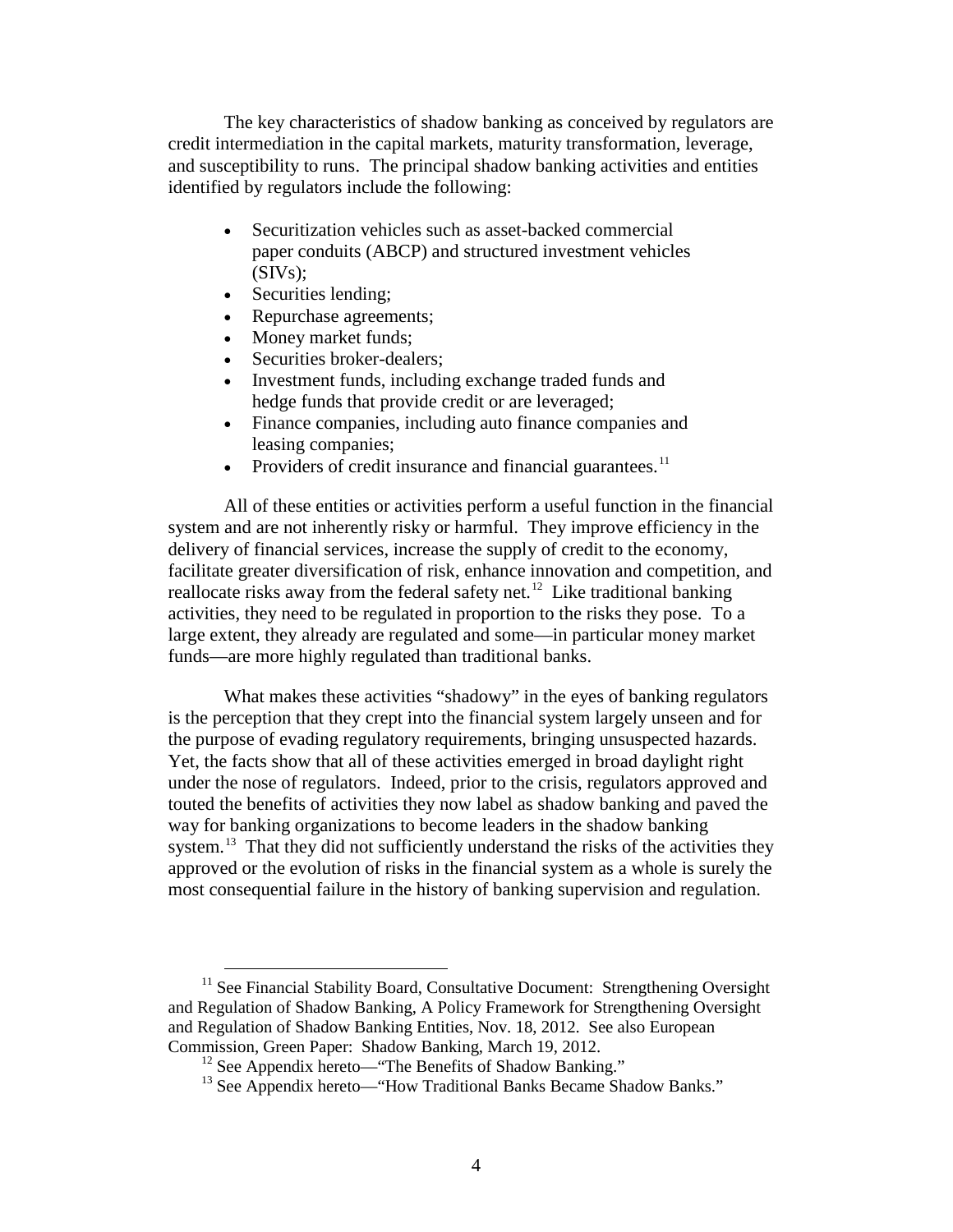### <span id="page-6-0"></span>II. THE SHADOW BANKING MYTH

Banking regulators have embraced shadow banking as an explanation of the financial crisis and made it a major focus of reform efforts to prevent a future crisis. By treating shadow banking as something outside the regulated banking system, however, they have created a myth rather than a concrete foundation for constructive reform.

#### <span id="page-6-1"></span>A. **The Shadow Banking Delusion**

Banking regulators have depicted shadow banks as largely unregulated entities operating *outside* the banking system beyond their supervisory purview. The Federal Reserve Board has described shadow banks as follows:

> *Shadow banks* are financial entities other than regulated depository institutions (commercial banks, thrifts, and credit unions) that serve as intermediaries to channel savings into investment. Securitization vehicles, ABCP vehicles, money market funds, investment banks, mortgage companies, and a variety of other entities are part of the shadow banking system. Before the crisis, the shadow banking system had come to play a major role in global finance; with hindsight, we can see that shadow banking was also the source of some key vulnerabilities. . . . Critically, shadow banks were, for the most part, not subject to consistent and effective regulatory oversight.<sup>[14](#page-6-2)</sup>

The Financial Stability Oversight Council has echoed this view of shadow banking as "outside" the banking system and said that shadow banking became a source of vulnerability to the commercial banking system:

> Credit intermediation involving entities *outside* the banking system—so-called shadow banking—increased substantially leading up to the crisis. Significant reliance on short-term wholesale funding made these entities and the complex web of activities they supported more vulnerable to shocks than insured depository institutions. These entities also became a source of vulnerability to the commercial banking system.<sup>[15](#page-6-3)</sup>

<span id="page-6-2"></span> $14$  Statement by Ben S. Bernanke, Chairman, Federal Reserve Board, before the Financial Crisis Inquiry Commission, Sept. 2, 2010.

<span id="page-6-3"></span><sup>&</sup>lt;sup>15</sup> Financial Stability Oversight Council, Annual Report 2011, at 70-71 (emphasis added). The Council was created by the Dodd-Frank Act and is comprised of all of the federal bank regulatory agencies and other financial regulators.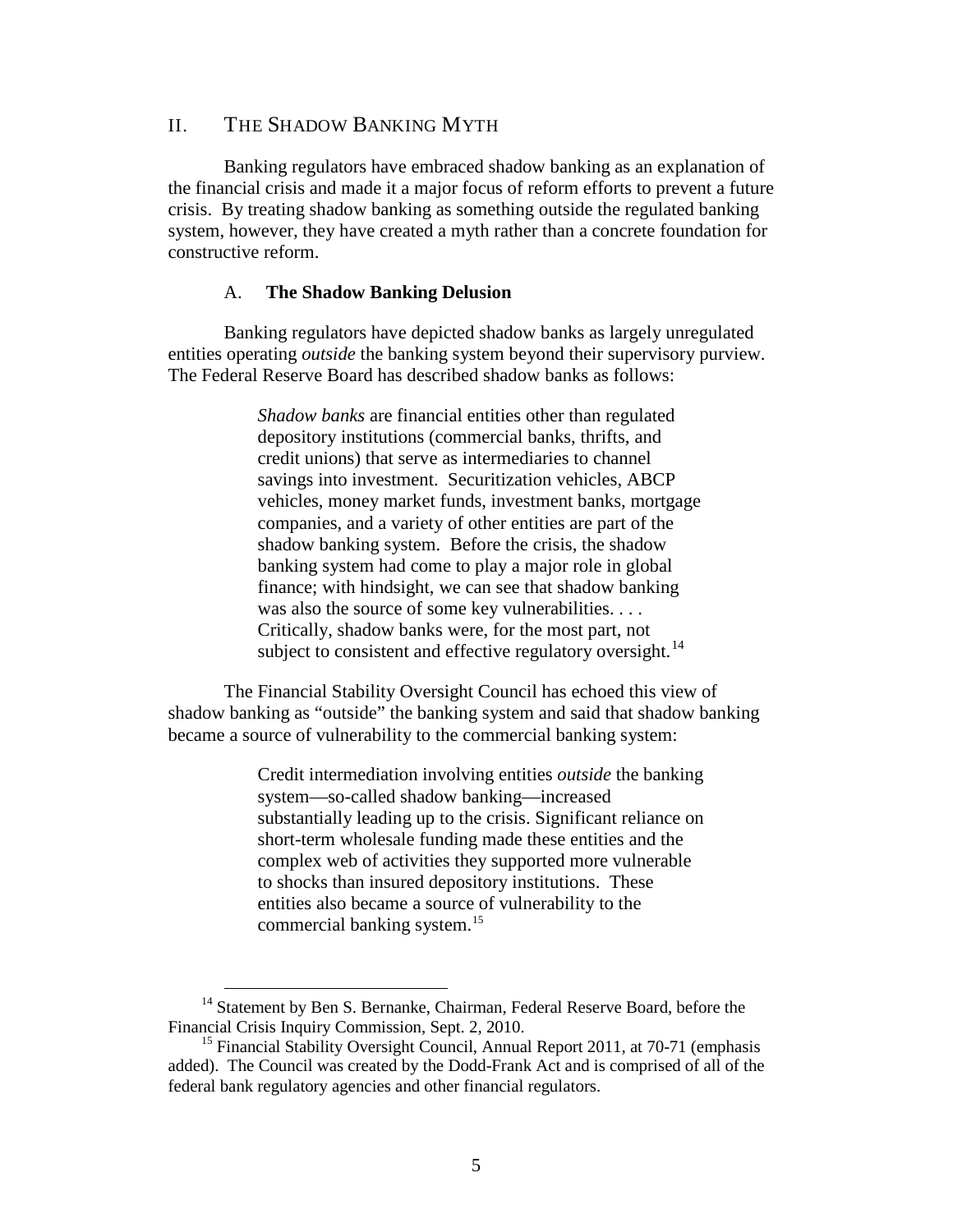The Financial Stability Board similarly has described shadow banking as "outside" the regular banking system:

> The "shadow banking system" can broadly be described as "credit intermediation involving entities and activities *outside* the regular banking system".<sup>[16](#page-7-1)</sup>

The European Central Bank also has defined shadow banking as beyond the realm of banking regulation:

> The term shadow banking is widely used to cover activities related to credit intermediation, liquidity and maturity transformation taking place *outside* the regulated banking system.  $\ldots$ <sup>[17](#page-7-2)</sup>

These statements reflect a delusion among banking regulators that the shadow banking system is something other than the regulated banking system. This supposition contradicts reality and suggests that regulators lack a sound grasp of the forces that destabilized the financial system and caused the financial crisis. [18](#page-7-3)

### B. **The Shadow Banking Surprise**

<span id="page-7-0"></span>Given the shadow banking delusion, it perhaps is not surprising that banking regulators were ill-prepared for events in the shadow banking system that destabilized the financial system in 2007 and 2008. As the regulators have admitted, they were caught off guard by runs in the markets for repurchase agreements ("repos") and asset-backed commercial paper ("ABCP"). Economists have said these runs marked the beginning of the financial crisis:

> [We] have learned that the crisis originated as a run on the liabilities of issuers of asset-backed commercial paper  $(ABCP).$ <sup>[19](#page-7-4)</sup>

<span id="page-7-1"></span><sup>&</sup>lt;sup>16</sup> Financial Stability Board, "Shadow Banking: Strengthening Oversight and Regulation," Oct. 27, 2011 at 1 (emphasis added).

<span id="page-7-2"></span> $17$  Vítor Constâncio, Vice-President, European Central Bank, "Shadow Banking — The ECB perspective," speech dated 27 April 2012 (emphasis added).

<span id="page-7-3"></span> $18$  Prominent economists and academics also have described shadow banking as a force outside the regulated banking system and not understood by regulators. See Gary Gorton, Stefan Lewellen, Andrew Metrick, The Safe Asset Share, Jan. 17, 2012 ("Over the past thirty years, . . . an entirely new segment of the financial sector known as the 'shadow banking sector' has emerged . . . . The shadow banking sector has largely

<span id="page-7-4"></span><sup>&</sup>lt;sup>19</sup> Nicola Ceterelli, Benjamin H. Mandel, and Lindsay Mollineaux, The Evolution of Banks and Financial Intermediation: Framing the Analysis. See also Covitz, Liang,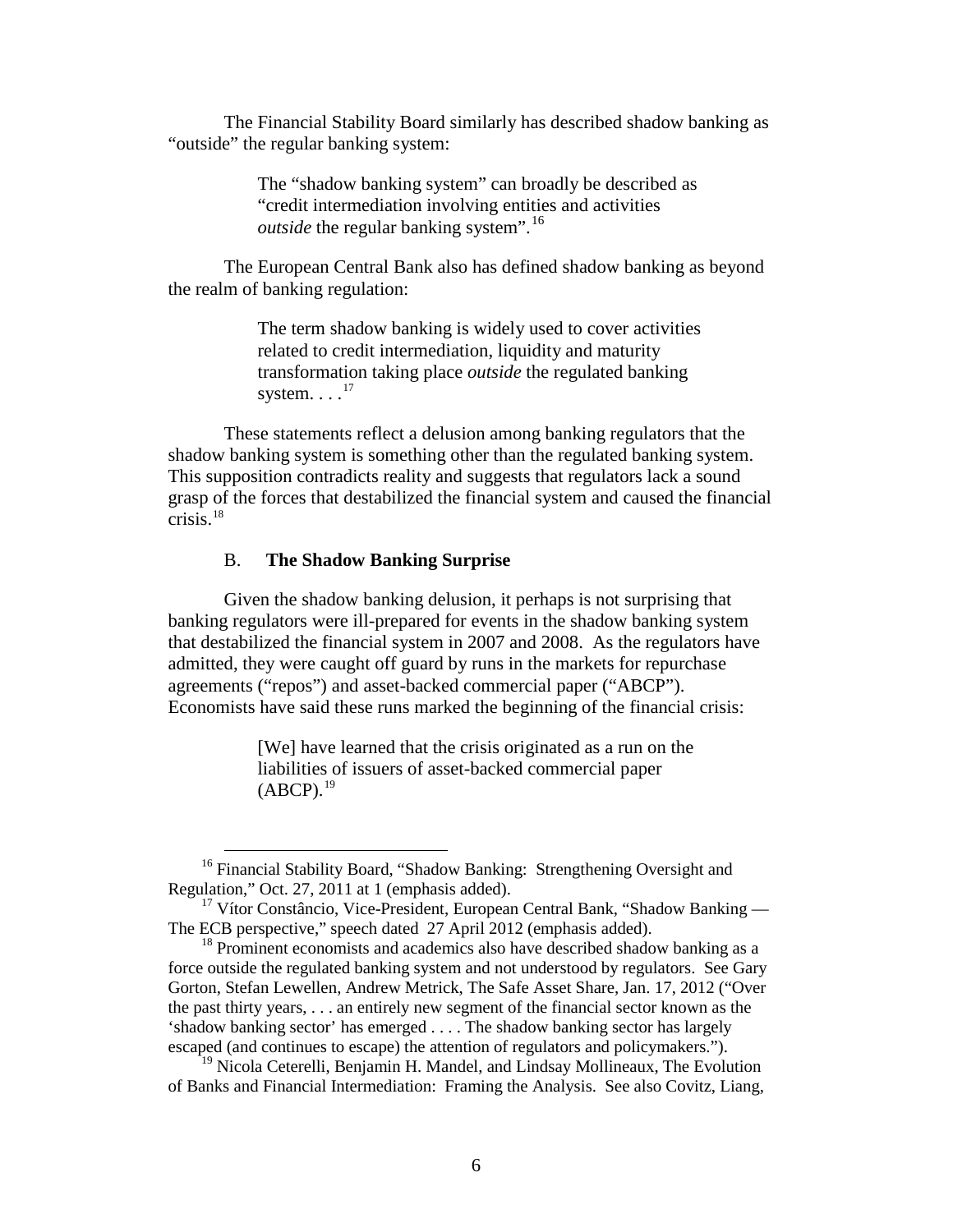[T]he initial decline of outstanding ABCP is often used to date the beginning of the first wave of the 2007-2009 financial crisis.<sup>[20](#page-8-0)</sup>

[T]he the crisis was triggered by a run, on repo and on asset-backed commercial paper.<sup>[21](#page-8-1)</sup>

What is surprising is that banking regulators failed to recognize these runs as runs on the banking system. Banks were—and are—key players in the repo and ABCP markets. Economists have said that these runs left the banking system "effectively insolvent."<sup>[22](#page-8-2)</sup>

Yet, Federal Reserve Chairman Bernanke has said the runs occurred "outside" the traditional banking system in the "shadow banking system":

> [We] experienced the equivalent of runs on the network of nonbank financial institutions that has come to be called the shadow banking system. . . .This was a new type of run, analogous in many ways to the bank runs of the 1930s, but in a form which was not well anticipated by financial institutions or regulators. $^{23}$  $^{23}$  $^{23}$

> [I]n this case, the run occurred *outside* the traditional banking system, in the shadow banking system—consisting of financial institutions other than regulated depository institutions, such as securitization vehicles, money market funds, and investment banks. . . . Because the runs on the shadow banking system occurred in a historically unfamiliar context, *outside* the commercial banking system,

 $\overline{a}$ 

<span id="page-8-2"></span> $22$  Gary B. Gorton and Andrew Metrick, "Securitized Banking and the Run on Repo," November 9, 2010, Yale ICF Working Paper No. 09-14 ("The U.S. banking system was effectively insolvent for the first time since the Great Depression."). See also Gary B. Gorton, "Slapped in the Face by the Invisible Hand: Banking and the Panic of 2007" at 37 ("How do we know that the banking system was insolvent? There is no direct evidence, although back-of the envelope calculations suggest that the banking system needed to replace about \$2 trillion of financing. . . .").

<span id="page-8-3"></span><sup>23</sup> Ben S. Bernanke, Chairman, Federal Reserve Board, Economic Policy: Lessons from History, Speech dated April 8, 2010.

and Suarez, "The Evolution of a Financial Crisis: Panic in the Asset-Backed Commercial Paper Market," August 24, 2009. 20 Tobias Adrian, Karin Kimbrough, and Dina Marchioni, The Federal Reserve's

<span id="page-8-0"></span>Commercial Paper Funding Facility, Federal Reserve Bank of New York Economic Policy Review, May 2011, at 27.

<span id="page-8-1"></span><sup>&</sup>lt;sup>21</sup> Gary B. Gorton, Misunderstanding Financial Crises—Why We Don't See Them Coming, Oxford University Press, 2012, at 39 and 183.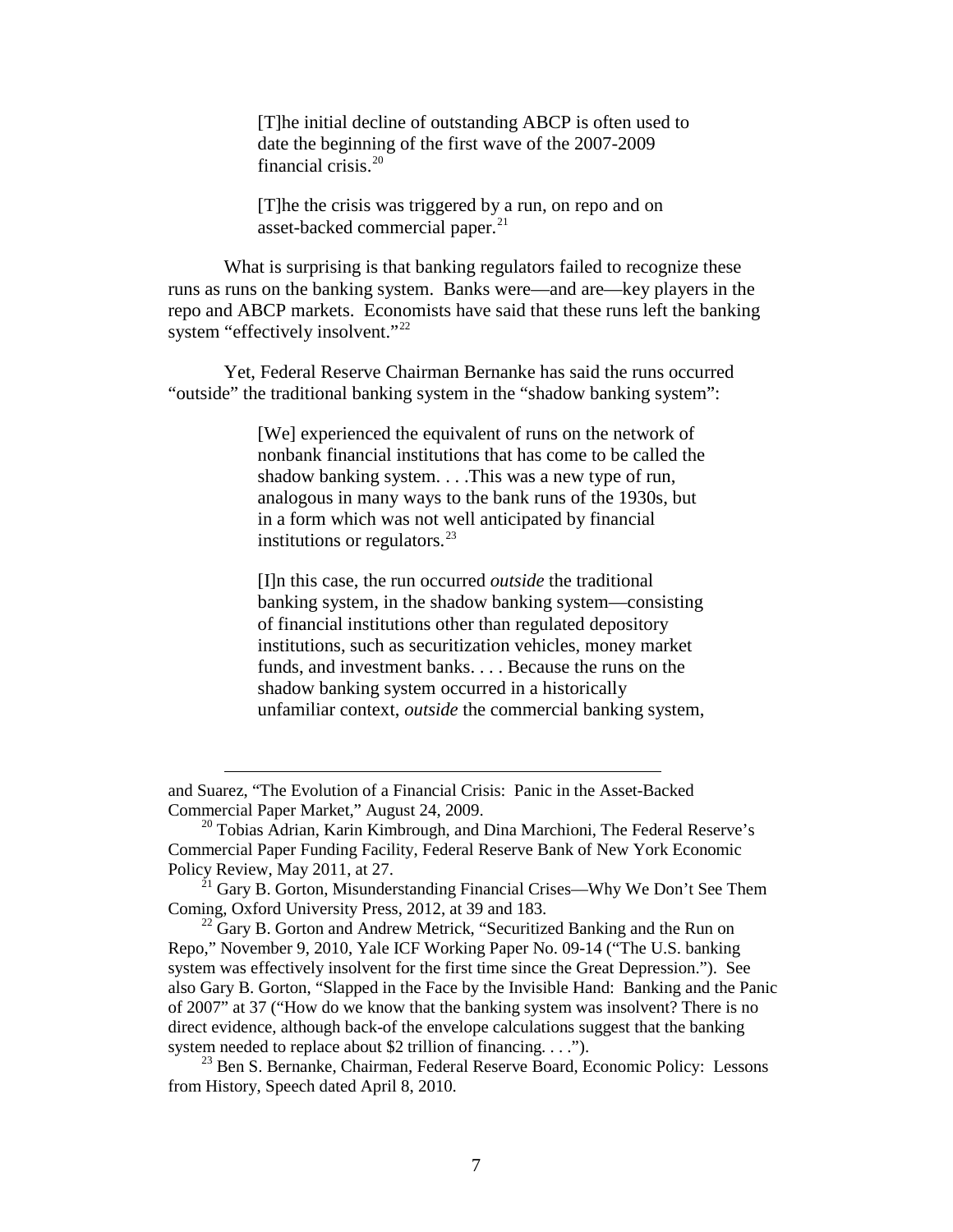both the private sector and the regulators insufficiently anticipated the risk that such runs might occur.  $\ldots$ <sup>[24](#page-9-0)</sup>

The financial crisis of 2007-09 was difficult to anticipate for two reasons: First, financial panics, being to a significant extent self-fulfilling crises of confidence, are inherently difficult to foresee. Second, although the crisis bore some resemblance at a conceptual level to the panics known to Bagehot, it occurred in a rather different institutional context and was propagated and amplified by a number of vulnerabilities that had developed *outside* the traditional banking sector. $^{25}$  $^{25}$  $^{25}$ 

The fact that the runs took regulators by surprise demonstrates their failure to grasp the nature and scope of shadow banking risks prior to the crisis. Chairman Bernanke has admitted as much:

> These failures in turn were partly the result of a regulatory structure that had not adapted adequately to the rise of shadow banking and that placed insufficient emphasis on the detection of systemic risks, as opposed to risks to individual institutions and markets.<sup>[26](#page-9-2)</sup>

What regulators have been slow to acknowledge, however, is the extent to which regulated banking organizations had become part of the shadow banking system and a source of systemic risk well before the crisis. Regulators failed to perceive that large commercial banks had become the largest shadow banks. As their post-crisis expostulating reveals, the regulators still have not fully grasped the transformation of traditional banks into shadow banks.

Economists have admitted their own failure, along with that of the regulators, to anticipate the financial crisis:

> Think of economists and bank regulators looking out at the financial landscape prior to the financial crisis. What did

<span id="page-9-0"></span><sup>&</sup>lt;sup>24</sup> Ben S. Bernanke, Chairman, Federal Reserve Board, speech dated Sept. 24, 2010 (emphasis added). See also Gary B. Gorton, Misunderstanding Financial Crises— Why We Don't See Them Coming, Oxford University Press, 2012, at 177 ("The crisis was not observed and not understood. Regulators, academics, and the media did not understand that there was a crisis.").

<span id="page-9-1"></span> $^{25}$  Ben S. Bernanke, Chairman, Federal Reserve Board, Some Reflections on the Crisis and the Policy Response, April 13, 2012 (emphasis added).

<span id="page-9-2"></span><sup>&</sup>lt;sup>26</sup> Ben S. Bernanke, Chairman, Federal Reserve Board, speech before a conference co-sponsored by the Center for Economic Policy Studies and the Bendheim Center for Finance, Sept. 24, 2010.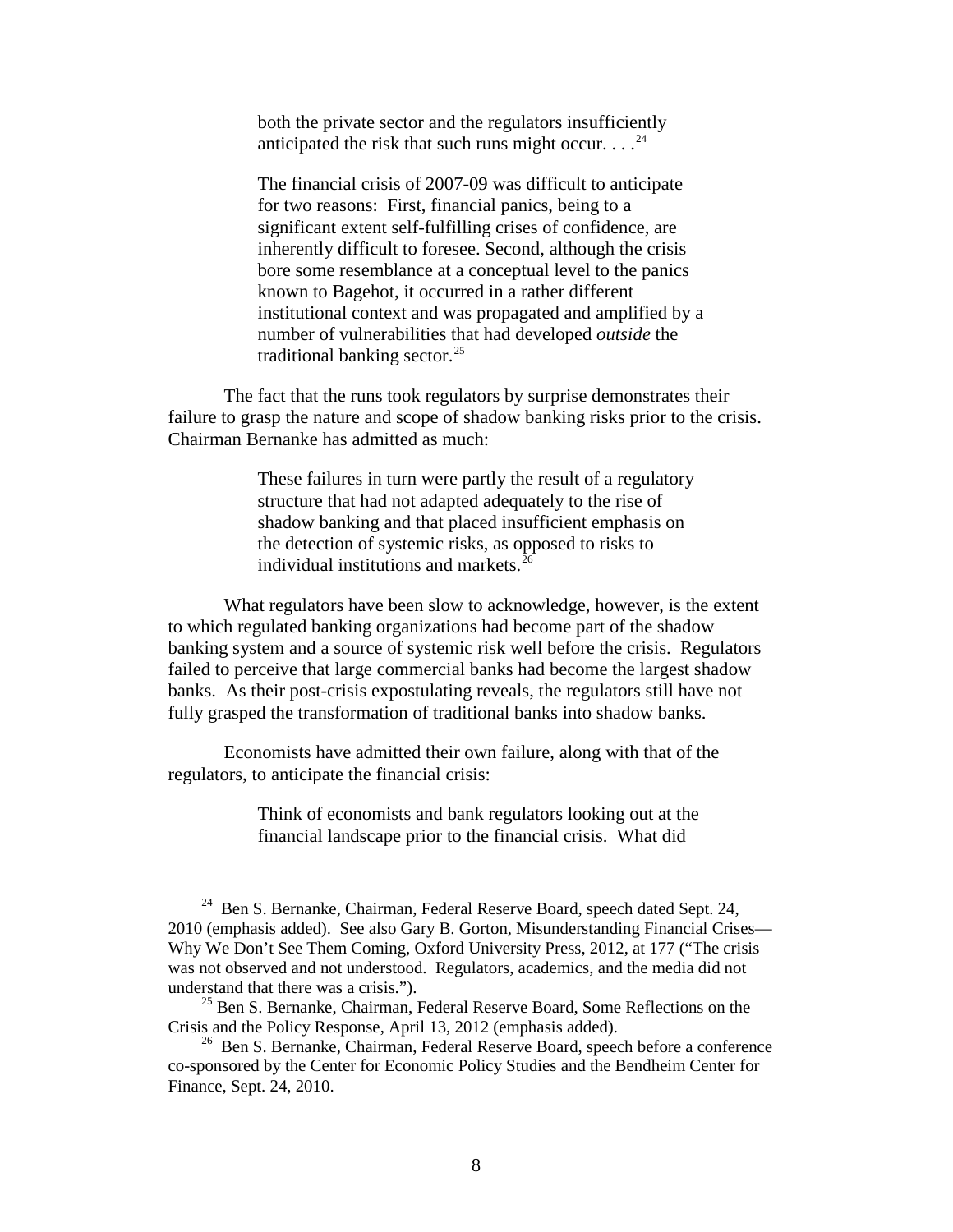they see? They did not see the possibility of a systemic crisis. Nor did they see how capital markets and the banking system had evolved in the last thirty years. . . . The blindness is astounding. $27$ 

If economists were blindsided by the shadow banking blowups that occurred in the repo and ABCP markets, banking regulators should not have been. Given the extensive involvement of regulated banking organizations in these markets, there is no obvious reason why banking regulators were not more attuned to the risk forces at work. What is surprising is that the regulators continue to delude themselves with the myth of shadow banking as something outside the regulated banking system.

### <span id="page-10-0"></span>C. **The Shadow Banking Deception**

The shadow banking delusion has led banking regulators to adopt a misleading narrative of the financial crisis. Their failure to properly understand the runs that occurred has led to specious explanations, as one economist has observed:

> The fact that the run was not observed by regulators, politicians, the media, or ordinary Americans has made the events particularly hard to understand. It has opened the door to spurious, superficial, and politically expedient "explanations" and demagoguery.<sup>[28](#page-10-2)</sup>

The shadow banking deception is exemplified in the following statement by former Treasury Secretary Geithner explaining the causes of the crisis to Congress and blaming it on risky unregulated shadow banking activities:

> [O]ur system allowed large institutions to take on excessive risk without effective constraints. In particular, this system allowed the emergence of a parallel financial system—what some have called the shadow banking system. This system operated alongside and grew to be almost as big as the regulated banking system. But it lacked the basic protections and constraints necessary to protect the economy from classic financial failures.

<span id="page-10-1"></span> $^{27}$  Gary B. Gorton, Misunderstanding Financial Crises—Why We Don't See Them Coming, Oxford University Press, 2012, at viii, 195 ("The financial crisis of 2007-8 was unexpected. It was unexpected because the evolution of the financial system over a thirty-year period was not understood."); *Id.* at 157 ("an entire shadow banking system had developed, completely undetected by bank regulators.").

<span id="page-10-2"></span><sup>&</sup>lt;sup>28</sup> Gary Gorton, Questions and Answers About the Financial Crisis, prepared for the U.S. Financial Crisis Inquiry Commission, Feb. 20, 2010, at 2.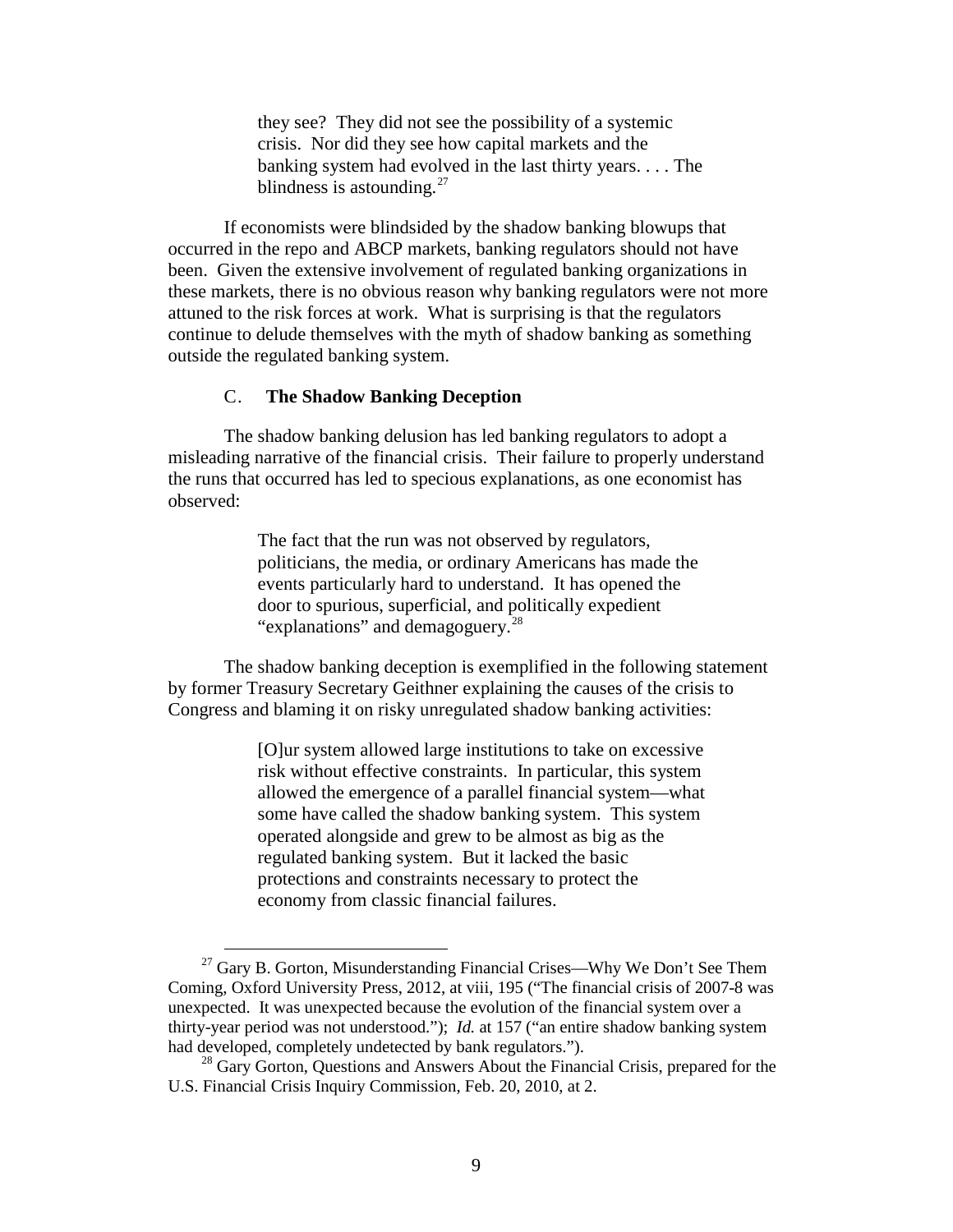Imagine building a national highway system with two sets of drivers. The first group has to abide by the speed limit, wear seatbelts, buy cars with anti-lock brakes. The second group can drive as fast as they choose with no safety features and without any fear of getting pulled over by the police. Imagine both groups are driving on the same roads. That system would inevitably cause serious collisions, and drivers following the rules of the game would inevitably get hit by drivers who weren't. A system like that makes no sense. We would never allow it on the roads, so why do we allow it in our economy?<sup>[29](#page-11-0)</sup>

Secretary Geithner also wrote in the New York Times:

Regulators did not have the authority they needed to oversee and impose prudent limits on overall risk and leverage on large nonbank financial institutions. . . . A large shadow banking system had developed without meaningful regulation, using trillions of dollars in short-term debt to fund inherently risky financial activity.[30](#page-11-1)

Federal Reserve Board Chairman Bernanke also has blamed the financial crisis on shadow banking.

> [A]n important lesson learned from the financial crisis is that the growth of what has been termed "shadow banking" creates additional potential channels for the propagation of shocks through the financial system and the economy.<sup>[31](#page-11-2)</sup>

> Relative to the global financial system, the market for subprime mortgages was quite small, probably less than 1 percent of global financial assets. How, then, did problems in this market appear to have such widespread

<span id="page-11-0"></span> $29$  Statement of Treasury Secretary Timothy F. Geithner at a hearing on Public Policy Issues Raised by the Report of the Lehman Bankruptcy Examiner, before the House Committee on Financial Services, April 20, 2010, Serial No. 111–124, at 13. 30 Tim Geithner, Financial Crisis Amnesia, N.Y. Times, March 1, 2012. These

<span id="page-11-1"></span>statements seem particularly disingenuous in view of Mr. Geithner's position, prior to his term as Treasury Secretary, as president of the Federal Reserve Bank of New York which has principal supervisory responsibility over the largest global banking organizations operating in the United States. The "risky" financial activities to which he refers were conducted largely by those global banking organizations, subject to his oversight and purview.

<span id="page-11-2"></span><sup>&</sup>lt;sup>31</sup> Ben S. Bernanke, Chairman, Federal Reserve Board, Fostering Financial Stability, speech dated April 9, 2012.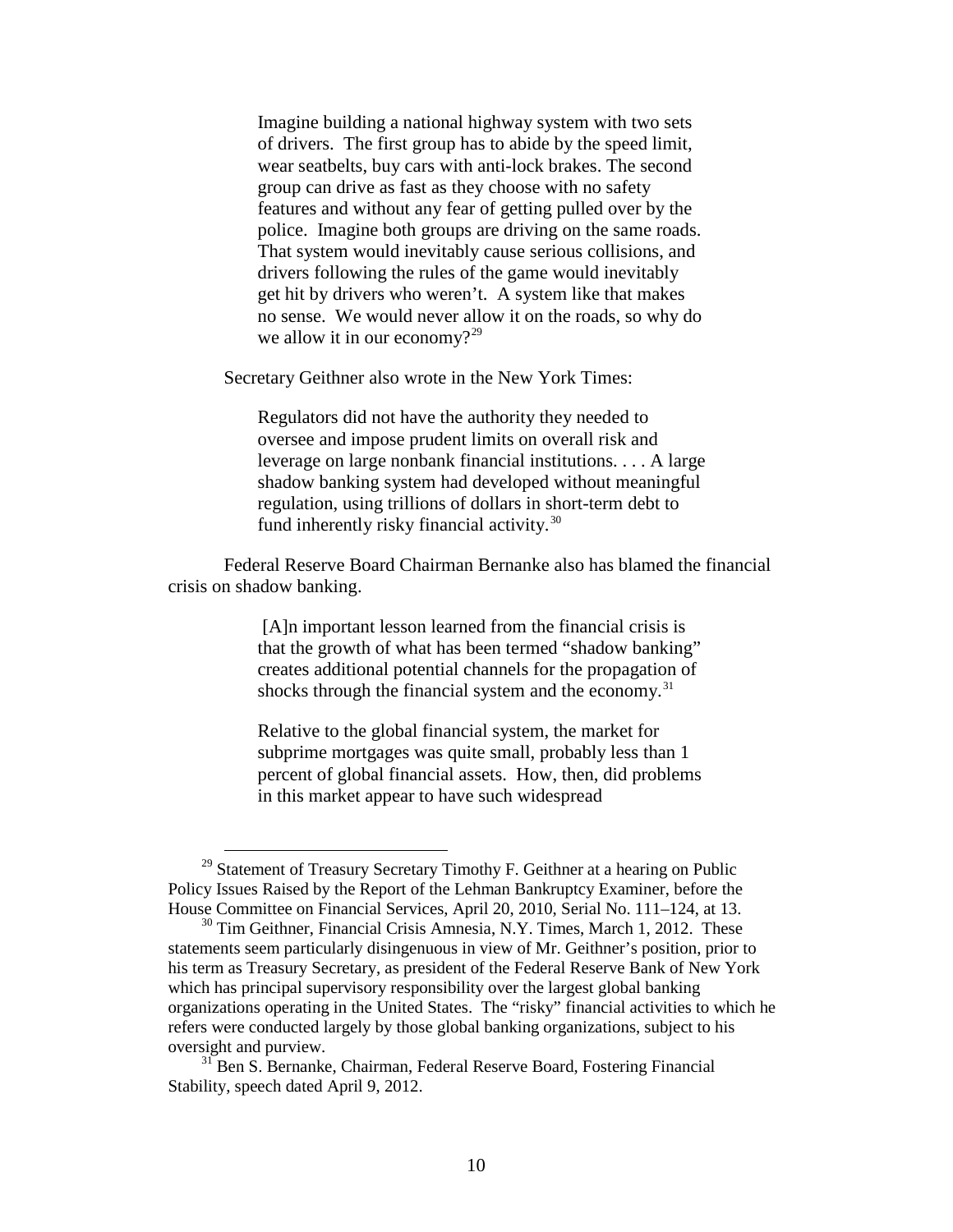consequences? One important reason is that the subprime mortgage market was closely linked to a broader framework for credit provision that came to be known as the shadow banking system. $32$ 

These statements are deceptive because they fail to account for the extensive involvement of banking organizations in shadow banking activities and lay disproportionate blame for the financial crisis on entities outside the regulated banking system. These statements are troubling because they suggest that banking regulators are operating under false premises in their pursuit of financial reforms. The shadow banking deception is harmful enough as an obfuscation of the facts concerning the financial crisis. Yet, banking regulators have used it as a pretext for exerting regulatory influence and control over nonbank financial entities outside the regulated banking system that had nothing to do with causing the financial crisis.

The shadow banking ruse did not prevent Congress from imposing harsh new regulatory requirements on banking organizations in the Dodd-Frank Act, which regulators still are in the process of implementing.<sup>[33](#page-12-1)</sup> But banking regulators also gained new powers to regulate nonbank financial companies. The principal vehicle for this purpose is the Financial Stability Oversight Council, comprised of the banking regulators and other financial overseers. [34](#page-12-2) Congress empowered the Council to subject any nonbank financial company to stringent prudential supervision by the Federal Reserve Board if the Council finds the company poses a threat to the financial stability of the United States.<sup>[35](#page-12-3)</sup> The

<span id="page-12-0"></span> <sup>32</sup> Ben S. Bernanke, Chairman, Federal Reserve Board, Economic Challenges: Past, Present, and Future, Speech before the Federal Reserve Bank of Dallas, April 7, 2010. In recent testimony to Congress, Federal Reserve Governor Tarullo continued the shadow banking deception . Daniel K. Tarullo, Governor, Federal Reserve Board, Statement before the Senate Committee on Banking, Housing, and Urban Affairs, Feb. 14, 2013.

<span id="page-12-1"></span> $33$  The Dodd-Frank Act requires regulators to adopt a multitude of new regulations to strengthen bank capital, liquidity, and risk management. Nearly three years later, regulators still are grappling with the Dodd-Frank Act banking reforms and are uncertain how to fulfill the Act's mandate of ensuring that no banking organization is "too-big-tofail."

<span id="page-12-2"></span><sup>&</sup>lt;sup>34</sup> The voting members of the Financial Stability Oversight Council include the Secretary of the Treasury and the heads of the Federal Reserve Board, Office of the Comptroller of the Currency, Federal Deposit Insurance Corporation, Consumer Financial Protection Bureau, Securities and Exchange Commission, Commodity Futures Trading Commission, Federal Housing Finance Agency, and National Credit Union Administration.

<span id="page-12-3"></span> $35$  By a  $2/3$ 's vote, the Council is authorized to determine that a nonbank financial company shall be supervised by the Federal Reserve Board and be subject to "more stringent" prudential standards imposed by the Board. Any such determination must be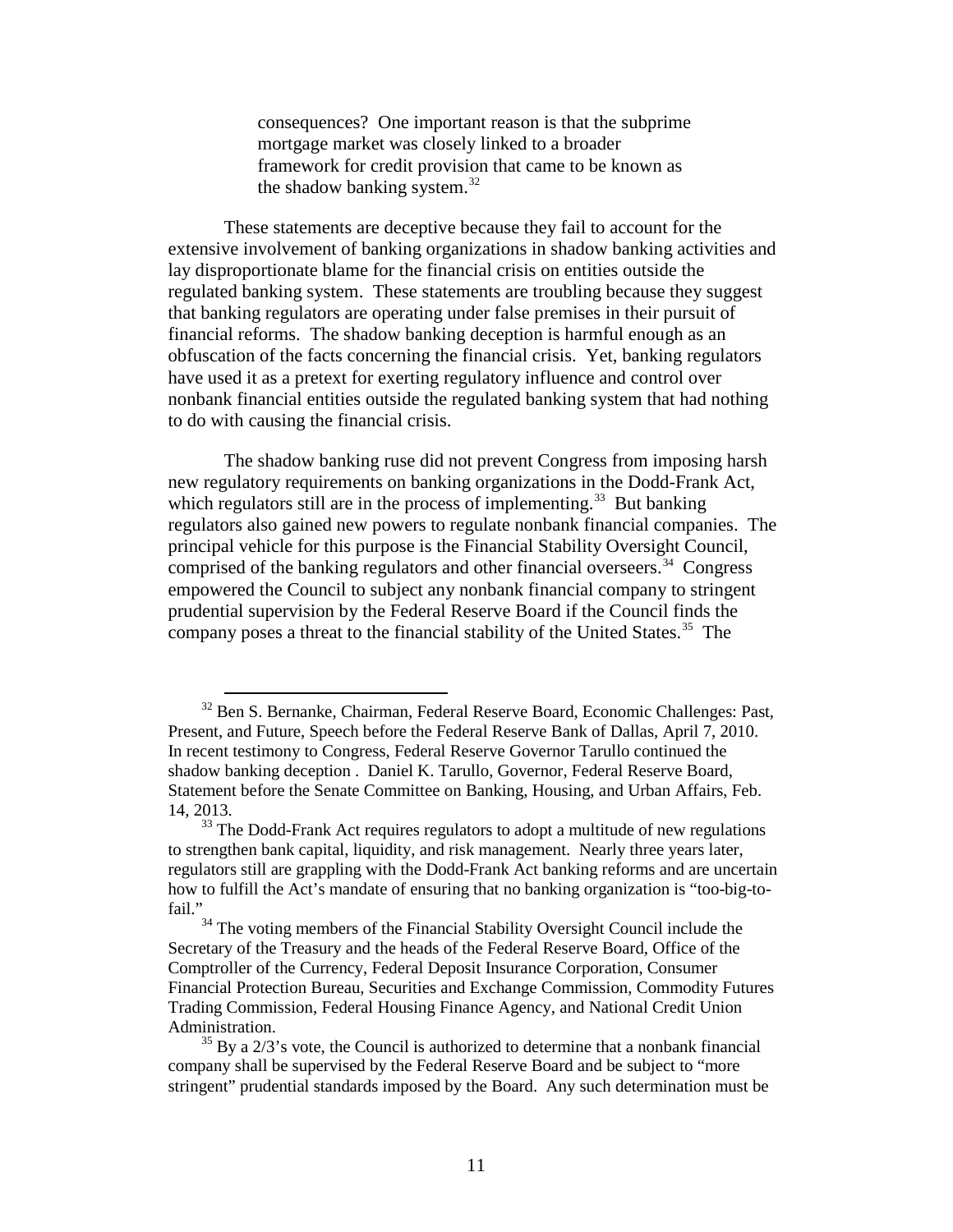Council also has limited authority to recommend new or heightened standards or safeguards to address risks posed by activities of nonbank financial companies.

Notwithstanding the narrow circumstances in which it may act, the Council has interpreted its authority broadly. Among its first targets are money market funds. Although nothing in the Dodd-Frank Act suggests that Congress viewed MMFs as a cause of the financial crisis or a menace to financial stability, the Council has tagged MMFs as systemically risky and in 2012 formulated proposals to subject MMFs to bank-like capital requirements.<sup>36</sup> Numerous commenters on the Council's proposals have disputed the Council's facts and conclusions and said its proposals could potentially destroy the MMF industry and inflict harm on investors and the economy.<sup>[37](#page-13-2)</sup> Yet, despite comprehensive regulation of MMFs under the Investment Company Act and reforms adopted by the SEC in 2010, banking regulators have said that MMFs are a part of the shadow banking system "in most need of further attention and regulatory action" and require "immediate action."[38](#page-13-3)

The shadow banking myth has led to a potentially vast expansion of bank regulatory jurisdiction over nonbank financial institutions such as MMFs. These entities are already highly regulated under a different regime and have operated successfully for decades without reliance on government subsidies and without posing risks to the financial system. The Council's attack on MMFs strongly suggests that banking regulators have deluded themselves as to the true sources of systemic risk and are intent on perpetuating the shadow banking deception as a means of expanding their regulatory reach into every corner of the financial system.

### <span id="page-13-0"></span>III. THE SHADOW BANKING REALITY

 $\overline{a}$ 

Contrary to the shadow banking myth propagated by banking regulators, the reality is that shadow banking is an integral part of the regulated banking system. Banking organizations have engaged extensively in shadow banking

based on a finding by the Council that material financial distress at the nonbank financial company, or the nature, scope, size, scale, concentration, interconnectedness, or mix of activities, could pose a threat to the financial stability of the United States. Among other things, the Council is required to consider the extent to which the company is already subject to regulation.<br><sup>36</sup> Financial Stability Oversight Council, Annual Reports, 2011, 2012, 77 Fed. Reg.

<span id="page-13-1"></span><sup>69455 (</sup>Nov. 19, 2012).

<span id="page-13-2"></span> $37$  See public record of comments on Proposed Recommendations Regarding Money Market Mutual Fund Reform, Docket FSOC-2012-0003, available at http://www.regulations.gov/#!docketBrowser;rpp=25;po=0;D=FSOC-2012-0003.

<span id="page-13-3"></span> $38$  Daniel K. Tarullo, Governor, Federal Reserve Board, Statement before the Senate Committee on Banking, Housing, and Urban Affairs, Feb. 14, 2013.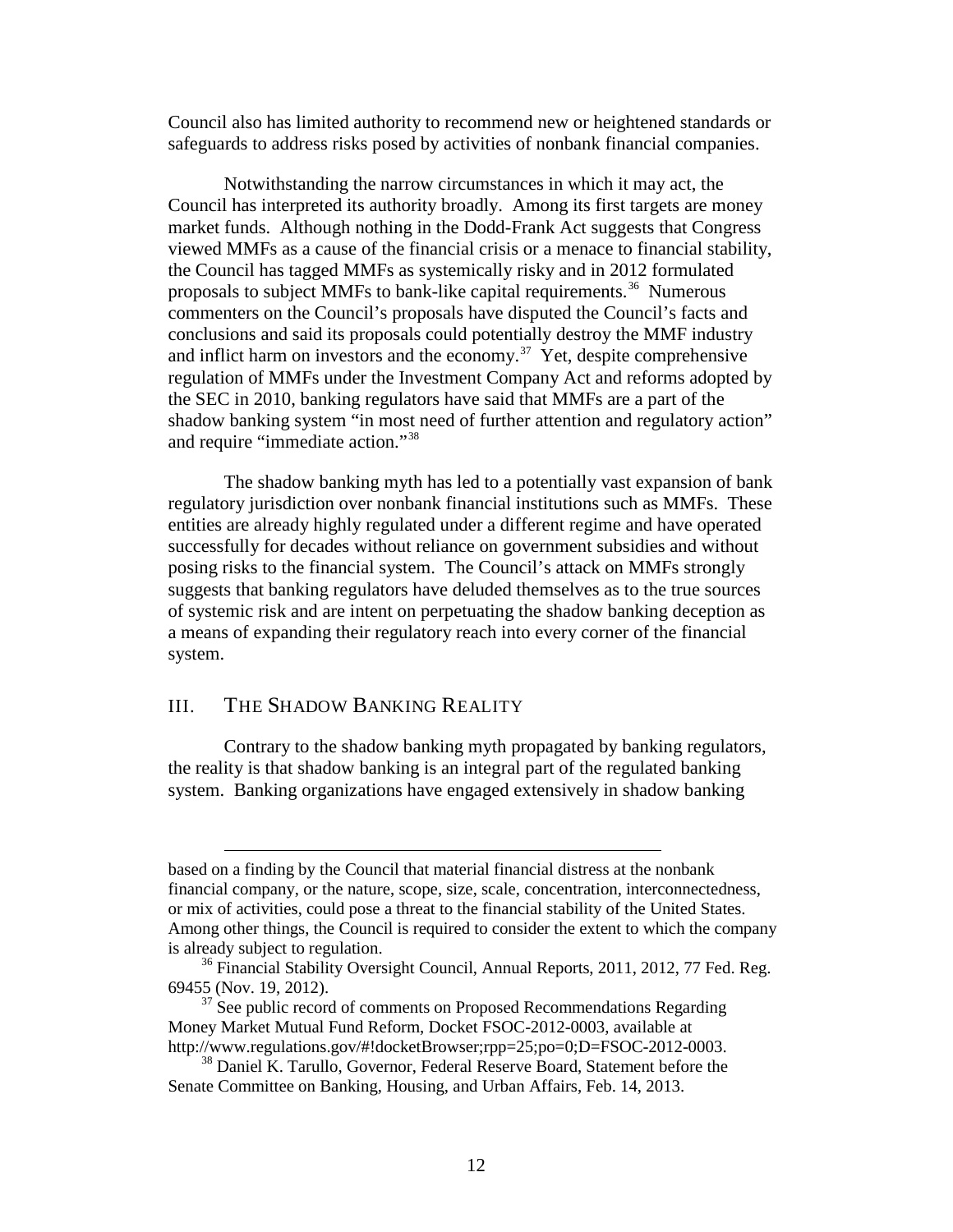activities for years and in many ways today *are* the shadow banking system. The financial crisis was caused largely by shadow banking activities of banking organizations and the failure of banking supervisors to understand the risks of such activities and appropriately supervise them.

### A. **An Integral Part of the Regulated Banking System**

<span id="page-14-0"></span>All of the activities classified by regulators as shadow banking are core activities of large banking organizations, both directly and through affiliated entities. It is anomalous to call them "shadow" activities since they occur in the supervisory headlights of banking regulators.

The shadow banking system could not exist without banks and their affiliates. Banks are instrumental in the securitization of assets, which forms the backbone of the shadow banking system. They have been the primary sponsors, issuers, and guarantors of mortgage-backed securities and asset-backed commercial paper for years. Large banks command the repo market as borrowers, lenders, dealers, and custodian banks. They are leaders in securities lending activities. Banks also sponsor and advise numerous types of investment funds, including hedge funds and approximately one-half of all money market funds. All of the major securities broker-dealers in the United States are subsidiaries of banks or bank holding companies. Banking organizations control finance companies of all kinds, including auto finance and leasing companies. They provide credit insurance and financial guarantees to support their activities and those of their customers. To the extent shadow banking has any meaning, regulated banks and their affiliates are an integral part of it.<sup>[39](#page-14-1)</sup>

Banking regulators possess broad supervisory and enforcement authority over these activities under the banking laws. Historically, banking regulators have determined which activities are permissible for banking organizations and which are not, and under what conditions. Banking organizations are subject to extensive supervision under the National Bank Act, Federal Reserve Act, Federal Deposit Insurance Act, and Bank Holding Company Act. Regulators maintain teams of on-site examiners at the largest banking organizations year round. Among other tools at their disposal, the regulators have authority to conduct inspections, impose reporting requirements, levy fines, restrict an institution's activities, require it to divest affiliates, fire its management, order it to raise capital, take away its federal deposit insurance, and revoke its banking charter.

<span id="page-14-1"></span> $39$  Prior to the financial crisis, large investment banks also engaged in securitization and other shadow banking activities. All of those firms became bank holding companies or subsidiaries thereof (Bear Stearns, Morgan Stanley, Goldman Sachs, and Merrill Lynch) or went bankrupt (Lehman Brothers) in 2008.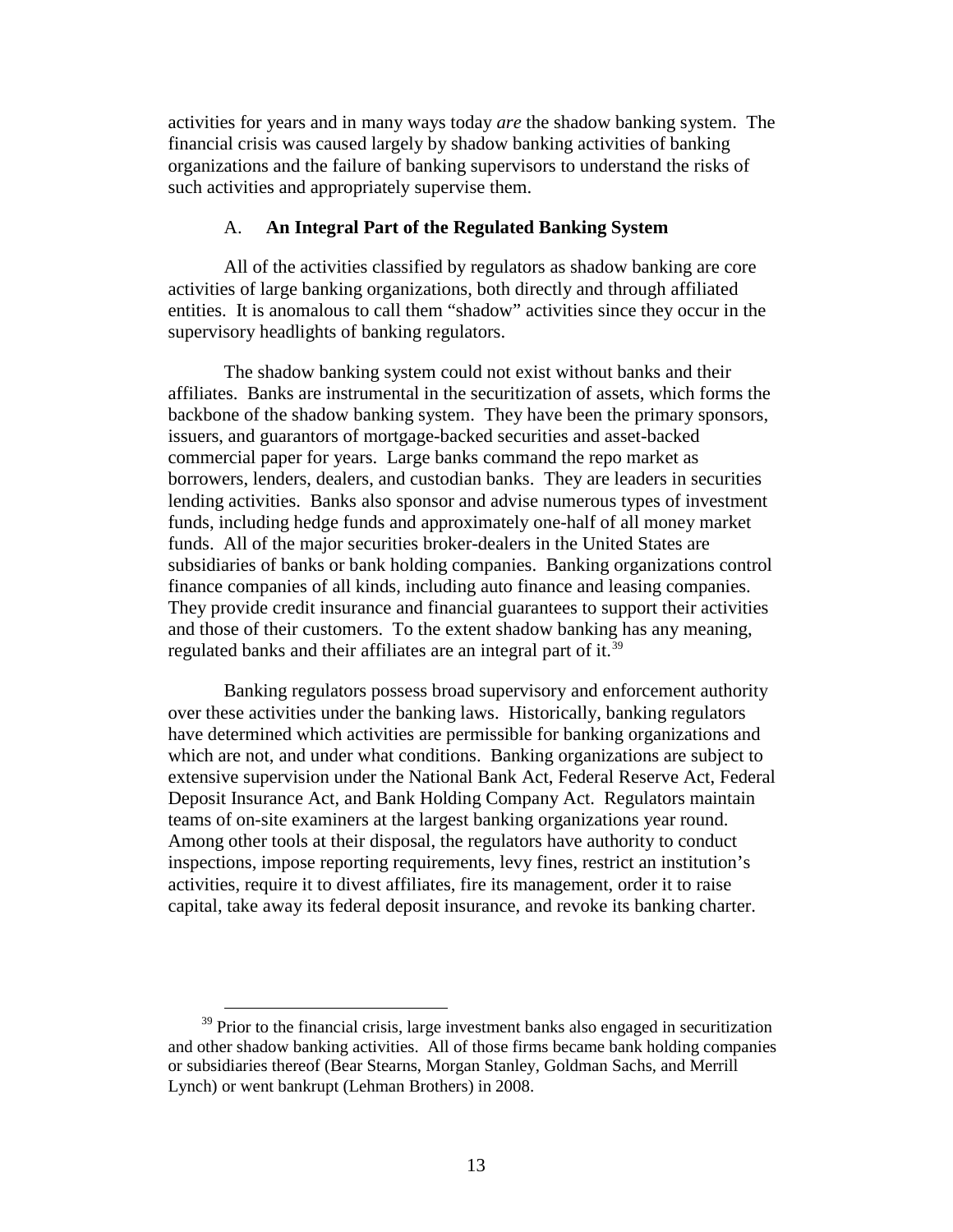Prior to the crisis, the regulators professed to be monitoring the financial system for systemic risks. The Federal Reserve described its mission as including "maintaining the stability of the financial system and containing systemic risk that may arise in financial markets."<sup>[40](#page-15-0)</sup> The Board stated:

> [T]he Federal Reserve can contribute to financial stability and better economic performance by acting to contain financial disruptions and preventing their spread outside the financial sector. Modern financial systems are highly complex and interdependent and may be vulnerable to wide-scale systemic disruptions, such as those that can occur during a plunge in stock prices. The Federal Reserve can enhance the financial system's resilience to such shocks through its regulatory policies toward banking institutions and payment systems. If a threatening disturbance develops, the Federal Reserve can also cushion the impact on financial markets and the economy by aggressively and visibly providing liquidity through open market operations or discount window lending.<sup>[41](#page-15-1)</sup>

The Comptroller of the Currency declared that a major goal of its supervisory program was to "identify, analyze, and respond to emerging systemic risks and trends that could affect an individual national bank or the entire national banking system."[42](#page-15-2) The OCC said it "conducts regular surveys to identify and monitor systemic trends in credit risk and emerging credit risk" and claimed that systemic risk was a focus of its horizontal reviews of large banks with similar characteristics.<sup>[43](#page-15-3)</sup>

The inability of regulators to detect and regulate systemic risks associated with shadow banking prior to the financial crisis was not because they lacked night vision goggles. The crisis occurred because they failed to wear them, or

 $42$  Office of the Comptroller of the Currency, Annual Report, Fiscal Year 2005.

<span id="page-15-0"></span> $40$  Federal Reserve Board, Federal Reserve System Purposes and Functions,  $9<sup>th</sup>$ edition, June 2005, at 1.

<span id="page-15-1"></span> $41$  Federal Reserve Board, Federal Reserve System Purposes and Functions,  $9<sup>th</sup>$ edition, June 2005, at 16. The Federal Reserve may have placed too much confidence in its ability to bail out the banking system as a backstop to effective supervision. Its ability to "cushion the impact" of a financial crisis with discount window loans and monetary policy may have created a kind of "moral hazard" that desensitized banking supervisors to emergent risks.

<span id="page-15-3"></span><span id="page-15-2"></span><sup>&</sup>lt;sup>43</sup> Office of the Comptroller of the Currency, Annual Report, Fiscal Year 2007. See also Remarks of Julie L. Williams, Acting Comptroller of the Currency, before the New York Bankers Association, July 14, 2005 ("It would be hard to find an approach more effective at identifying problems early and remedying them quickly than the bank supervisory process.").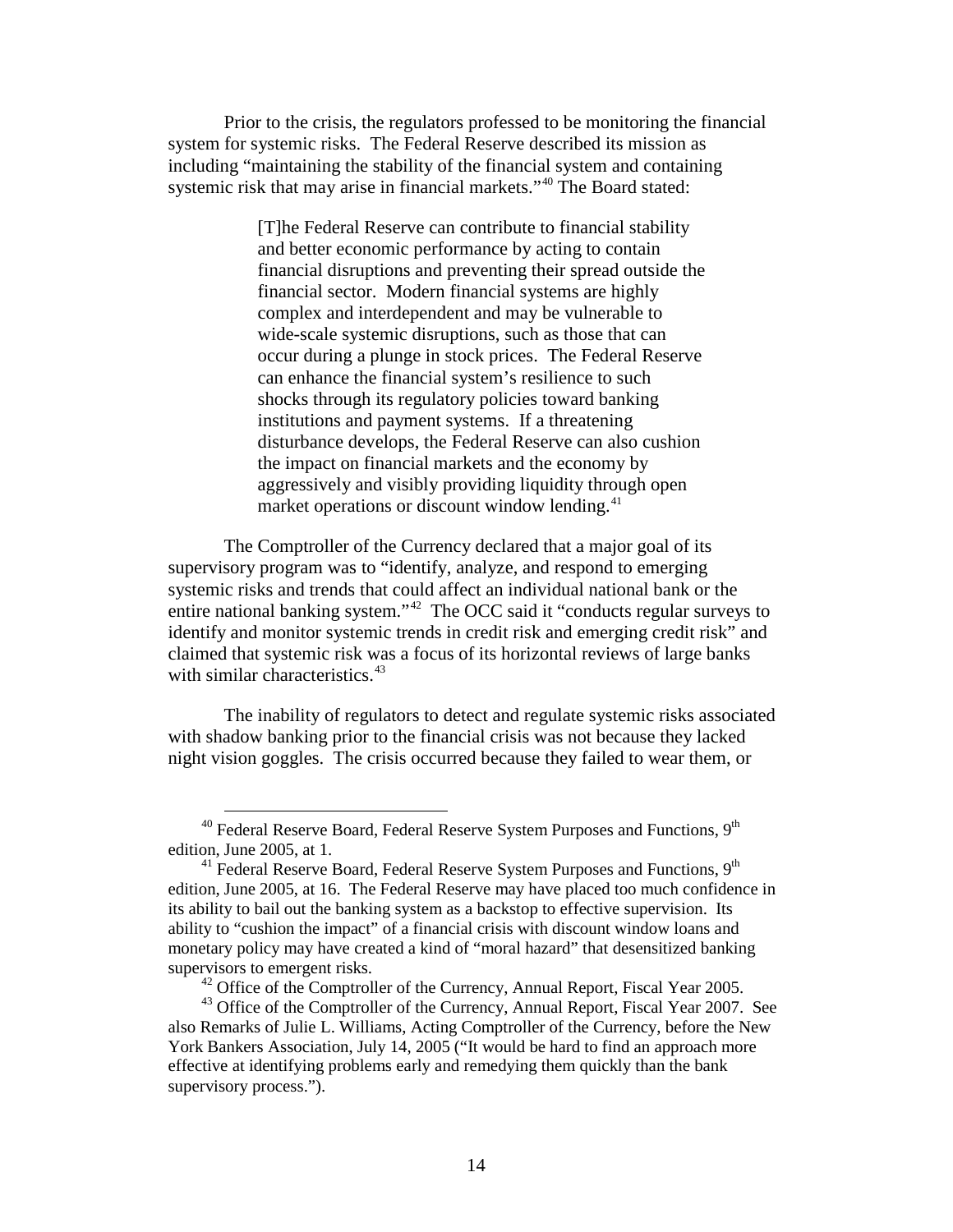were insensible to what they saw. Federal Reserve Governor Tarullo has conceded that regulators "largely neglected systemic concerns in the decades preceding the crisis."<sup>[44](#page-16-0)</sup>

The involvement of banking organizations in shadow banking activities is obscured to the public by the fact that these activities frequently occur through off-balance sheet entities and separate subsidiaries operating under different names. Large banking organizations conduct their operations through hundreds, indeed thousands, of subsidiaries. [45](#page-16-1) These subsidiaries typically are whollyowned and operated in tandem with other affiliates under the same corporate umbrella. The growing size and complexity of these organizations has made them increasingly opaque. Nevertheless, the extent to which banking organizations were immersed in shadow banking activities prior to the crisis should not have been indiscernable to banking regulators with their legions of examiners and arsenal of supervisory tools.

Economists at the Federal Reserve Bank of New York have begun to see shadow banking as part of the regulated banking system. Indeed, they have identified banking organizations as the "drivers" of the shadow banking system:

> The principal drivers of the growth of the shadow banking system have been the transformation of the largest banks since the early-1980s from low return on-equity (RoE) utilities that originate loans and hold and fund them until maturity with deposits, to high RoE entities that originate loans in order to warehouse and later securitize and distribute them, or retain securitized loans through offbalance sheet asset management vehicles. In conjunction with this transformation, the nature of banking changed from a credit-risk intensive, deposit-funded, spread-based process, to a less credit-risk intensive, but more *market*-risk intensive, wholesale funded, fee-based process. The transformation of banks occurred within the legal framework of financial holding companies (FHC), which through the acquisition of broker-dealers and asset managers, allowed large banks to transform their traditional process of hold-to-maturity, spread-banking to a more profitable process of originate-to-distribute, fee-banking.

<span id="page-16-0"></span><sup>&</sup>lt;sup>44</sup> Daniel K. Tarullo, Governor, Board of Governors of the Federal Reserve System, Financial Stability Regulation, speech dated Oct. 10, 2012.

<span id="page-16-1"></span><sup>45</sup> See generally Dafna Avraham, Patricia Selvaggi, and James Vickery, A Structural View of U.S. Bank Holding Companies, Federal Reserve Bank of New York, Economic Policy Review, July 2012, noting that the most complex bank holding companies control up to several thousand separate subsidiaries each.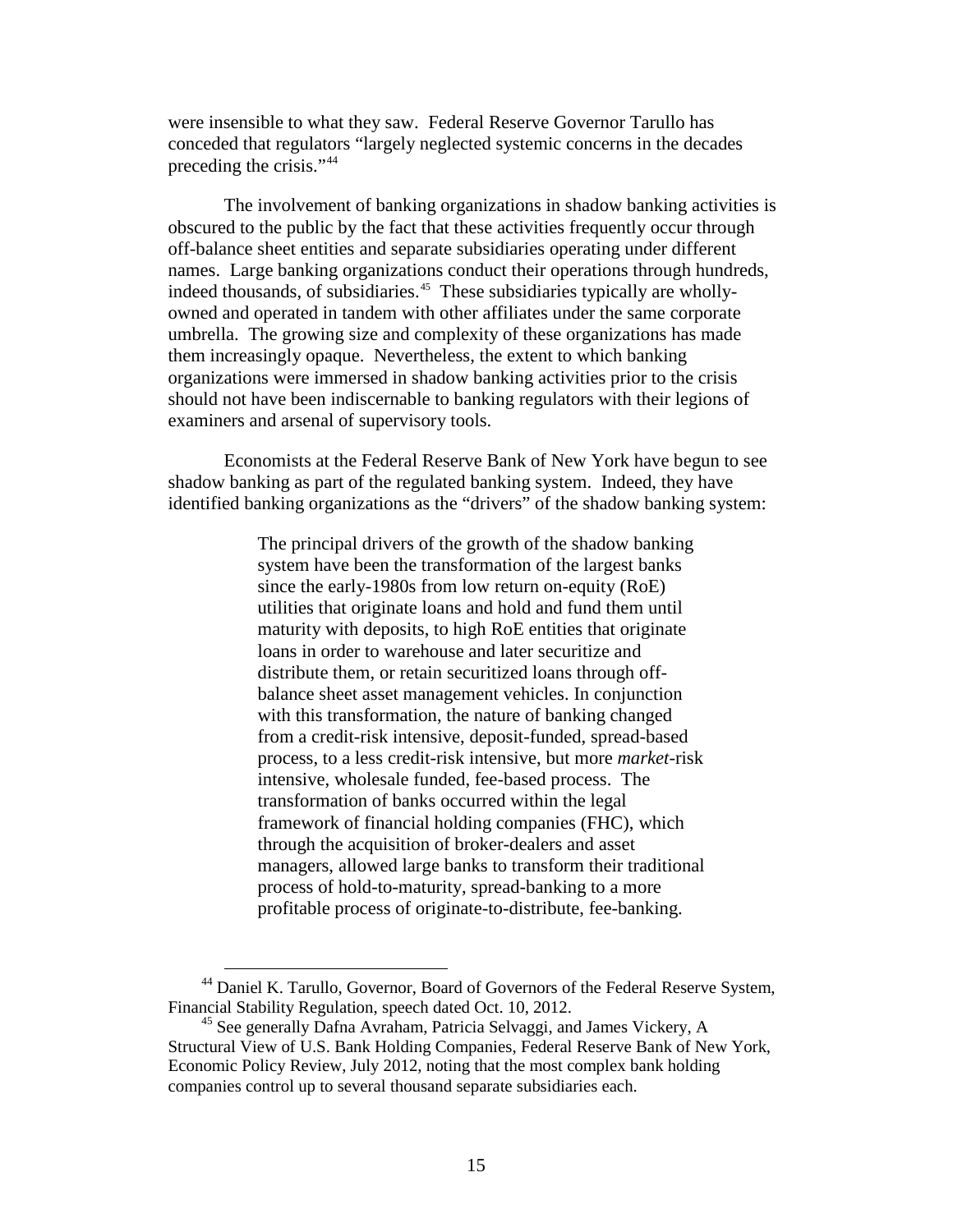The FHC concept was legitimized by the abolishment of the Glass-Steagall Act of 1932, and codified by the Gramm-Leach-Bliley Act of 1999.<sup>[46](#page-17-0)</sup>

The Reserve Bank's economists recently published research empirically documenting the rise of shadow banking as an outgrowth of securitization activities of banks and the integration of banking with the capital markets. [47](#page-17-1)  This research has led one Reserve Bank economist to remark, "When looked at closely, modern financial intermediation seems less 'shadowy' than we thought."[48](#page-17-2)

Other economists also have commented on the transformation of banks into shadow banks:

> [W]e have known for a long time that the banking system was metamorphosing into an off-balance sheet and derivatives world—the shadow banking system.<sup>[49](#page-17-3)</sup>

Regulators in the United Kingdom have come to see shadow banking as "deeply entwined" with the regulated banking system:

> We need to understand shadow banking not as something parallel to and separate from the core banking system, but deeply intertwined with it. $50$

The Financial Stability Board recently conceded that shadow banking exists "fully or partially outside" the regular banking system.<sup>[51](#page-17-5)</sup> Federal Reserve

<span id="page-17-0"></span> <sup>46</sup> Zoltan Pozsar, Tobias Adrian, Adam Ashcraft, Hayley Boesky, Shadow Banking, Federal Reserve Bank of New York, Staff Report no. 458, July 2010, at 29. Financial holding companies are bank holding companies with expanded powers. All of the major bank holding companies in the U.S. are financial holding companies.

<span id="page-17-5"></span><span id="page-17-1"></span><sup>&</sup>lt;sup>47</sup> Tobias Adrian, Hyun Song Shin, Federal Reserve Bank of New York Staff Reports, The Shadow Banking System: Implications for Financial Regulation, Staff Report no. 382 (July 2009) ("The current financial crisis has highlighted the growing importance of the 'shadow banking system,' which grew out of the securitization of assets and the integration of banking with capital market developments.").

<span id="page-17-2"></span><sup>48</sup> Remarks by Nicola Cetorelli, Federal Reserve Bank of New York, at the Second [Annual Conference of the Office of Financial Research and Financial Stability](http://treas.yorkcast.com/webcast/Viewer/?peid=58169c9f0bcf47beaaa832012af191e21d)  [Oversight Council, Assessing Financial Intermediation: Measurement and Analysis,](http://treas.yorkcast.com/webcast/Viewer/?peid=58169c9f0bcf47beaaa832012af191e21d)  [Dec. 6, 2012](http://treas.yorkcast.com/webcast/Viewer/?peid=58169c9f0bcf47beaaa832012af191e21d)*.* <sup>49</sup> Gary B. Gorton, The Panic of 2007, NBER Working Paper No. 14358,

<span id="page-17-3"></span>September 2008 at 1. But see Gary B. Gorton, Misunderstanding Financial Crises: Why We Don't See Them Coming, Oxford University Press, 2012.

<span id="page-17-4"></span><sup>&</sup>lt;sup>50</sup> Adair Turner, Chairman, Financial Services Authority, United Kingdom, Shadow Banking and Financial Instability, before the Cass Business School, March 14, 2012.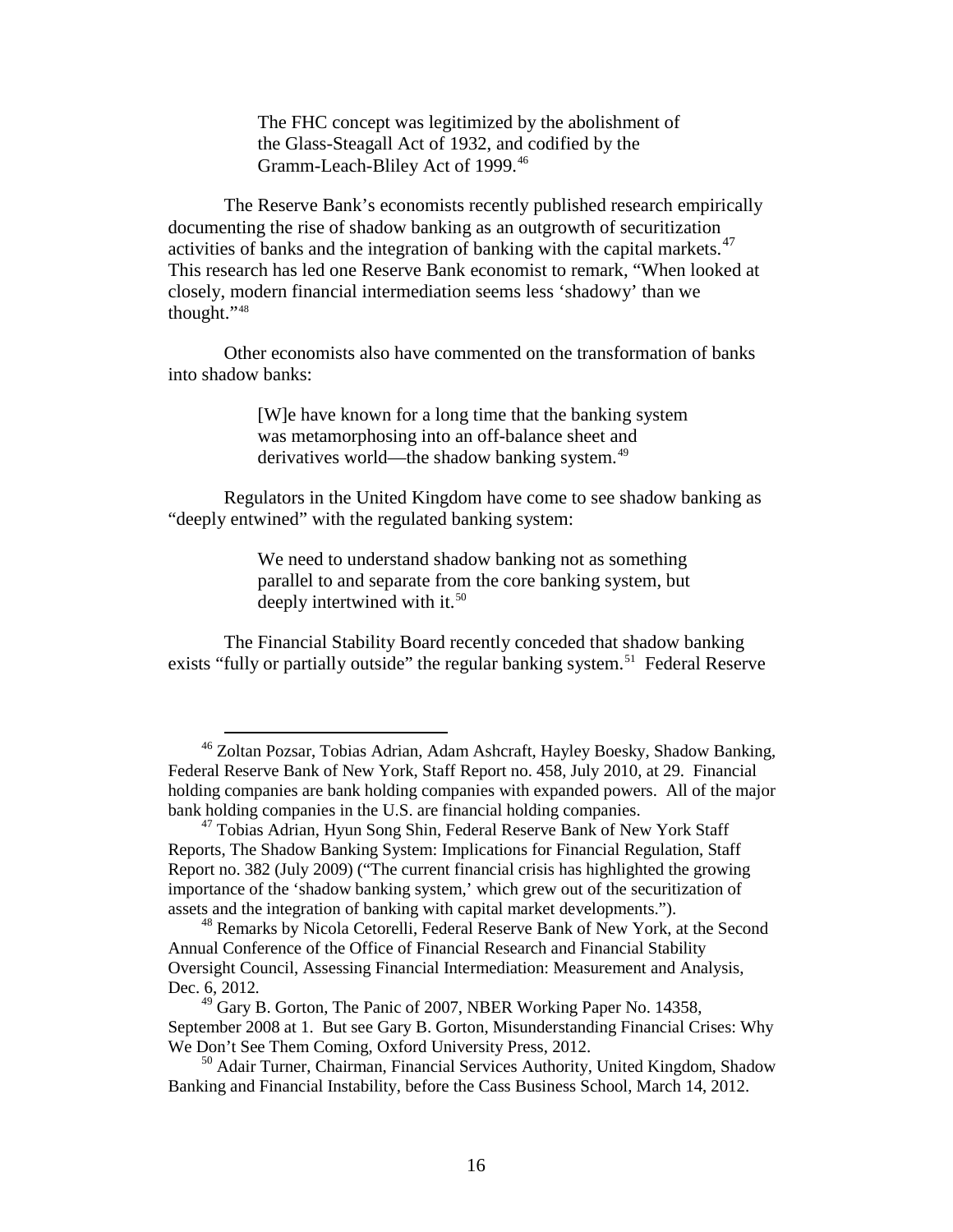Governor Tarullo also has allowed that shadow banking exists "wholly or partly outside" the traditional banking system. $52$ 

The reality is that, without banks and their affiliates, the shadow banking system would not exist, at least not on a scale capable of destabilizing the financial system.

### <span id="page-18-0"></span>B. **A Creation of Banking Regulators**

Shadow banking is largely the creation of banking regulators who fostered and nurtured it over three decades. It took hold in the banking system in the 1980s when the financial markets began to evolve rapidly in response to technological innovations, volatile interest rates, and new sources of competition. Banking regulators feared that the traditional deposit-based model of banking would become unviable if banks were not empowered to seek funding and feebased revenue from activities in the capital markets. In 1987, the Comptroller of the Currency urged Congress to expand the statutory authority of banks to engage in nontraditional activities, declaring:

> [T]here is a disturbing longer-term trend that indicates that profitability and asset quality may continue to deteriorate. Current restrictions on banks' ability to diversify their assets and sources of income make it cumbersome, if not impossible, to restructure the products and services they offer in line with changing market conditions and consumer demands. Furthermore, only if banks have the authority to deliver the products customers demand will they be able to earn returns that can attract capital.<sup>[53](#page-18-2)</sup>

The Comptroller warned that, "unless something is done to give banks additional flexibility to respond to competitive pressures, there exists the potential for an erosion of the safety and soundness of the banking system."[54](#page-18-3) The Federal Reserve and FDIC echoed this appeal to Congress.

<sup>&</sup>lt;sup>51</sup> Financial Stability Board, Consultative Document: Strengthening Oversight and Regulation of Shadow Banking, A Policy Framework for Strengthening Oversight and Regulation of Shadow Banking Entities, Nov. 18, 2012 at 3.

<span id="page-18-1"></span><sup>&</sup>lt;sup>52</sup> Daniel K. Tarullo, Governor, Federal Reserve Board, Financial Stability Regulation, University of Pennsylvania Law School, Distinguished Jurist Lecture, Oct. 10, 2012 ("shadow banking . . . is credit intermediation involving maturity transformation, and often significant leverage, that is wholly or partly outside the traditional banking system.").

<span id="page-18-3"></span><span id="page-18-2"></span><sup>&</sup>lt;sup>53</sup> Financial Condition of Federally Insured Depository Institutions: Hearings Before the Senate Comm. on Banking, Housing, and Urban Affairs, 100th Cong., 1st Sess. 9 (1987) (Statement of Robert L. Clarke, Comptroller of the Currency).

<sup>54</sup> *Id.* at 11.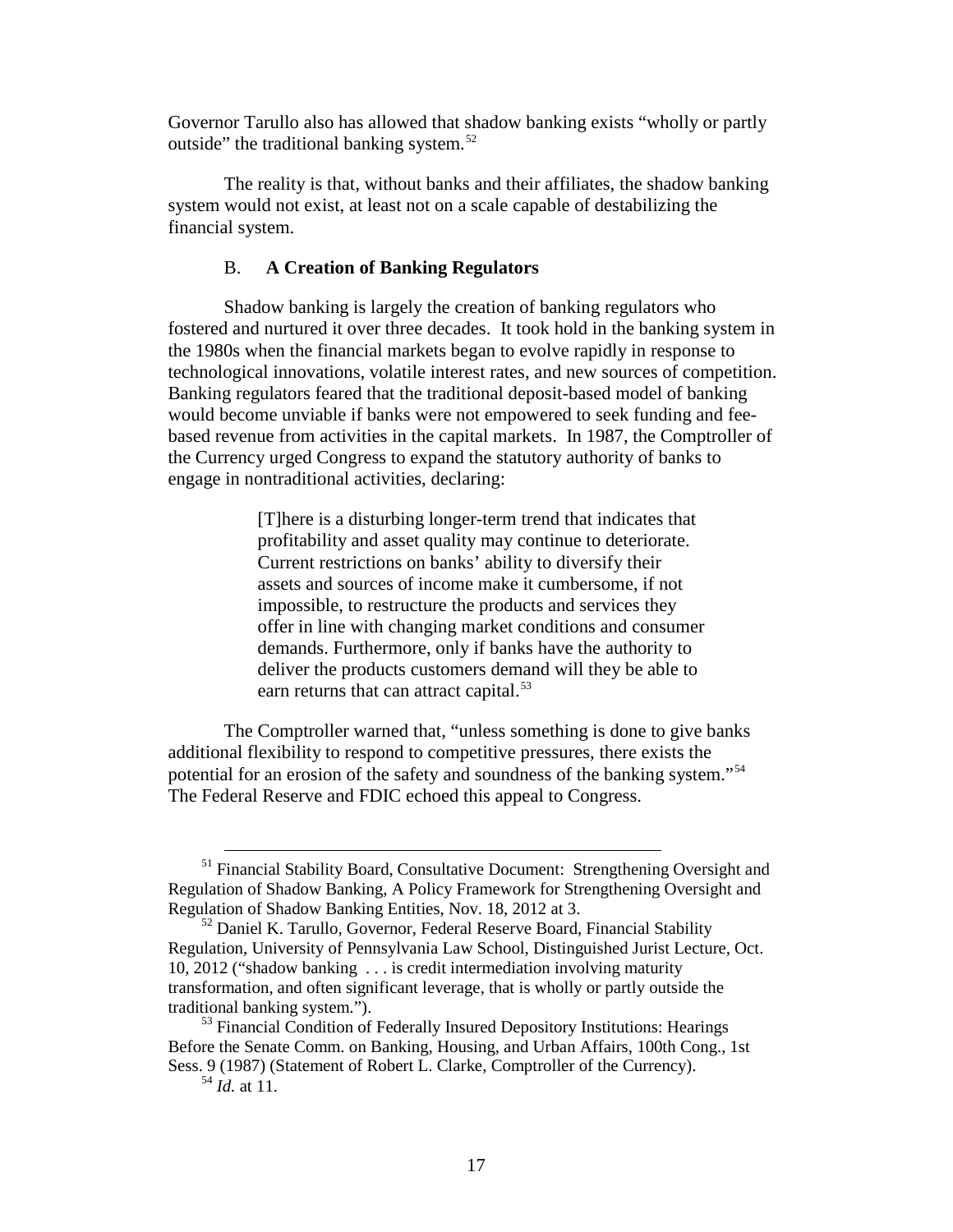When Congress failed to broaden the powers of banking organizations, the regulators acted on their own. Notwithstanding restrictions in the Glass-Steagall Act, Bank Holding Company Act, and National Bank Act, the regulators found ways of allowing banks into the capital markets. Through a succession of novel legal interpretations and regulatory approvals, the regulators authorized banking organizations to securitize their assets, acquire securities broker-dealers, underwrite and deal in commercial paper and other securities, and engage in securities lending and other capital markets activities. The regulators did not call these activities "shadow banking" but rather referred to them as part of the "business of banking."[55](#page-19-0)

Shadow banking filled financial needs not met by the traditional depositbased banking model. It grew and expanded as the traditional model became outmoded and shrank, and ultimately subsumed the deposit-based lending model.

Regulators claim that shadow banking arose as a product of regulatory arbitrage. "Regulatory arbitrage" refers to the creation of new ways of doing business in order to avoid regulatory restrictions. In the case of shadow banking, the regulatory restrictions being arbitraged were mainly those imposed under the banking regime, primarily capital requirements.<sup>[56](#page-19-1)</sup> It thus should be no surprise that banking organizations, as the institutions primarily subject to such restrictions, were the most flagrant arbitrageurs.

At one time, regulators spoke of regulatory arbitrage as a "good thing" to be encouraged.<sup>[57](#page-19-2)</sup> Securitization particularly was viewed favorably by regulators as a means of avoiding regulatory costs:

> [T]here are essentially five benefits that can be derived from securitization transactions. First, the sale of assets may reduce regulatory costs. The removal of an asset from an institution's books reduces capital requirements and reserve requirements on deposits funding the asset. . . . <sup>[58](#page-19-3)</sup>

<sup>&</sup>lt;sup>55</sup> See Appendix hereto, "How Traditional Banks Became Shadow Banks."

<span id="page-19-1"></span><span id="page-19-0"></span><sup>&</sup>lt;sup>56</sup> See Viral V. Acharya, Philipp Schnabl, and Gustavo Suarez, Securitization Without Risk Transfer, Aug. 8, 2011.

<span id="page-19-2"></span><sup>&</sup>lt;sup>57</sup> See, e.g., Remarks by Federal Reserve Board Governor Laurence H. Meyer, Financial Globalization and Efficient Banking Regulation, March 2, 1998 ("Regulatory arbitrage, from the perspective of proper resource allocation, can be a good thing. If there were no way for the bank to avoid the uneconomically high regulatory requirement, it would need eventually to exit its low risk businesses because of insufficient returns to equity. In the long run, this would serve no purpose other than causing the regulated entity to shrink in size relative to its unregulated competitor.").

<span id="page-19-3"></span><sup>&</sup>lt;sup>58</sup> Federal Reserve Board, Bank Holding Company Supervision Manual § 2128.02 (Risk Management and Internal Controls).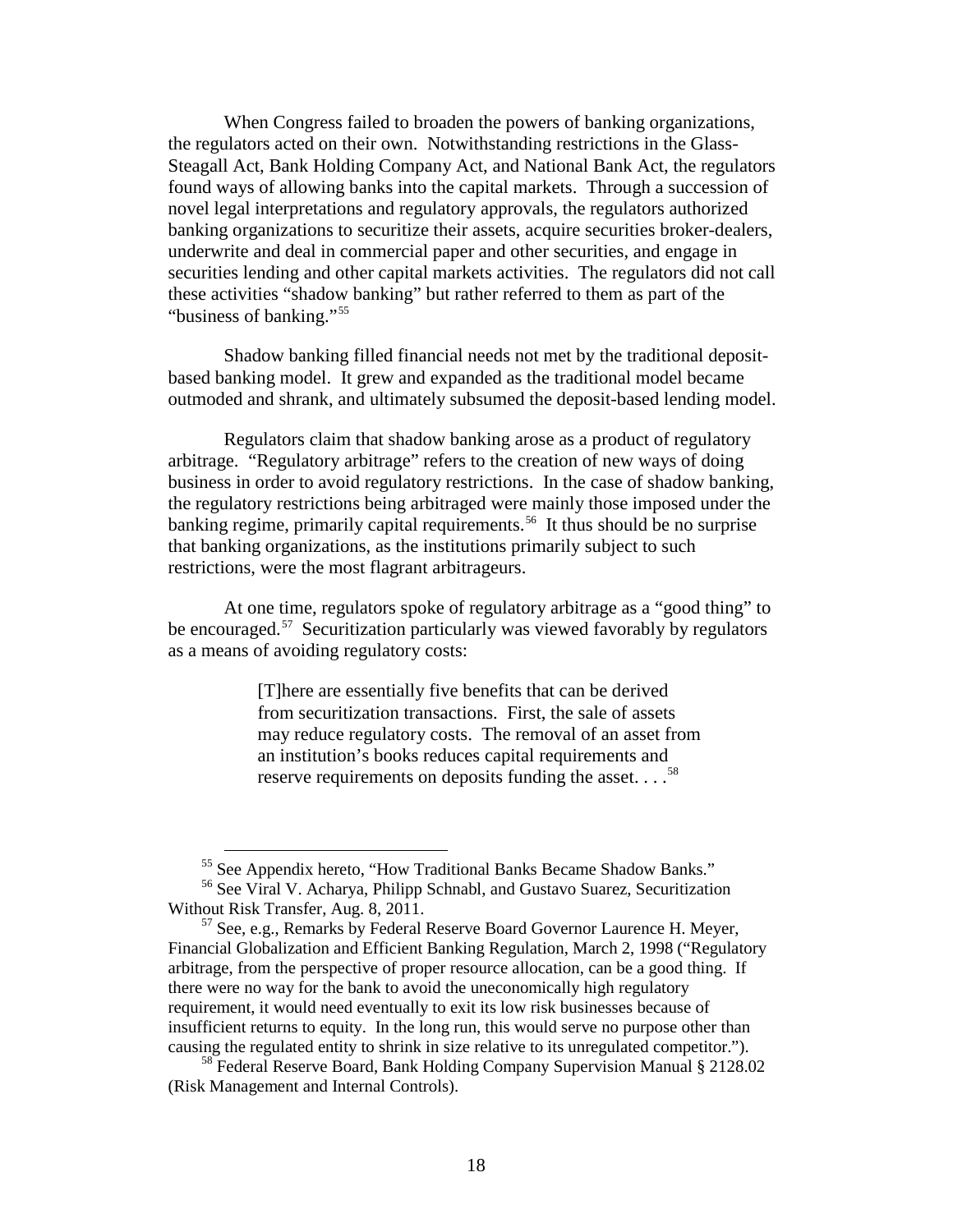Incredibly, the very same banking regulators who now malign shadow banking as a blight on the financial system fought numerous legal battles in the courts to defend such activities. In repeated lawsuits, the securities industry challenged the regulators' approval of bank securities activities as contrary to the Glass-Steagall Act, Bank Holding Company Act, and National Bank Act.<sup>[59](#page-20-0)</sup> Having the benefit of judicial deference, the regulators won nearly every case. The Supreme Court said the Board's interpretations were entitled to both "the greatest deference" and "substantial deference" under doctrines of judicial review.<sup>[60](#page-20-1)</sup> Banking organizations thus gained an open door into the shadow banking world.

Banking regulators allowed banks to become shadow banks in order to preserve the regulated banking system, but failed to adapt their supervisory programs to account for the evolution of financial risks that followed. A former vice chairman of the Federal Reserve Board has faulted banking regulators for inattentive oversight as banks proliferated off-balance sheet structured investment vehicles (SIVs) and filled them with subprime mortgages:

> Under the Fed's unwatchful eye, banks proliferated the SIVs. . . . They granted hundreds of billions of dollars' worth of embarrassingly bad subprime mortgages, many of them designed to default. . . . And they invested huge sums in risky assets that they portrayed as, and maybe even believed were, safe. Each of these disgraceful banking practices was, as they say, hidden in plain sight. Incurious regulators just didn't look. \* \* \* \* [N]one of the banking regulators . . . saw the complete sorry picture for what it was. . . . federal regulators should have seen more than enough shenanigans to make them sit up and take notice. But they didn't.<sup>[61](#page-20-2)</sup>

But banking supervisors were not merely inattentive. They actively encouraged banks to expand their shadow banking activities. They relaxed the capital standards for SIVs and other bank securitization activities, granted regulatory exemptions, and tolerated weak liquidity and risk management at large banks engaged in shadow banking activities. The regulators prodded Congress to adopt legislation permitting banks to become even more fully immersed in shadow banking activities, culminating in the Gramm-Leach-Bliley

<span id="page-20-0"></span><sup>&</sup>lt;sup>59</sup> These cases are discussed in detail in M. Fein, Securities Activities of Banks, Fourth Ed., Aspen Publishers, 2011, and in the Appendix hereto.

<span id="page-20-1"></span> $60$  See Board of Governors v. Investment Company Institute, 450 U.S. 46, 56 (1981).

<span id="page-20-2"></span> $6<sup>1</sup>$  Alan S. Blinder, After the Music Stopped, The Financial Crisis, the Response, and the Work Ahead, The Penguin Press, 2013, at 57, 59.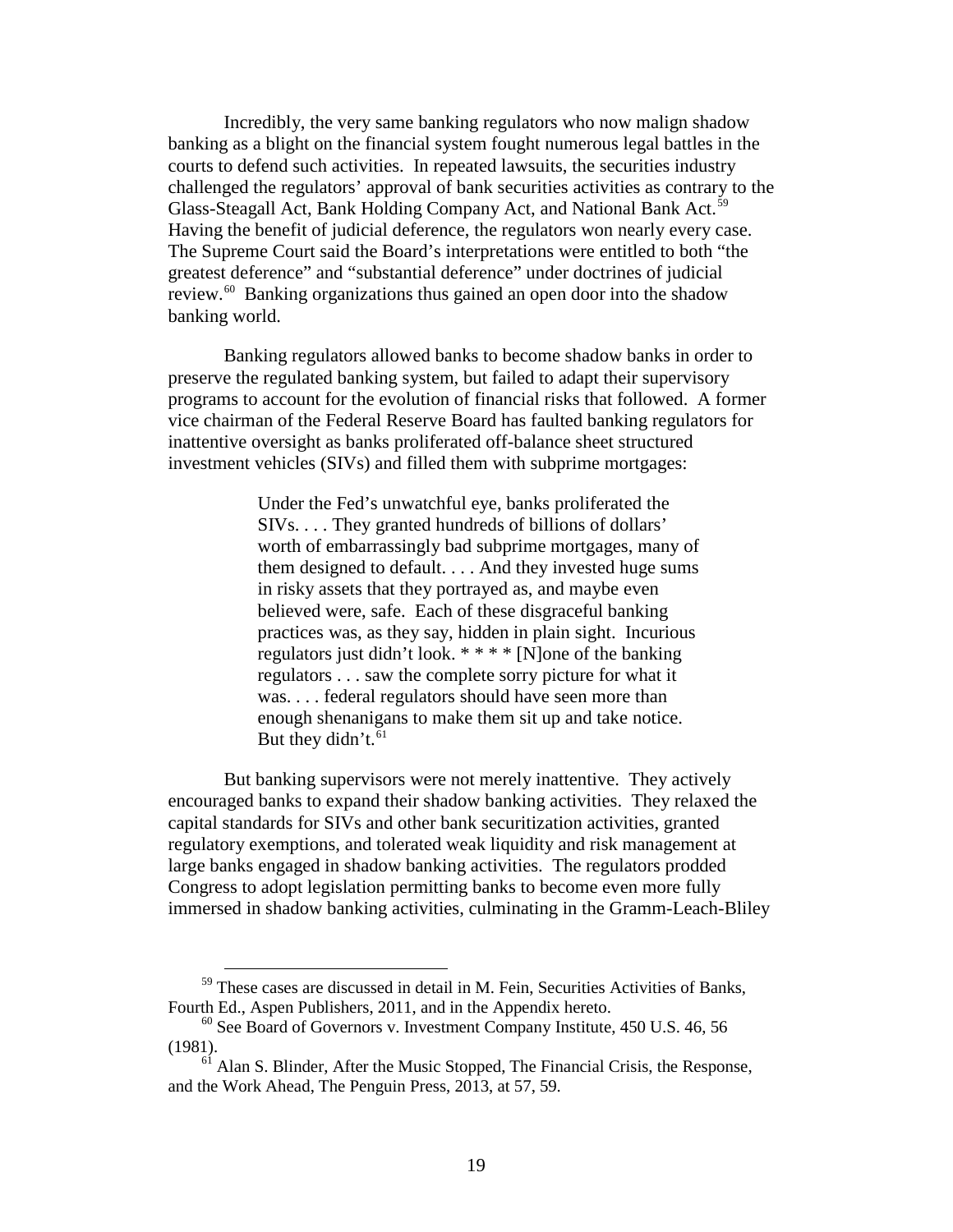Act in 1999, which allowed banking organizations to dominate the shadow banking system. The Appendix hereto describes in detail how regulators aided and abetted the growth of the shadow banking system over a period of three decades.

In the process, banking regulators vastly expanded the federal safety net and exposed U.S. taxpayers to ever-increasing hazards as large banking organizations used their franchise to feed on the capital markets and became even larger shadow banks, operating without adequate capital, liquidity, or risk controls to support increased levels of risk. In their post-crisis quest to explain what happened, the regulators incredibly have pointed to shadow banking as if they had nothing to do with it.

### <span id="page-21-0"></span>C. **Securitization—Part of the "Business of Banking"**

The extent of bank involvement in the shadow banking system is exemplified by their securitization activities. Securitization lies at the heart of the shadow banking system. Yet, it also is undeniably a core banking activity. Without securitization, the shadow banking system would not exist. $62$  Without banks, securitization would not exist. Some economists have said that, without securitization, banks would not exist:

> [T]he shadow banking system is essentially how the traditional banking, regulated, banking system is funded. The two banking systems are intimately connected. This is very important to recognize. It means that without the securitization markets the traditional banking system is not going to function. [63](#page-21-2)

Securitization is the means by which banks convert loans into securities for sale to investors. Securitization involves the origination of loans, packaging of them into pooled trusts, and selling interests (i.e., securities) in the trust to investors, along with various intermediate steps, including warehousing and servicing.

Securitization became a permissible activity for banks in 1986 when the Comptroller of the Currency determined that such activities are part of the "business of banking" under the National Bank Act and not prohibited by the

<span id="page-21-1"></span> $62$  See Zoltan Pozsar, Tobias Adrian, Adam Ashcraft, Hayley Boesky, "Shadow" Banking," Federal Reserve Bank of New York Staff Reports, Staff Report no. 458, July 2010 (rev. Feb. 2012), at 10 ("The shadow banking system is organized around securitization and wholesale funding.").

<span id="page-21-2"></span> $63$  Gary Gorton, "Questions and Answers About the Financial Crisis," prepared for the U.S. Financial Crisis Inquiry Commission, Feb. 20, 2010, at 8.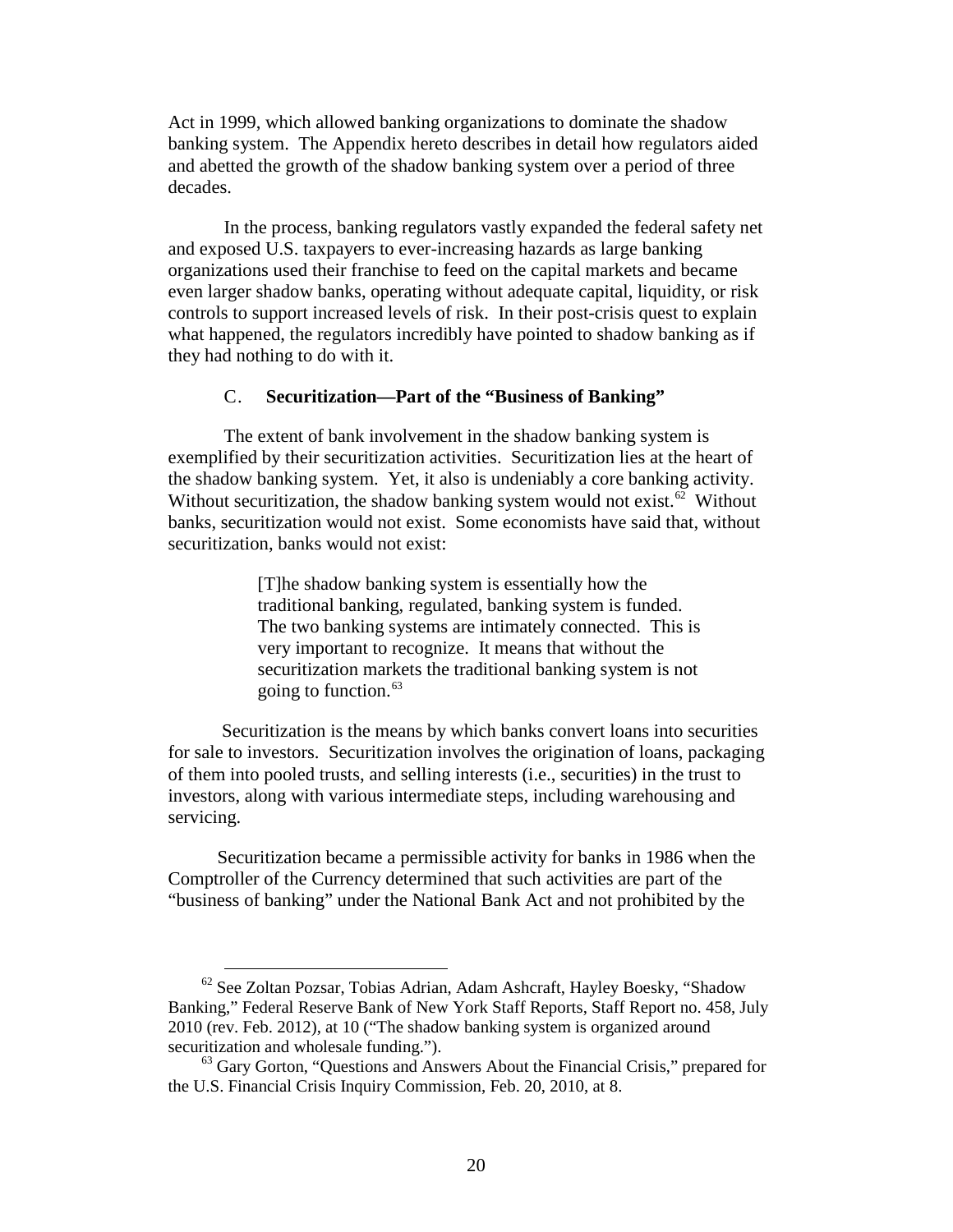Glass-Steagall Act.<sup>[64](#page-22-0)</sup> The securities industry sued to overturn the Comptroller's interpretation, but lost. [65](#page-22-1) Within a few years, securitization replaced the traditional originate-to-hold model of bank lending with the originate-todistribute model, along with its attendant moral hazard and proliferation of new types of risk throughout the financial system.

Banking organizations became key operators at every level of the securitization network and remain instrumental in securitization activities today. They establish credit underwriting standards for loans, originate loans, purchase loans from other originators, warehouse loans, structure vehicles to hold the loans, issue securities (including commercial paper) backed by the loans, guarantee the securities and the vehicles, secure a credit rating, sell the securities to investors, and buy back the securities when the underlying loans default. Banks and their affiliates are present at every inch of the shadow banking pipeline.

Economists at the Federal Reserve Bank of New York have empirically examined the role of banking organizations in securitization activities and recently published the results of their study.<sup>[66](#page-22-2)</sup> Based on an analysis of "virtually the entire universe of non-agency asset-backed activities from 1978 to 2008," they found as follows:

> [B]anks are *by far* the predominant force in the securitization market. [67](#page-22-3)

[T]he evidence suggests that very little securitization-based intermediation is actually in the shadow, with much of it remaining within the scope of regulated bank entities."<sup>[68](#page-22-4)</sup>

Among other things, the Reserve Bank economists concluded that banks provide the "magic elixir" that makes securitization possible through credit enhancements:

> [B]anks play a vital role in the securitization process at a number of stages, including the provision of credit

<sup>&</sup>lt;sup>64</sup> OCC Interpretive Letter No. 362 (May 22, 1986).

<span id="page-22-1"></span><span id="page-22-0"></span><sup>65</sup> Securities Industry Association v. Clarke, 885 F.2d 1034 (2d Cir. 1989), cert. denied, 493 U.S. 1070 (1990). The Court deferred to the OCC's determination that securitization is part of the "business of banking."

<span id="page-22-2"></span><sup>66</sup> Nicola Cetorelli and Stavros Peristiani, The Role of Banks in Asset Securitization, Federal Reserve Bank of New York Economic Policy Review, July 2012.

<sup>&</sup>lt;sup>67</sup> *Id.* at 58 (emphasis added).

<span id="page-22-4"></span><span id="page-22-3"></span><sup>68</sup> Nicola Cetorelli, Benjamin H. Mandel, and Lindsay Mollineaux, The Evolution of Banks and Financial Intermediation, Federal Reserve Bank of New York Economic Policy Review, July 2012, at 10.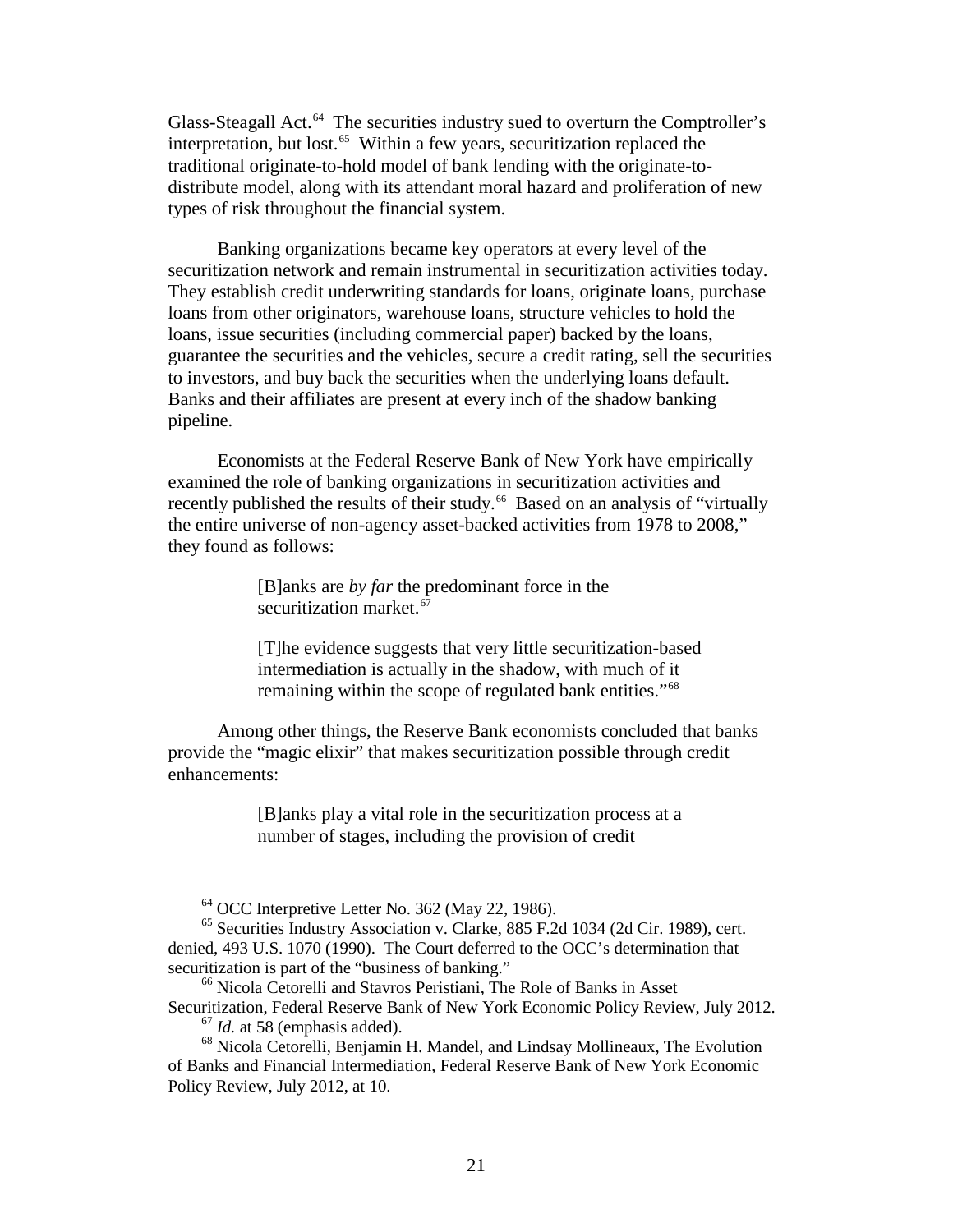enhancements. Credit enhancements are . . . in effect the 'magic elixir' that enables bankers to convert pools of even poorly rated loans or mortgages into highly rated securities.<sup>[69](#page-23-0)</sup>

The Reserve Bank economists presented empirical data showing that banks have been a significant force in securitization "all along" and that their dominance varies depending on their role with different products:

> We show that the degree of bank domination varies according to product type and securitization role. Banks are inherently better suited to compete for the dataintensive trustee business, capturing in most cases more than 90 percent of these services. Having a strong role in securities underwriting, banks are able to exploit their expertise to capture a significant fraction of asset-backed underwriting as well. Naturally, in issuing and servicing the different segments of the securitization market, banks face competition from nonbank mortgage lenders and consumer finance companies. Nevertheless, we show that banks were able to retain a significant and growing share of issuance and servicing rights as well. Despite the greater complexity of a system of intermediation based on asset securitization, which appears to have migrated and proliferated outside of the traditional boundaries of banking, our findings suggest that banks maintained a significant footprint in much of this activity through time. $70$

<span id="page-23-0"></span> <sup>69</sup> Benjamin H. Mandel, Donald Morgan, and Chenyang Wei, The Role of Bank Credit Enhancements in Securitization, Federal Reserve Bank of New York Economic Policy Review, July 2012.<br><sup>70</sup> Nicola Cetorelli and Stavros Peristiani, The Role of Banks in Asset

<span id="page-23-1"></span>Securitization, Federal Reserve Bank of New York Economic Policy Review, July 2012, at 48. See also Nicola Cetorelli and Stavros Peristiani, The Dominant Role of Banks in Asset Securitization, Liberty Street Economics Blog, Federal Reserve Bank of New York, July 19, 2012, [http://libertystreeteconomics.newyorkfed.org/2012/07/the](http://libertystreeteconomics.newyorkfed.org/2012/07/the-dominant-role-of-banks-in-asset-securitization-.html)[dominant-role-of-banks-in-asset-securitization-.html](http://libertystreeteconomics.newyorkfed.org/2012/07/the-dominant-role-of-banks-in-asset-securitization-.html) ("we provide a comprehensive quantitative mapping of the primary roles in securitization. We document that banks were responsible for the majority of these activities. Their dominance indicates that the modern securitization-based system of financial intermediation is less "shadowy" than previously considered."). See also Vitaly M. Bord and João A. C. Santos, The Rise of the Originate-to-Distribute Model and the Role of Banks in Financial Intermediation, Federal Reserve Bank of New York Economic Policy Review, July 2012 at 32 ("Our findings also show that banks have been an important contributor to the so-called shadow banking system.").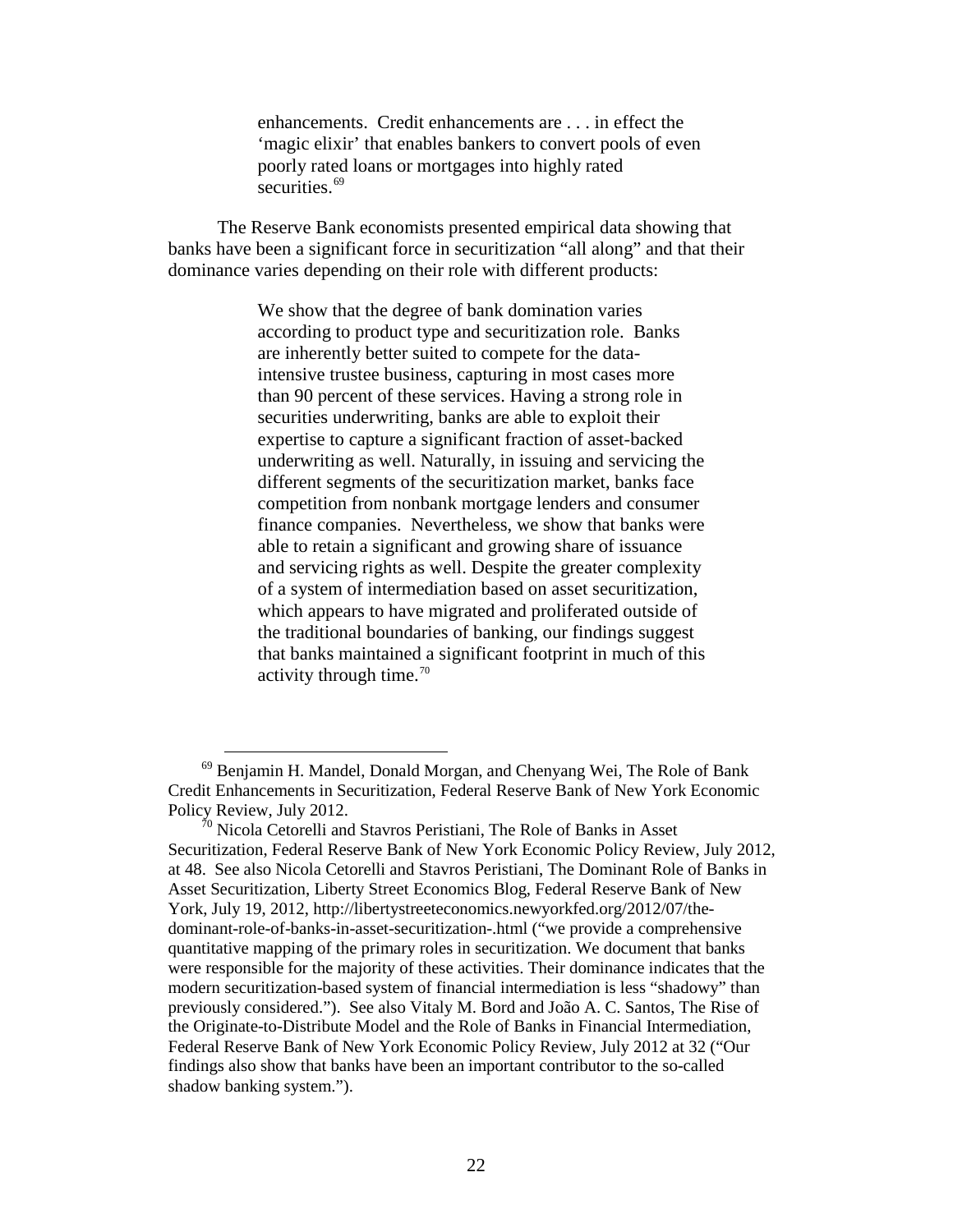These findings led the Reserve Bank economists to conclude that regulated banking organizations "have in fact played a dominant role in the emergence and growth of asset-backed securitization" and that "once their roles are explicitly acknowledged, a considerable segment of modern financial intermediation appears more under the regulatory lamppost than previously thought."[71](#page-24-2)

These conclusions should persuade banking regulators to abandon the shadow banking mythology and pursue more enlightened reforms aimed at the true sources of systemic risk within the regulated banking system itself.

### <span id="page-24-1"></span><span id="page-24-0"></span>IV. SHADOW BANKING REFORM

### A. **Shadow Banking—A Flawed Reform Concept**

Shadow banking is a flawed concept for regulatory reform for several reasons. As articulated by banking regulators, the shadow banking theory provides a largely bogus explanation of what caused the financial crisis and thus lacks factual credibility as a basis for reform. To the extent shadow banking caused the crisis, it did so because banking regulators misjudged the evolution of financial risks within the regulated banking system and allowed large banking organizations to become immersed in shadow banking activities with insufficient capital, liquidity, or supervisory oversight. The crisis in the shadow banking system was a crisis of the regulated banking system.

The inability of banking regulators to recognize their own culpability in failing to discern changing risk dynamics in the banking system strongly suggests that their assessment of systemic risks in the larger financial system is flawed and their reform efforts misguided. Among other things, their use of the pejorative "shadow bank" label to describe legitimate financial activities prejudices reform efforts by suggesting that shadow banking is inherently harmful or nefarious when in fact it has important benefits.<sup>[72](#page-24-3)</sup> Banking regulators recognized these benefits when they first authorized banks to become involved with shadow banking as an antidote to the demise of deposit-based banking. A contorted view of shadow banking ignores its utility in meeting evolving financial needs and providing financial services more efficiently than the

<span id="page-24-2"></span><sup>&</sup>lt;sup>71</sup> Nicola Cetorelli and Stavros Peristiani, The Role of Banks in Asset Securitization, Federal Reserve Bank of New York Economic Policy Review, July 2012, at 48. See also *id.* at 60 ("We demonstrate that large bank holding companies—and, to a lesser extent, investment banks—have been significant contributors to all phases of this [securitization] process. Although much of the securitization activity appears to have been done outside the regulatory boundaries of banking, we find strong evidence to the contrary.").

<span id="page-24-3"></span> $72$  Many of these benefits are described in detail in the Appendix hereto.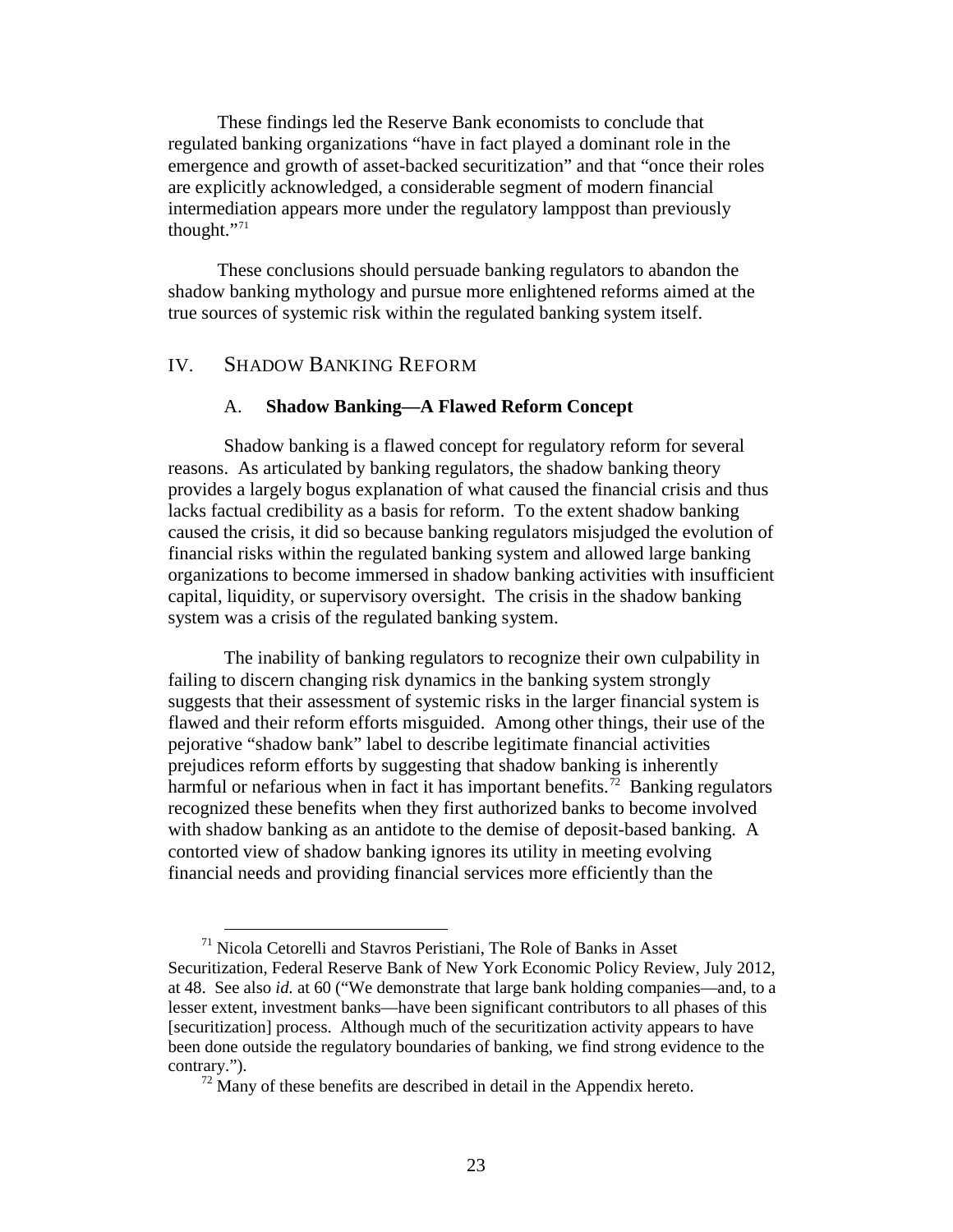traditional banking model. Shadow banking contributes competition, diversity and other benefits that should be high among the reform goals of regulators.

The shadow banking fallacy especially is flawed to the extent it seeks to apply bank regulatory concepts to nonbank entities operating outside the regulated banking system and federal safety net.<sup>[73](#page-25-0)</sup> Banking regulation originated as a tradeoff for deposit insurance and access to the Federal Reserve's discount window, which is limited to insured banks. Nonbank financial institutions outside the regulated banking system engage in shadow banking without deposit insurance or access to central bank liquidity. The extension of bank regulatory concepts to these nonbank entities raises questions concerning the public policy rationale for banking regulation and the scope of the federal safety net.<sup>[74](#page-25-1)</sup> Reforms that apply bank regulatory precepts outside the regulated banking system carry the risk of increasing moral hazard and creating a monolithic regulatory structure that will obstruct desirable innovation, efficiency, and diversity in the provision of financial services.

Critics of shadow banking imply that traditional banking is a superior form of financial activity when in fact the traditional banking model has proven inefficient and unsustainable over time. Traditional banks have depended on shadow banking activities to complement their deposit-based banking activities and could not have survived without shadow banking.

The shadow banking theory fails to adequately distinguish activities that are essential to the traditional banking business from those that are not. This distinction is vital in determining the extent to which bank regulatory concepts should govern financial activities and how far the federal safety net should extend.

The failure of banking regulators to correctly understand shadow banking suggests that their regulatory remedies are likely to be misinformed, misdirected, and counterproductive. Attempts to impose shadow banking "reforms" on nonbank entities operating outside of the regulated banking system—such as money market funds—especially are likely to be misguided.

<span id="page-25-0"></span> $73$  Some of these concepts even may be unsuitable even for nonbank affiliates of banks operating within the regulated banking system.

<span id="page-25-1"></span> $74$  The "federal safety net" refers to deposit insurance, access to central bank liquidity (i.e., the discount window), and oversight by banking supervisors. In addition, during the financial crisis, the FDIC guaranteed the debt obligations of both banks and bank holding companies. The Dodd-Frank Act gave the FDIC explicit authority to guarantee such debt in the future, subject to Congressional funding approval.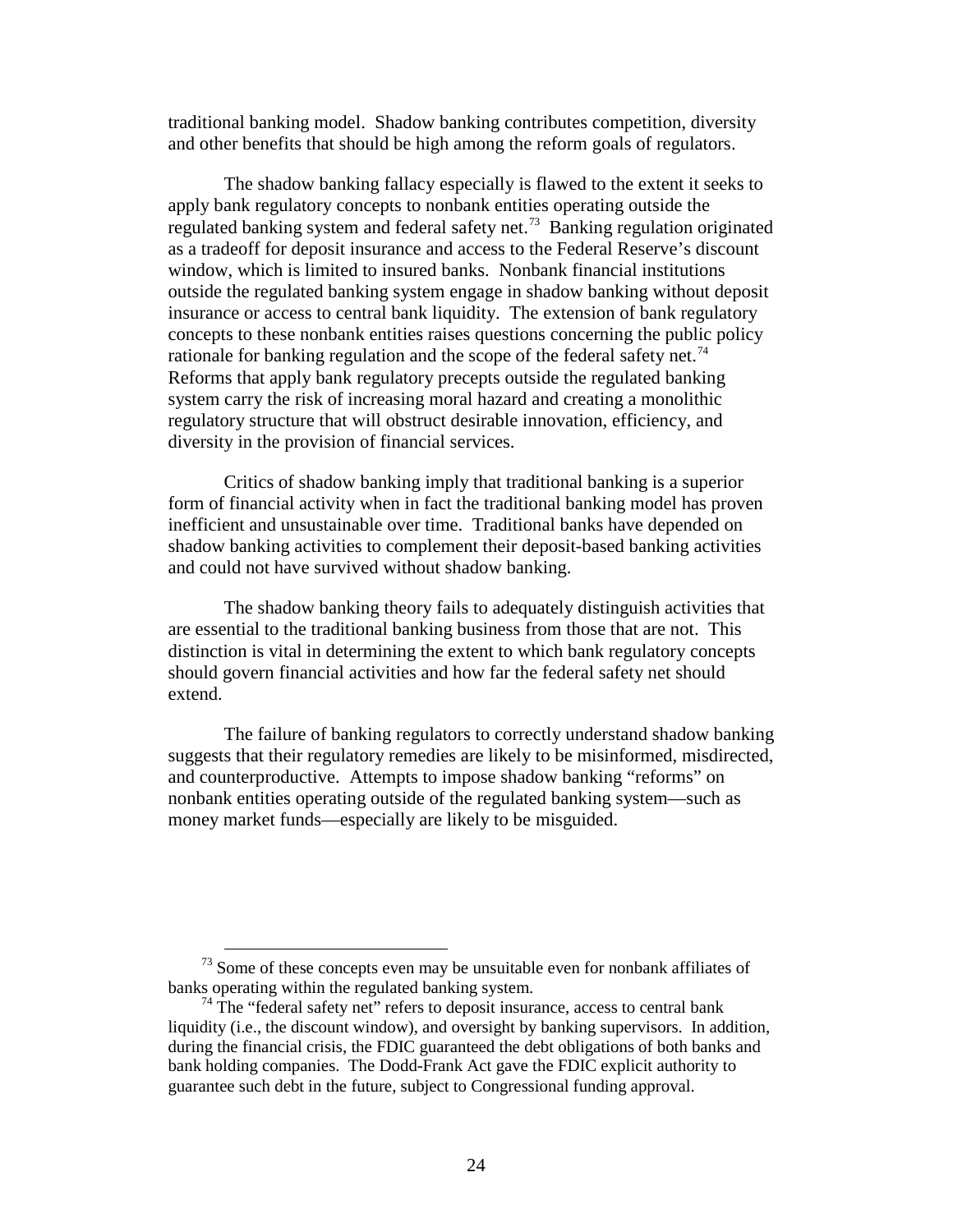#### B. **Money Market Funds—A Mistaken Target**

<span id="page-26-0"></span>Money market funds have become an unlikely target of shadow banking reform efforts, both in the United States and abroad. Notwithstanding their lack of shadow banking attributes, they have been mislabeled as shadow banks and become entangled in the shadow banking myth.

Banking regulators have advocated subjecting MMFs to bank-like regulation on the rationale that, because a MMF "smells like a bank and quacks like a bank, [it] ought to be subject to bank-like liquidity and capital constraints.<sup>[75](#page-26-1)</sup> This simplistic rationale ignores the attributes of MMFs that decidedly are not bank-like and overlooks the regulatory framework governing MMFs that decidedly is more rigorous than that applicable to banks.

MMFs come within the regulators' broad definition of shadow banking only to the extent they offer a financial service and operate outside the regulated banking system. MMFs do not meet the key indicia of shadow banks—use of leverage and lack of regulation. To the contrary, MMFs are highly regulated and unleveraged.

MMFs are regulated under the Investment Company Act of 1940 and rules of the Securities and Exchange Commission thereunder. These laws impose strict credit quality, liquidity, diversification, transparency, governance, and other regulatory requirements on MMFs.<sup>[76](#page-26-2)</sup>

MMFs seek to maintain a stable net asset value (NAV) of \$1.00 but are required to calculate a market-based NAV as well. If a MMF's market-based NAV falls one-half a penny below \$1.00, it must cease offering its shares at \$1.00 or liquidate. This requirement minimizes losses to fund shareholders in the event a MMF "breaks the buck." Only two MMFs in the United States ever have broken the buck, and shareholders in these funds got back nearly their entire investment.<sup>[77](#page-26-3)</sup>

<span id="page-26-1"></span> $75$  Adair Turner, "Shadow Banking and Financial Instability," Lecture at Cass Business School, March 14, 2012, at 34.

<span id="page-26-2"></span> $76$  For example, MMFs are permitted to invest only in short-term debt instruments posing minimal credit risk as determined independently of any credit rating. Each MMF portfolio must have a weighted average maturity of 60 days or less and a weighted average life of 120 days or less. Each MMF must be able to convert 10 percent of its portfolio into cash within one day and 30 percent within five business days. A MMF generally may invest no more than five percent of its portfolio in securities of a single issuer.

<span id="page-26-3"></span> $77$  The Reserve Primary Fund, which broke a dollar in 2008, returned 99 cents on the dollar to its shareholders. A smaller fund that broke the buck in 1994 returned 96 cents on the dollar.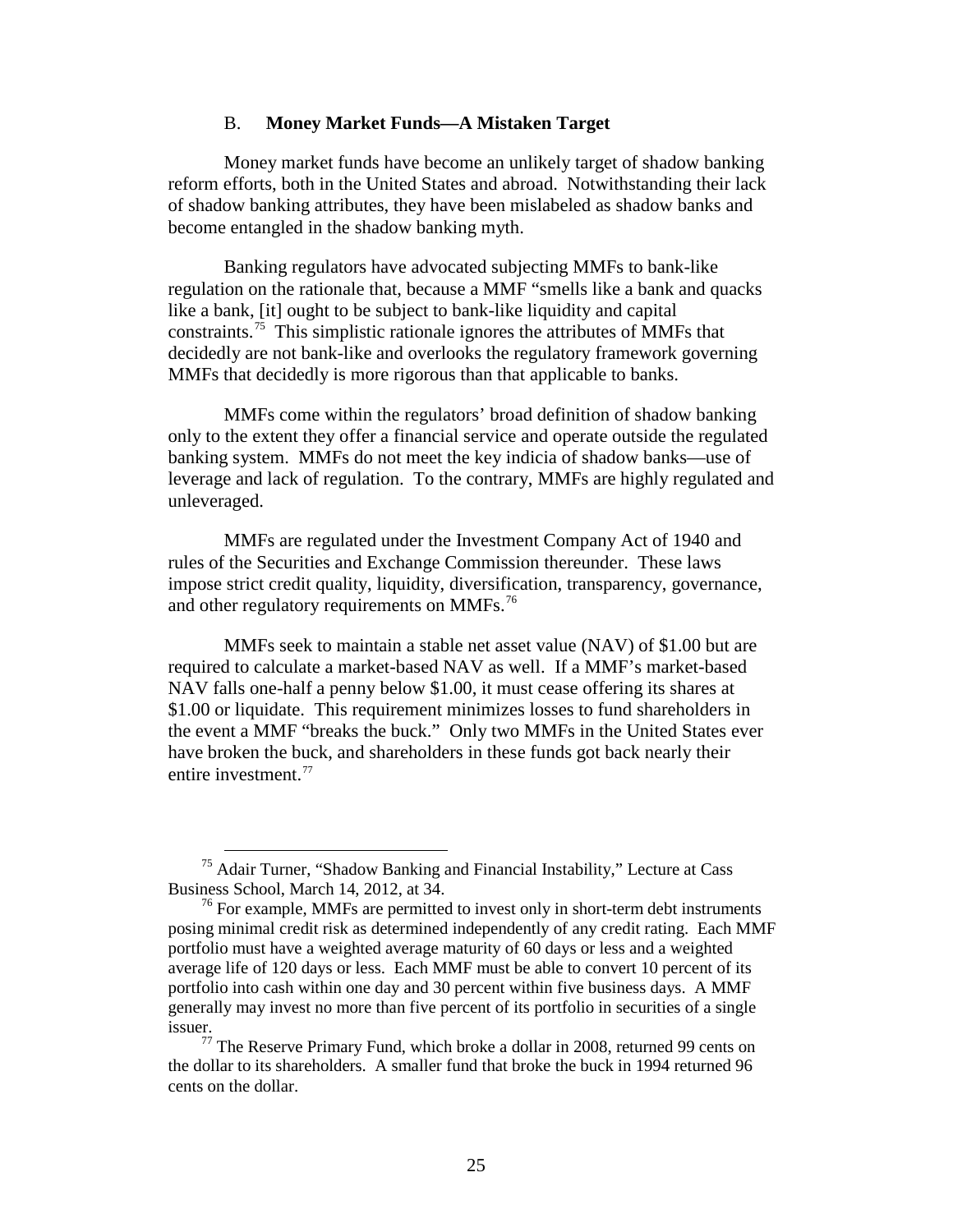MMFs lack the mechanism by which banks generate and multiply risk leverage. MMFs do not issue debt or rely on borrowings and are almost completely unleveraged. Whereas banks generate assets equal to approximately ten times their capital, MMFs generate just \$1.00 of assets for each dollar of shareholder equity. Moreover, MMF assets are short-term and capable of being liquidated to meet shareholder redemptions. MMFs thus do not create or spread credit risk as banks do.

MMFs also lack another key attribute of banks—opacity. MMFs are the most transparent of all financial intermediaries and cannot be said to "dwell in the shadows" of the financial system. They are required to make extensive disclosures about their operations, activities, investments, risks, service providers, fees, and other matters in prospectuses made available to investors. They also are required to disclose detailed information about each investment in their portfolios and their market-based NAV.<sup>[78](#page-27-0)</sup> Banks are not subject to such rigorous disclosure requirements.

Banks enjoy access to permanent government subsidies in the form of deposit insurance and government liquidity facilities, which give rise to ongoing moral hazard. MMFs operate successfully without these subsidies.

Nor do MMFs have other bank-like features that would justify subjecting them to bank-like regulation. MMFs do not take deposits, which are liabilities. Each share of a MMF is an equity investment rather than a liability.<sup>79</sup> Nor do MMFs engage in the business of making loans.<sup>[80](#page-27-2)</sup>

<span id="page-27-0"></span> $78$  Such information includes the name of the issuer, category of investment, CUSIP number, principal amount, maturity date, final legal maturity date, coupon or yield, and amortized cost value. Banks are not required to publicly disclose any information concerning the composition of their loans or investment portfolios. MMFs regularly value their portfolios at market prices and publicly disclose their market priced net asset value to four decimal points. Banks value a substantial portion of their assets at book value, making it difficult for depositors, investors, and even regulators to know their true condition at any given time.

<span id="page-27-1"></span> $79$  The Glass-Steagall Act prohibits any person from taking deposits other than a bank. MMFs are not banks for this purpose. 12 U.S.C.  $\S 378(a)(1)$ . See Letter dated Dec. 18, 1979, from the Assistant Attorney General, Criminal Division, U.S. Department of Justice, to Martin Lybecker, Associate Director, Division of Marketing Management, Securities and Exchange Commission. See also E. Gerald Corrigan, Are Banks Still Special? The Region, Federal Reserve Bank of Minneapolis, March 1, 2000 ("Thus, while the competitive landscape continues to shift, there remains a critical aspect of the deposit gathering function which is unique to 'banks.'").

<span id="page-27-2"></span> $80$  Commercial paper, which MMFs invest in, is a form of security and not a loan. See Securities Industry Association v. Board of Governors, 468 U.S. 137 (1984).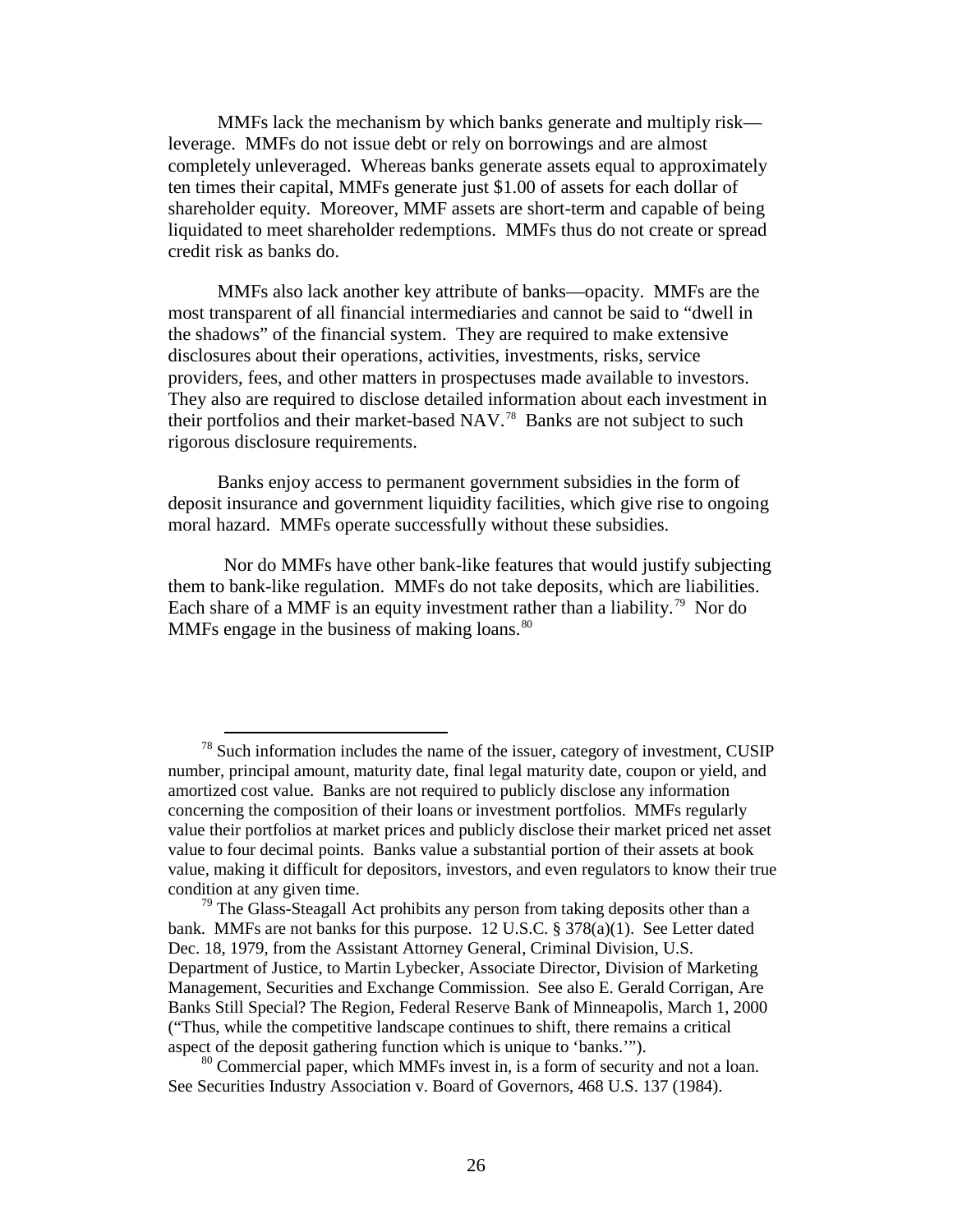As defined by banking regulators, a shadow bank is an entity not guaranteed by the government. Presumably, this factor reflects concerns that, in the absence of a government guarantee, the entity may be subject to runs. MMFs are not government guaranteed and thus, in the mind of banking regulators, are susceptible to runs and should be subject to bank-like regulation. Apart from there being no history of recurrent runs in the MMF industry, this view ignores the fact that banks themselves hold trillions of dollars in deposits that are not government guaranteed and thus are subject to runs by uninsured depositors. Banking history is replete with hundreds of bank failures and runs, including approximately 300 failures in the most recent crisis and 50 failures just last year. In contrast, only two MMFs ever have failed to pay their investors \$1.00 per share.

The claim that MMFs are prone to runs has no empirical support. At the height of the financial crisis when it appeared the entire financial system was collapsing, MMF investors rapidly reallocated their investments from prime MMFs to MMFs that invest only in government securities. This action reflected prudent investor behavior under unprecedented circumstances and does not signify that MMFs are subject to runs. Investors typically view MMFs as a safe haven during episodes of financial turmoil and, indeed, MMFs gained assets during the financial crisis.

To the extent the reallocation of MMF assets led to reduced funding for bank-sponsored ABCP vehicles in 2007 and 2008, the resulting disruption to large banks was due to their inadequacy of capital, liquidity, and risk management prior to the crisis, which was tolerated by banking regulators. MMFs were not a factor in the "run on repo" and indeed contributed assets to the repo market during the crisis.<sup>[81](#page-28-0)</sup>

MMFs did not cause the financial crisis. Researchers studying the crisis have pointed to a variety of factors as causes, including overly accommodative monetary policy, government homeownership policies, the originate-to-distribute model of housing finance, subprime mortgage lending, securitization of loans, over-leveraging by consumers and financial institutions, too-big-to-fail banking organizations, weak capital rules for banks, lax liquidity management, regulatory exemptions for banks, weakening of Glass-Steagall Act restrictions, unjustified credit ratings, unregulated derivatives activities, and mark-to-market accounting, among others. MMFs had nothing to do with any of these likely causes.

<span id="page-28-0"></span> $81$  Gary Gorton and Andrew Metrick, Who Ran Repo? Oct. 4, 2012. ("As it turns out, MMFs were not at all representative during the crisis, with repo assets actually increasing for MMFs by more than \$100 billion at the same time that overall repo liabilities were falling by \$1.3 trillion.").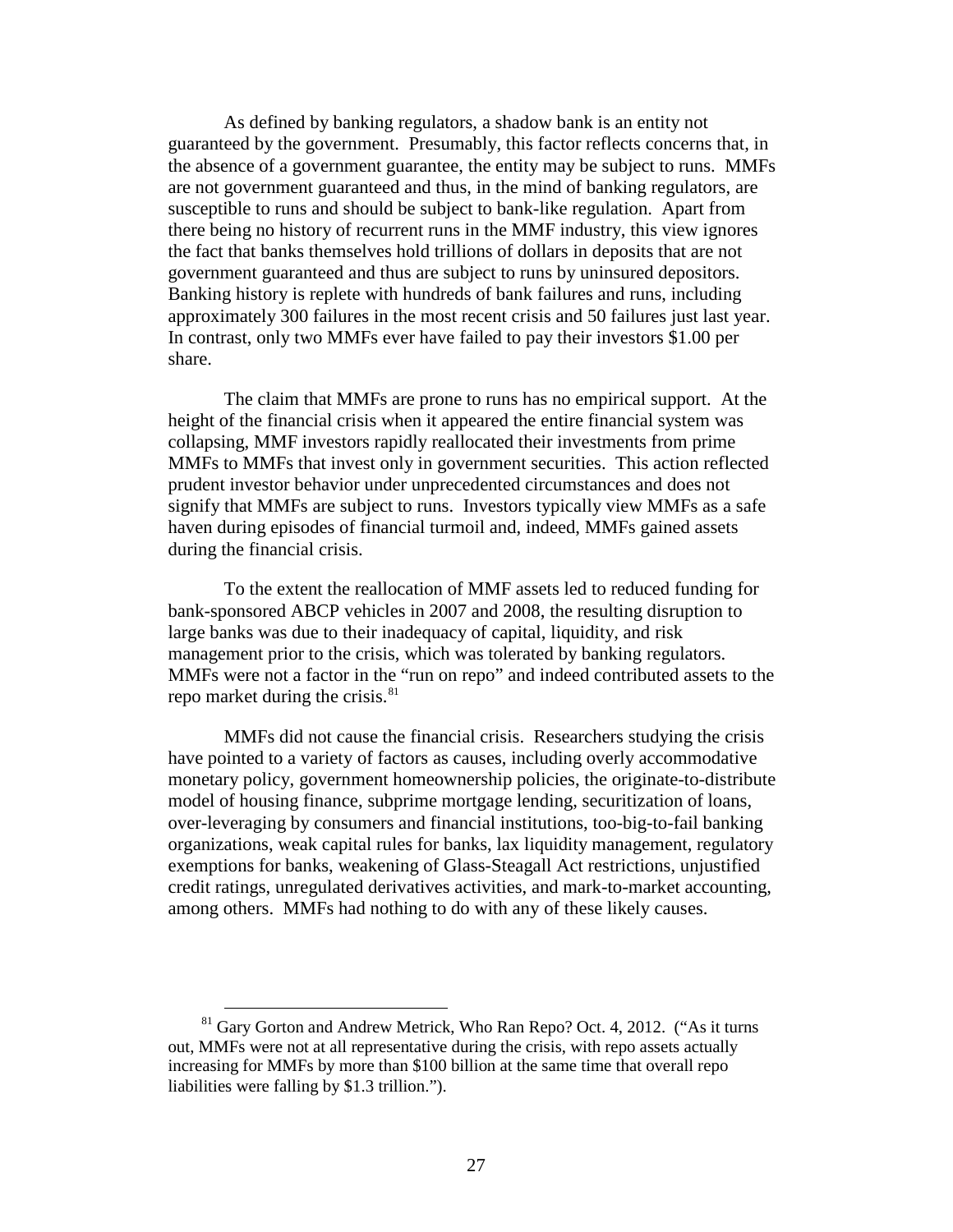A recent report published by the European Commission concluded that MMFs were not a cause of the financial crisis:

> The activities of money market funds were not the underlying causes of financial instability during the financial crisis *per se*. . . .[I]n the context of the financial crisis, it must be noted that the underlying cause of risks to financial stability operating through money market funds did not originate in money markets. In particular, risks arose within the banking sector (due to securitised loan assets). . . . Moreover, the impact on MMF investors in terms of realised losses were either zero or very small.<sup>[82](#page-29-0)</sup>

The financial institutions most directly implicated in the causes of the crisis were banks, their affiliates, and their sponsored entities engaged in shadow banking activities through securitization and other highly-leveraged off-balance sheet activities.<sup>[83](#page-29-1)</sup> Banking regulators also were a cause of the financial crisis to the extent they allowed banks to conduct such activities with insufficient capital and liquidity, and adopted regulatory exemptions that incentivized banks to increase their involvement in shadow banking activities in ways that ultimately proved devastating.<sup>[84](#page-29-2)</sup> Banking regulators also tolerated weak risk management at large banks, allowed excessive reliance on short-term funding without appropriate safeguards, and failed to adequately monitor and oversee shadow banking activities by banks and their affiliates.<sup>[85](#page-29-3)</sup>

In view of the foregoing, MMFs do not appear to be an appropriate target of shadow banking reforms. Recent proposals by the Financial Stability Oversight Council aimed at MMFs are the initiative primarily of banking regulators who have propagated the shadow banking myth and used it to conceal their own culpability in failing to anticipate and avert the financial crisis. Such

<span id="page-29-0"></span> $82$  European Commission, Nonbank Financial Institutions: Assessment of Their Impact on the Stability of the Financial System, Economic Paper 472, Nov. 2012, 64-66. The report found that MMFs were nevertheless affected by the crisis and became part of a "feedback loop."

<span id="page-29-1"></span><sup>&</sup>lt;sup>83</sup> Researchers at the Federal Reserve Bank of New York have shown that banks were "by far the predominant force in the securitization market." Nicola Cetorelli and Stavros Peristiani, The Role of Banks in Asset Securitization, Federal Reserve Bank of New York Economic Policy Review, July 2012, at 58. See also Senior Supervisors Group, Risk Management Lessons from the Global Banking Crisis of 2008, Oct. 21, 2009, highlighting the involvement of banking organizations in overleveraged shadow banking activities without adequate liquidity, capital, or risk-management. 84 See, e.g., Viral V. Acharya, Philipp Schnabl, and Gustavo Suarez (senior

<span id="page-29-2"></span>economist, Federal Reserve Board), Securitization Without Risk Transfer, Aug. 8, 2011.

<span id="page-29-3"></span><sup>&</sup>lt;sup>85</sup> See Senior Supervisors Group, Risk Management Lessons from the Global Banking Crisis of 2008, Oct. 21, 2009.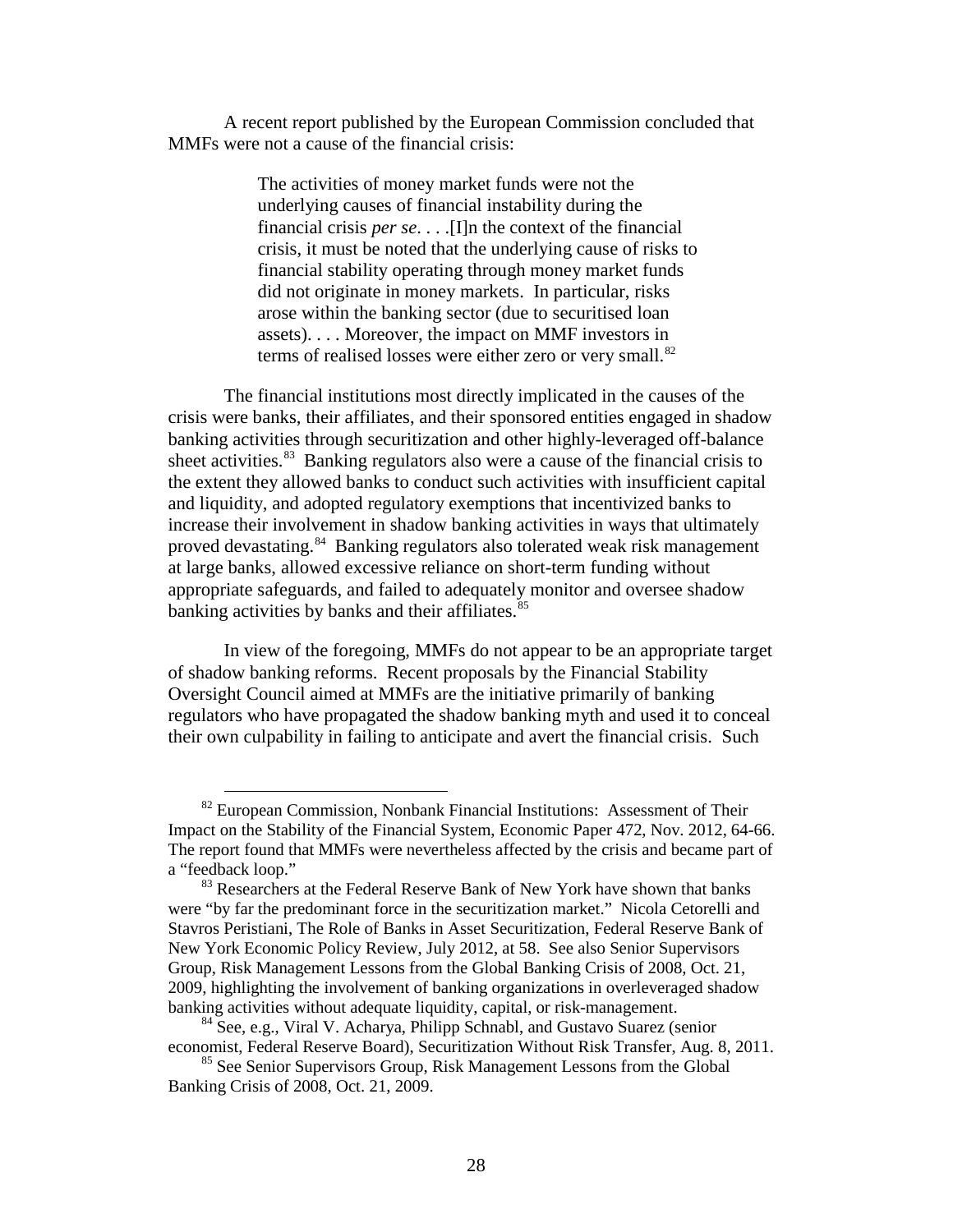<span id="page-30-0"></span>proposals lack credibility or merit and are a questionable use of the Council's authority.<sup>[86](#page-30-1)</sup>

#### C. **The Challenge for Banking Regulators**

The challenge for banking regulators is to abandon the shadow banking myth and confront the reality that banking organizations—not MMFs or other nonbank financial institutions—are the principal source of systemic risk in the financial system.

Banking regulators need to recognize that regulated banking organizations are the driving force in the shadow banking system and that flawed banking supervision is the principal reason why the financial crisis occurred with such severity. Not until regulators acknowledge this reality can they achieve durable reforms that will effectively address systemic risk and enhance financial stability.

The fact that traditional banks operate under the supervision of banking regulators is not a convincing reason to exclude them from the definition of shadow banking. Shadow banking activities of banking organizations pose greater risk to the financial system than such activities outside the regulated banking system. When conducted by banks and their affiliates, such activities have access to deposits (both insured and uninsured) as a source of funding and leverage.[87](#page-30-2) Such activities thereby have greater capacity to multiply risk and threaten the safety and soundness of affiliated banks as well as to weaken the ability of parent bank holding companies to serve as a source of strength to their subsidiary banks. Because these activities occur under the immediate purview of banking regulators, they enjoy the perception of an implicit government guarantee. This guarantee gives them an artificial competitive advantage over other firms and is a source of moral hazard. Shadow banking activities conducted inside the regulated banking system are within the federal safety net and thus pose potential liability to the taxpayers.<sup>[88](#page-30-3)</sup>

The critical undertaking for regulators is to identify which shadow banking activities are appropriate for government-backed banking organizations

<span id="page-30-1"></span> <sup>86</sup> See M. Fein, Money Market Funds, Systemic Risk, and the Dodd-Frank Act, available at SSRN.com for the view that FSOC lacks authority to regulate MMFs.

<span id="page-30-2"></span> $87$  Access to bank deposits as a source of funding for nonbank affiliates of banks is limited by section 23A of the Federal Reserve Act to 10 percent of the bank's capital for any single affiliate and 20 percent of the bank's capital for affiliates in the aggregate. Operating subsidiaries of banks generally are not subject to these limits.

<span id="page-30-3"></span><sup>&</sup>lt;sup>88</sup> During the financial crisis, the FDIC guaranteed the debt obligations of both banks and their parent bank holding companies and nonbank affiliates. The Dodd-Frank Act gave the FDIC explicit authority to do so again in the future, subject to funding approval by Congress.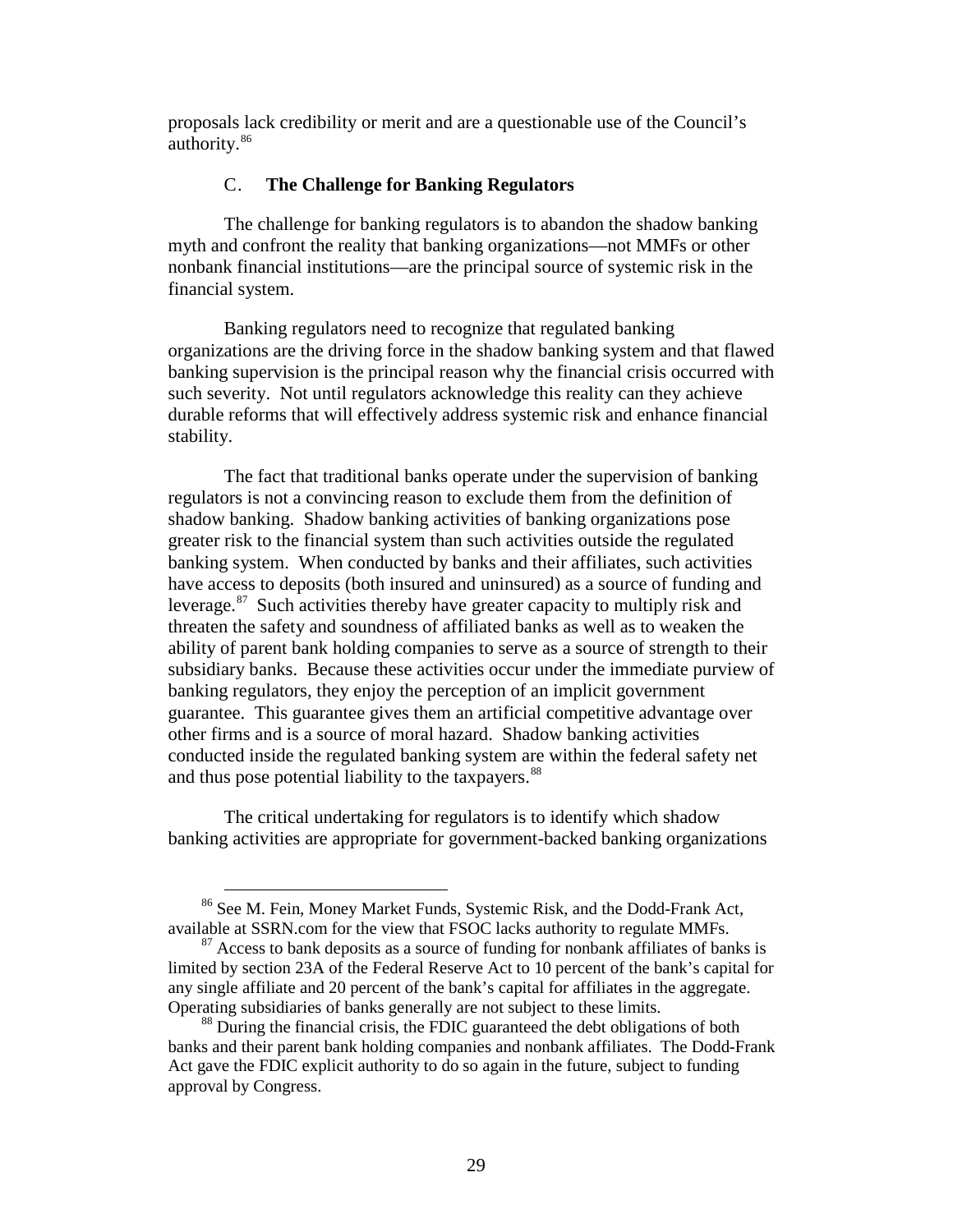and which are not. Questions such as whether nonbank affiliates of banks should have access to deposits and the federal safety net are appropriate. The policy question that arose in the 1980s concerning the viability of the traditional model of banking should be re-visited. Federal Reserve officials have said one of the key policy debates under consideration is whether to break up large financial institutions or impose other prohibitions on affiliations of commercial banks with certain business lines.<sup>[89](#page-31-0)</sup> Certainly it is incumbent on regulators to address banking organizations deemed too-big-to-fail.

Regulators should take seriously the proposal put forth by the Federal Reserve Bank of Dallas to remove shadow banking from the federal safety net:

> [W]e recommend that . . . only the resulting downsized *commercial* banking operations—and not shadow banking affiliates or the parent company—would benefit from the safety net of federal deposit insurance and access to the Federal Reserve's discount window. . . .Our proposal is simple and easy to understand. . . . It calls first for rolling back the federal safety net to apply only to basic, traditional commercial banking. . . . The shadow banking activities of financial institutions must not receive taxpayer support. . . . Under our proposal, only the commercial bank would have access to deposit insurance provided by the FDIC and discount window loans provided by the Federal Reserve. These two features of the safety net would explicitly, by statute, become unavailable to any shadow banking affiliate, special investment vehicle of the commercial bank or any obligations of the parent holding company. . . . This two-part step should begin to remove the implicit TBTF [too-big-to-fail] subsidy provided to BHCs and their shadow banking operations. Entities other than commercial banks have inappropriately benefited from an implicit safety net. Our proposal promotes competition in light of market and regulatory discipline, replacing the status quo of subsidized and perverse incentives to take excessive risk. $90$

<span id="page-31-0"></span> <sup>89</sup> Daniel K. Tarullo, Governor, Board of Governors of the Federal Reserve System, "Industry Structure and Systemic Risk Regulation," Speech before the Brookings Institute, Dec. 4, 2012.

<span id="page-31-1"></span> $90$  Richard W. Fisher, President, Federal Reserve Bank of Dallas, Ending Too Big to Fail: A Proposal for Reform Before It's Too Late, Remarks before the Committee for the Republic, Washington, D.C., Jan. 16, 2013.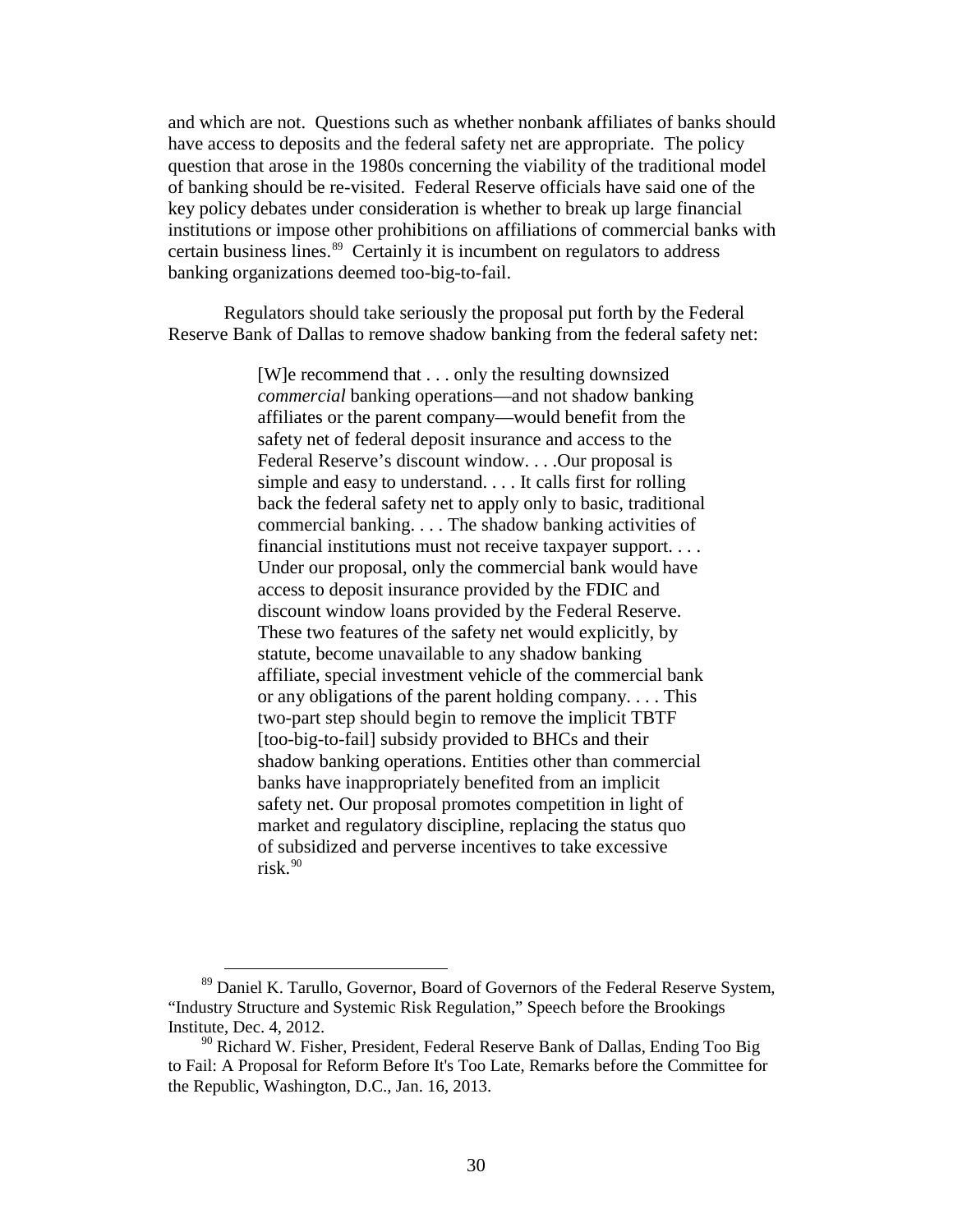An equally important challenge for banking regulators is to recognize the positive features of shadow banking and avoid reforms that negate its benefits. These include enhanced efficiency, competition, and diversity in the financial system. Shadow banking activities are not inherently risky, although they can become so when conducted by highly leveraged, government-backed institutions perceived as too-big-to-fail. Shadow banking became a menace to the financial system mainly because banking regulators failed to account for changing risk dynamics after years of financial evolution and allowed banking organizations to engage in such activities with insufficient capital, liquidity, and risk management. Suitably regulated shadow banking activities can enhance the resiliency of both the banking system and the larger financial economy.<sup>[91](#page-32-0)</sup>

Money market funds in particular bring important benefits to the financial system and are not an appropriate target of shadow banking reform efforts by banking regulators. MMFs serve as efficient short-term cash management vehicles and investments for corporate and state treasurers, pension funds, foundations, retirement accounts, and individual investors. They are major purchasers of commercial paper issued by U.S. businesses to finance their payrolls, inventory, and cash flow, and hold large amounts of securities that finance municipalities. They afford investors more safety of principal, liquidity, transparency, diversification, efficiency, and convenience than any other product in the financial system.

A related challenge for banking regulators is to improve their methods of regulatory analysis by better utilizing cost-benefit analytical techniques. A recent report by the Government Accountability Office found that the regulators' rulemakings under the Dodd-Frank Act thus far have not always been supported by a comprehensive cost-benefit analysis in accordance with guidance issued by the Office of Management and Budget. $92$  The GAO found that, while some regulators identified the benefits and costs of their chosen regulatory approach in proposed rules, they did not evaluate their chosen approach compared to the benefits and costs of alternative approaches.<sup>[93](#page-32-2)</sup>

<span id="page-32-0"></span> $91$  See Gary B. Gorton, Misunderstanding Financial Crises—Why We Don't See Them Coming, Oxford University Press, 2012, at 198-99 ("Re-creating confidence in the shadow banking system is essential for economic growth. . . . the shadow banking system can fulfill its role in the economy without being crisis prone.").

<span id="page-32-1"></span> $92$  Government Accountability Office, Report to Congress, Dodd-Frank Act: Agencies' Efforts to Analyze and Coordinate Their Rules, GAO-13-101, Dec. 2012. The Dodd-Frank Act requires the Government Accountability Office to review and report annually to Congress on the rulemaking activities of regulators pursuant to the Act.

<span id="page-32-2"></span><sup>&</sup>lt;sup>93</sup> *Id.* ("As part of their analyses, the agencies generally considered, but typically did not quantify or monetize, the benefits and costs of these rules. . . .GAO's review of selected rules found that regulators did not consistently follow key elements of the OMB guidance in their regulatory analyses. . . .GAO previously recommended that regulators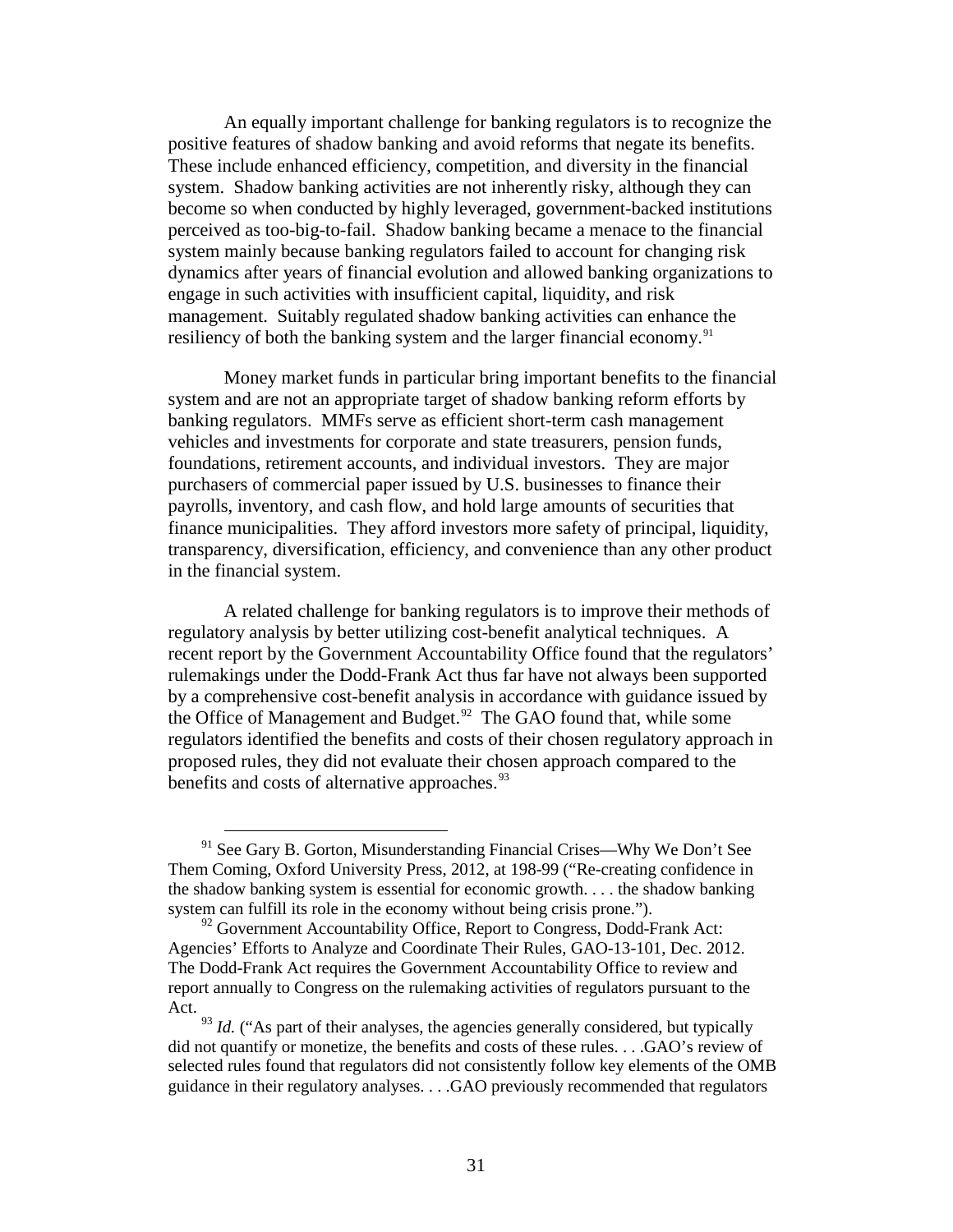Another challenge for banking regulators is to broaden their regulatory vision to see that different schemes of regulation may be equally or more effective in controlling risk than banking regulation. Regulators' confidence in bank regulatory principles as the summum bonum of financial regulation is unjustified. The Investment Company Act of 1940 and SEC rules thereunder have been far more effective in ensuring the stability of money market funds than the banking laws have been in ensuring the stability of banks.

The fact remains that the financial crisis arose so severely due to a failure of banking supervision. It can be argued that if banking supervisors had only enforced basic credit underwriting standards in mortgage lending by banking organizations, the crisis never would have happened, or been far less severe. It would be foolhardy to assume that the application of banking supervision to nonbank financial companies outside the regulated banking system will reduce systemic risk and prevent another financial crisis. Regulators especially should not extend the bounds of banking regulation to entities such as money market funds that have operated safely and successfully for decades under a separate regulatory regime.

Some banking regulators have pushed for "immediate action" to adopt regulatory changes to money market funds and other nonbank entities said to be shadow banks notwithstanding the existence of "significant and ongoing" disagreements concerning the role of shadow banking and its utility in the financial system.<sup>[94](#page-33-0)</sup> Their call for haste to regulate shadow banks might be more

 $\overline{a}$ 

more fully incorporate the OMB guidance into their rulemaking policies, and the Office of Comptroller of the Currency and the Securities and Exchange Commission [but by implication not the Federal Reserve] have done so. By not more closely following OMB's guidance, other financial regulators continue to miss an opportunity to improve their analyses.").

<span id="page-33-0"></span><sup>&</sup>lt;sup>94</sup> See Daniel K. Tarullo, Governor, Federal Reserve Board, Shadow Banking After the Financial Crisis, June 12, 2012 ("Today I want to focus on the development of a regulatory reform agenda for the shadow banking system. As those who have been following the academic and policy debates know, there are significant, ongoing disagreements concerning the roles of various factors contributing to the rapid growth of the shadow banking system, the precise dynamics of the runs in 2007 and 2008, and the relative social utility of some elements of this system. Conclusions drawn from these debates will be important in eventually framing a broadly directed regulatory plan for the shadow banking system. However, [] it is neither necessary nor wise to await such conclusions in order to begin implementing a regulatory response. \* \* \* \* Ideally, a regulatory response to the shadow banking system would be grounded in a full understanding of the dynamics that drove its rapid growth, the social utility of its intermediation activities, and the risks they create. Such a response would be comprehensive, meaning that it would cover in an effective and efficient manner any activities that create these vulnerabilities, without regard to how the activities were denominated, what transaction forms were used, or where they were conducted. Of course, many of the key issues are still being debated, and even those who agree on the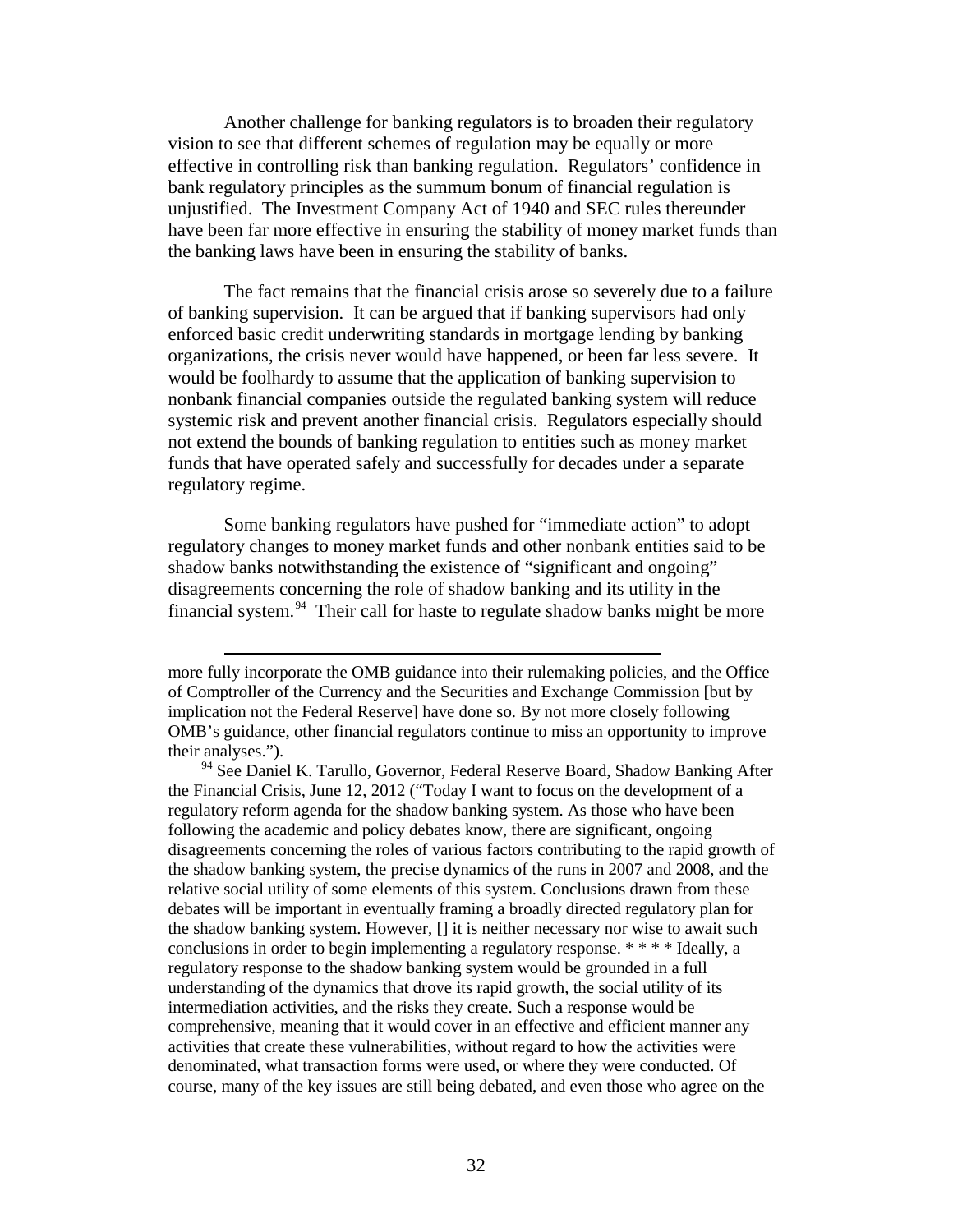persuasive if they adopted a more credible definition of shadow banking to include the banking organizations they oversee. Their insistence on immediate action might seem less precipitous if they were not so keen on proposals that experts say will eviscerate the money market fund industry and bring adverse systemic consequences.<sup>[95](#page-34-0)</sup> Their shadow banking reform ideas might be more convincing if they first completed the implementation of reforms to the regulated banking system mandated by the Dodd-Frank Act.

Numerous reforms required by the Dodd-Frank Act in 2010 to ensure the stability of the regulated banking system remain unimplemented.<sup>[96](#page-34-1)</sup> These include major reforms relating to bank capital, liquidity standards, and securitization activities. When complete, these reforms should help to reduce systemic vulnerabilities and may alter regulators' view of the risks posed by shadow banking activities. Rather than attempt to impose bank regulatory reforms on entities outside their jurisdiction—particularly those that are subject to other regulatory regimes—banking regulators should concentrate on reforming shadow banking activities in their own backyard.

Once regulators closely analyze the shadow banking activities of their existing regulatory clientele, it should become evident that their conception of shadow banking as something outside the regulated banking system is wrong. Regulators hopefully will see that certain activities previously thought to constitute shadow banking simply do not fit the description. Foremost among

 $\overline{a}$ 

<span id="page-34-1"></span><sup>96</sup> A prominent law firm tracking regulatory changes reported that, as of December 3, 2012, regulators had missed 61 percent of the Act's deadlines for rulemakings. Only one-third of required rulemakings had been finalized. As many as one-third of required rulemakings had not even been proposed. Davis Polk, Dodd-Frank Progress Report, Dec. 3, 2012.

desirability of a comprehensive response may differ on its basic form. We should continue to seek the analytic and policy consensus that must precede the creation of a regulatory program that meets these conditions. . . . But regulators need not wait for the full resolution of contested issues or the development of comprehensive alternatives, nor would it be prudent for them to do so. We should act now. . . ."). See also Daniel K. Tarullo, Statement before the Senate Committee on Banking, Housing, and Urban Affairs, Feb. 14, 2013.

<span id="page-34-0"></span> $95$  In contrast to his call for haste in reforming money market funds, Governor Tarullo, in explaining to Congress why the banking agencies had not completed the Dodd-Frank Act reforms within the statutorily mandated deadlines, stated that "some of the rules involve subjects that are complicated, controversial, or both" and "it is incumbent on regulators to take the time to understand the issues and to give full consideration to the many thousands of comments that were submitted on some of the proposals." Daniel K. Tarullo, Governor, Federal Reserve Board, oral statement before the Senate Committee on Banking, Housing, and Urban Affairs, Feb. 14, 2013. Mr. Tarullo has called for immediate action on FSOC's MMF proposals notwithstanding that they are complicated, controversial, and opposed for sound reasons by the majority of comment letters in the public record.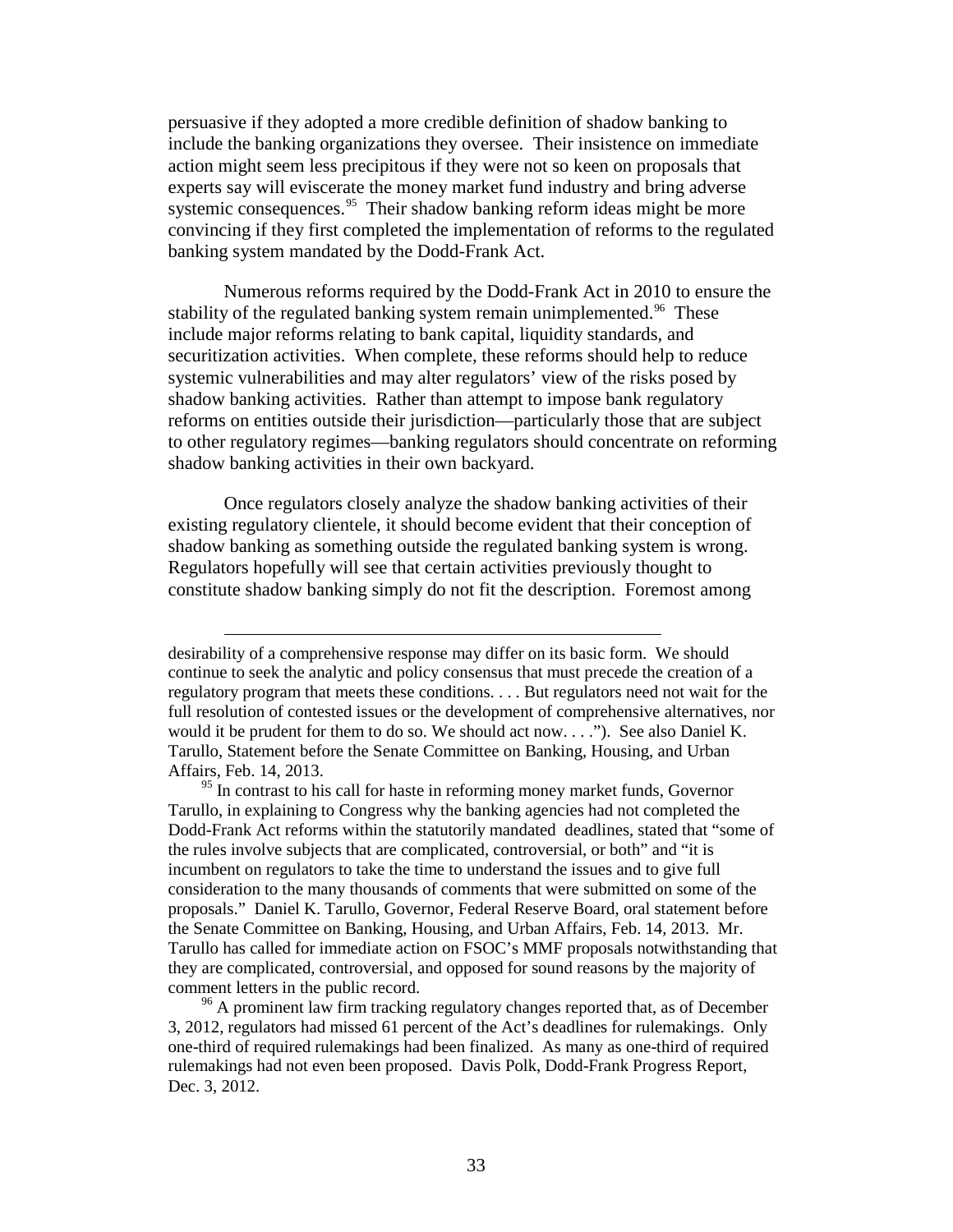these are money market funds, which lack the leverage, illiquidity, complexity, and opacity of either traditional banks or shadow banks.

Once regulators perceive the reality of the shadow banking system, they hopefully will recognize it as little more than a charade that has clouded their understanding of the financial crisis and distracted them from the important task of treating the true causes of systemic risk within the regulated banking system.

### <span id="page-35-0"></span>V. CONCLUSION

This paper has examined the concept of shadow banking and shown it to be a flawed construct that has confused and misguided regulators. Regulators have an erroneous conception of the shadow banking system and are using it to pursue inappropriate responses aimed at entities outside the regulated banking system that had nothing to do with causing the financial crisis.

Regulators have mischaracterized shadow banking as occurring *outside* the regulated banking system among unregulated entities when the facts show that the regulated banking system itself is the hub of shadow banking. The shadow banking system consists largely of regulated banking organizations operating under the supervision of banking regulators.

Shadow banking has become a significant distraction that has sidetracked policymakers from pursuing the true causes of financial instability and delayed meaningful reforms within the regulated banking system. Critical bank regulatory reforms mandated by the Dodd-Frank Act remain unimplemented. These include reforms to address the direct causes of the financial crisis by strengthening bank capital, liquidity and risk management and reforming securitization activities of banks.

The focus of regulators on shadow banking as primarily a nonbank phenomenon outside the regulated banking system threatens to harm and even eliminate beneficial elements of the financial system that counterbalance weaknesses in the banking system and contribute efficiency and competitiveness to the financial markets. This is particularly true in the case of money market funds, which are highly useful to millions of individual and institutional investors and have proven to be far more resilient than banks.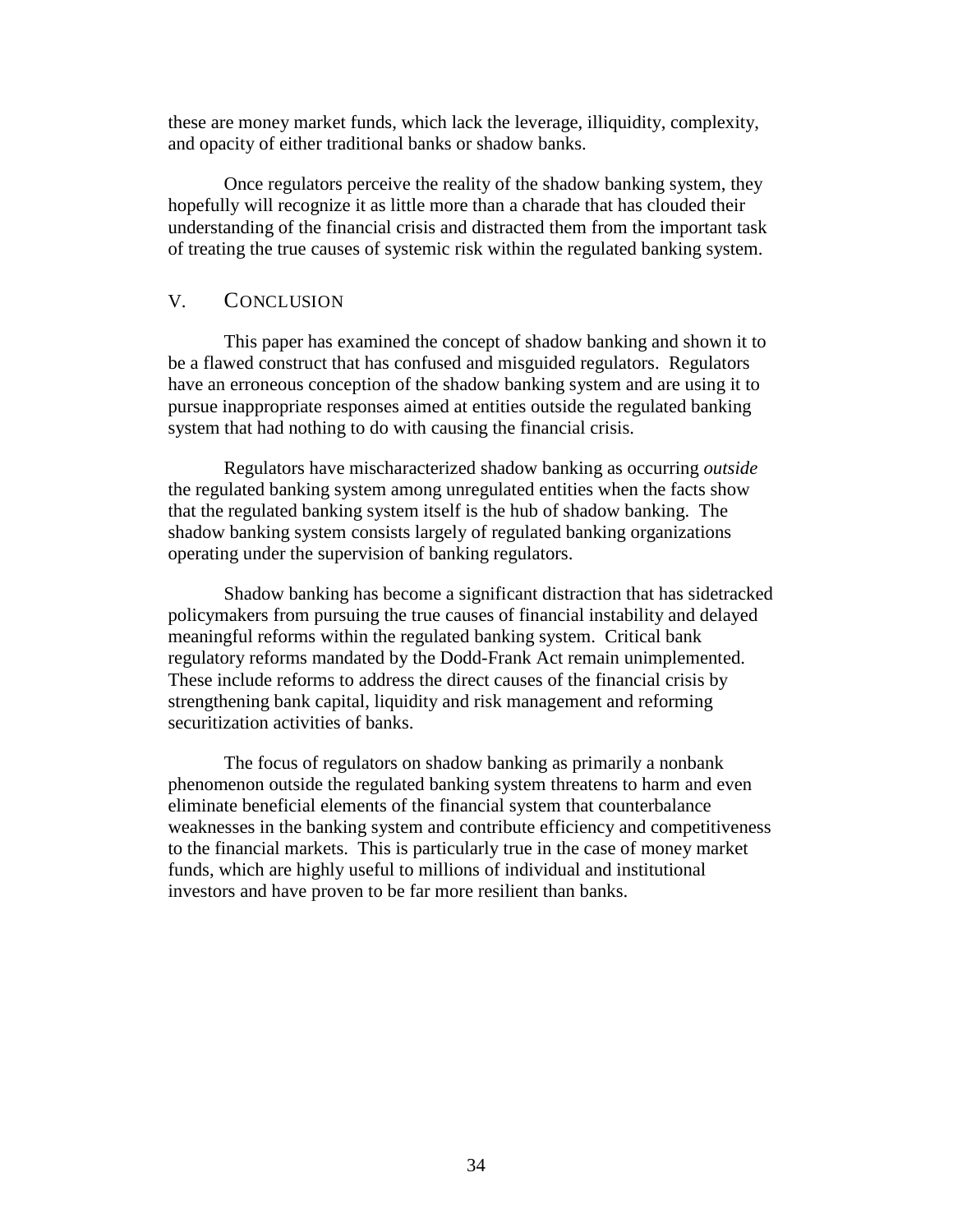### **APPENDICES**

## I. SHADOW BANKING REFERENCES

Shadow banking has been highlighted as a phenomenon associated with the financial crisis in numerous studies, speeches, papers, reports, news articles, and other media. The vast majority of these references treat shadow banking as something outside the regulated banking system, contrary to the reality in which banking organizations are the linchpins of the shadow banking system. The extent to which shadow banking has become a focus of official study and media attention is exemplified by the following list of references, which only partially reflects the attention devoted to this subject.

- Bill Gross, Beware Our Shadow Banking System, Fortune Magazine, reprinted at [http://money.cnn.com, N](http://money.cnn.com,/)ov. 28, 2007.
- Federal Reserve Bank of New York, "Shadow Banking Regulation," Staff Report No. 559, by Tobias Adrian and Adam B. Ashcraft, April 2012.
- Federal Reserve Bank of New York, Staff Report No. 458, by Zoltan Pozsar, Tobias Adrian, Adam Ashcraft, Hayley Boesky, "Shadow Banking," July 2010.
- Federal Reserve Bank of New York Staff Reports, "The Shadow Banking System: Implications for Financial Regulation," by Tobias Adrian and Hyun Song Shin, Staff Report No. 382, July 2009.
- Federal Reserve Bank of St. Louis, "Is Shadow Banking Really Banking?" by Bryan J. Noeth and Rajdeep Sengupta, Oct. 2011.
- Federal Reserve Bank of Richmond, Region Focus,  $3<sup>rd</sup>$  Quarter, 2010, Out from the Shadows: The Run on Shadow Banking and a Framework for Reform, by Renee Courtois Haltom.
- Federal Reserve Bank of Dallas, Staff Paper, "Understanding the Risks Inherent in Shadow Banking: A Primer and Practical Lessons Learned," 2012, by David Luttrell, Harvey Rosenblum, and Jackson Thies.
- Daniel K. Tarullo, Governor, Federal Reserve Board, "Shadow Banking After the Financial Crisis," Remarks at the Federal Reserve Bank of San Francisco, June 12, 2012.
- Daniel K. Tarullo, Governor, Federal Reserve Board, Comments on "Regulating the Shadow Banking System," Brookings Panel on Economic Activity, Sept. 17, 2010.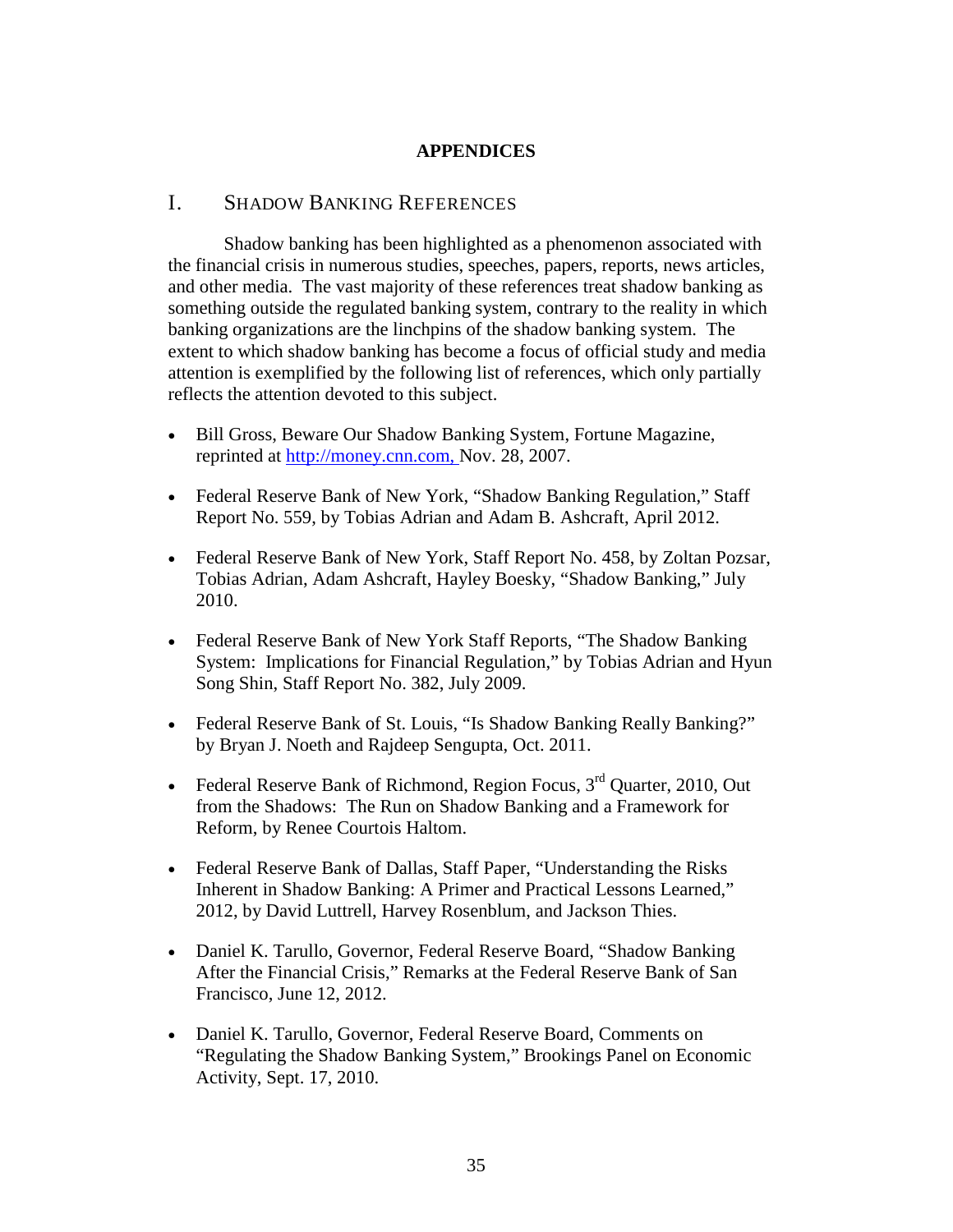- Financial Times, "Shadow Banking Surpasses Pre-Crisis Level," by Brooke Masters, Oct. 27, 2011.
- "Shadow banking The ECB perspective," Speech by Vítor Constâncio, Vice-President of the European Central Bank, "Towards better regulation of the shadow banking system, European Commission Conference, Brussels, 27 April 2012.
- National Center for Policy Analysis, "Shadow Banking System Emerges Unscathed," September 10, 2012.
- Wall Street Journal, "Time to Cast More Light on Finance's 'Shadows'," by Francesco Guerrera, April 9, 2012.
- The Atlantic, "Shadow Banking: What It Is, How it Broke, and How to Fix It," July 13, 2009.
- Adair Turner, Chairman, Financial Services Authority, United Kingdom, "Shadow Banking and Financial Instability," before the Cass Business School, March 14, 2012.
- Adair Turner, "Regulators must shine a light on 'shadow banking'," The Telegraph, Sept. 8, 2012.
- The Epoch Times, May 2, 2012, Shadow Banking System Causes Apprehension, by Heide B. Malhotra.
- National Bank of Belgium, "The shadow banking system: economic characteristics and regulatory issues," by Joachim Keller, 2012.
- Mother Jones, "The Shadow Banking System Speaks: It's Not Time for Austerity Yet," by Kevin Drum, April 6, 2012.
- Mother Jones, "The Shadow Banking System and the Hearts of Men, by Kevin Drum, Nov. 29, 2011.
- Wall Street Journal, "China's Shadow Banking System: The Next Subprime?" Oct. 25, 2011.
- Huffington Post, "America's Shadow Banking System: A Web of Financial Fraud," by Ellen Brown, Feb. 8, 2012.
- Standard & Poor's Financial Services, "A Supervisory Framework for U.S. Shadow Banking Is Progressing Slowly," May 9, 2012.
- Standard & Poor's Financial Services, "Shadows No More: The Shadow [Banking System Steps into the Spotlight,](http://www.standardandpoors.com/fgr_article/en/us?object_id=6656729&rev_id=9) May 18, 2011.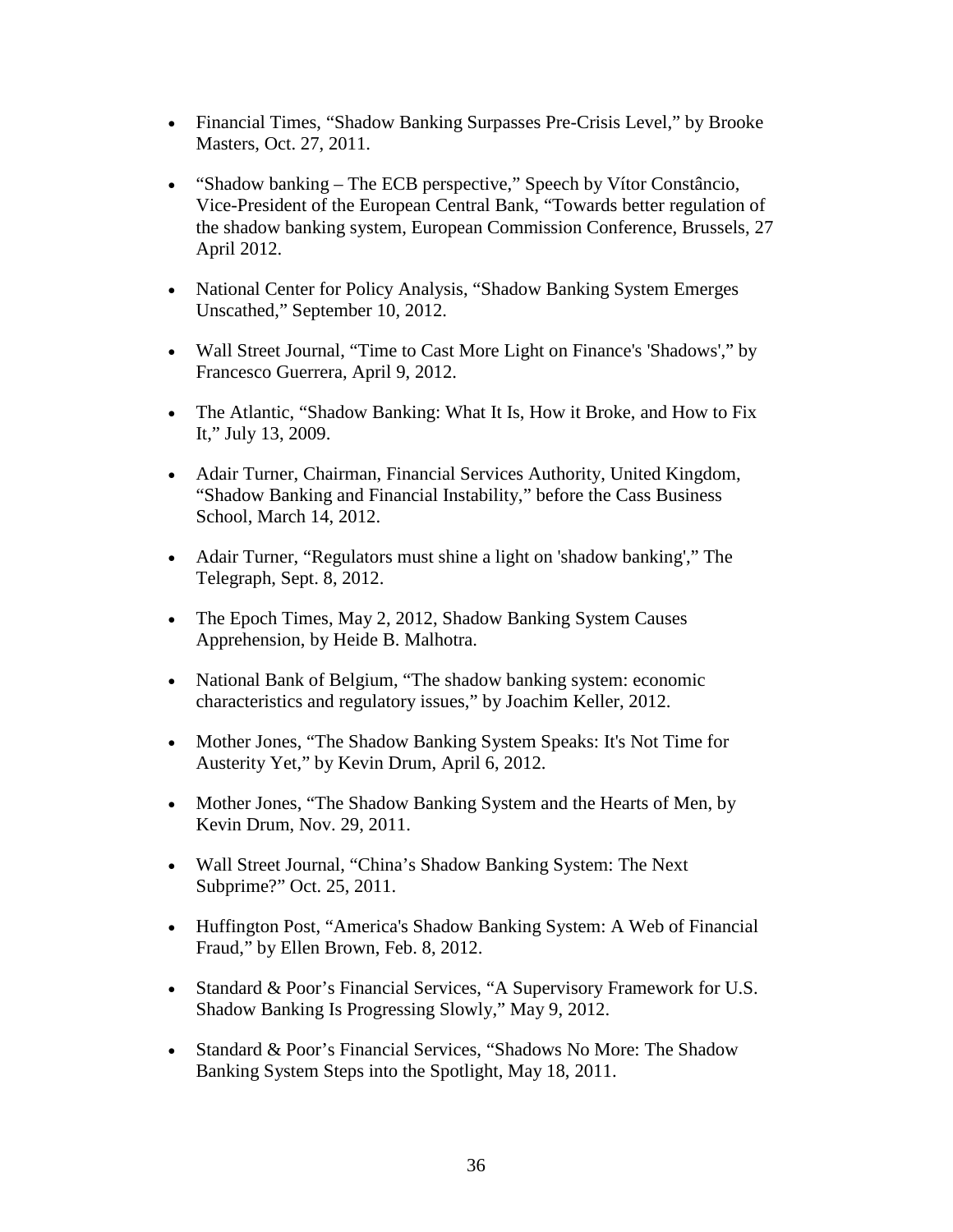- Wall Street Pit, "Moral Hazard in the Shadow Banking System," by Mark Thoma, Oct. 9, 2010.
- Reuters, Financial Regulatory Forum, "China shadow banking: dancing in the dark," Feb. 8, 2012.
- Gary Gorton and Andrew Metrick: "Securitised Banking and the Run of Repo," NBER Working Paper No 15223, August 2009.
- Gary Gorton, "Regulating the Shadow Banking System," Brookings Papers on Economic Activity, Fall 2010.
- Jeremy Stein, "Securitization, Shadow Banking, and Financial Fragility," Harvard University, May 2010.
- Financial Stability Board, "Shadow Banking:"Strengthening Oversight and Regulation," Oct. 27, 2011.
- Financial Stability Board, Consultative Document, "Strengthening Oversight and Regulation of Shadow Banking," Nov. 18, 2012.
- European Commission, "Green Paper—Shadow Banking," March 19, 2012.
- Wall Street Journal, "Time to Cast More Light on Finance's 'Shadows'", April 9, 2012.
- Bloomberg Businessweek, "Shedding Light on Shadow Banking," by Peter Coy, Nov. 19, 2012.
- Deloitte Center for Financial Services, "The Shadow Banking Index: Shedding Light on Banking's Shadows," 2012.
- Forbes, "The \$18 Trillion Threat of the Unregulated Shadow Banking System," by Robert Lenzner, Dec. 30, 2011
- Manmohan Singh, "The Sizable Role of Rehypothecation in the Shadow Banking System," IMF Working Paper No. 10/172, Sept. 2, 2010.
- Zoltan Pozsar and Manmohan Singh, "The Non-Bank-Bank Nexus and the Shadow Banking System," IMF Research Department, Working Paper, Dec. 2011.
- Zoltan Pozsar, "The Rise and Fall of the Shadow Banking System", 2008.
- Spiegel, "How Shadow Banks Rule the World," by Martin Hesse and Anne Seith, Nov. 18, 2012.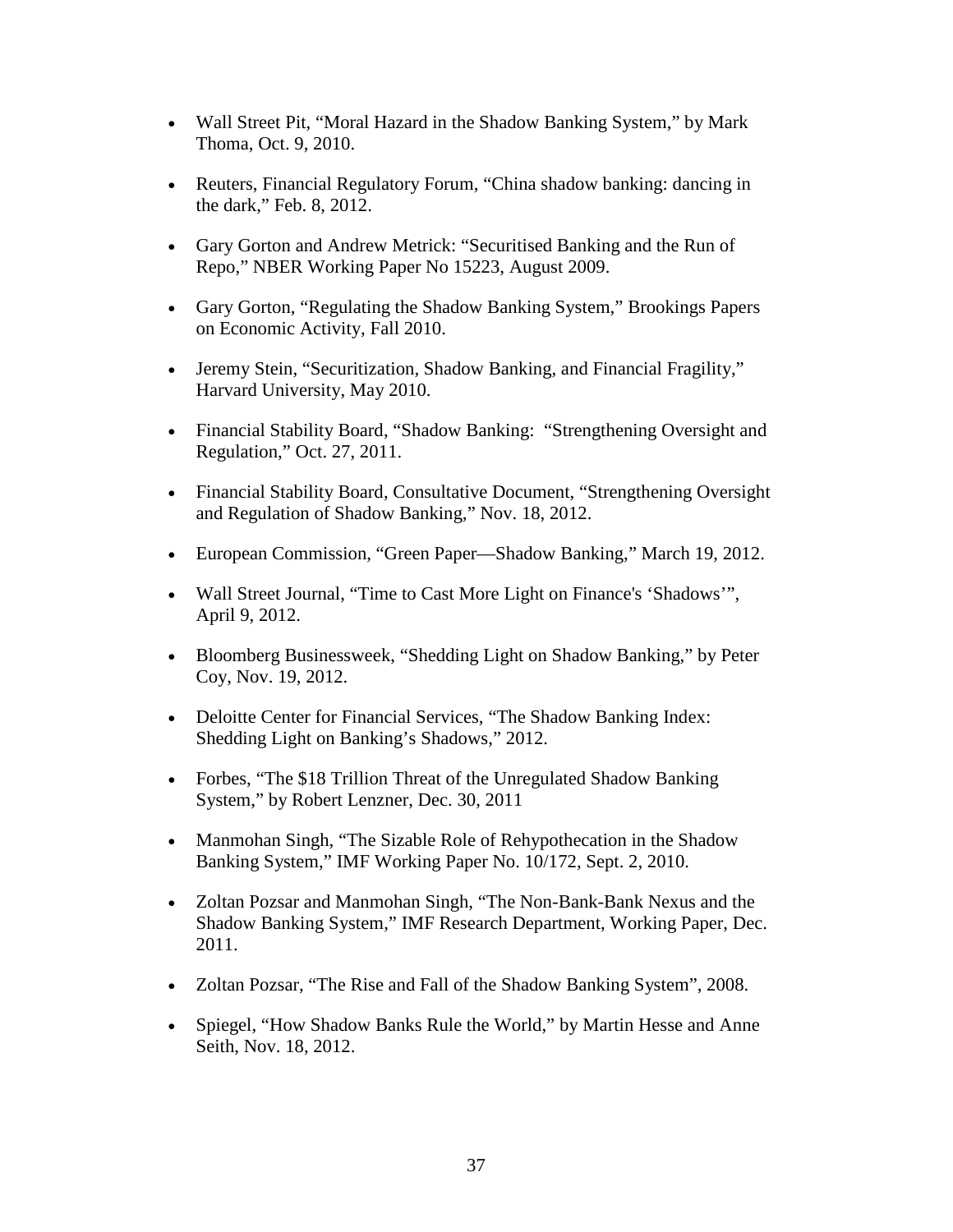- "Shadow Banking System, What It Is," [http://www.investinganswers.com/financial-dictionary/businesses](http://www.investinganswers.com/financial-dictionary/businesses-corporations/shadow-banking-system-2190)[corporations/shadow-banking-system-2190.](http://www.investinganswers.com/financial-dictionary/businesses-corporations/shadow-banking-system-2190)
- Jason C. Hsu and Maximum Moroz, "Shadow Banks and the Financial Crisis of 2007-2008," Research Affiliates, LLC, Nov. 2, 2010.
- Morgan Ricks, "Shadow Banking and Financial Regulation," Columbia Law and Economics Working Paper No. 370, Aug. 30, 2010.
- Steven L. Schwarcz, "Regulating Shadow Banking," Duke Review of Banking and Financial Law, Vol. 31, No. 1, 2012.
- Steven L. Schwarcz, "Regulating Shadows: An Inquiry Into the Market Failures of Shadow Banking," Jan. 2013.
- Erik F. Gerding, "The Shadow Banking System and its Legal Origins," University of Colorado Law School, Jan. 24, 2012.
- Antoine Bouveret, "An Assessment of the Shadow Banking Sector in Europe," Observatoire Français des Conjonctures Economiques, July 6, 2011.
- Boston University Review of Banking & Financial Law, "Symposium on Shadow Banking," Feb. 24, 1012.
- Raymond Theoret, Christian P.A. Calmes, University of Quebec at Montreal, "Off-Balance-Sheet Activities and the Shadow Banking System: An Application of the Hausman Test with Higher Moments Instruments," Sept. 14, 2010.
- Klara Bakk-Simon, et al., Shadow Banking in the Euro Area: An Overview, European Central Bank, ECB Occasional Paper No. 133, Sept. 22, 2011.
- Nicola Gennailoi, Andrei Shleifer, Robert W. Vishny, "A Model of Shadow Banking," University of Chicago, Chicago Booth Research Paper No. 12-38, April 16, 2012.
- Tobias Adrian, Adam B. Ashcraft, "Shadow Banking: A Review of the Literature," Federal Reserve Bank of New York Staff Report No. 580, Oct. 1, 2012.
- Tobias Adrian, H.S. Shin, "The Shadow Banking System: Implications for Financial Regulation," Banque de France Financial Stability Review, 13:1– 10, 2009.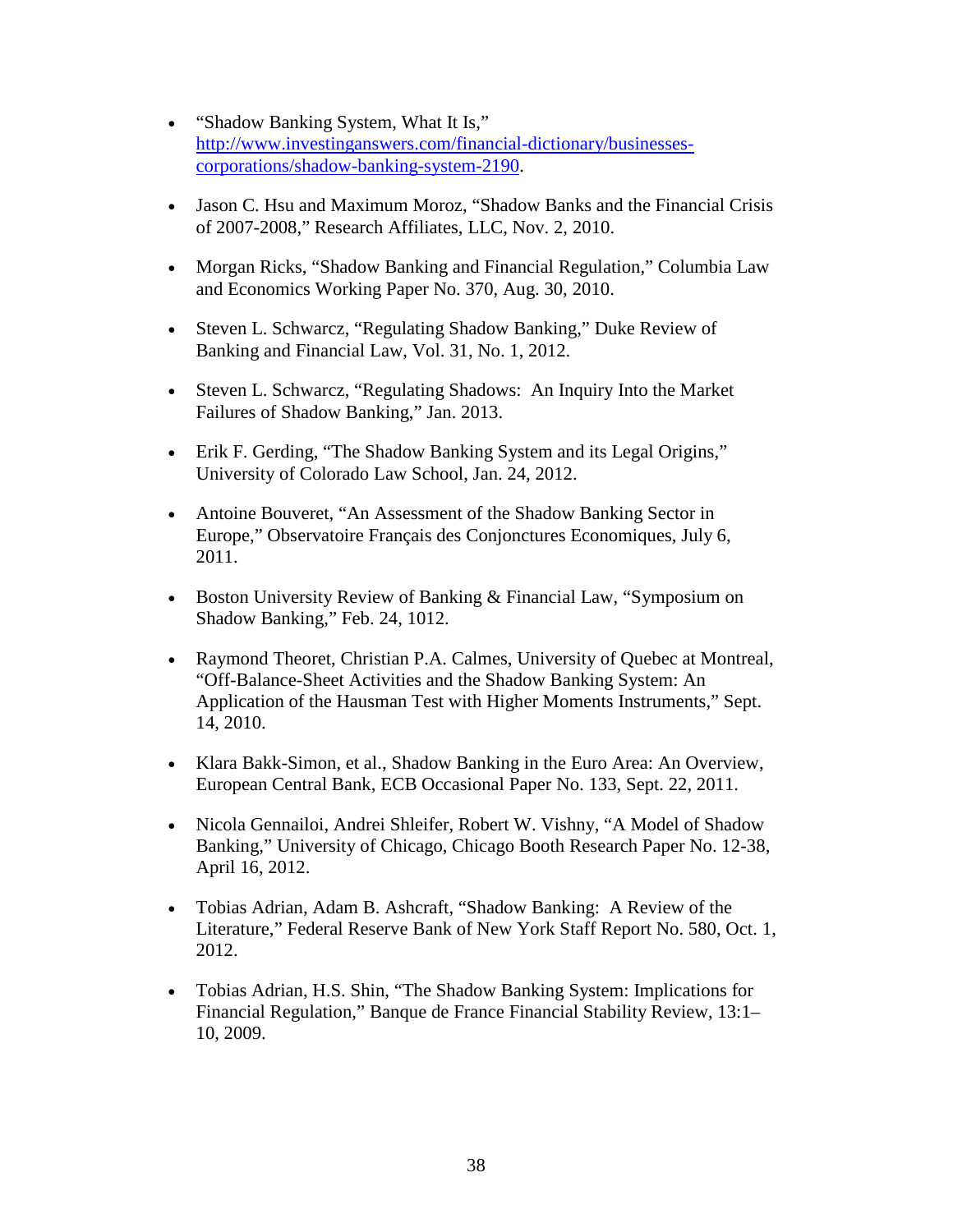- J. Stein, Securitization, "Shadow Banking, and Financial Fragility," Daedalus 139(4), 2010.
- A. Sunderam, "Money Creation and the Shadow Banking System," Harvard Business School Working Paper, 2012.
- Paul Tucker, Remarks of the Deputy Governor for Financial Stability at the Bank of England, "Shadow Banking, Financing Markets, and Financial Stability," London, Jan. 21, 2010.
- Anand Sinha, Deputy Governor of the Reserve Bank of India, "Regulation of Shadow Banking—Issues and Challenges," Mumbai, Jan. 7, 2013.
- Institute of International Finance, "Shadow Banking: A Forward Looking Framework for Effective Policy," June 2012.
- Peter J. Wallison, "Does Shadow Banking Require Regulation?" American Enterprise Institute, Financial Services Outlook, May-June 2012.

# II. THE DELOITTE SHADOW BANKING INDEX

The shadow banking phenomenon has attracted a bandwagon of academics, consultants, lawyers, and media "experts" eager to contribute reports, papers, and commentary reflecting their views and recommendations on shadow banking.

Emblematic of the attention shadow banking has attracted is the Deloitte "Shadow Banking Index." The Index was devised by the Deloitte Center for Financial Services to serve as a "reference tool to define, size, and frame the debate about this complex and dynamic subject." The Index defines a shadow bank as an entity engaged in credit intermediation, credit risk transfer, and maturity transformation *outside* the regulated banking system without government support. This definition is similar to that used by banking regulators and others currently studying the shadow banking system but remarkably, unlike other definitions, it ignores arguably the most important shadow banking trait leverage.

First on the list of shadow banks in the Deloitte Index are money market funds, followed by asset-backed commercial paper conduits, asset-backed securities, non-agency mortgage-backed securities, credit default swaps, repurchase agreements, securities lending, and agency mortgage-backed securities. Interestingly, the Deloitte Index excludes hedge funds, stating that their activity is not bank-like because their source of funds—investor capital generally matches the liquidity and maturity constraints of their underlying investments, a statement that also applies to money market funds. Banking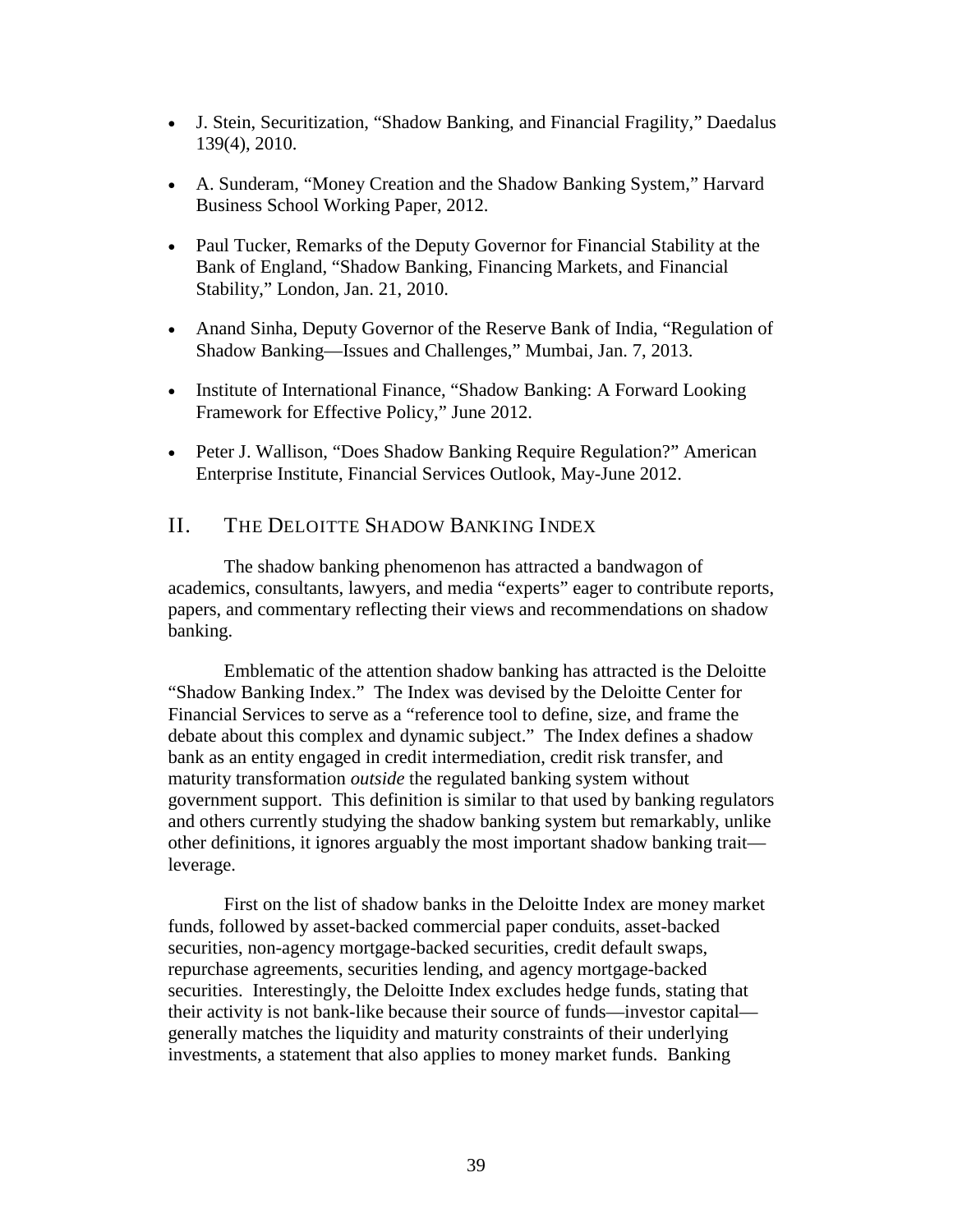regulators, in contrast, have defined shadow banks to include hedge funds that provide credit or are leveraged.

Deloitte gives no explanation as to why money market funds are included in its Index but relies heavily on their lack of government support as a factor. Deloitte actually excludes money market funds from the Index for the one year when they were covered under a temporary partial government guarantee (from September 19, 2008 to September 19, 2009) but adds them back in afterwards. Similarly, the Index includes government-sponsored entities (GSEs) until 2008 but removes them after September 2008 when the government placed Fannie Mae and Freddie Mac into conservatorship, thereby effectively guaranteeing their obligations. Why the lack of government backing should be an essential characteristic of a shadow bank is unexplained.

Based on its definition of shadow banks, Deloitte estimates the size of the shadow banking system to be \$9.53 trillion in assets at year-end 2011, down 25 percent from year-end 2004 and down 50 percent from its peak of almost \$21 trillion in 2009. Based on its estimates, Deloitte assigns shadow banking a base Index value of 100 as of 2004 and takes it from there to a value of 75 as of yearend 2011:

> The Deloitte Shadow Banking Index shows dramatic changes in shadow banking over a few years. From a base of 100 in 2004, it reached a peak of 162.5 in Q1 2008, with the sector's assets growing to over \$20 trillion. Since then, the Index has dropped steadily, primarily due to regulatory action and market conditions, reaching a value of 75 as of Q4 2011. Assets were then \$9.53 trillion, over 50 percent below peak.<sup>[97](#page-41-0)</sup>

The Deloitte Shadow Banking Index suffers from the flaws shared by most if not all of the other attempts to demarcate the shadow banking system. First, it defines shadow banking as existing outside the regulated banking system. Second, it includes entities that had nothing to do with the causes of the financial crisis, such as money market funds. Third, it depicts the shadow banking system as unregulated or less-regulated than the banking system.

The danger of the Deloitte Shadow Banking Index and similar shadow banking gimmickry is that it lends credence to a false construct built on flawed assumptions concerning the financial crisis and conveys false comfort that all will be well if only the shadow banks are brought out of the shadows into the light of banking regulation.

<span id="page-41-0"></span> <sup>97</sup> Deloitte Center for Financial Services, Shedding Light on Banking's Shadows, at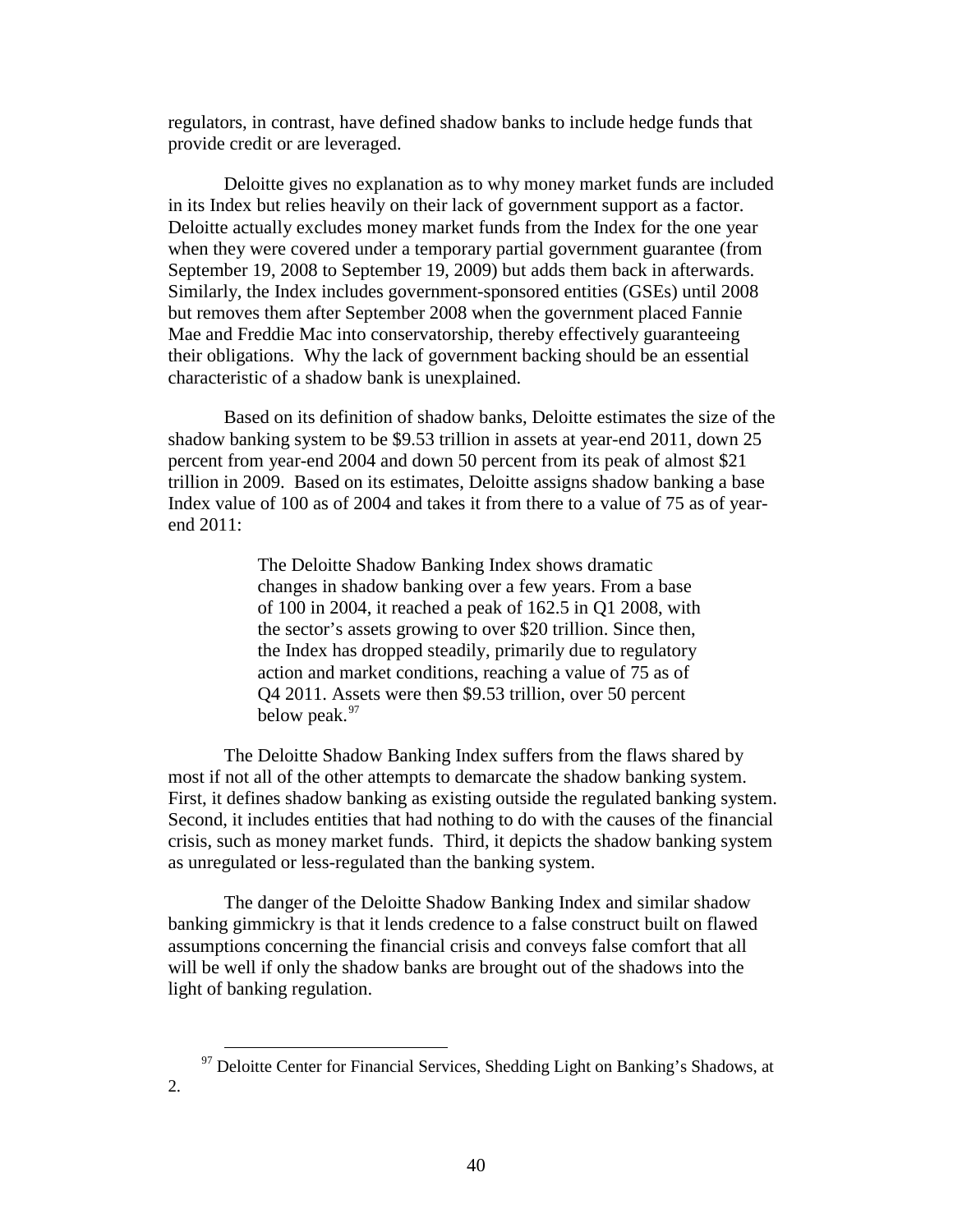In fact, subjecting nonbank entities to banking regulation almost certainly will increase systemic risks by bringing more of the financial system within the banking system and under the purview of banking supervisors who allowed the financial crisis to develop in the first place. In the case of money market funds, the danger is that misguided regulatory reform efforts will subject these entities to inappropriate bank regulatory concepts and destroy one of the most useful and competitive sectors in the financial system that proved far more resilient than banks during the financial crisis.

Even Deloitte has acknowledged that the shadow banking sector "provides an enormous benefit to the U.S. economy by broadening the availability of investment options and, as a result, channels credit more efficiently, enabling risk diversification and financial innovation."<sup>[98](#page-42-0)</sup>

The Deloitte Shadow Banking Index acknowledges that "a large portion of shadow banking exists within the bank holding companies and banking institutions that are regulated by the Federal Reserve."<sup>[99](#page-42-1)</sup> Yet, Deloitte fails to consider the implications of this revelation for regulatory reform efforts that view shadow banking as something outside the regulated banking system.

## III. THE BENEFITS OF SHADOW BANKING

Shadow banking activities provide important benefits to the financial system and the economy. Nonbank credit intermediation—the essence of shadow banking—provides a direct link between the capital markets and endusers who deploy credit in economically useful ways. Among other things, shadow banking:

- Enhances credit availability in the economy;
- Increases liquidity in the financial system;
- Makes the financial system more diverse and competitive;
- Enhances efficiency in the delivery of financial products and services;
- Facilitates the tailoring of financial products and services to the needs of different customers;
- Creates tools for better risk management; and
- Reallocates risk away from the government guaranteed banking system.

<span id="page-42-0"></span>98 *Id.* at 5.

<span id="page-42-1"></span><sup>99</sup> *Id.* at 12.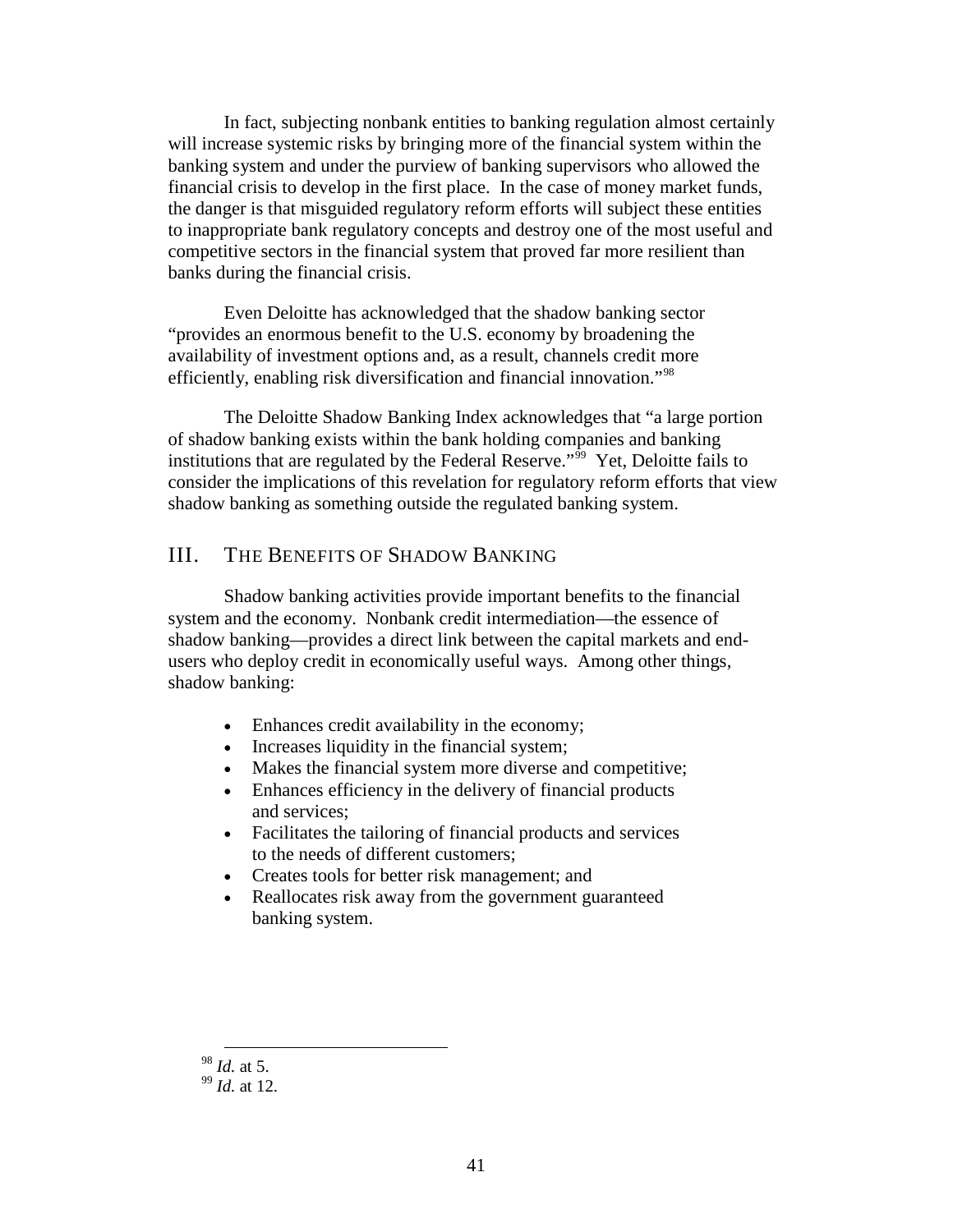Banking regulators have recognized the benefits of shadow banking but become schizophrenic in their attempts to repress it while preserving its positive aspects. [100](#page-43-0)

The Financial Stability Board has recognized that shadow banking offers important benefits:

> The "shadow banking system" . . . has become an integral part of the modern financial system that has an important role in supporting the real economy. For example, the shadow banking system provides market participants and firms with an alternative source of funding and liquidity. Furthermore, some non-bank entities may have specialised expertise to assess risks of borrowers and hence can spur competition in the allocation of credit in the economy.<sup>[101](#page-43-1)</sup>

The European Systemic Risk Board also has emphasized the benefits of shadow banking:

> Beneficial aspects of shadow banking. The term "shadow banking" should not have a pejorative meaning per se. With appropriate safeguards in place, such as, inter alia, transparency and disclosure, the supply of financial services by the shadow banking sector can bring benefits, as listed in the Green Paper. For example, against the backdrop of the ongoing deleveraging process in the European banking sector, a well-functioning securitisation market would support the supply of credit to the real economy. The ESRB also believes that the shadow banking sector can be a source of financial innovation, which may result in increased efficiency and more complete financial markets. In addition, the shadow banking sector can provide financial services that regular banks do not necessarily offer, such as market making, thereby improving market liquidity.<sup>[102](#page-43-2)</sup>

<span id="page-43-0"></span> <sup>100</sup> See, e.g., Adair Turner, "Shadow Banking and Financial Instability," Lecture at Cass Business School, March 14, 2012, at 30 ("[D]o we want securitization and shadow banking to come back? We often seem schizophrenic.")

<span id="page-43-1"></span><sup>&</sup>lt;sup>101</sup> Financial Stability Board, "Global Shadow Banking Monitoring Report 2012," Nov. 18, 2012 at 1.

<span id="page-43-2"></span> $102$  European Systemic Risk Board, Reply to the European Commission's Green Paper on Shadow Banking, May 30, 2012. The ESRB is a high level task force appointed by the European Commission to improve European financial supervision.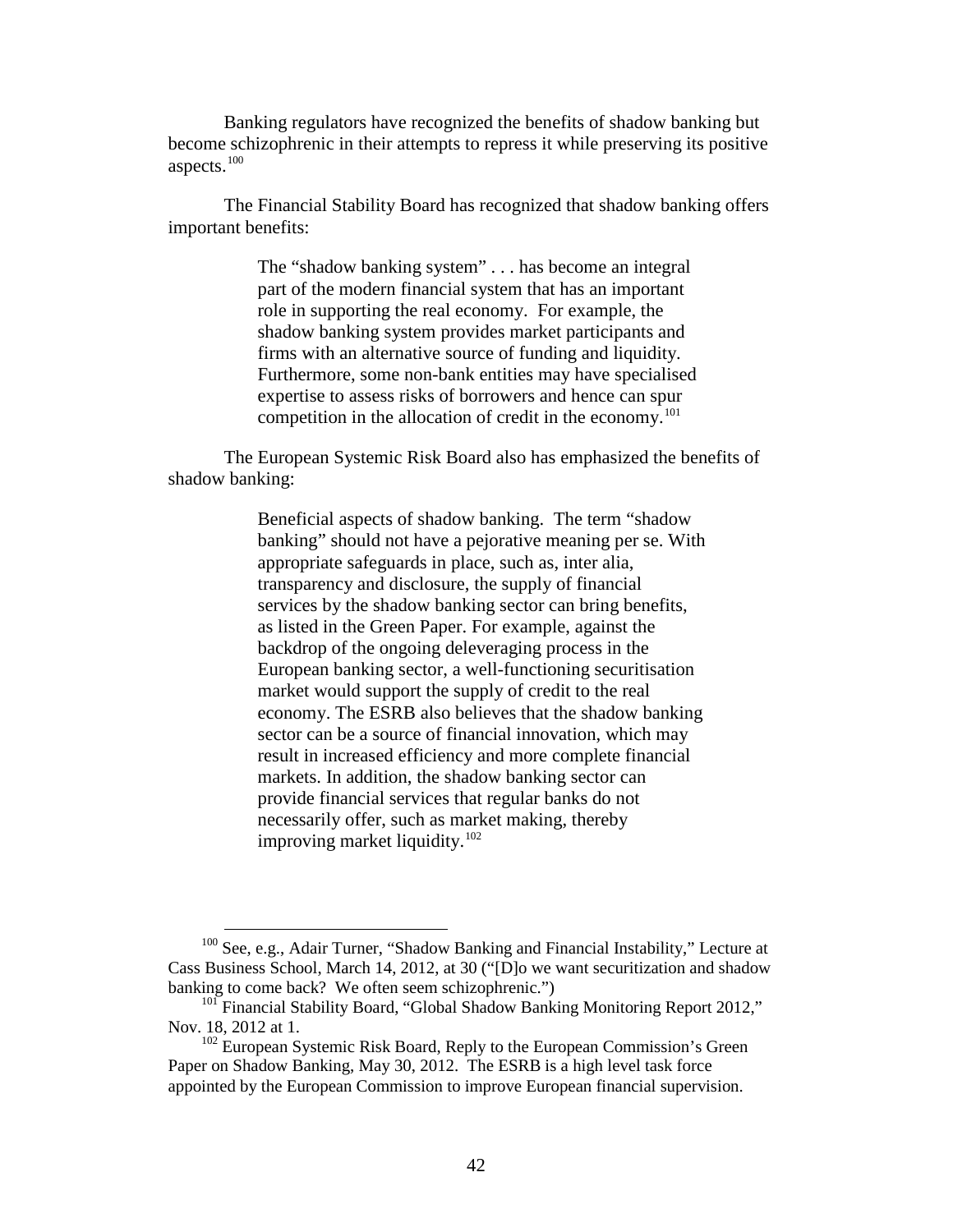The Finance Ministry of the United Kingdom—HM Treasury—has recognized that shadow banking complements traditional banking and plays an increasingly important role in credit intermediation:

> Non-bank credit intermediation plays an important role in the financial system by offering an alternative source of liquidity and funding to both market participants and the real economy. It therefore acts as a complement to the traditional banking sector, a role that is of increasing importance as we seek to target growth in our economies at a time when banks are deleveraging. The non-bank sector may even be able to provide credit to the economy more efficiently than a bank could, through specialisation and competition in particular parts of the credit intermediation chain. $103$

The UK Finance Ministry views shadow banking as an important source of diversification that should be encouraged:

> Our aim should be to allow for the development of a healthy, safe and competitive non-bank intermediated sector that acts as a complement to and a diversification away from the regular banking system, rather than seeking to regulate this away.  $104$

The UK Finance Ministry has said it would be a mistake to view shadow banking activities as unregulated or unduly risky:

> It is therefore important to say that inclusion or participation in the shadow banking system neither means that an entity or the activities it undertakes is unregulated (for example, many people would suggest that there are UCITS firms which engage in shadow banking – by definition they are subject to regulation) and nor does it necessarily mean that it is unacceptably risky. . . . It is vital that we seek to understand this complex system so that we distinguish between the benefits and the growth it can offer, and the specific risks that we need to address to ensure that those benefits are safely realised.  $^{105}$  $^{105}$  $^{105}$

<span id="page-44-2"></span><span id="page-44-1"></span><span id="page-44-0"></span><sup>103</sup> HM Treasury, HMT Response to the European Commission's Green Paper on Shadow Banking (2012).

<sup>104</sup> *Id.*

<sup>105</sup> *Id.*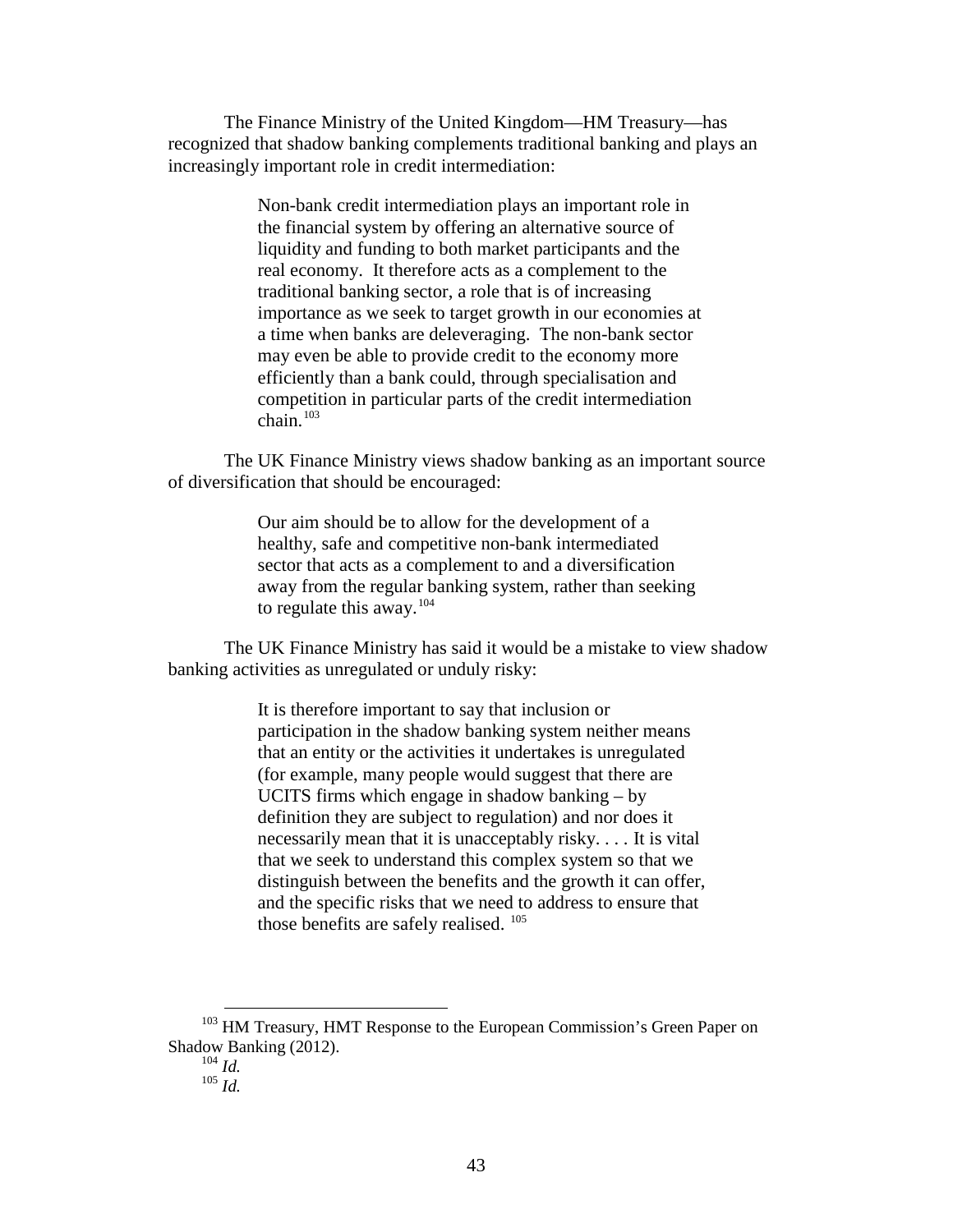Unlike U.S. banking regulators, the UK Finance Ministry has acknowledged that banks are at the heart of shadow banking:

> In the first place we should recognise that banks are at the centre of the shadow banking system and should be our first port of call when considering the degree of risk posed by non-bank intermediation. Banks engage directly in activities that the Green Paper identifies as part of the shadow banking system (for example, securities lending), and indirectly though the sponsorship of, for example, exchange traded funds or securitisation vehicles.<sup>[106](#page-45-0)</sup>

The UK Finance Ministry recognizes that bank-like prudential regulation may not be appropriate for nonbank entities:

> Even where entities share some of the characteristics of banks and can therefore be described as bank-like (because they engage in, for example, maturity or liquidity transformation, have deposit-like characteristics or facilitate the transfer of risk), it is important to be clear that this is not an a priori argument for full prudential regulation and does not imply that a shadow banking entity poses the same systemic risks as a bank. Most shadow banking entities would not be considered too big to fail, for example.<sup>[107](#page-45-1)</sup>

In considering the regulatory response to shadow banking, the UK Finance Ministry urges that the benefits of non-bank credit intermediation be taken into consideration:

> We need to ensure that we recognise the contribution to growth that could come from this sector and consider this when debating whether, and if so where, to further regulate entities or activities involved in non-bank financial intermediation . . . . Diversity and competition should be supported by a properly functioning regulatory framework, and we should where possible seek to promote safe forms of non-bank intermediation that will complement and compete with our banking sector in providing credit to our economies – and by extension support our ambitions for growth.

<span id="page-45-1"></span><span id="page-45-0"></span> 106 *Id.* <sup>107</sup> *Id.*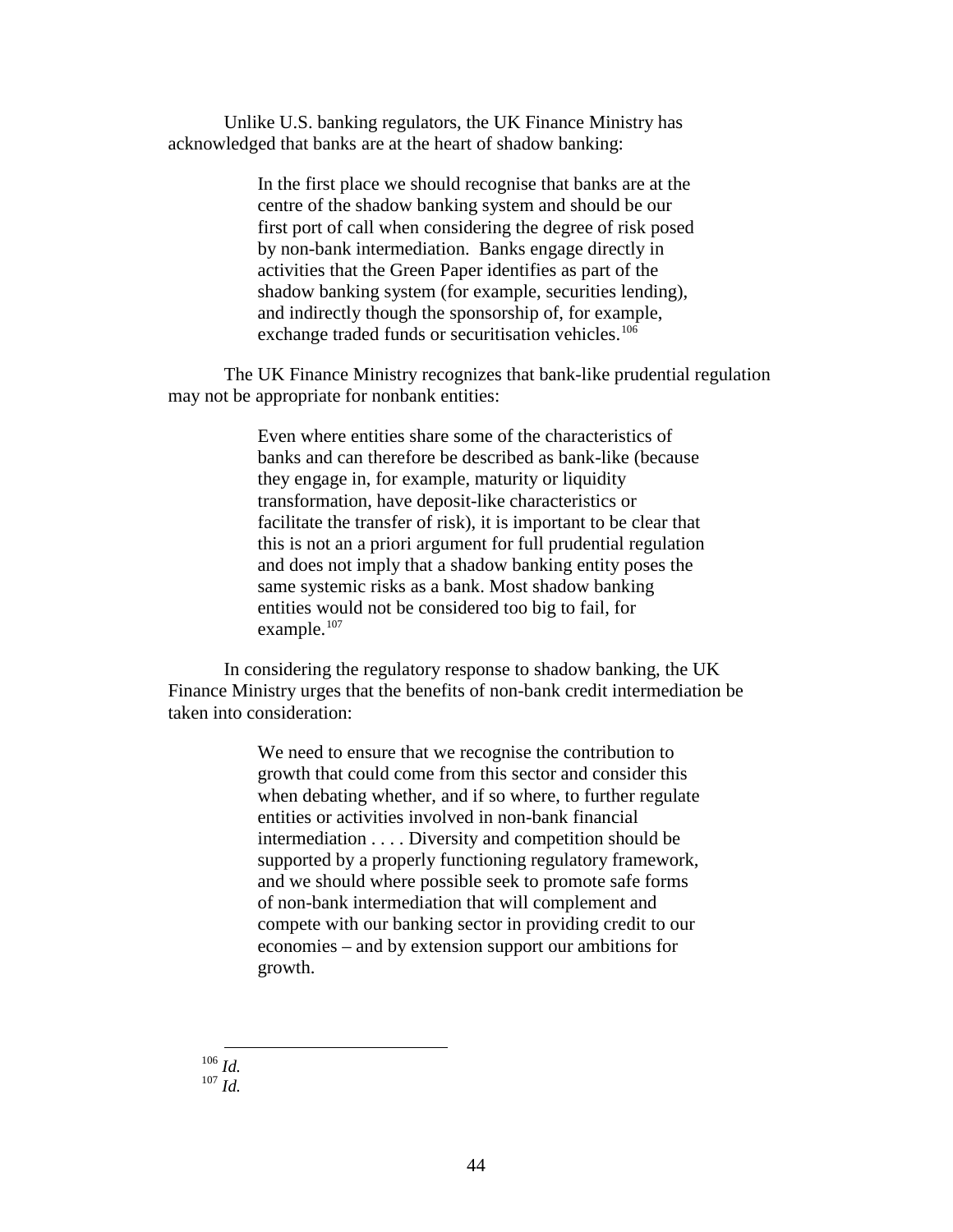These benefits are made particularly pertinent by the current, broader context of bank deleveraging. We should be alive to the possibility that the shadow banking sector may offer ways to provide credit to the real economy outside the banking sector that could be important to mitigating the impact that deleveraging may have on growth in Europe. The sector may even be able to do this more efficiently and cheaply than banks are able to, by specialising in particular aspects of credit intermediation, and by connecting corporations directly to sources of funding in the capital and financial markets. Moreover, the provision of services outside of the banking sector reduces the systemic importance of banks, helping to reduce the extent of the too-big-to-fail problem. It is therefore important that we do more work to understand the benefits of the shadow banking sector as a whole so that we can properly assess its contribution to our economies.<sup>[108](#page-46-0)</sup>

In the United States, the Financial Stability Oversight Council has acknowledged the benefits of money market funds, even while issuing proposals that would diminish their utility in the financial system:

> MMFs are a convenient and cost-effective way for investors to achieve a diversified investment in various money market instruments, such as commercial paper (CP), short-term state and local government debt, Treasury bills, and repurchase agreements (repos). This diversification, in combination with principal stability, liquidity, and shortterm market yields, has made MMFs an attractive investment vehicle. MMFs provide an economically significant service by acting as intermediaries between investors who desire low-risk, liquid investments and borrowers that issue short-term funding instruments. MMFs serve an important role in the asset management industry through their investors' use of MMFs as a cashlike product in asset allocation and as a temporary investment when they choose to divest of riskier investments such as stock or long-term bond mutual funds. $109$

<span id="page-46-1"></span><span id="page-46-0"></span> <sup>108</sup> *Id.*

 $109$  77 Fed. Reg. 69457, 69455 (Nov. 19, 2012).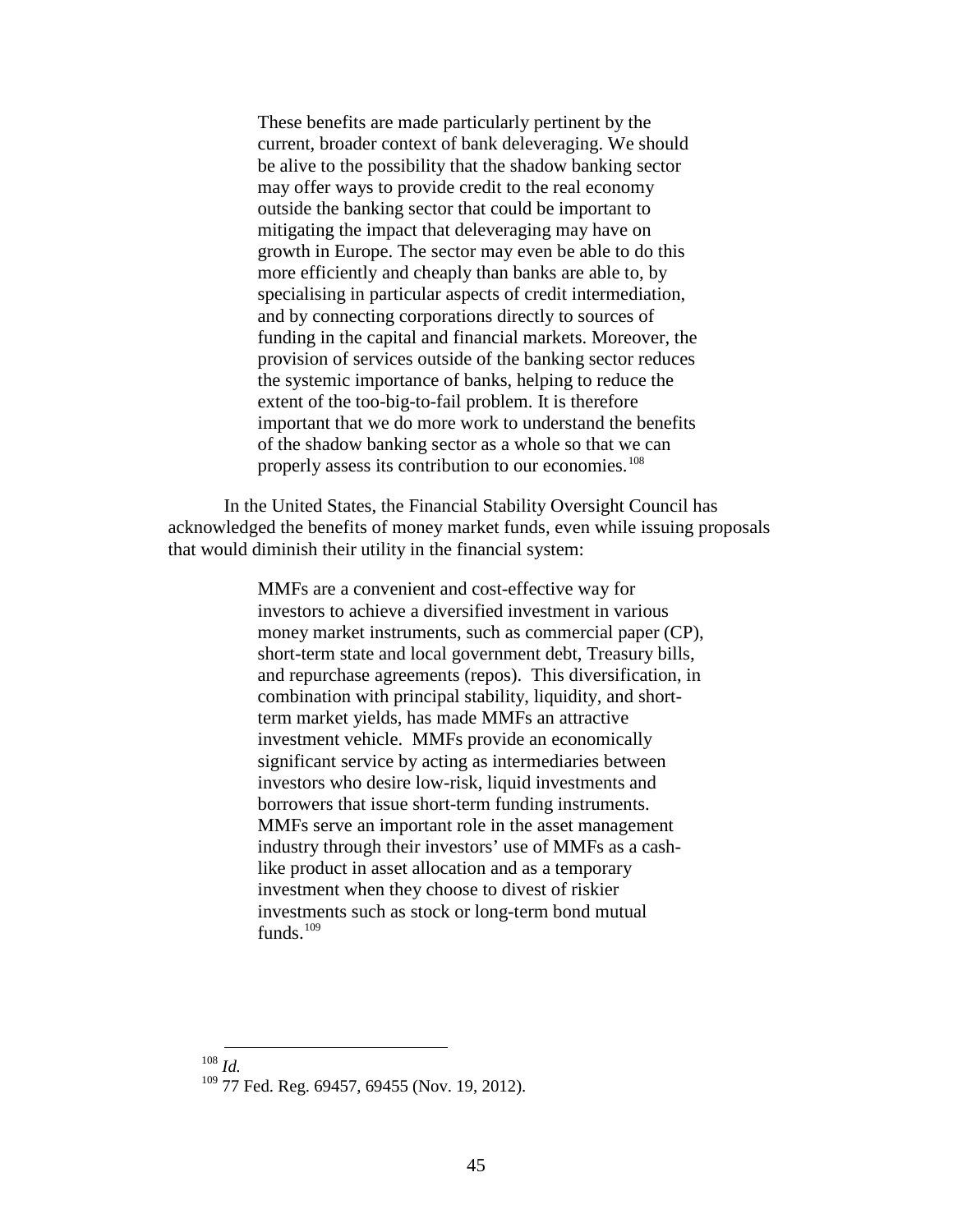Prior to the financial crisis, U.S. banking regulators extolled the benefits of financial innovations of the type reflected in shadow banking.<sup>[110](#page-47-0)</sup> As of early 2007, for example, Federal Reserve officials were publicly touting the resiliency and increased efficiency of the financial markets resulting from new technologies, the removal of legal and regulatory barriers to capital market entry by banking organizations, and increased participation by nonbank institutional investors as purchasers of credit through securitization—i.e., shadow banking activities:

> Credit markets have been evolving very rapidly in recent years. New instruments for transferring credit risk have been introduced and loan markets have become more liquid. Asset managers have become an important force in a wider range of credit markets. Taken together, these changes have transformed the process through which credit demands are met and credit risks are allocated and managed.

[T]hese developments generally have enhanced the efficiency and the stability of the credit markets and the broader financial system by making credit markets more transparent and liquid, by creating new instruments for unbundling and managing credit risks, and by dispersing credit risks more broadly. \* \* \* \*

Benefits of Recent Developments: The new instruments, markets, and participants I just described have brought some important benefits to credit markets. I will touch on three of these benefits: enhanced liquidity and transparency, the availability of new tools for managing credit risk, and a greater dispersion of credit risk. . . . The dramatic improvement in credit market liquidity has been spurred by credit derivatives. . . . A key factor driving the improvement in secondary-market liquidity is the expanded participation of nonbank institutional investors. These investors are active managers of credit risk, and consequently they appear to place a higher value on liquidity.

Along with liquidity, transparency in credit markets has also improved over time. \* \* \* \* Enhanced liquidity and

<span id="page-47-0"></span> <sup>110</sup> See, e.g., Speech by Federal Reserve Board Vice Chairman Donald L. Kohn at the Exchequer Club, Feb. 21, 2007 describing how innovations in the financial markets had increased the resiliency of the financial system.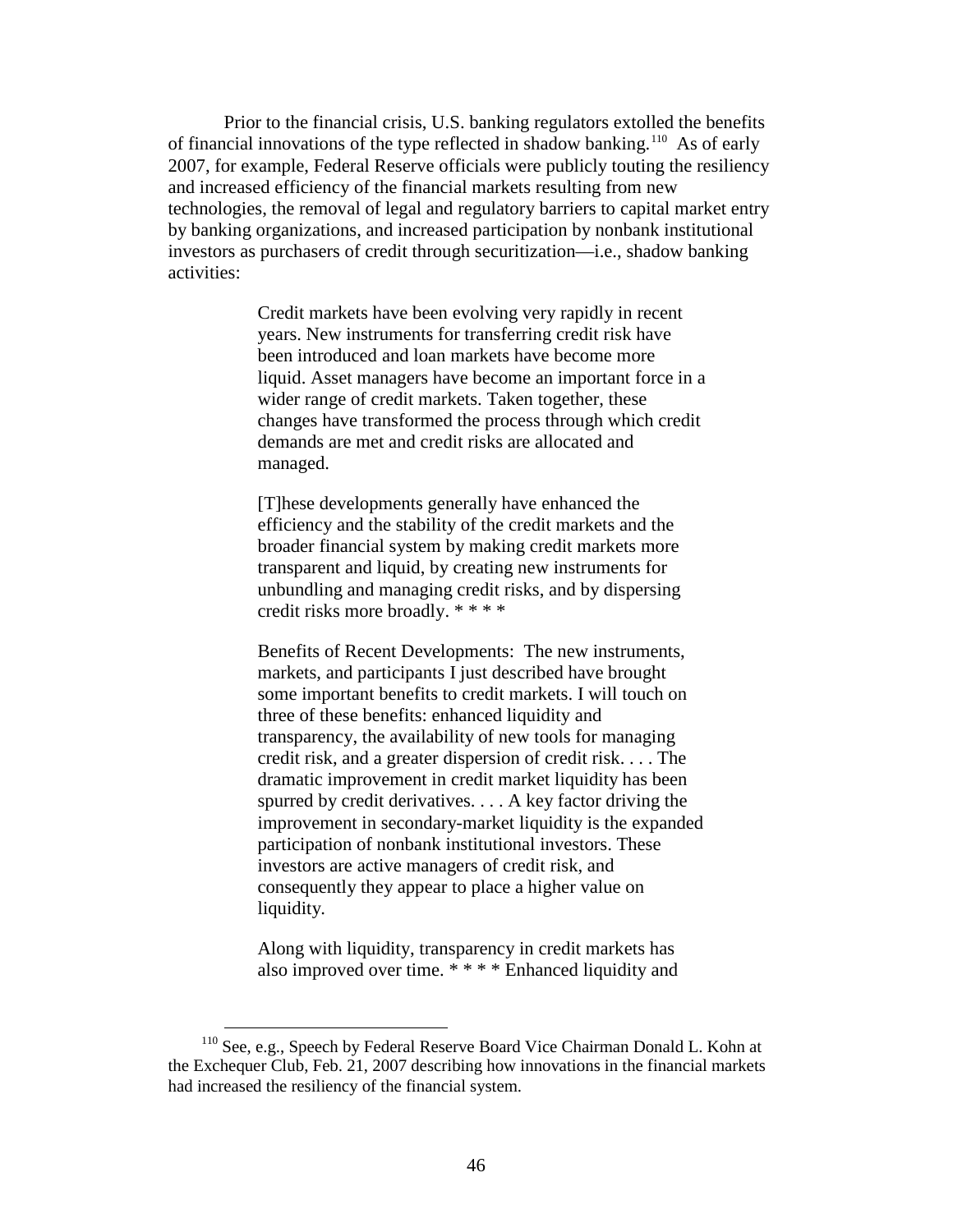transparency should promote better risk management by market participants and facilitate broader participation in credit markets. Liquid markets make it easier to access historical price data and thus permit better measurement of credit risks. Measuring a risk more accurately allows it to be priced more accurately. A more transparent market with more accurate pricing is attractive to a wider array of investors. In effect, better liquidity and transparency have lowered the cost of entry into the credit markets.

In addition to enhanced liquidity and transparency, the recent developments in credit markets have equipped market participants with new tools for taking on, hedging, and managing credit risk. . . . The enhanced transparency and liquidity of credit markets and the development of new instruments for customizing the risk characteristics of credit exposures have resulted in a wider dispersion of credit risk. Although significant participation by nonbank institutional investors has long been a hallmark of U.S. credit markets, these developments have facilitated greater risk-bearing by entities other than banks and other highly regulated depository institutions. On its face, a wider dispersion of credit risk would seem to enhance the stability of the financial system by reducing the likelihood that credit defaults will weaken any one financial institution or class of financial institutions.<sup>[111](#page-48-0)</sup>

Federal Reserve Chairman Bernanke emphasized the importance of maintaining a broad and innovative financial sector:

> In addressing the challenges and the risks that financial innovation may create, we should also always keep in view the enormous economic benefits that flow from a healthy and innovative financial sector. The increasing sophistication and depth of financial markets promote economic growth by allocating capital where it can be most productive. And the dispersion of risk more broadly across the financial system has, thus far, increased the resilience of the system and the economy to shocks. When proposing or implementing regulation, we must seek to preserve the

<span id="page-48-0"></span><sup>&</sup>lt;sup>111</sup> Recent Innovations in Credit Markets, Speech by Federal Reserve Governor Randall S. Kroszner to the 2007 Credit Markets Symposium at the Charlotte Branch of the Federal Reserve Bank of Richmond, March 22, 2007.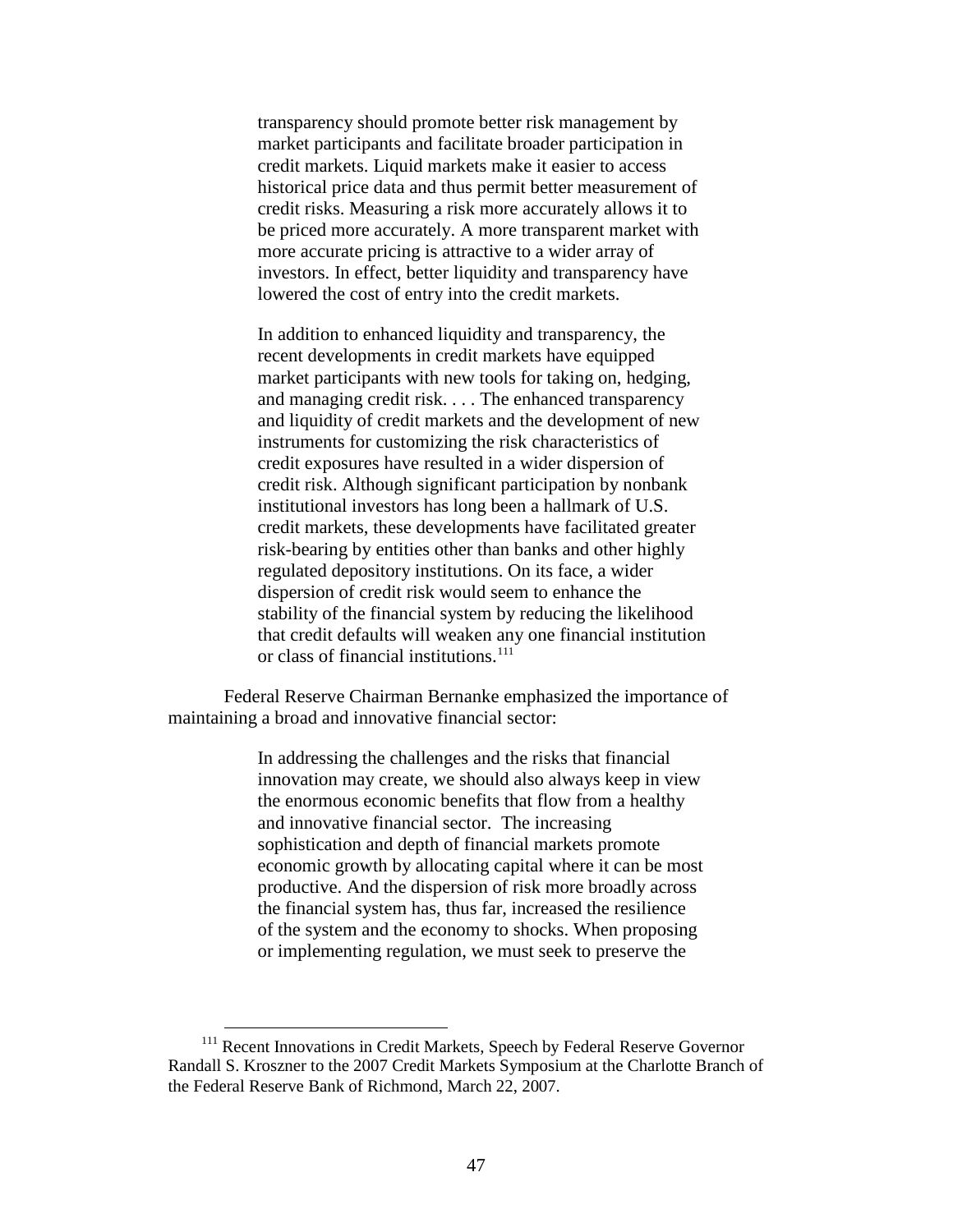benefits of financial innovation even as we address the risks that may accompany that innovation.<sup>[112](#page-49-0)</sup>

Another Federal Reserve Board governor echoed these views:

The Brave New World: More Complete Markets and Conflating Roles: The powerful combination of liquidity and financial innovation has made markets seemingly more complete--that is, more risks are priced and traded without undue penalty owing to their unique nature or shallowness of the relevant financial market. Financial innovation, by definition, makes markets more complete by expanding the set of available types of securities and reducing transaction costs. And liquidity provides some degree of assurance that funds will readily flow into new structures and new securities.

The benefits of more complete markets are three-fold. First, they allow firms and households to hedge a variety of risks, a considerable benefit when volatility is costly. Second, they make it more feasible for investors to fine tune the risk-return profiles of their portfolios. The concomitant reduction in risk premiums required by investors should reduce capital costs for all economic agents. Third, risks once held within the four walls of financial institutions are converted into tradable securities and distributed and dispersed to a broader base of institutions and interests.<sup>[113](#page-49-1)</sup>

Regulators should not lose sight of these shadow banking benefits as they pursue reforms to the financial system.

### IV. HOW TRADITIONAL BANKS BECAME SHADOW BANKS

Shadow banking has been a part of the regulated banking system for more than three decades. Traditional banks became shadow banks through a succession of regulatory interpretations and actions that enabled them to access nondeposit funding sources through securitization, repurchase agreements, securities lending, derivatives, securities dealing, and other activities in the

<span id="page-49-0"></span><sup>&</sup>lt;sup>112</sup> Regulation and Financial Innovation, Speech by Federal Reserve Chairman Ben S. Bernanke before the Federal Reserve Bank of Atlanta's 2007 Financial Markets Conference, May 15, 2007.<br><sup>113</sup> Speech by Federal Reserve Board Governor Kevin Warsh at the European

<span id="page-49-1"></span>Economics and Financial Centre, June 5, 2007, "Financial Intermediation and Complete Markets."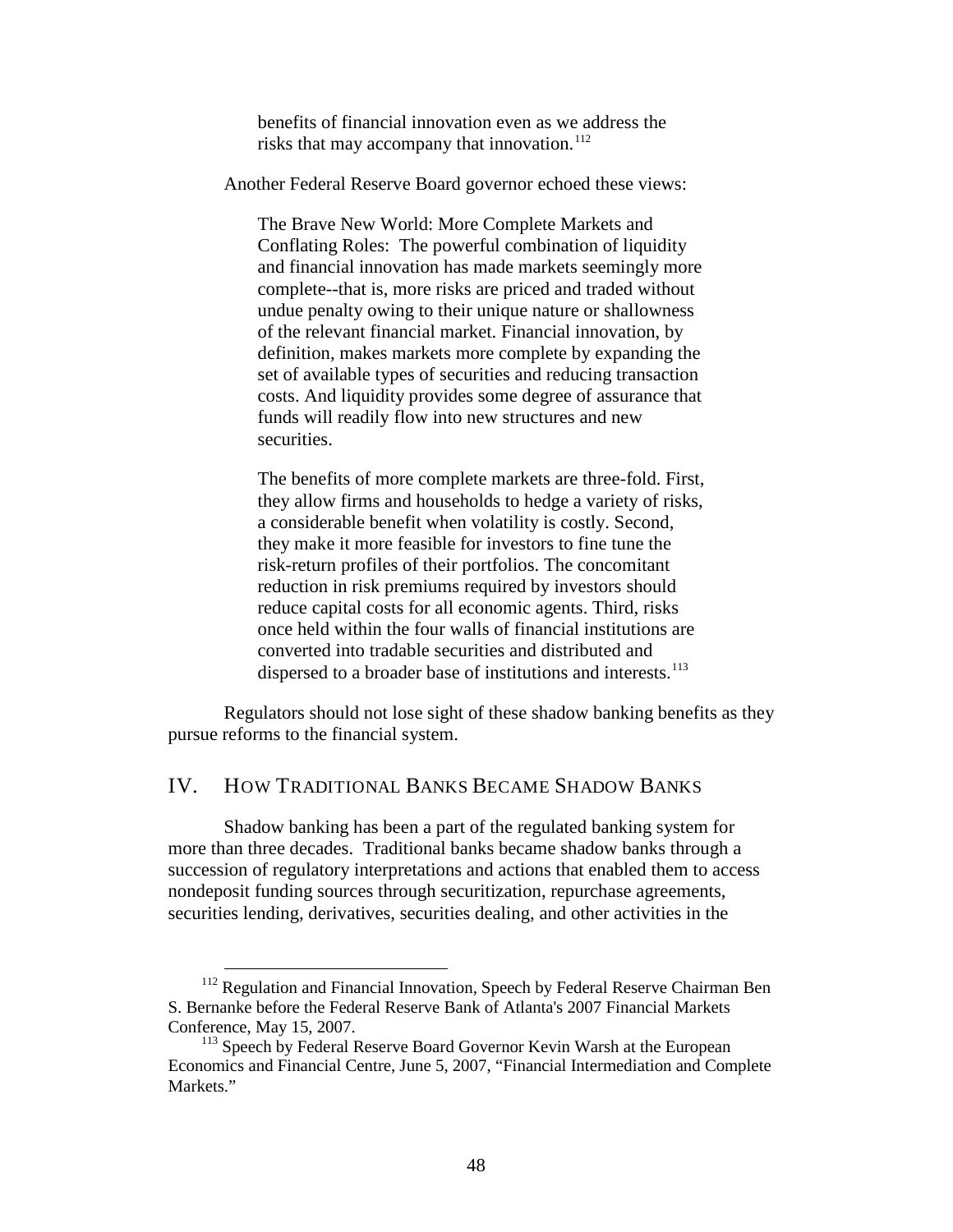capital markets. With the exception of repurchase agreements, none of these activities were permissible for banks prior to 1980. Such activities would not have come to be so prominent in the financial system had banking regulators not explicitly authorized them.

Shadow banking arose because banking regulators in the early 1980s feared that traditional deposit-based banking was no longer a sustainable business model. Regulators broadened the powers of banks to enable them to remain competitive, allowing them to enter the capital markets where they ultimately became the dominant players. Banking regulators, however, failed to grasp fully the nature and extent of the risks to which banks thereby became exposed and thus failed to adopt or adapt supervisory standards and oversight appropriate for such risks.

Banking regulators themselves were the midwives and handmaidens of the shadow banking system. Over a relatively short period of time, they facilitated the conversion of traditional banks into shadow banks and gave birth to the shadow banking system.

### A. **Erosion of Traditional Banking**

A major erosion of the traditional banking business began in the late 1970s, caused largely by technological developments that made the capital markets increasingly attractive as an alternative source of financial services for traditional banking clients.<sup>[114](#page-50-0)</sup> Banks faced competition on both the lending and deposit sides of the ledger.

On the lending side, corporate clients began to satisfy their short- and intermediate-term credit needs by issuing commercial paper directly in the capital markets and issuing bonds, which was more cost-efficient than obtaining bank loans. Bank loans came to be a source of back-up liquidity rather than primary funding.

On the deposit side, broker-dealers offered cash management services tied to mutual funds that were functionally similar to interest-bearing checking accounts. Inflation-driven interest rates created a demand for short-term market sensitive financial instruments such as money market funds and other nonbanking investment vehicles.<sup>[115](#page-50-1)</sup> Regulation Q prohibited banks from paying

<span id="page-50-0"></span> $114$  These developments included on-line databases, massive computation capacity, and telecommunication facilities. See The Financial Modernization Act of 1987 and the Financial Services Oversight Act: Hearings on S. 1886 and S. 1891 Before the Senate Comm. on Banking, Housing, and Urban Affairs, 100th Cong., 1st Sess. 9 (1987).

<span id="page-50-1"></span><sup>&</sup>lt;sup>115</sup> See, e.g., Jittery Consumers Turning to Money Funds, Not Banks, American Banker, Jan. 22, 1991, at 1 ("Money market mutual funds are showing signs of replacing banks as safe haven for consumer funds.").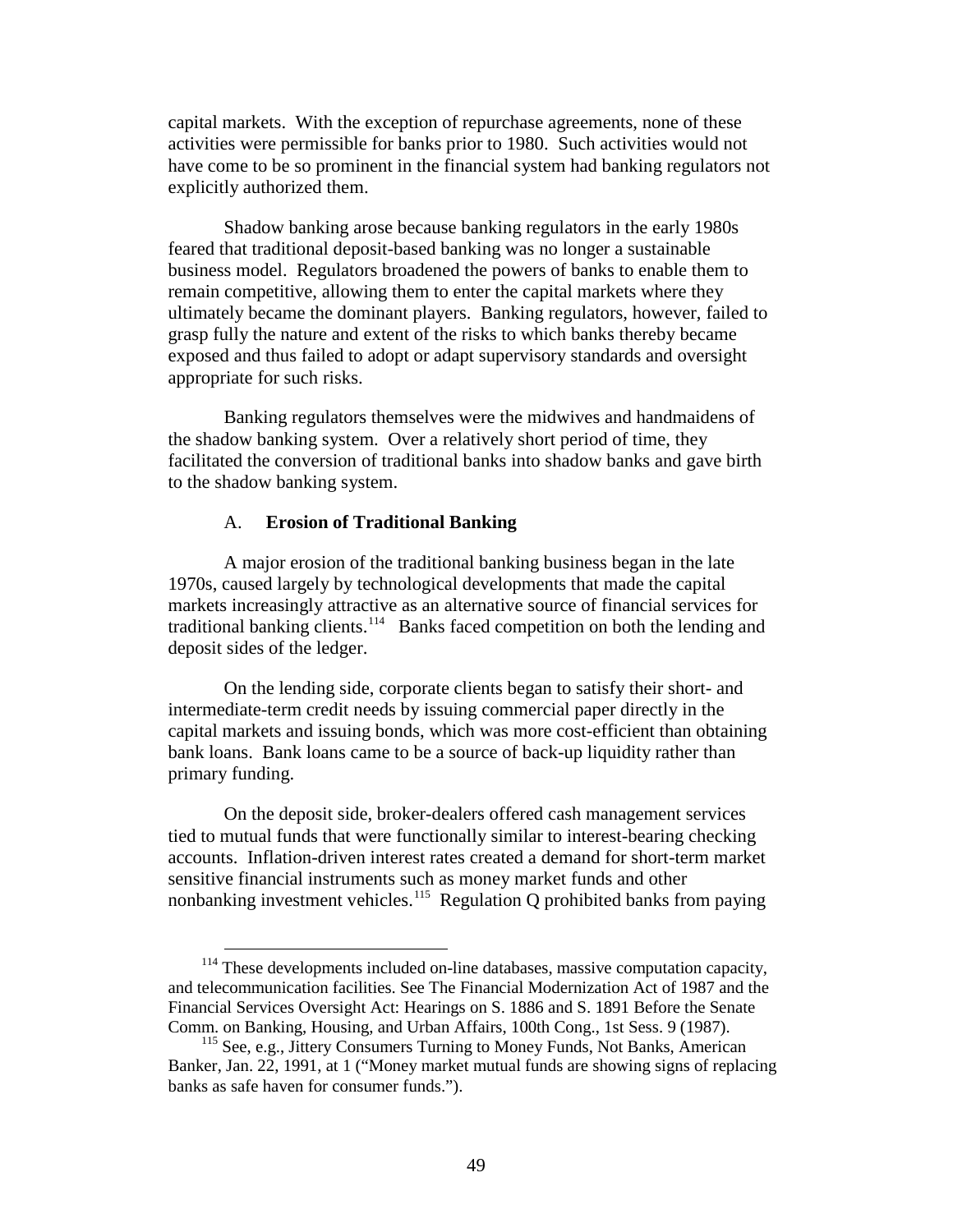interest on checking accounts and limited the interest they could pay on savings and time deposits. Consequently, banks saw major outflows of deposits to money market funds (and credit unions) in the early 1980s. Even when Regulation Q restrictions eased, banks could not pay a market interest rate on deposits due to their high overhead and regulatory compliance costs.

The deposit-based banking model also was doomed by the inability of banks to offer safe deposits in excess of \$100,000, which was the limit on deposit insurance until 2008.<sup>[116](#page-51-0)</sup> Bank deposits declined dramatically as a percentage of safe debt obligations in the financial system, from approximately 70 percent in 1978 to 27 percent as of  $2007$ .<sup>[117](#page-51-1)</sup>

These changes caused banking regulators to question where the boundaries of banking lay and whether traditional banks were viable in the long run, as reflected in the following statement by former Federal Reserve Board Chairman Volcker:

> Irreversible technological change is fundamentally altering the financial environment; modern data processing capabilities, instantaneous and cheap communications, and relatively inexpensive and fast travel are all breaking down the traditional geographic or institutional barriers to competition and contributing to the rapid growth of new institutions able to exploit new technology. Old concepts of what is banking and what is not are blurred. Even national borders are losing their significance. We have an array of financial institutions and instruments that were simply unknown a decade or two ago. The typical customer—business or individual—no longer feels so dependent on his local bank or savings and loan for financial services. Even the distinction between commerce and finance—embodied in law and tradition—has been eroded. In the circumstances, many institutions are understandably concerned not only about the strains arising from current market conditions but about the prospects for their industries over the years ahead, and whether they, as individual institutions, will have the ability to compete fairly and effectively in the future. $118$

<span id="page-51-0"></span><sup>&</sup>lt;sup>116</sup> Even at the current insurance limit of \$250,000, banks are unable to offer safety to large institutional investors.

<span id="page-51-1"></span><sup>&</sup>lt;sup>117</sup> See Gary B. Gorton, Stefan Lewellen, and Andrew Metrick, "The Safe-Asset Share," National Bureau of Economic Research, Working Paper 17777 (Jan. 2012) at 9.

<span id="page-51-2"></span><sup>&</sup>lt;sup>118</sup> Testimony of Federal Reserve Board Chairman Paul A. Volcker before the Senate Committee on Banking, Housing, and Urban Affairs, October 29, 1981.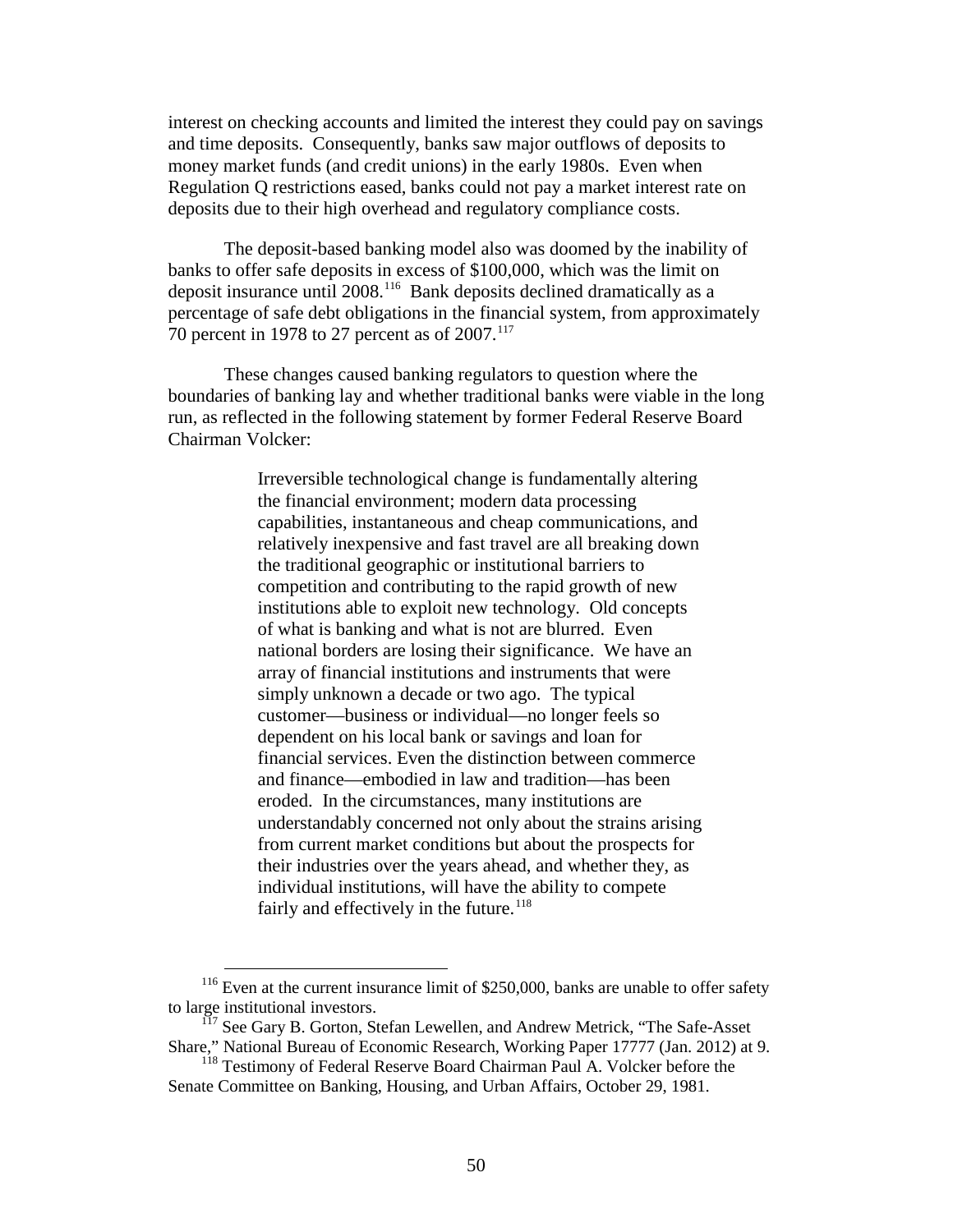Regulators thus were not unsympathetic when banks sought regulatory approval to expand their product offerings to include securities products and services from which they could generate fee income and diversify their sources of revenue.<sup>[119](#page-52-0)</sup> But a number of regulatory hurdles stood in the way, most notably the Glass-Steagall Act, adopted by Congress in 1933 to separate commercial banking from the securities business.

Banking regulators viewed the Glass-Steagall Act and other banking laws as an obstacle to the future viability of the banking system. They repeatedly cited the failure of the banking laws to keep pace with the financial markets as a cause of declining asset quality, profitability, and stock performance that threatened the safety and soundness of the banking system. In 1987, the Comptroller of the Currency warned:

> [T]here is a disturbing longer-term trend that indicates that profitability and asset quality may continue to deteriorate. Current restrictions on banks' ability to diversify their assets and sources of income make it cumbersome, if not impossible, to restructure the products and services they offer in line with changing market conditions and consumer demands. Furthermore, only if banks have the authority to deliver the products customers demand will they be able to earn returns that can attract capital.<sup>[120](#page-52-1)</sup>

The Comptroller worried that, "unless something is done to give banks additional flexibility to respond to competitive pressures, there exists the potential for an erosion of the safety and soundness of the banking system."[121](#page-52-2) The Chairman of the Federal Deposit Insurance Corporation echoed this sentiment:

> [A]s the result of restrictive laws, banks have lost a chunk of their traditional business. This has forced banks to go further out on the risk curve to maintain market share and profit margins.…[T]he archaic system of laws under which the banking industry operates has created inefficiencies in

<span id="page-52-0"></span><sup>&</sup>lt;sup>119</sup> In some banks, fee income grew to 50 percent or more of the bank's revenues. See Fee Income Drives Profits at Super Regionals, American Banker, July 16, 1996; Fees Boost Profits at BankAmerica, Bank of N.Y., American Banker, July 18, 1996. The Federal Reserve Board estimated that, in the decade from the mid-1980s, noninterest income increased from 26 to 38 percent of total bank revenue. 84 Fed. Res. Bull. 402 (1998).

<span id="page-52-2"></span><span id="page-52-1"></span><sup>&</sup>lt;sup>120</sup> Financial Condition of Federally Insured Depository Institutions: Hearings Before the Senate Comm. on Banking, Housing, and Urban Affairs, 100th Cong., 1st Sess. 9 (1987) (Statement of Robert L. Clarke, Comptroller of the Currency).

<sup>121</sup> *Id.* at 11.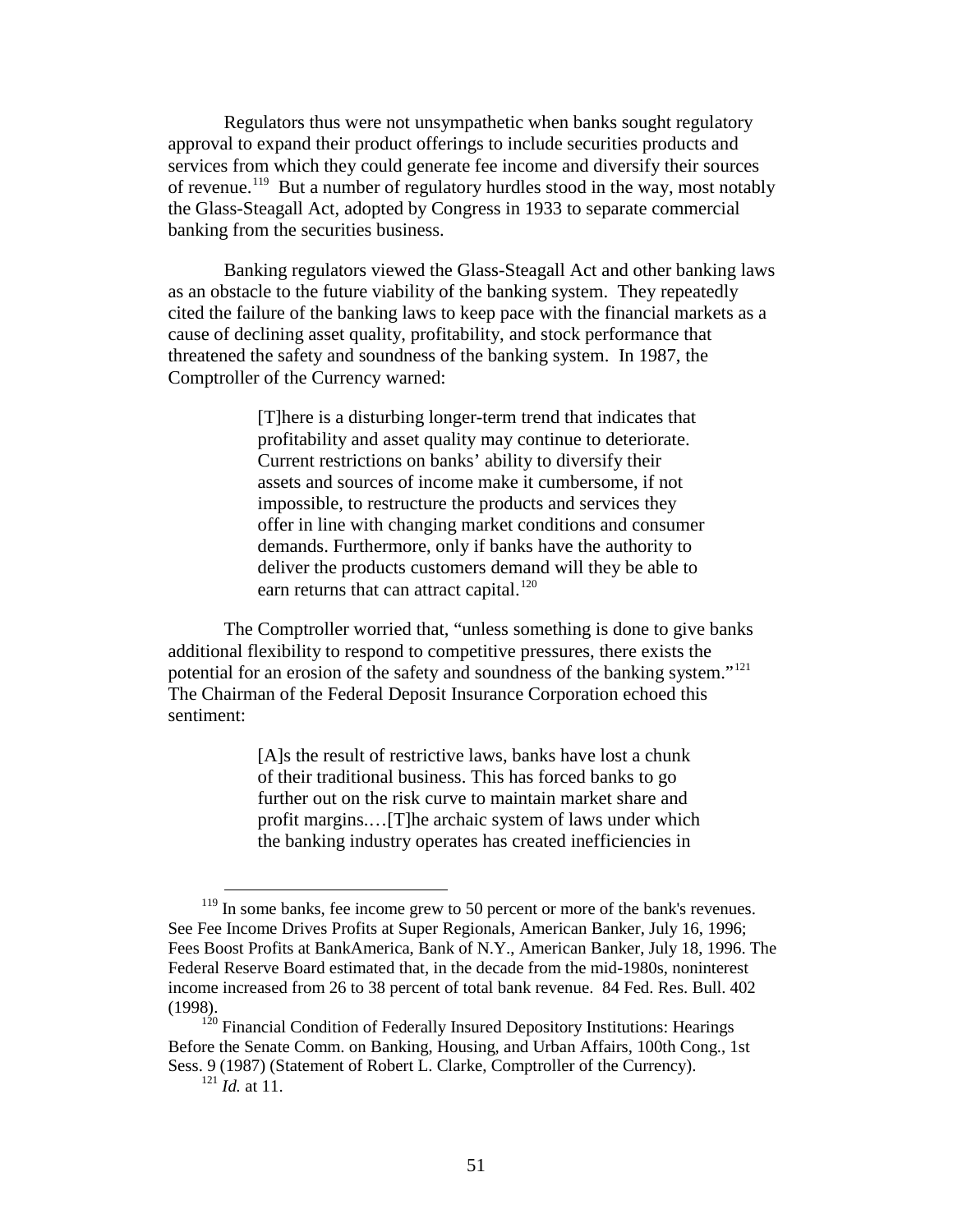the system that are contributing to some disturbing trends in the banking industry....<sup>[122](#page-53-0)</sup>

Federal Reserve Chairman Volcker jointed the OCC and FDIC in urging Congress to expand the powers of banking organizations to engage in commercial paper underwriting and dealing, among other things.<sup>[123](#page-53-1)</sup> When Congress failed to act, the regulators themselves found ways of removing legal barriers to bank entry into the capital markets. Their actions gave birth to the shadow banking system within the regulated banking system.

#### B. **Commercial Paper Activities**

Banks entered the commercial paper market in the 1980s, initially as private placement agents, supported by a Federal Reserve Board staff study concluding that such activities did not violate the Glass-Steagall Act.<sup>[124](#page-53-2)</sup> In 1979, the Securities Industry Association ("SIA") petitioned the Board to issue a cease and desist order prohibiting Bankers Trust Company, a state member bank, from acting as agent for issuers in privately placing commercial paper, arguing that such activity violated the Glass-Steagall Act. The Board declined to prohibit such activities, stating that commercial paper did not constitute a security for purposes of the Glass-Steagall Act but rather was similar to a commercial bank  $\int$ loan.<sup>[125](#page-53-3)</sup>

The SIA then sued the Federal Reserve Board. The Supreme Court agreed to hear the case "because of the importance of the issue for the Nation's

<span id="page-53-0"></span><sup>&</sup>lt;sup>122</sup> *Id.* at 21-22 (Statement of L. William Seidman, Chairman, Federal Deposit Insurance Corporation).

<span id="page-53-1"></span><sup>&</sup>lt;sup>123</sup> See, e.g., testimony of Federal Reserve Board Chairman Paul A. Volcker before the Subcommittee on Commerce, Consumer & Monetary Affairs of the House Committee on Government Operations, June 11, 1986 ("We have urged that bank holding companies, through their affiliates, be able to engage in a variety of activities such as underwriting commercial paper and other instruments I mentioned earlier, real estate and insurance brokerage and travel services.").

<span id="page-53-2"></span><sup>&</sup>lt;sup>124</sup> Federal Reserve Board Staff Study, Commercial Bank Private Placement Activities 81-99 (June 1977). The staff study concluded that the activity of a financial intermediary in a private placement transaction does not constitute "underwriting" for purposes of the Glass-Steagall Act because that term connotes a public offering of securities and a private placement does not involve a public offering. The Comptroller of the Currency and FDIC joined the Board in submitting a report to Congress reaching the same conclusion. Comptroller of the Currency, FDIC, Federal Reserve Board, Commercial Bank Private Placement Activities (1978).

<span id="page-53-3"></span> $^{125}$  Board Letter dated September 26, 1980, to John F. Liftin and Harvey L. Pitt, enclosing Federal Reserve Board Statement Regarding Petitions to Initiate Enforcement Action.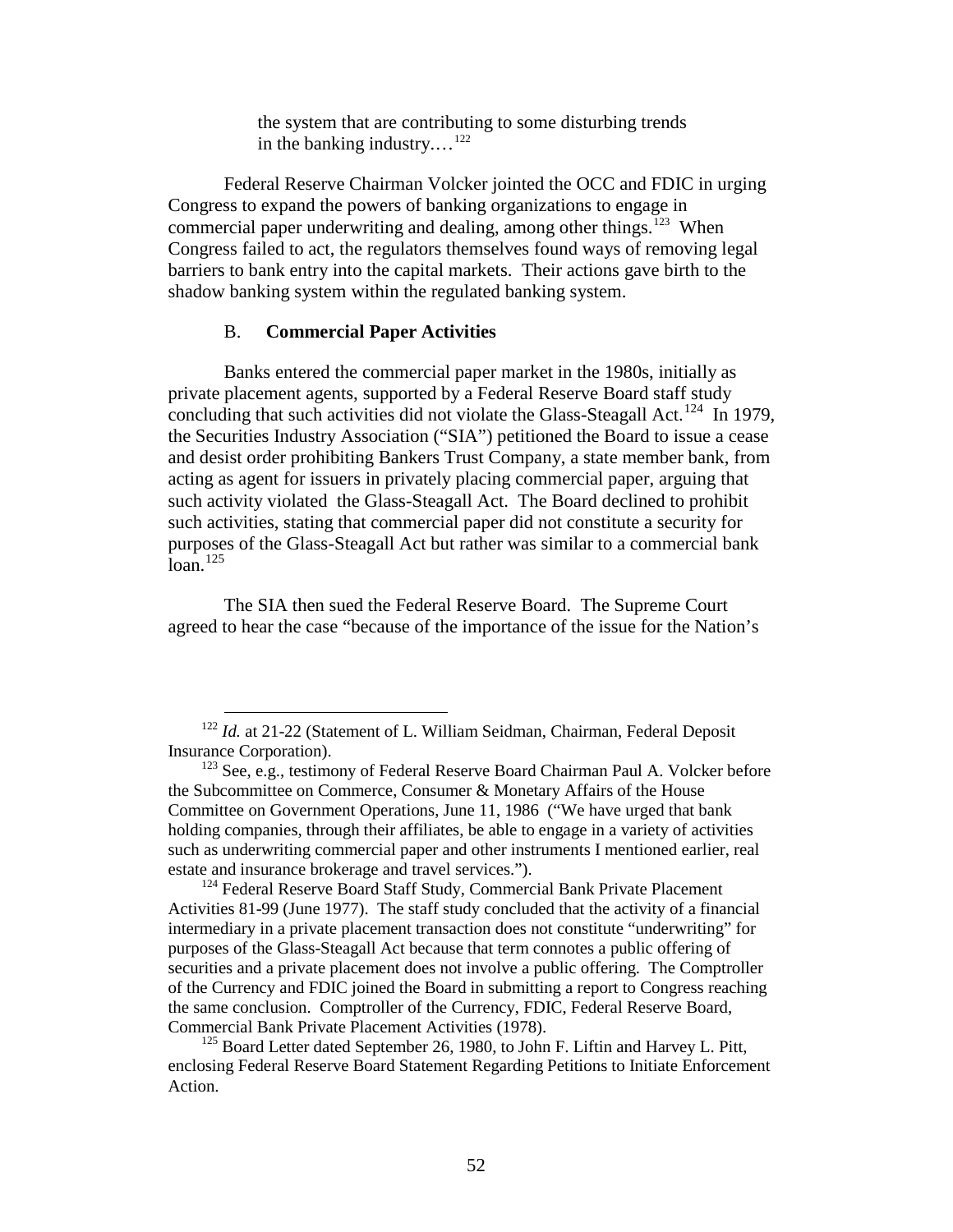financial markets."<sup>[126](#page-54-0)</sup> Upon review, the Court ruled against the Board, finding commercial paper to be a "security" for purposes of the Glass-Steagall Act and thus subject to the Act's proscriptions. [127](#page-54-1) The Court described the potential hazards of bank involvement in commercial paper activities and was almost prophetic in its prescience of future events in the commercial paper market:

> In enacting the Act, Congress' worries about commercialbank involvement in investment-bank activities reflected two general concerns. The first of these concerns was that a commercial bank might experience large losses from investing its funds in speculative securities. In addition to this concern, however, Congress focused on the conflicts of interest that arise when a commercial bank goes beyond the business of acting as a fiduciary or managing agent and develops a pecuniary interest in marketing securities. The Act's design reflects the congressional perception that some commercial-and investment-banking activities are fundamentally incompatible and justify a strong prophylaxis. [128](#page-54-2)

The Court said the Federal Reserve was attempting to regulate activities which the Glass-Steagall Act sought to prohibit:

> The Board's interpretation effectively converts a portion of the Act's broad prohibitions into a system of administrative regulation, since by concluding that commercial paper is not covered by the Act, the Board in effect has obtained authority to regulate the marketing of commercial paper under its general supervisory power over member banks... $^{129}$  $^{129}$  $^{129}$

Notwithstanding the Supreme Court's adverse ruling, the Federal Reserve Board nevertheless permitted banking organizations to privately place commercial paper by determining that the private placement of commercial paper does not constitute "underwriting" for purposes of the Glass-Steagall

<sup>129</sup> *Id.*

<span id="page-54-0"></span><sup>&</sup>lt;sup>126</sup> Securities Industry Association v. Board of Governors of the Federal Reserve System, 468 U.S. 137 (1984).

<span id="page-54-3"></span><span id="page-54-2"></span><span id="page-54-1"></span> $127$  *Id.* ("Because commercial paper falls within the plain language of the Act, and because the inclusion of commercial paper within the terms of the Act is fully consistent with its purposes, commercial paper is a "security" under the Act and therefore is subject to its proscriptions. . . .").

 $\frac{128}{128}$  *Id.*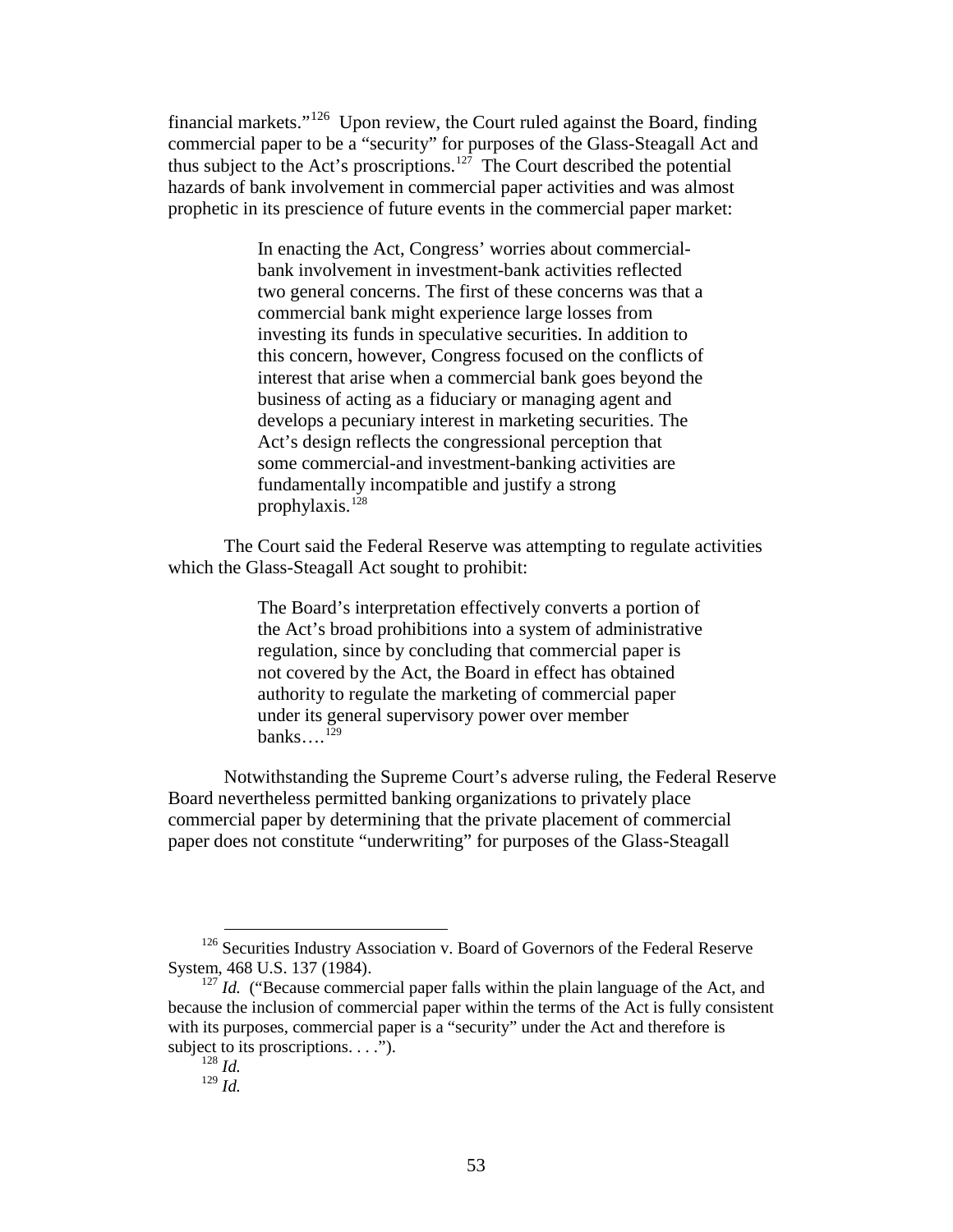Act.<sup>[130](#page-55-0)</sup> The Board concluded that such activities were an extension of bank lending activities and offered significant public benefits, noting that it had urged Congress to authorize bank holding companies to underwrite and distribute an even wider range of securities:

> As noted below, the proposed activity is a natural extension of commercial lending activities traditionally conducted by banks, involving little additional risk or new conflicts of interest, and potentially yielding significant public benefits in the form of increased competition and convenience. On this basis, the Board has urged the Congress to authorize bank holding companies to engage in a wider range of activities than that proposed here—underwriting and distributing commercial paper as principals, underwriting certain other types of securities that are very similar to obligations currently underwritten by banks, *i.e.,* municipal revenue bonds and mortgage related securities, and sponsoring mutual funds.

.... Although commercial paper technically is a security for purposes of the Glass-Steagall Act, this kind of instrument has many of the characteristics of a traditional commercial loan. . . .[T]he Board concludes that the proposed commercial paper placement activity is so functionally and operationally similar to the role of a bank that arranges a loan participation or syndication that banking organizations are particularly well suited to perform the commercial paper placement function.

. . . . *Public Benefits.* The Board believes that consummation of this proposal will produce significant benefits to the public in the form of increased competition and greater convenience and efficiency. . . .In light of the fact that currently the commercial paper market is dominated by a small number of dealers, the expansion of Applicant's commercial paper activities can only foster competition in that market. Moreover, the establishment of this activity in a holding company subsidiary will allow applicant to provide greater convenience to customers of the service and to offer the service more efficiently on a

<span id="page-55-0"></span><sup>&</sup>lt;sup>130</sup> The SIA again challenged the Board's action as contrary to the Glass-Steagall Act. The appellate court accorded deference to the Board. The Supreme Court this time allowed the Board's order to stand. Securities Industry Association v. Board of Governors, 807 F.2d 1052 (D.C. Cir. 1986), *cert. denied,* 483 U.S. 1005 (1987).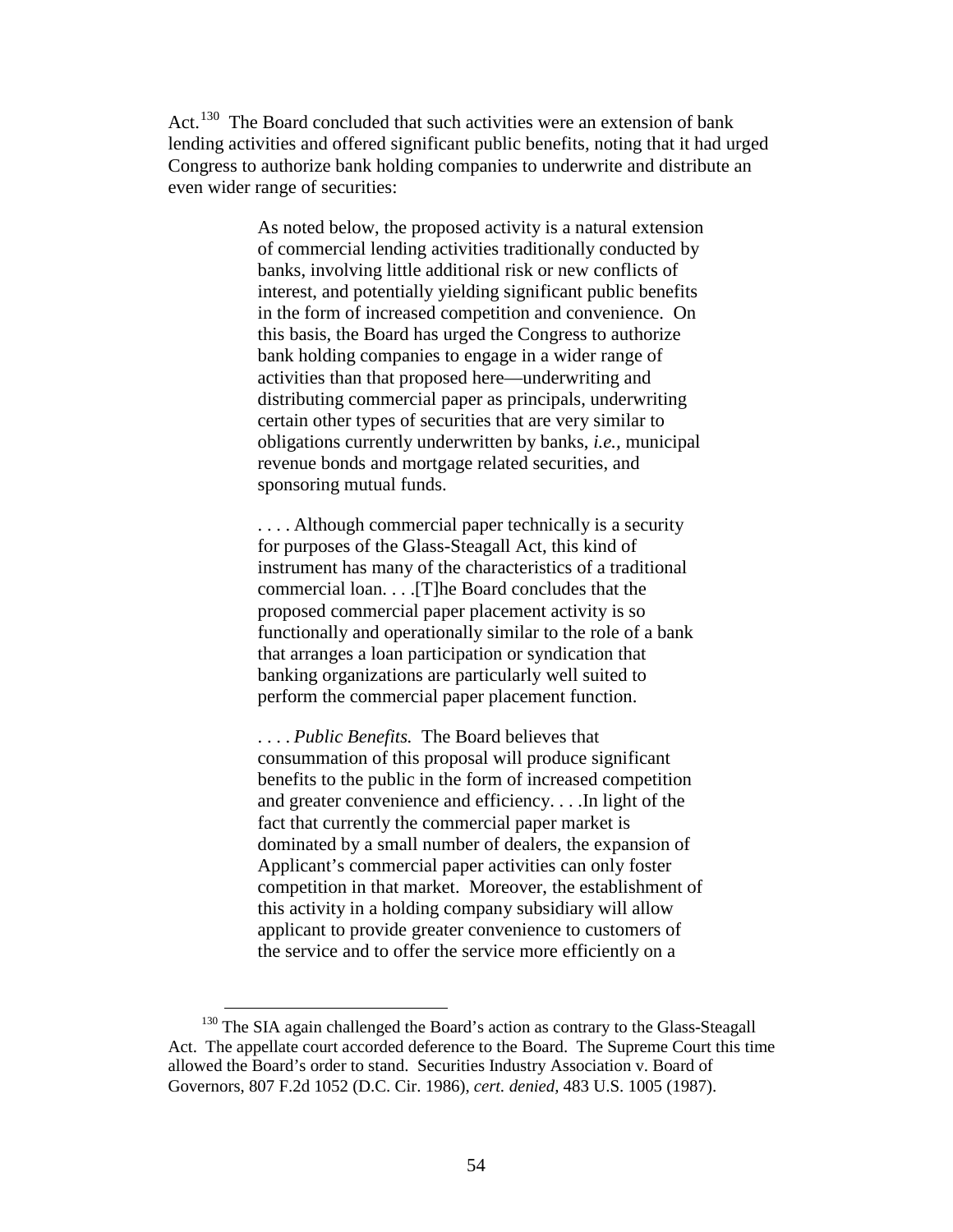nationwide scale. The Board considers these two factors increased competition and more convenient service to investors and borrowers—to be substantial and important public benefits.<sup>[131](#page-56-0)</sup>

The Board later authorized bank holding companies to underwrite and deal in commercial paper and asset-backed securities.<sup>[132](#page-56-1)</sup> The OCC similarly allowed national banks to engage in commercial paper activities. These and related regulatory actions began a broad expansion of banking organizations into the capital markets.

Commercial paper activities were the first step in the transformation of traditional banks into shadow banks. Through a series of regulatory approvals that followed, the regulators allowed banks to compete with securities firms for prime corporate customers in every corner of the capital markets in order to diversify their sources of revenue and profitability.

### C. **Securitization Activities**

Shortly after authorizing bank commercial paper activities, banking regulators approved securitization as a permissible activity for banks. Securitization became the backbone of the shadow banking system. As Federal Reserve researchers have explained, shadow banking was largely an outgrowth of the securitization of assets by banks and the mingling of banking with the capital markets:

> The current financial crisis has highlighted the growing importance of the "shadow banking system," which grew out of the securitization of assets and the integration of banking with capital market developments.<sup>[133](#page-56-2)</sup>

Beginning in 1986, the OCC authorized national banks to issue, underwrite, and deal in bonds collateralized by pools of mortgage loans and other

<span id="page-56-0"></span><sup>&</sup>lt;sup>131</sup> Federal Reserve Board Order dated Dec. 24, 1986 approving application by Bankers Trust New York Corporation to Engage in Commercial Paper Placement to a Limited Extent, 73 Fed. Res. Bull.138 (1986).

<span id="page-56-1"></span><sup>&</sup>lt;sup>132</sup> Citicorp/J.P. Morgan & Co. Incorporated/Bankers Trust New York Corporation, 73 Fed. Res. Bull. 473 (1987); Chemical New York Corporation et al., 73 Fed. Res. Bull. 731 (1989). These Board orders also were challenged by the Securities Industry Association as contrary to the Glass-Steagall Act but were upheld by the courts. By the end of 1996, 41 subsidiaries of bank holding companies were engaged in underwriting and dealing of commercial paper and other securities.

<span id="page-56-2"></span><sup>&</sup>lt;sup>133</sup> Tobias Adrian and Hyun Song Shin, The Shadow Banking System: Implications for Financial Regulation, Federal Reserve Bank of New York Staff Reports, no. 382, July 2009.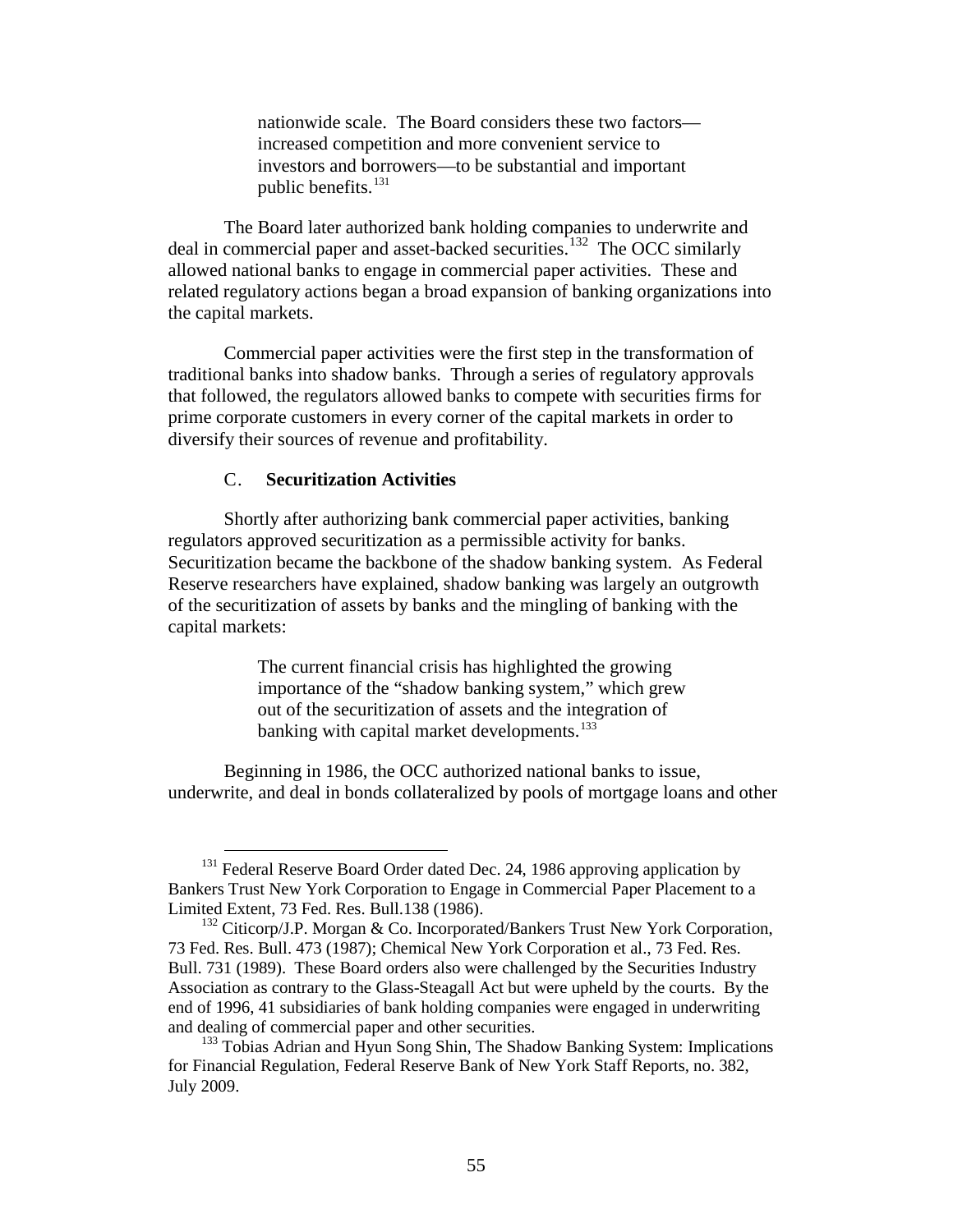assets.<sup>[134](#page-57-0)</sup> The Securities Industry Association challenged such activities as contrary to the Glass-Steagall Act. The OCC argued that the bank's use of mortgage pass-through certificates was a permissible means of selling bank assets under the National Bank Act and, as such, outside the reach of the Glass-Steagall Act. Even if the Glass-Steagall Act were applicable, the OCC said, the certificates were not "securities" within the meaning of the Glass-Steagall Act. Even if the certificates were securities, the OCC said the bank was not dealing in or underwriting the securities.

The U.S. Court of Appeals for the Second Circuit upheld the OCC's interpretation.<sup>[135](#page-57-1)</sup> The court ruled that the OCC correctly found that the sale of the certificates by the bank was within the business of banking and that the Glass-Steagall Act was therefore inapplicable.<sup>136</sup> The court stated, "If the activity constitutes the 'business of banking,' then the Glass-Steagall Act prohibitions . . . do not apply."<sup>[137](#page-57-3)</sup> The court failed to see any Glass-Steagall "subtle hazards," stating that the mere fact that a bank has an interest in seeing that its loans are sold does not implicate the hazards Glass-Steagall was intended to prevent.

Following the court's decision, the OCC authorized national banks to securitize assets of other lenders as well as their own assets. In 1988, the OCC permitted a bank to issue collateralized mortgage obligations where up to 50 percent of the mortgages were purchased by the bank from unaffiliated parties.<sup>[138](#page-57-4)</sup> The OCC subsequently approved numerous asset securitization proposals by national banks.<sup>[139](#page-57-5)</sup> In 1996, the OCC amended its rules to codify the authority of

<span id="page-57-0"></span><sup>&</sup>lt;sup>134</sup> OCC Interpretive Letter No. 362 (May 22, 1986); OCC Interpretive Letter No. 388 (June 16, 1987). See also OCC Interpretive Letter No. 1035 (July 21, 2005) ("The OCC has long held that national banks may use asset securitization as a means of selling or borrowing against their mortgage or other loan assets, and engage in securitization activities. Securitization provides banks an efficient tool for buying and selling loan assets and thereby increasing a bank's liquidity, among other advantages. Securitizations carve up the risk of credit losses from the underlying assets.").

<span id="page-57-2"></span><span id="page-57-1"></span> $135$  Securities Industry Association v. Clarke, 885 F.2d 1034 (2d Cir. 1989), cert. denied, 493 U.S. 1070 (1990).

<sup>136</sup> *Id.*

<sup>137</sup> *Id.* at 1048.

<sup>&</sup>lt;sup>138</sup> OCC Interpretive Letter No. 418 (Feb. 17, 1988).

<span id="page-57-5"></span><span id="page-57-4"></span><span id="page-57-3"></span> $139$  See, e.g., OCC Interpretive Letter No. 585 (June 8, 1992) (automobile receivables); OCC Interpretive Letter No. 540 (Dec. 12,1990) (credit card receivables); OCC Interpretive Letter No. 418, supra (mortgage assets); OCC Interpretive Letter No. 417 (Feb. 17, 1988) (mortgage assets); OCC Interpretive Letter No. 416 (Feb. 16, 1988) (leases and auto receivables); Letter dated June 21, 1994, from the OCC's Chief Counsel to the General Counsel of the Federal Reserve Board, and letters cited therein; OCC Interpretive Letter No. 1035 (July 21, 2005).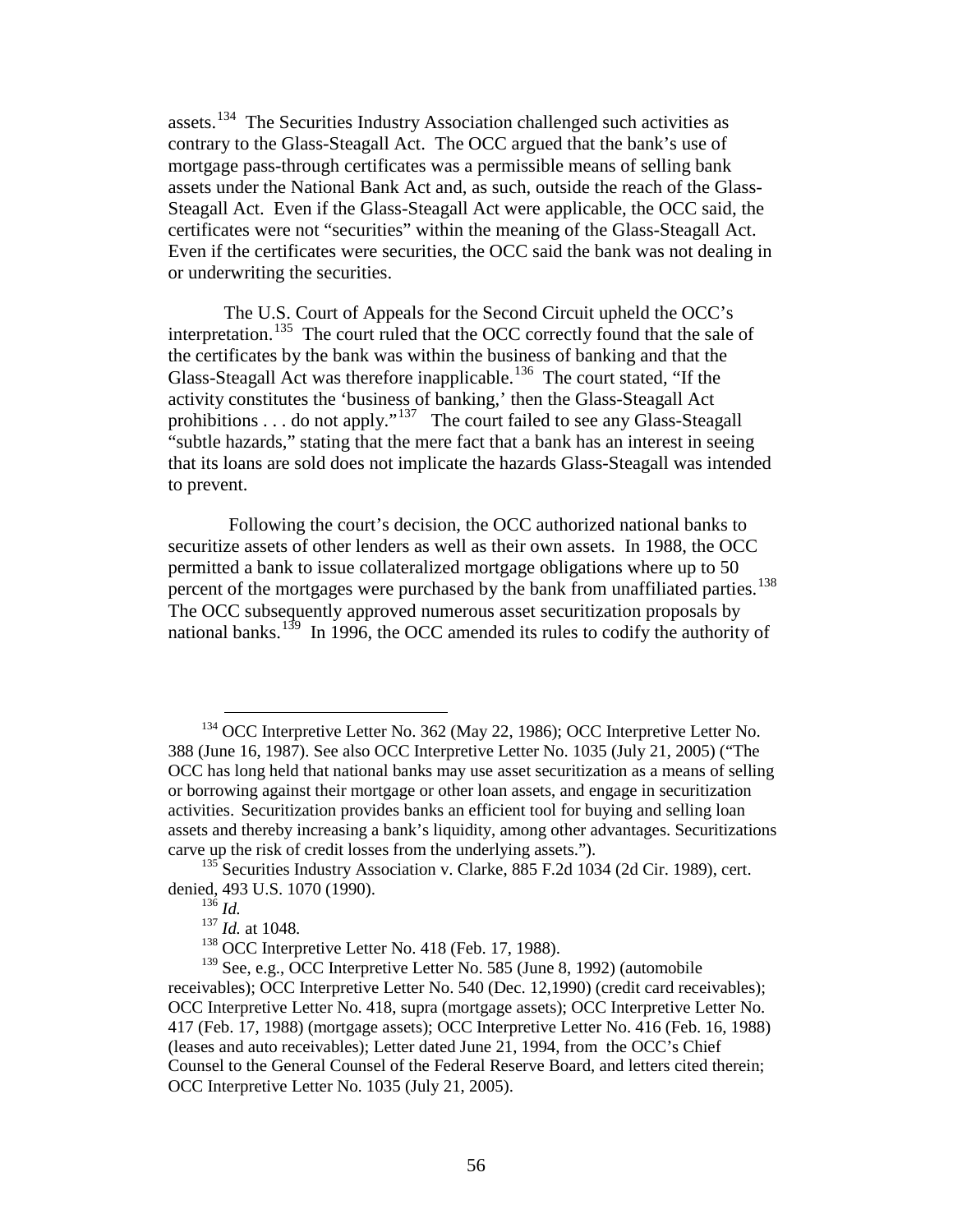national banks to securitize their assets, stating stated that such activities enhance bank safety and soundness and increase credit availability:

> The ability of banks to sell conventional bank assets through the issuance and sale of certificates evidencing interests in pools of the assets provides flexibility that can enhance banks' safety and soundness. Asset securitization provides an important source of liquidity by allowing banks to convert relatively illiquid assets into instruments with maturities and other features that investors are readily willing to purchase. Another important benefit is the increased credit available, due to the fact that a bank may make more loans with a given level of capital (when the assets are removed from the bank's balance sheet) and may diversify its lending into new markets without incurring undue risk. Also, a bank is less dependent on deposits to fund its loans, improving bank profitability, with positive implications for reducing bank failure rates and minimizing draws on the deposit insurance funds."[140](#page-58-0)

In 1996, the OCC issued supervisory guidance to national banks regarding their securitization activities:

> The Office of the Comptroller of the Currency today issued its first guidelines to banks involved in asset securitization activities. The guidelines focus on the need for bankers to understand fully the risks involved in securitization and to take steps to manage those risks effectively. OCC issued the bulletin on securitization because a growing number of banks are increasing their reliance on securitization to diversify funding sources and efficiently manage liquidity and capital.

> Bank management should understand the risks of securitization under current, projected and stressed market conditions, according to the OCC. Securitization can benefit banks by enabling them to manage their exposure to credit risk in pools of assets. However, the OCC noted, because securitized asset performance is public information and monitored by market participants, securitization has the potential to highlight problems in a bank's overall portfolio performance. Performance of securitized assets that deviates from expectations will reflect poorly on the bank's

<span id="page-58-0"></span> <sup>140</sup> 60 Fed. Reg. 66,152, at 66,155 (Dec. 21, 1995); 12 C.F.R. § 1.3(g).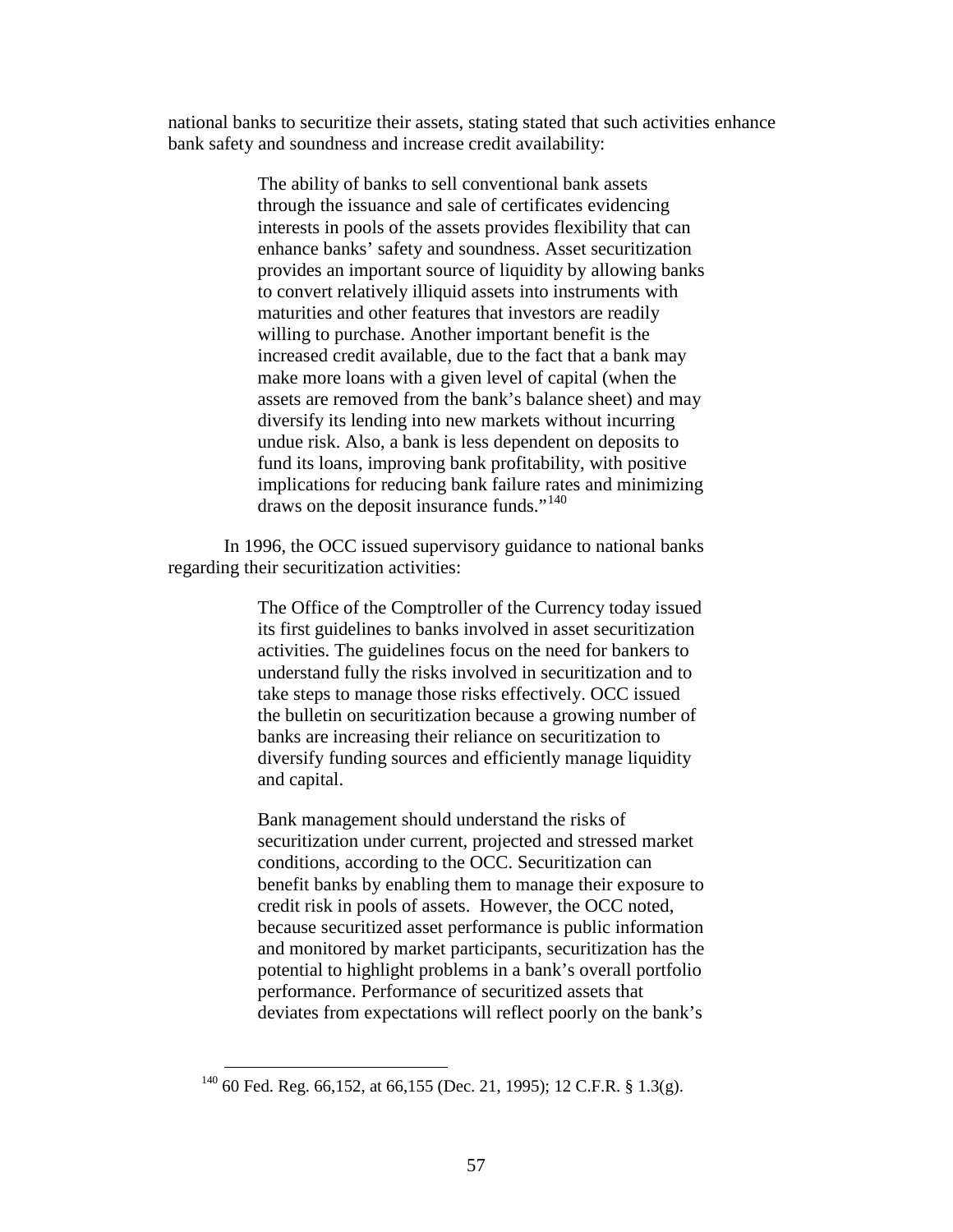underwriting and risk assessment capabilities. Poor asset performance may limit the bank's future access to the securitization market or affect the price of subsequent issues.<sup>[141](#page-59-0)</sup>

In 1997, the OCC issued a Handbook for Asset Securitization providing further supervisory guidance.<sup>[142](#page-59-1)</sup>

The Federal Reserve Board similarly permitted state member banks to underwrite and deal in securitized assets<sup>[143](#page-59-2)</sup> and also permitted bank holding companies to underwrite and deal in securitized assets of their affiliated banks.<sup>144</sup> The Board stated that public benefits could be expected to result from allowing banking organizations to participate to a greater degree in the growing market for securitized banking assets, such as increased competition, greater efficiency, reduced financing costs, increased availability of services to issuers and investors, and market innovation.<sup>[145](#page-59-4)</sup>

The Federal Reserve's Division of Banking Supervision and Regulation in 1990 issued extensive guidance to Federal Reserve examiners on the supervision of securitization activities by banking organizations and set up a special task force for this purpose:

> In order to provide examiners with the information and guidance they need on asset securitization, a task force of System supervisory staff from the Reserve Banks and the Board was established. The Task Force developed materials on the mechanics of securitization and related accounting issues, as well as a set of examination guidelines. These draft materials were distributed to you last September. This letter transmits the final version of the examination guidelines and educational background material for asset securitization. Attached are 1) the Examination Guidelines, 2) An Introduction to Asset Securitization – Volume 1, and 3) Accounting Issues Relating to Asset Securitization – Volume  $2.^{146}$  $2.^{146}$  $2.^{146}$

 <sup>141</sup> OCC NR 96-104 (Sept. 25, 1996), OCC Bulletin 96-52.

<sup>&</sup>lt;sup>142</sup> Comptroller's Handbook for Asset Securitization (Nov. 1997).

<sup>&</sup>lt;sup>143</sup> Board Letter dated January 17, 1995, to Meridian Bancorp, Inc.

<span id="page-59-3"></span><span id="page-59-2"></span><span id="page-59-1"></span><span id="page-59-0"></span><sup>&</sup>lt;sup>144</sup> Board Order dated September 21, 1989; Bankers Trust New York Corporation, 75 Fed. Res. Bull. 829, 835 (1989).

<sup>145</sup> *Id.*

<span id="page-59-5"></span><span id="page-59-4"></span><sup>&</sup>lt;sup>146</sup> Federal Reserve Board, Division of Banking Supervision and Regulation, SR-90-16 (FIS) (May 25, 1990); Supervision and Regulation Task Force on Securitization, Examination Guidelines for Asset Securitization.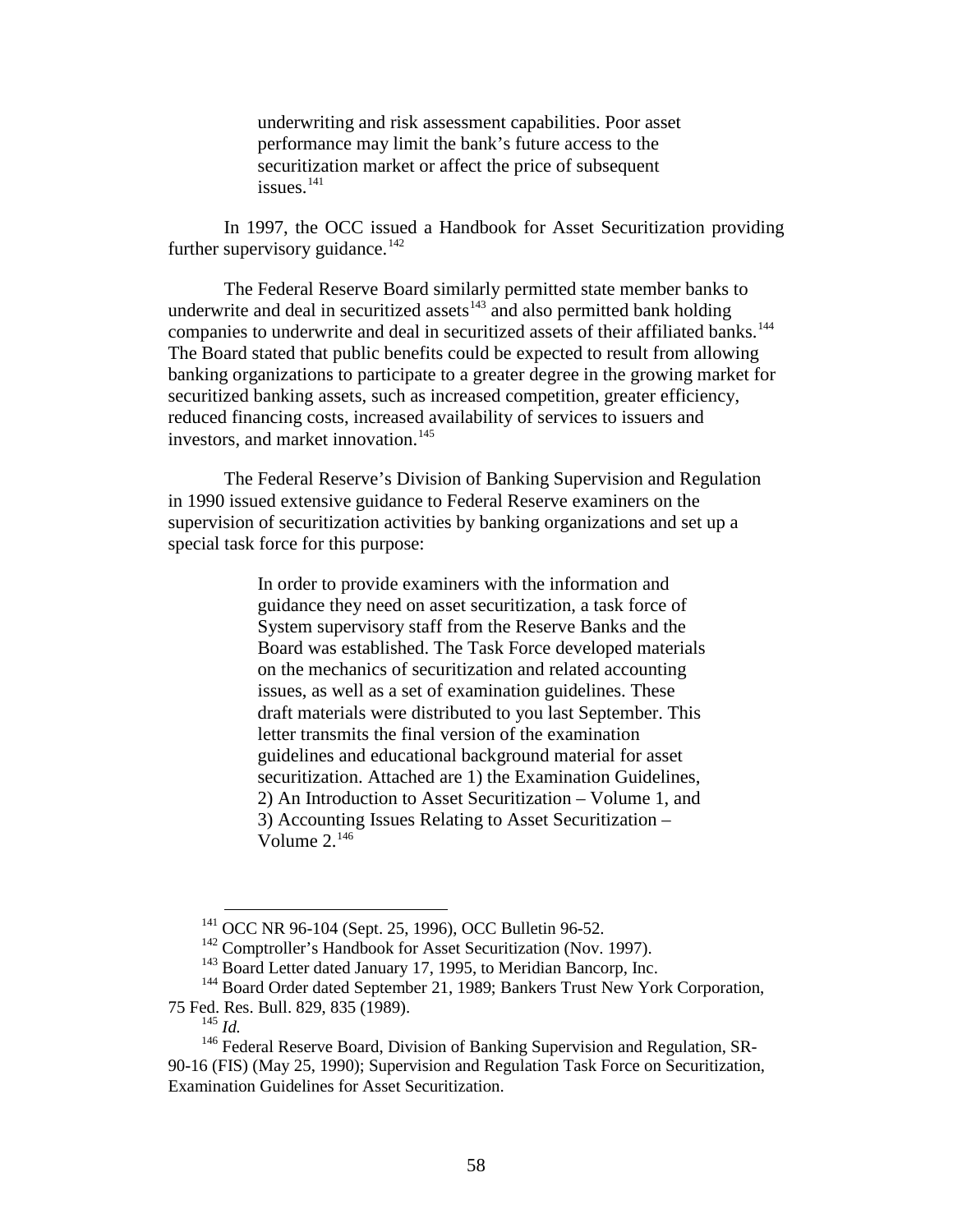The Reserve Banks were instructed to implement the examination guidelines and procedures as of July 1, 1990. The Division of Banking Supervision and Regulation issued extensive examination guidelines for the inspection of securitization activities. $147$  The Task Force published a document describing in detail the reasons for bank securitization activities:

Bypassing Regulatory Costs

In the case of regulated institutions, i.e., banks and thrifts, the selling of assets in such a fashion as to meet the regulatory requirements for removal from the balance sheet might mean substantial cost savings by having avoided capital maintenance requirements, reserve requirements, and deposit insurance premiums. Originating and holding any given loan means maintaining a certain amount of capital in relation to that asset, and maintaining reserves against deposits funding the remainder of the credit. Also, as FDIC insurance premiums are based on deposit balances, they are affected by the funding of that asset with deposits. If, however, an asset can be originated and meet the legal and regulatory accounting requirements for a sale (the latter are discussed in a separate, complementary document entitled "Accounting Issues Relating to Asset Securitization ") and thereby be removed from its books, the costs associated with capital and reserve requirements may have been eliminated, or substantially reduced, by securitization.

A bank may have the systems and loan expertise consistent with further portfolio expansion, but asset growth may often be limited by inadequate supporting capital, or concerns about concentration of risk. Securitization would afford such an institution the ability to take a more aggressive lending posture without being concerned with balance sheet effects. The bank can continue its lending with the intent of securitizing new credits and not decrease its capital ratios.

Funding and Liquidity

Securitization provides originators with an additional source of funding, and is sometimes referred to as

<span id="page-60-0"></span><sup>&</sup>lt;sup>147</sup> Federal Reserve Board, Supervision and Regulation Task Force on Securitization, SR-90-16 (FIS) (May 25, 1990).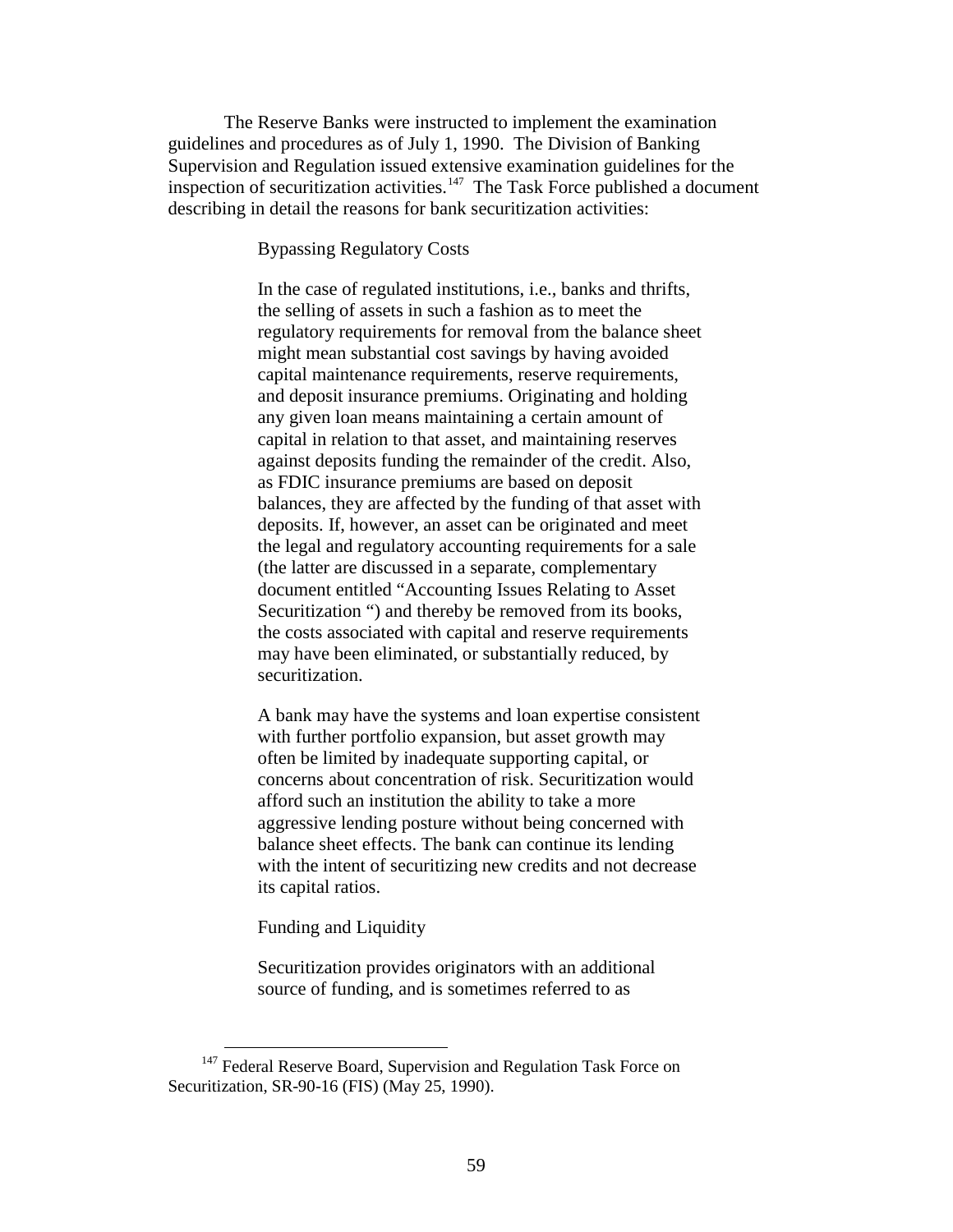furthering "asset-based" liquidity. Often times, securitized issues carry a higher credit rating than the debt obligations of the originator. This is generally achieved by use of what is termed a bankruptcy-remote vehicle such as a trust which acts as a repository for the assets and issuer, or obligor, of the securities funding those assets. This improved rating (generally AAA) affords the originator savings on funding costs and also substantially broadens the investor base available to the originator. In the case of banks, credit ratings are effectively arbitraged—the credit rating of the asset-backed security is generally greater than that which would be assigned to securities directly issued by the bank and collateralized by those same assets. While there are costs associated with the mechanical process of obtaining that higher rating, often times these costs are less than those associated with direct funding, thereby making securitization a more cost effective means of funding.

The securitization process has taken a set of illiquid loans and converted them into a security with a separate rating, saleable in a secondary market. While the secondary market for these securities (other than those that are mortgage - backed) is not presently very deep, it is certainly deeper than any market for the loans themselves. While the funding/ liquidity benefits described above are perhaps most fully enjoyed by banks securitizing assets, they have also been enjoyed by other corporations as well. Sperry Corporation avoided the costs associated with borrowing directly in the markets under its BBB rating by establishing a separate company or trust to hold the lease receivables it wished to securitize. That entity in turn funded its purchase of those assets by selling its own securities which had a AAA rating.

#### Asset/Liability Management

Securitization of assets can be used to significantly reduce any interest rate risk associated with an asset/liability mismatch on the part of the originator. For example, during the early 1980's, the cost of funding rose substantially as did the general level of interest rates, and many institutions—thrifts in particular—found themselves funding fixed rate, low-yielding, longer term assets with higher priced, volatile liabilities. At the same time, they had lost the opportunity to make a number of higher quality, short-term loans as large corporate customers have gone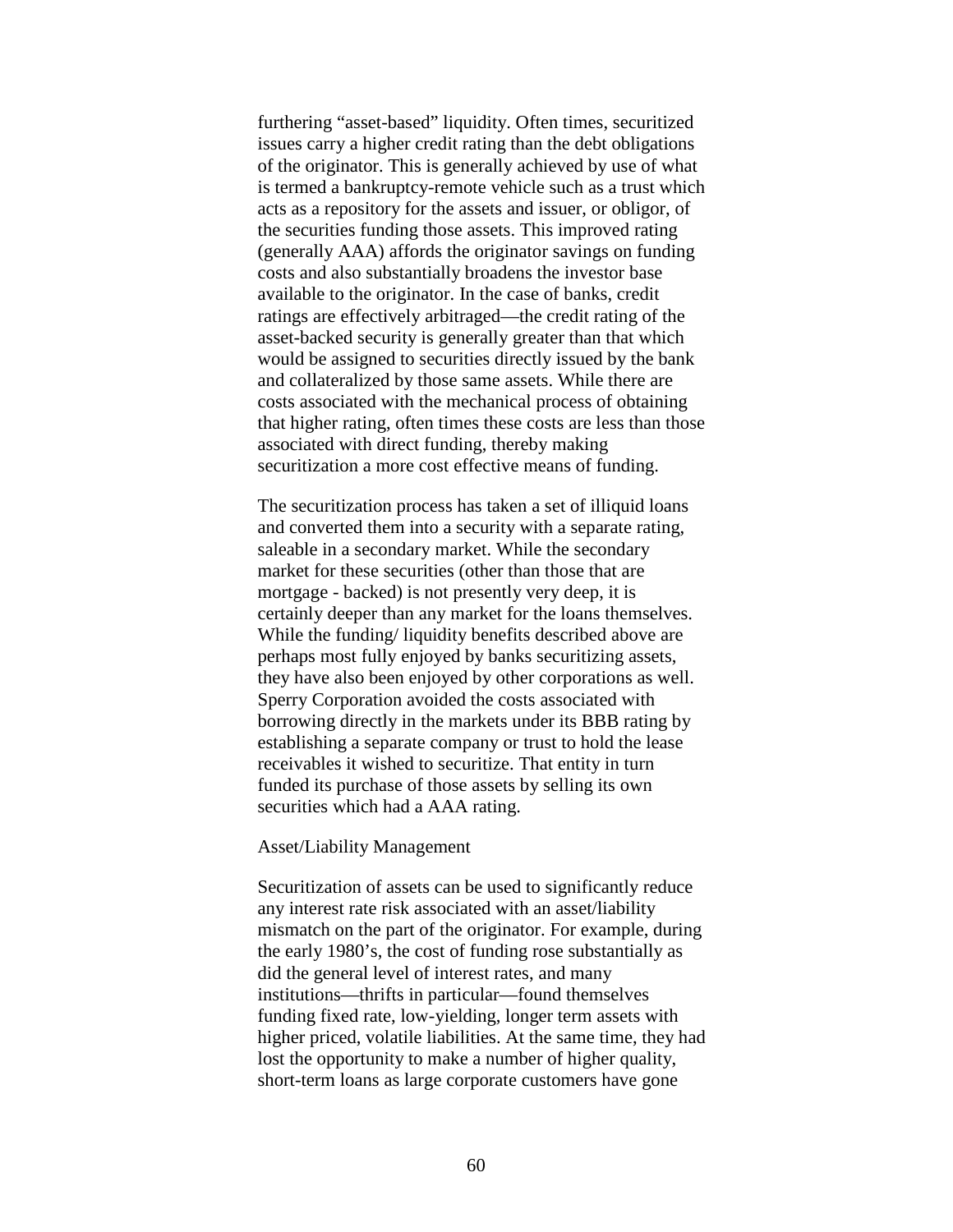directly to the commercial paper markets for funding at cheaper rates.

As might be expected, thrifts have availed themselves of the opportunity to substantially realign their balance sheets via securitization during the recent period of falling interest rates. By selling off thirty-year fixed rate mortgages which were funded with expensive shorter-term deposits, some thrifts have better matched the maturities between their assets and liabilities. The same holds true for the captive finance subsidiaries of the major automobile makers particularly active in the securitization, or asset sales market. GMAC has securitized a large volume of its automobile paper, moving away from funding via shortterm commercial paper towards funding via asset-backed securities with a closer maturity to that of the asset it funds. Securitization is one of the few means available for achieving matched funding, and is sometimes used solely for this reason. The cost of securitizing a package of assets might exceed savings on funding attributable to improved ratings; however, if the matching of asset and liability maturities is a paramount concern, an institution might choose to still securitize the assets in question.

### Enhancement of Return on Assets/Return on Equity

Securitization, in and of itself, can improve a bank's return on assets and equity; however, these returns are substantially augmented by the originator customarily being retained- and paid a fee- to service the assets supporting the related securities. "By securitizing loans, banks can remove assets from their books and either invest the proceeds in a more lucrative venture or begin the loan origination process again and utilize turnover and volume to generate profits." Banks can enhance their returns on both assets and equity, as well as improve capital and leverage ratios, through the removal of assets from the books and recognition of fee income.

Setting aside the controversial issues of excess servicing fees, and "up front" fees which might be taken at the point of sale (discussed in "Accounting Issues Relating to Asset Securitization"), collecting what can sometimes be substantial servicing fees over the life of the security issue on assets removed from the books can improve an institution's reported return on assets and equity. In the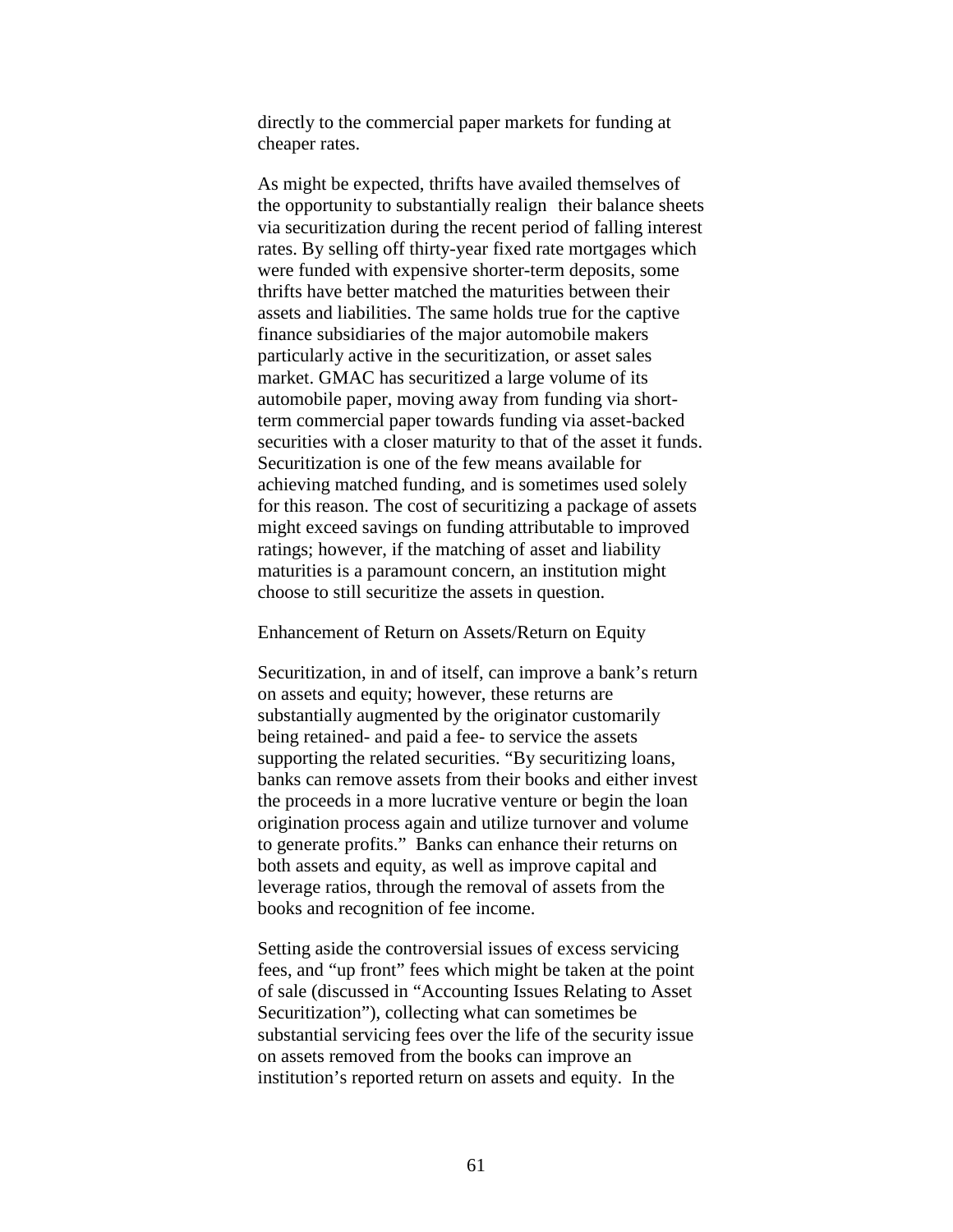case of certain money center banks active in securitizing their assets, the complexion of their earnings has been substantially changed for this very reason. Comparison of 1988 earnings performance to that of 1987 is somewhat distorted as a result. If current asset sales trends continue/ the change in the nature of bank earnings may be expected to become even more pronounced, with even greater dependency on fee income as a source of earnings. A detailed discussion of accounting standards governing fee income may be found in "Accounting Issues Relating to Asset Securitization".

#### Specialization/Market Penetration/Diversification

Securitization allows for substantial gains in these areas. Picture the institution which has made a substantial investment in both developing a staff expertise in lending of a particular type—e.g., credit cards, leveraged buyouts—as well as the systems requisite for supporting that staff. While the advent of interstate banking opens new markets, a bank's ability to utilize its expertise is constrained by capital growth, funding capabilities, and concern regarding concentrated exposure in that given area. The ability to originate and then sell assets may afford such an institution an ability to access a broader customer base, a self-funding mechanism for any newly-generated credits, allow it to achieve economies of scale in a given area, and yet not experience an excessive concentration in that area. In fact, the proceeds from the sale of those assets might be employed to purchase asset-backed securities from another party having expertise in some other area to which this institution has limited access.

Simultaneously, the benefits of geographic diversification are accruing to both the originator and potentially the party investing in the asset-backed securities. Dependency on local economies and their cycles may, then, be lessened in the securitization process; when local demand falls off, an institution may either (a), originate assets in other markets where a demand for its specialty continues, and then securitize those credits, or (b), invest funds which have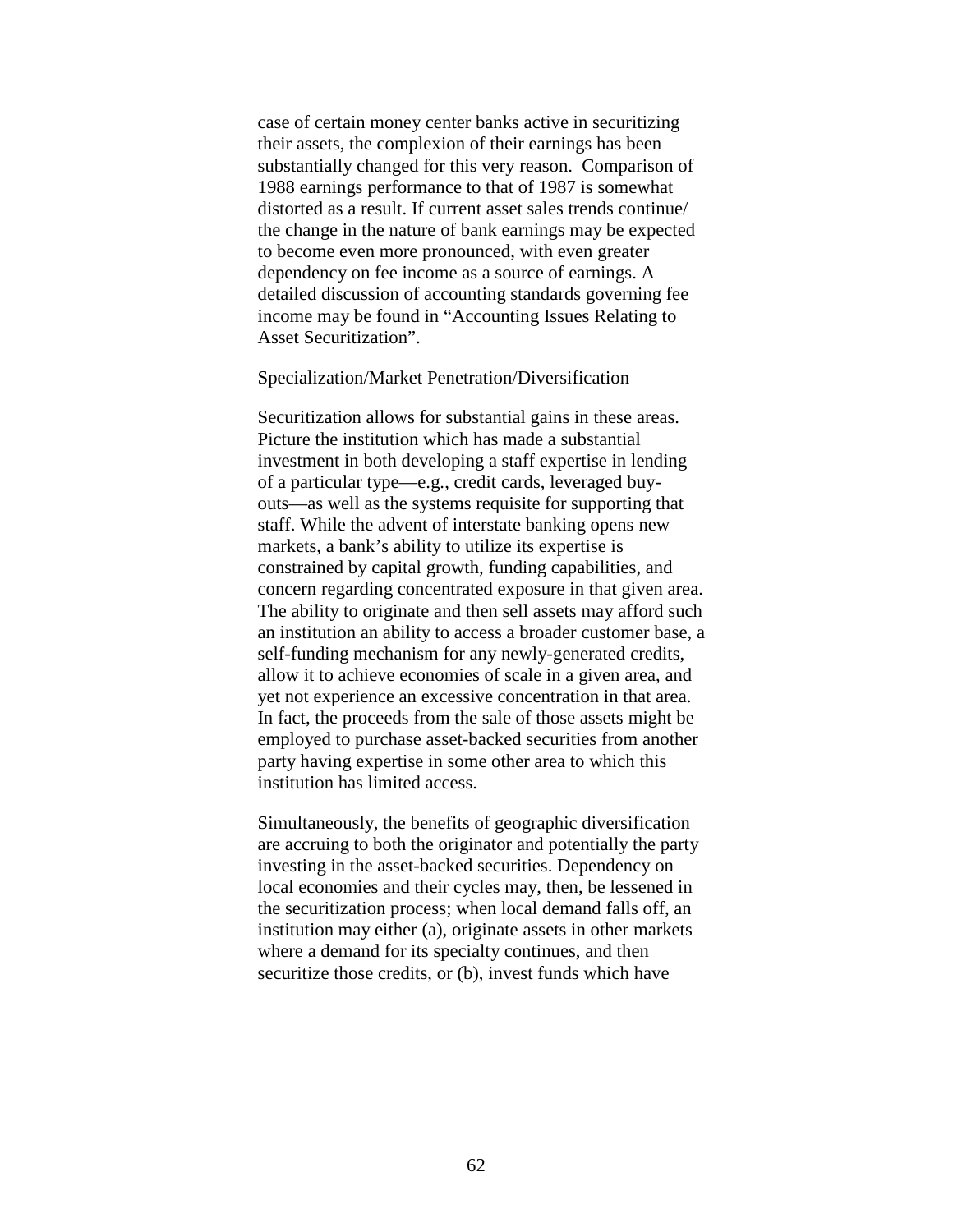been freed by slackened local demand in asset-backed securities originated in other geographic regions.<sup>[148](#page-64-0)</sup>

The Federal Reserve also included a section in its Bank Holding Company Supervision Manual on asset securitization, noting the benefits of securitization and prescribing risk management controls for such activities.<sup>[149](#page-64-1)</sup> The Manual states:

> Banking organizations have long been involved with assetbacked securities (ABS), both as investors in such securities and as major participants in the securitization process. In recent years, banking organizations have stepped up their involvement by increasing their participation in the long-established market for securities backed by residential mortgage loans and by expanding their securitizing activities to other types of assets, including credit card receivables, automobile loans, boat loans, commercial real estate loans, student loans, nonperforming loans, and lease receivables.

While the objectives of securitization may vary from one depository institution to another, there are essentially five benefits that can be derived from securitization transactions. First, the sale of assets may reduce regulatory costs. The removal of an asset from an institution's books reduces capital requirements and reserve requirements on deposits funding the asset. Second, securitization provides originators with an additional source of funding and liquidity. The process of securitization is basically taking an illiquid asset and converting it into a security with greater marketability. Securitized issues often carry a higher credit rating than that which the banking organization itself could normally obtain and, consequently, may provide a cheaper form of funding. Third, securitization may be used to reduce interest-rate risk by improving the banking organization's asset-liability mix. This is especially true if the banking organization has a large investment in fixed-rate, low yield assets. Fourth, by removing assets, the banking organization enhances its return on equity and assets. Finally, the ability to sell these

<span id="page-64-1"></span><span id="page-64-0"></span><sup>&</sup>lt;sup>148</sup> Federal Reserve System, Supervision and Regulation Task Force on Securitization, An Introduction to Asset Securitization, attachment to SR-90-16 (FIS) (May 25, 1990) at 2-6.

 $149$  BHC Supervision Manual § 2128.02 (Risk Management and Internal Controls).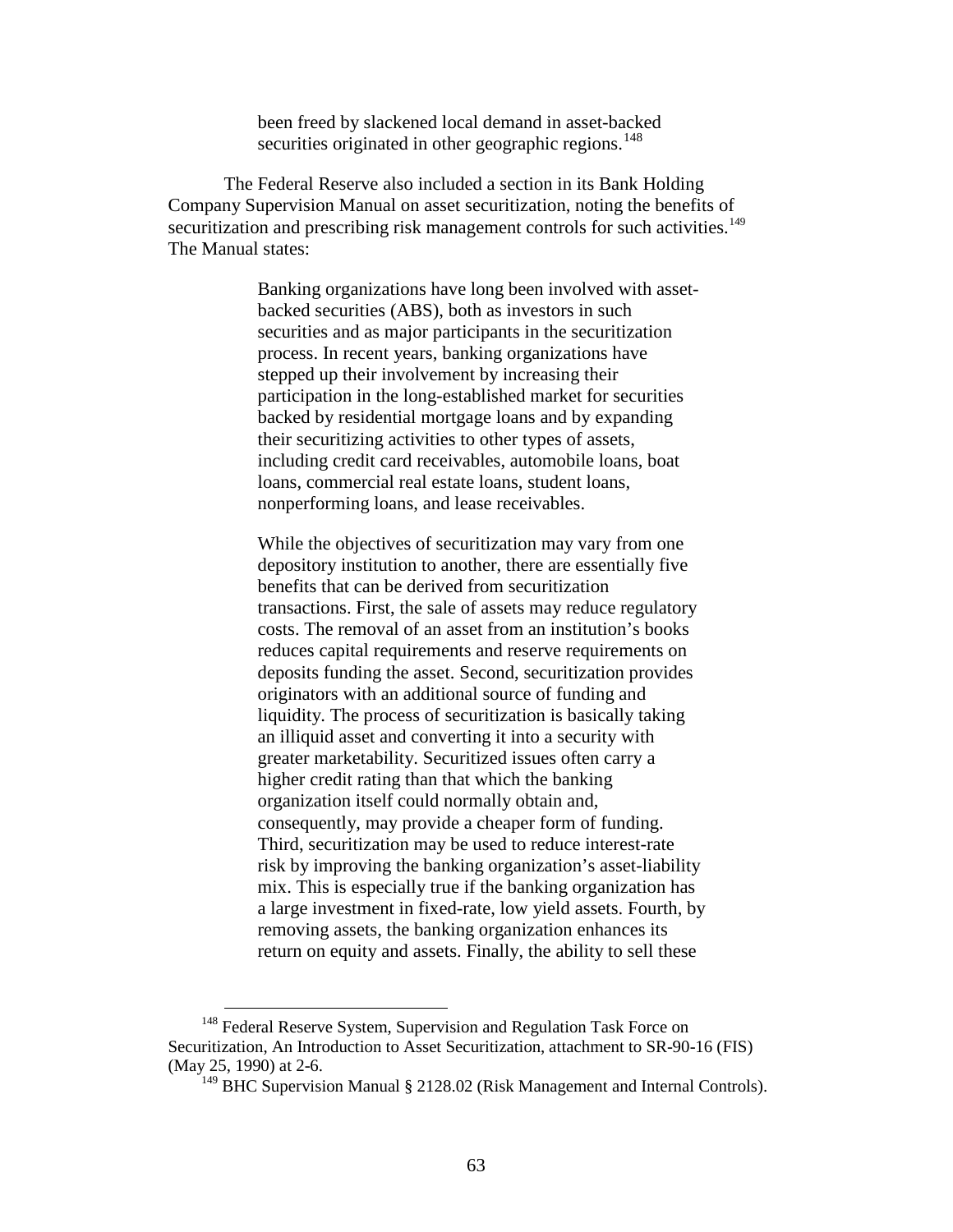securities worldwide diversifies the banking organization's funding base, thereby reducing dependence on local economies.

It is appropriate for banking organizations to engage in securitization activities and to invest in ABS, if they do so prudently. Nonetheless, these activities can significantly affect their overall risk exposure. It is therefore of great importance, particularly given the growth and expansion of such activities, for examiners to be fully informed about the fundamentals of the securitization process, various risks that securitization and investing in ABS can create for banking organizations, and procedures that should be followed in examining banks and inspecting bank holding companies to effectively assess their exposure to risk and their management of that exposure.<sup>[150](#page-65-0)</sup>

In 1999, the banking regulators issued interagency guidance to address "significant weaknesses" in the securitization practices of some banks.<sup>151</sup> The regulators expressed concern about the use of "inappropriate" valuation and modeling methodologies to determine the initial and ongoing value of retained interests and emphasized that retained interests must be supported by documentation of the interest's fair value utilizing reasonable and conservative valuation assumptions that can be objectively verified. The regulators identified the following common regulatory reporting errors stemming from securitization activities:

- Failure to include off-balance sheet assets subject to recourse treatment when calculating risk-based capital ratios;
- Failure to recognize retained interests and retained subordinate security interests as a form of credit enhancement;
- Failure to report loans sold with recourse in the appropriate section of the regulatory report; and
- Over-valuing retained interests.

In 2002, the banking regulators issued guidance on "implicit recourse" or "moral recourse" arrangements through which banks provide credit support

## 150 *Id.*

<span id="page-65-1"></span><span id="page-65-0"></span><sup>151</sup> Office of the Comptroller of the Currency, Federal Deposit Insurance Corporation, Federal Reserve Board, Office of Thrift Supervision, Interagency Guidance on Asset Securitization Activities, Dec. 13, 1999.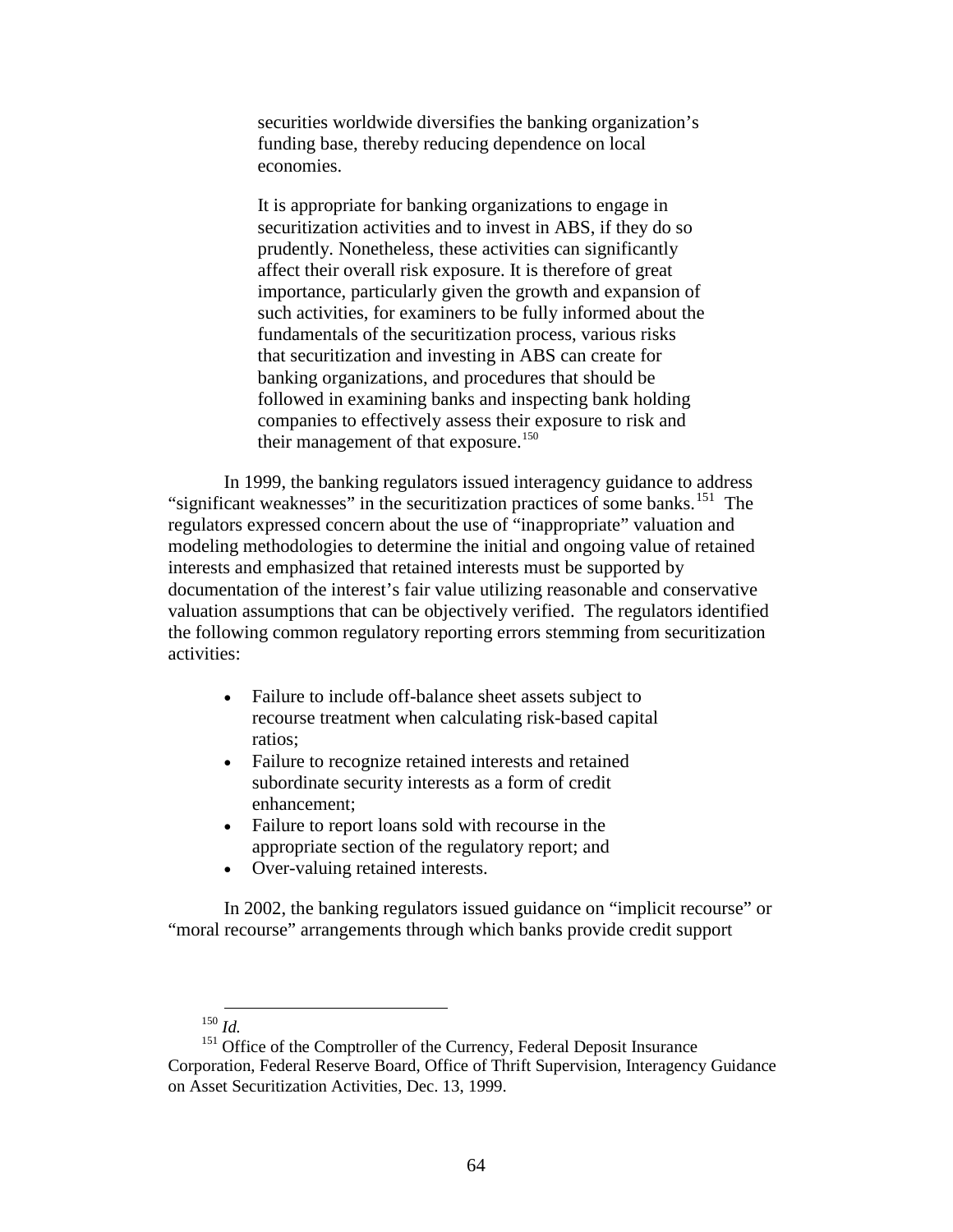beyond their contractual obligations in a securitization.<sup>152</sup> The agencies stated that implicit recourse "can pose a high degree of risk to a banking organization's financial condition and to the integrity of its regulatory and public financial reports." The agencies provided guidance as to what types of arrangements constitute implicit recourse and stated that the regulators might require regulatory capital to be held against the entire amount of assets sold as well as require deduction of residual interests from regulatory capital. Also in 2002, the agencies issued a joint advisory bulletin cautioning that the inclusion of certain covenants in securitization documents would be regarded by the agencies as an unsafe and unsound banking practice.<sup>[153](#page-66-1)</sup>

The regulators thus were fully aware of the involvement of banks in securitization activities and not entirely blind to the risks prior to the financial crisis. Given the extent to which securitization became a vulnerability to banks and the financial system as a whole, the sufficiency of the regulators' oversight obviously is questionable.

### D. **Asset-Backed Commercial Paper**

The approval of securitization and commercial paper activities by banking regulators led to the growth of asset-backed commercial paper as a significant part of the business of banking. Banks and their affiliates became the largest issuers and sponsors of asset-backed commercial paper conduits ("ABCP")—now defined by regulators as a "shadow banking" activity.

JPMorgan Chase & Co., a major banking organization, has described its extensive involvement in these activities as follows:

> JPMorgan Chase is a leading global financial services firm actively involved in many aspects of the asset-backed securities ("ABS") market. Through several subsidiaries, JPMorgan Chase is an issuer and, in some cases, a servicer of many types of ABS, including residential and commercial mortgage-backed securities (respectively, "RMBS" and "CMBS") and ABS backed by credit card receivables, auto loans and student loans, among others. JPMorgan Chase Bank, National Association is an administrator of three asset-backed commercial paper ("ABCP") conduits, which, as of June 30, 2011, had aggregate outstanding ABCP of approximately \$22.25 billion. Our subsidiary, J.P. Morgan Securities LLC ("J.P.

<sup>&</sup>lt;sup>152</sup> See Federal Reserve Board, SR 02-15 (May 23, 2002).

<span id="page-66-1"></span><span id="page-66-0"></span><sup>&</sup>lt;sup>153</sup> Interagency Advisory on the Unsafe and Unsound Use of Covenants Tied to Supervisory Actions in Securitization Documents (May 23, 2002).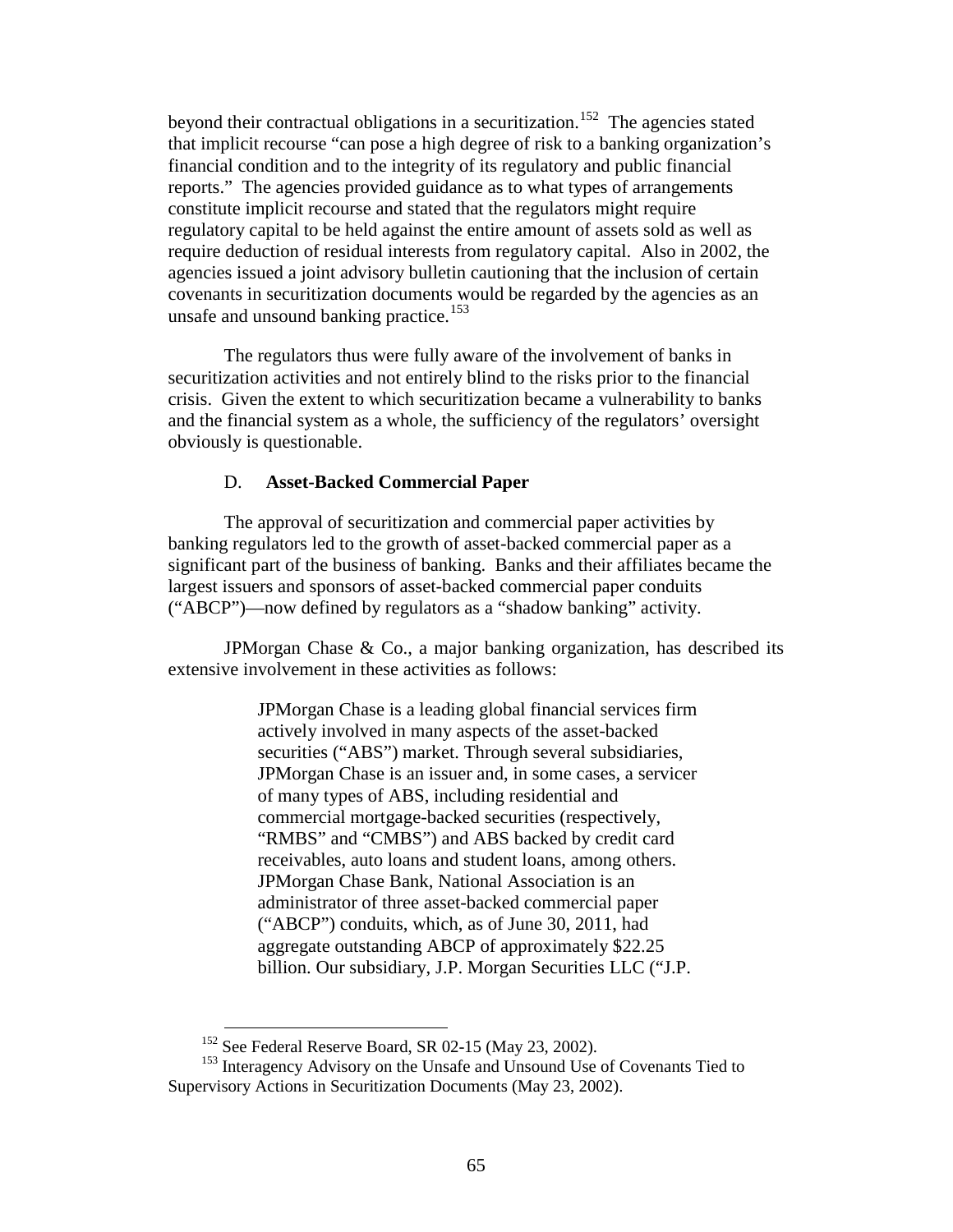Morgan"), is a broker-dealer registered under the Securities Exchange Act of 1934, as amended (the "Exchange Act") and is a leading underwriter/placement agent and dealer in the ABS markets. As part of our Asset and Wealth Management business, J.P. Morgan Investment Management Inc. ("J.P. Morgan Investment Management") is a significant investor in many sectors of the ABS markets on behalf of our clients. In addition, our Chief Investment Office ("CIO") invests in the ABS markets as principal. We are also a servicer for residential mortgage loans and auto loans owned by unaffiliated third parties and are active in providing derivatives to ABS issuers and investors. In addition to these activities in the ABS markets, we act as sponsor, underwriter, placement agent and/or dealer with respect to other structured products, such as collateralized loan and debt obligations and municipal tender option bond transactions.

In each of these businesses and across securitized and structured products, JPMorgan Chase has a leading market position. For example, JPMorgan Chase is the third largest originator and servicer of residential mortgage loans in the United States, with over 10% market share. In addition, as an issuer in 2010, JPMorgan Chase was the second largest bank originator of automobile loans and leases in the United States, the second largest originator of credit card receivables in terms of general purpose credit card receivables outstanding and sales volume, and the largest sponsor in the CMBS market. In addition, prior to the collapse of the securitization market during the recent residential mortgage crisis, JPMorgan Chase was one of the largest issuers of private-label RMBS in the United States. As an underwriter and dealer, J.P. Morgan ranked #1 in the ABS and CMBS league tables at the end of the first quarter of 2011. Finally, JPMorgan Chase is the #1 bookrunner in syndicated loans.<sup>[154](#page-67-0)</sup>

Other major banking organizations similarly became leaders in the assetbacked commercial paper business.

The Federal Reserve's Bank Holding Company Supervision Manual provides detailed guidance on the supervision of ABCP activities of banking

<span id="page-67-0"></span><sup>&</sup>lt;sup>154</sup> Letter dated July 14, 2011, from JPMorgan Chase & Co. to the Federal Reserve Board and other banking agencies concerning the agencies' risk retention proposal.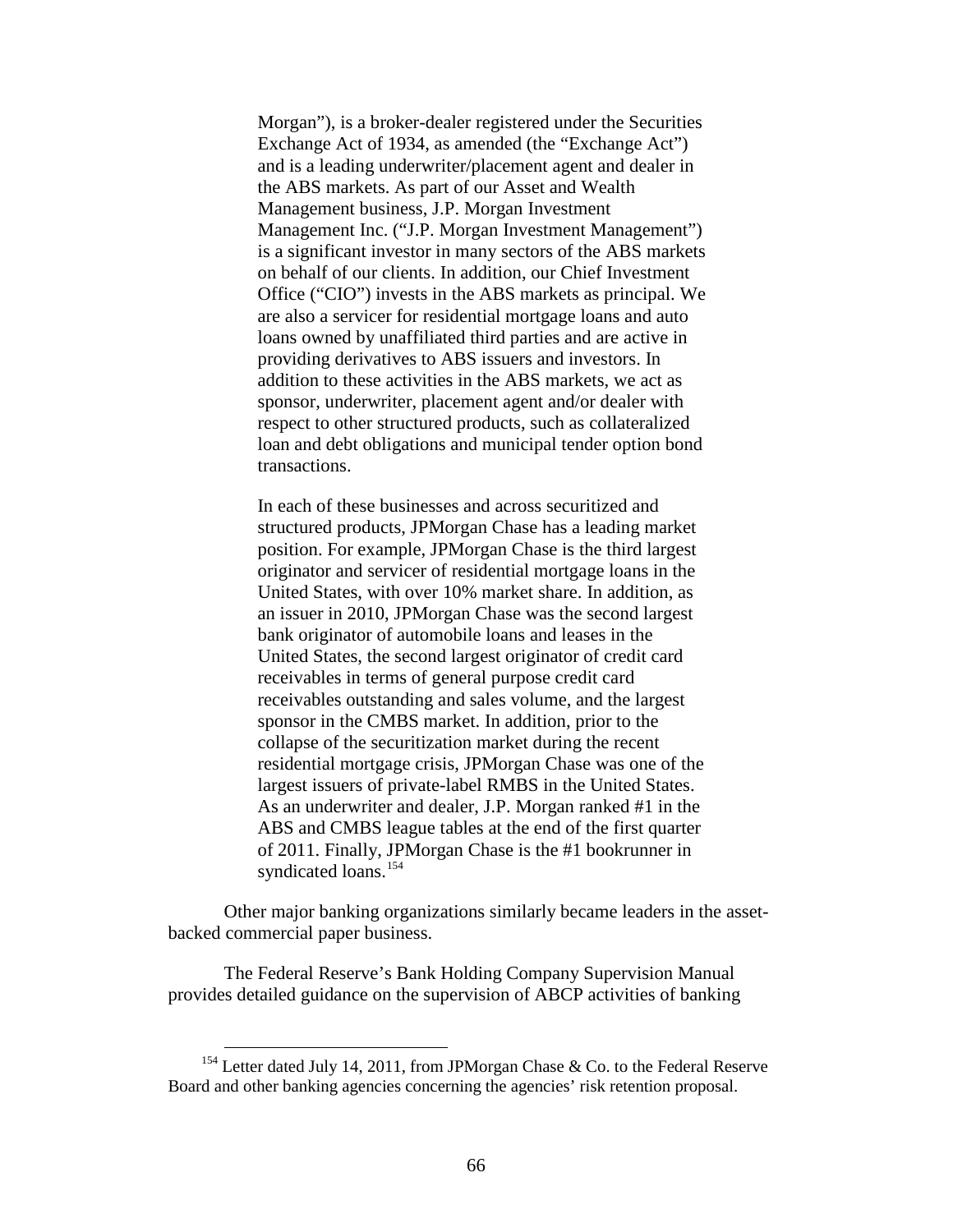organizations. This guidance, predating the financial crisis, shows that ABCP activities were well within the awareness and supervisory focus of banking regulators prior to the crisis. Among other things, the Manual instructs bank management on the policies and procedures that should be in place with respect to ABCP:

> A banking organization (that is, a bank or a bank holding company) participating in an asset-backed commercial paper program should ensure that such participation is clearly and logically integrated into its overall strategic objectives. Furthermore, management should ensure that the risks associated with the various roles that the institution may play in such programs are fully understood and that safeguards are in place to manage the risks properly.

Appropriate policies, procedures, and controls should be established by a banking organization before it participates in asset-backed commercial paper programs. Significant policies and procedures should be approved and reviewed periodically by the organization's board of directors. These policies and procedures should ensure that the organization follows prudent standards of credit assessment and approval regardless of the role an institution plays in an asset-backed commercial paper program. Such policies and procedures would be applicable to all pools of receivables to be purchased by the SPE as well as to the extension of any credit enhancements and liquidity facilities. Procedures should include an initial, thorough credit assessment of each pool for which the banking organization had assumed credit risk, followed by periodic credit reviews to monitor performance throughout the life of the exposure.

Furthermore, the policies and procedures should outline the credit-approval process and establish in-house exposure limits, on a consolidated basis, with respect to particular industries or organizations, that is, companies from which the SPE purchased the receivables as well as the receivable obligors themselves. Controls should include welldeveloped management information systems and monitoring procedures.

Institutions should analyze the receivables pools underlying the commercial paper as well as the structure of the arrangement. This analysis should include a review of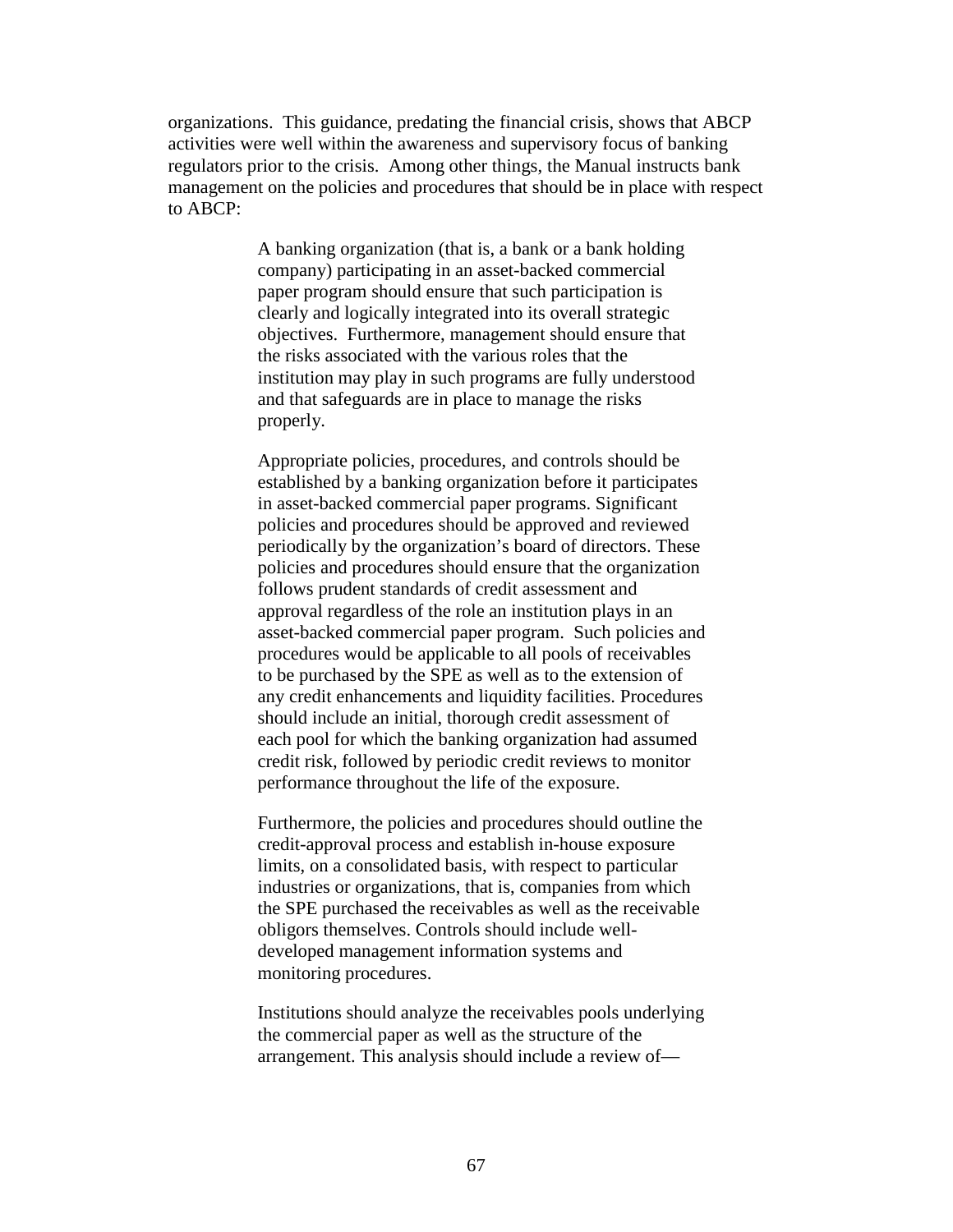1. the characteristics, credit quality, and expected performance of the underlying receivables;

2. the banking organization's ability to meet its obligations under the securitization arrangement; and

3. the ability of the other participants in the arrangement to meet their obligations.

Banking organizations providing credit enhancements and liquidity facilities should conduct a careful analysis of their funding capabilities to ensure that they will be able to meet their obligations under all foreseeable circumstances. The analysis should include a determination of the impact that fulfillment of these obligations would have on their interest-rate risk exposure, asset quality, liquidity position, and capital adequacy.<sup>[155](#page-69-0)</sup>

The Manual instructs examiners to determine whether the prescribed policies and procedures are operative and whether institutions are adequately managing their risk exposure.<sup>[156](#page-69-1)</sup> The Manual sets forth detailed inspection objectives and procedures for ABCP activities, including:

> 1. To determine whether the banking organization (that is, a bank or a bank holding company) participating in an asset-backed commercial paper program has included this participation in its overall strategic objectives.

2. To determine whether management fully understands the risks associated with the banking organization's involvement in credit-enhancement and asset-backed commercial paper programs and whether appropriate safeguards are in place to properly manage those risks.

3. To ascertain that the appropriate policies, procedures, and controls have been established by the banking organization before participating in asset-backed commercial paper programs.

4. To verify whether existing managerial and internal controls include well-developed management information systems and monitoring procedures.

<sup>156</sup> *Id.*

<span id="page-69-1"></span><span id="page-69-0"></span><sup>&</sup>lt;sup>155</sup> BHC Manual at § 2128,03.4, Board of Directors Policies Pertaining to Credit-Enhanced or Asset-Backed Commercial Paper.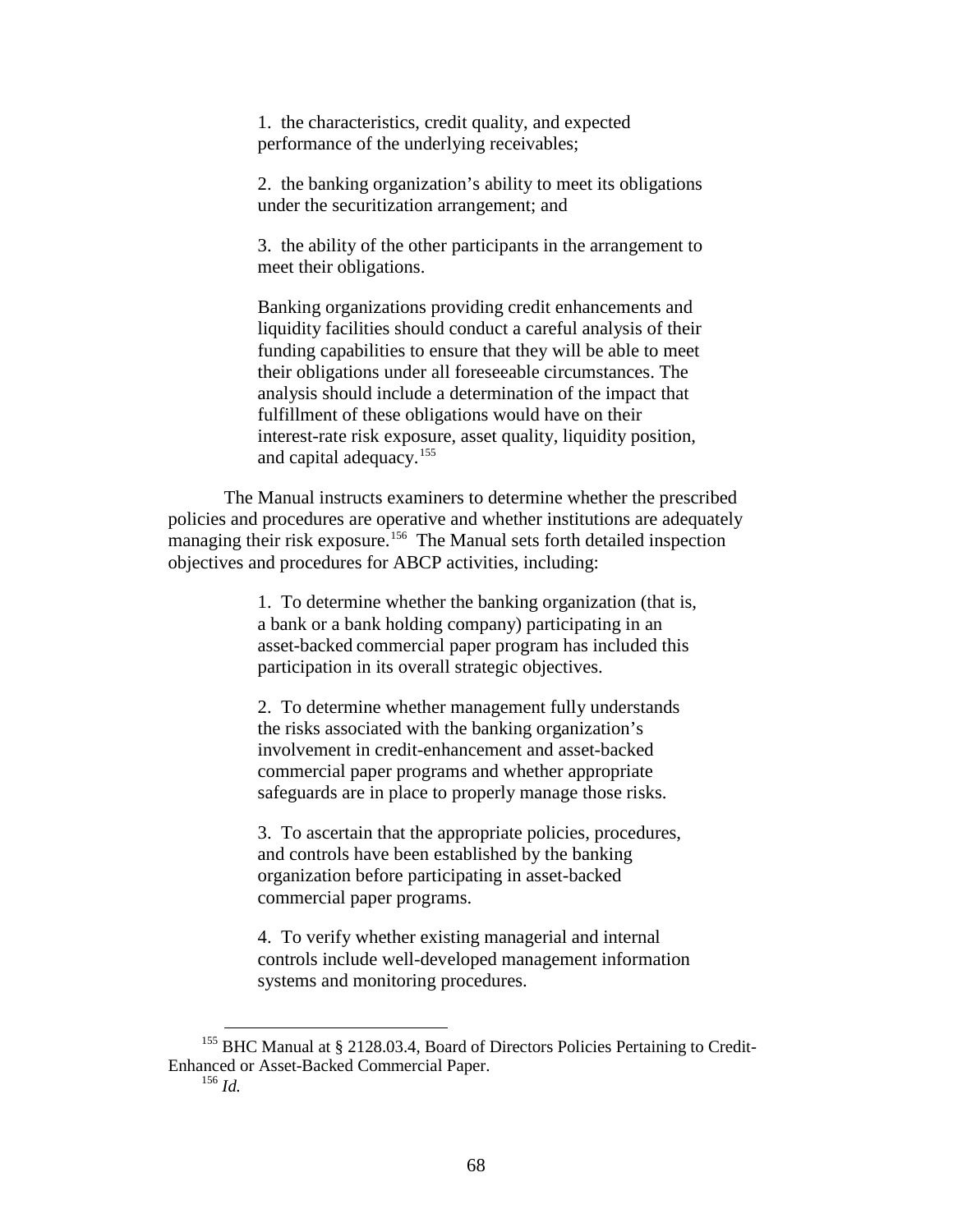5. To determine whether the banking organization has conducted a careful analysis of its funding capabilities to ensure that it will be able to meet its obligations under all foreseeable circumstances.

6. To ensure that all asset-backed securities owned, any assets sold with recourse, retained interests, and variable interest entities (VIEs) (for example, asset-backed commercial paper [ABCP] programs, those that are defined as VIEs under generally accepted accounting principles) are properly accounted for on the banking organization's books and are correctly reported on its regulatory reports.

7. To determine that capital is commensurate with, and that there are accurate determinations of the risk weights for, the risk exposures arising from recourse obligations, directcredit substitutes, asset- and mortgage-backed securities, ABCP programs and ABCP liquidity facilities, and other asset securitization transactions.<sup>[157](#page-70-0)</sup>

The Manual sets forth the following procedures for examiners in their inspections of ABCP activities of banking organizations:

> 1. Review the minutes of board of directors or executive committee meetings. Establish whether the significant policies and procedures for credit-enhanced or asset-backed commercial paper have been approved and reviewed periodically by the organization's board of directors.

a. Determine whether the policies are operative and whether institutions are adequately managing their risk exposure.

b. Determine whether the policies and procedures are applicable to all pools of receivables receivables to be purchased by the SPE as well as to the extension of any credit enhancements and liquidity facilities.

2. Determine if the organization follows prudent standards of credit assessment and approval.

a. Ascertain whether the procedures include an initial, thorough credit assessment of each pool for which the

<span id="page-70-0"></span><sup>&</sup>lt;sup>157</sup> Federal Reserve Board, BHC Supervision Manual § 2128.03.5, Inspection Objectives.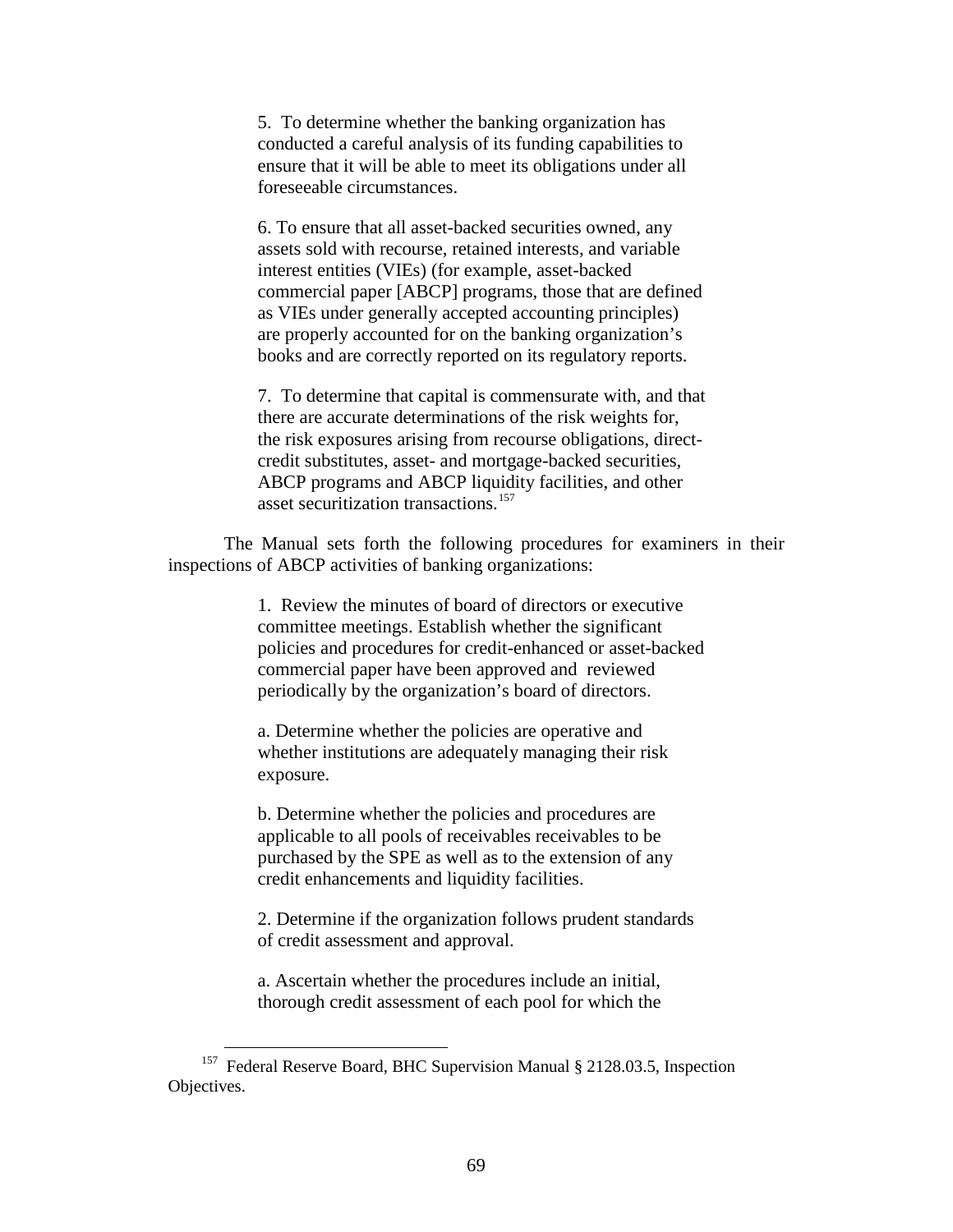organization had assumed credit risk. The initial review should be followed by periodic credit reviews to monitor performance throughout the life of the exposure.

b. Determine if the policies and procedures outline the credit-approval process and establish in-house exposure limits, on a consolidated basis, with respect to particular industries or organizations, that is, companies from which the SPE purchased the receivables as well as the receivable obligors themselves.

c. Determine whether the organization analyzes the receivables pools underlying the commercial paper as well as analyzes the structure of the arrangement. Does the analysis include a review of—

• the characteristics, credit quality, and expected performance of the underlying receivables;

• the ability of the banking organization to meet its obligations under the securitization arrangement; and

• the ability of the other participants in the arrangement to meet their obligations?

3. Review the organization's funding obligations and commitments, and determine whether there is sufficient liquidity to satisfy those funding requirements. Include a determination of the impact that fulfillment of these obligations would have on their interest-rate risk exposure, asset quality, liquidity position, and capital adequacy.

4. Review carefully the risk-based capital calculations for ABCP facilities to ensure that they are applying, for riskbased capital purposes, the proper conversion factors to their obligations supporting the asset-backed commercial paper programs.

5. Determine if the banking organization consolidates, in accordance with GAAP, the assets of any ABCP program or other such program that it sponsors.

a. Determine if the banking organization's ABCP program met the definition of a sponsored ABCP program under the risk-based capital guidelines.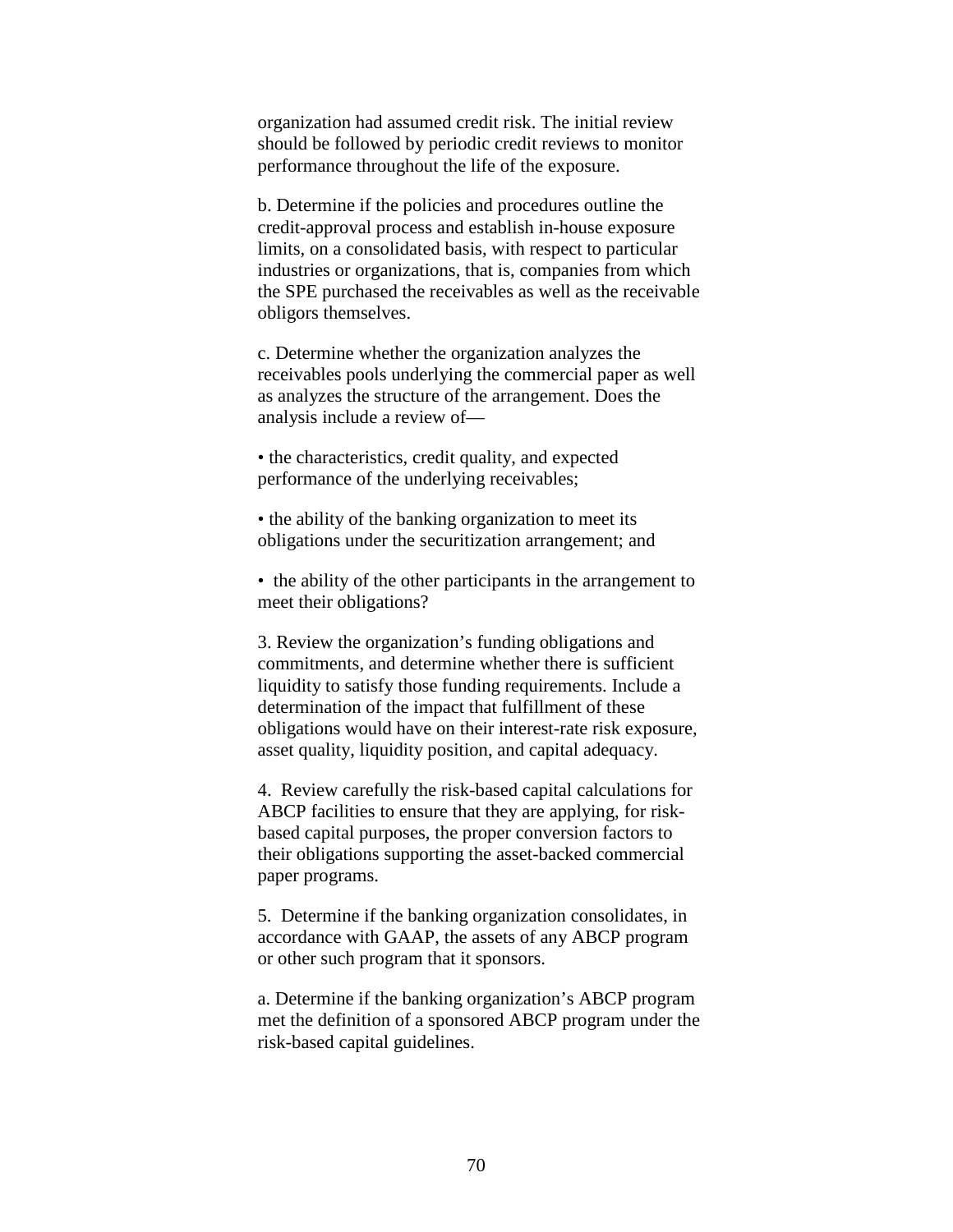b. Verify that the assets of the banking organization's eligible ABCP program and any associated minority interest were included in the banking organization's calculation of its risk-based capital ratios.

c. Ascertain whether the liquidity facilities the banking organization extends to the ABCP program satisfy the riskbased capital requirements, including the appropriate assetquality test, of an eligible ABCP program liquidity facility. . . .

d. Determine whether the banking organization applied the correct credit-conversion factor to the eligible ABCP liquidity facilities when it determined the amount of riskweighted assets for its risk-based capital ratios. . . .

e. Determine if all ineligible ABCP liquidity facilities were treated as either direct credit substitutes or as recourse obligations, as required by the risk-based capital guidelines.

f. If the banking organization had multiple overlapping exposures, determine if the banking organization applied the risk-based capital treatment that resulted in the highest capital charge.

6. Include in the inspection report a discussion of the size, effectiveness, and risks associated with ABCP programs (include the discussion in the confidential section of the inspection report if not appropriate for the open section).

The Bank Holding Company Supervision Manual also provides detailed guidance on the capital treatment of bank ABCP activities. The Manual instructs examiners to, among other things, "carefully review the ABCP facilities provided by banking organizations to ensure that they are applying, for riskbased capital purposes, the proper conversion factors to their obligations supporting asset-backed commercial paper programs."<sup>[158](#page-72-0)</sup>

The above excerpts make clear that ABCP activities of banking organizations have long been part of the regulated banking system and fully under the supervision of banking regulators.

<span id="page-72-0"></span> <sup>158</sup> Federal Reserve Board, BHC Supervision Manual § 2128.03, Credit-Supported and Asset-Backed Commercial Paper (Risk Management and Internal Controls), § 2128.03.3.1, Liquidity Facilities Supporting ABCP (Jan. 2011).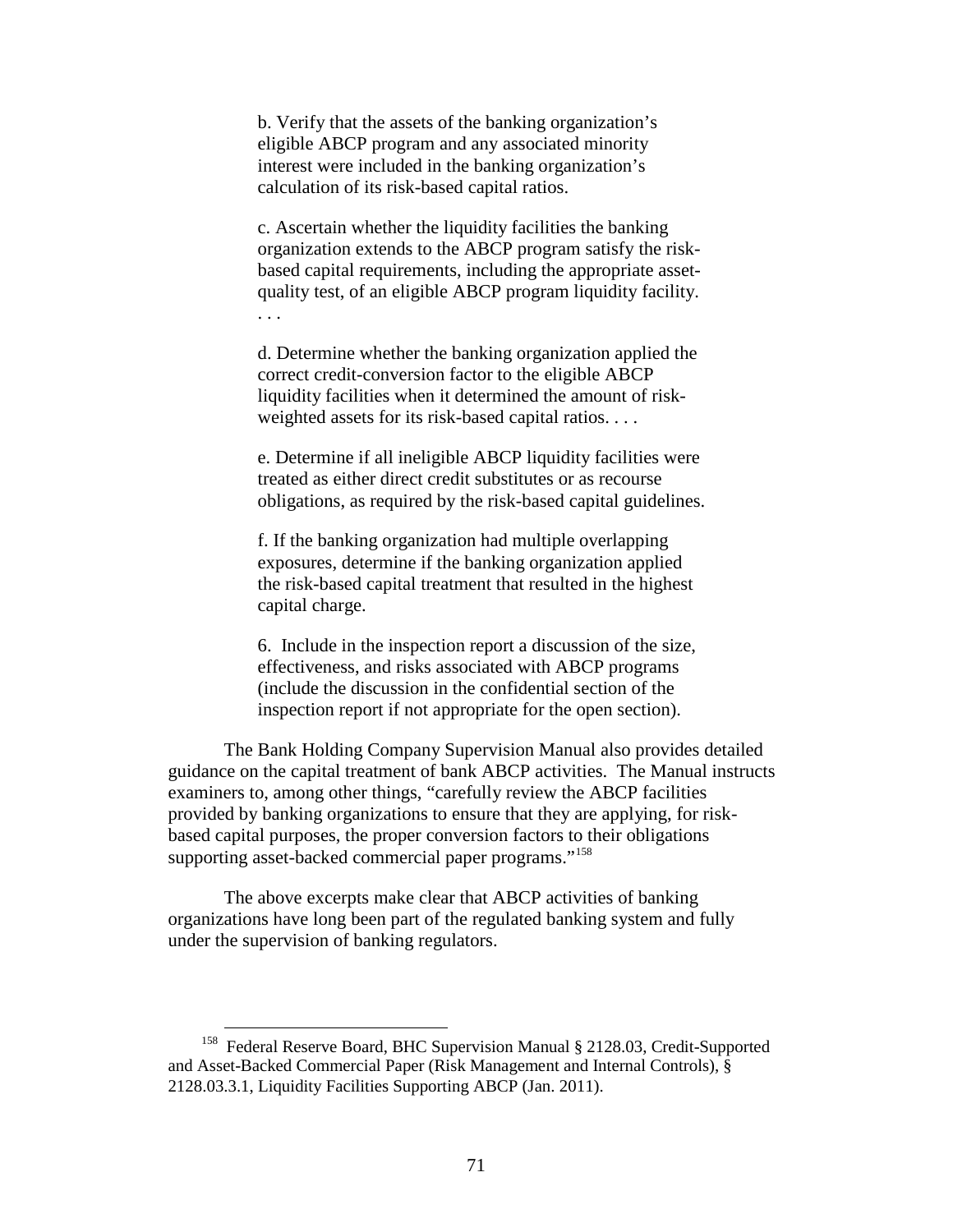## E. **Securities Broker-Dealer Activities**

Banking regulators have identified securities broker-dealers as among the entities comprising the shadow banking system. Securities broker-dealers are instrumental in helping the shadow banking system raise funds for credit intermediation from the capital markets. Nearly all major banking organizations have such broker-dealer affiliates. The integration of securities dealing with securitization and other activities in the 1980s and 1990s enabled banking organizations to develop into full-service shadow banks.

For many years, the Glass-Steagall Act was thought to prohibit banks from acting as securities broker-dealers or having broker-dealer affiliates. Banking regulators nevertheless approved such activities, thereby facilitating the expansion of banks in the shadow banking system.

Regulators first permitted banking organizations to acquire securities broker-dealers in the early 1980s, beginning with the acquisition of Charles Schwab & Co. by BankAmerica Corporation.<sup>[159](#page-73-0)</sup> The Federal Reserve Board approved the acquisition under the Bank Holding Company Act, concluding that the activity was "so closely related to banking as to be a proper incident thereto." The Board stated that the acquisition would produce benefits in the form of increased competition, convenience and efficiencies that outweighed any adverse effects. The Board also concluded that the transaction did not violate the Glass-Steagall Act because Schwab was not "engaged principally" in the activities forbidden by the Act.

The Securities Industry Association sued the Board, contending that the activity of a securities broker was not "closely related to banking" and invoking the Glass-Steagall Act's prohibition on bank affiliations with securities firms. The Supreme Court heard the case and, giving judicial deference to the Board, upheld the Board's approval of the acquisition. [160](#page-73-1) The Court's ruling opened the way for numerous acquisitions of securities broker-dealers by banks and bank holding companies.

The Federal Reserve subsequently authorized bank holding companies with broker-dealer subsidiaries to engage in underwriting and dealing in commercial paper and other securities. The SIA again sued the Board on Glass-Steagall Act grounds and again lost in the courts.<sup>[161](#page-73-2)</sup>

<span id="page-73-0"></span><sup>&</sup>lt;sup>159</sup> BankAmerica Corporation, 69 Fed. Res. Bull. 105 (1983) (Federal Reserve Board Order approving BankAmerica Corporation's acquisition of Charles Schwab & Company).

<span id="page-73-1"></span><sup>&</sup>lt;sup>160</sup> See Securities Industry Association v. Board of Governors of the Federal Reserve System, 468 U.S. 207 (1984).

<span id="page-73-2"></span><sup>&</sup>lt;sup>161</sup> See Securities Industry Association v. Board of Governors, 807 F.2d 1052 (D.C. Cir. 1986), *cert. denied,* 483 U.S. 1005 (1987).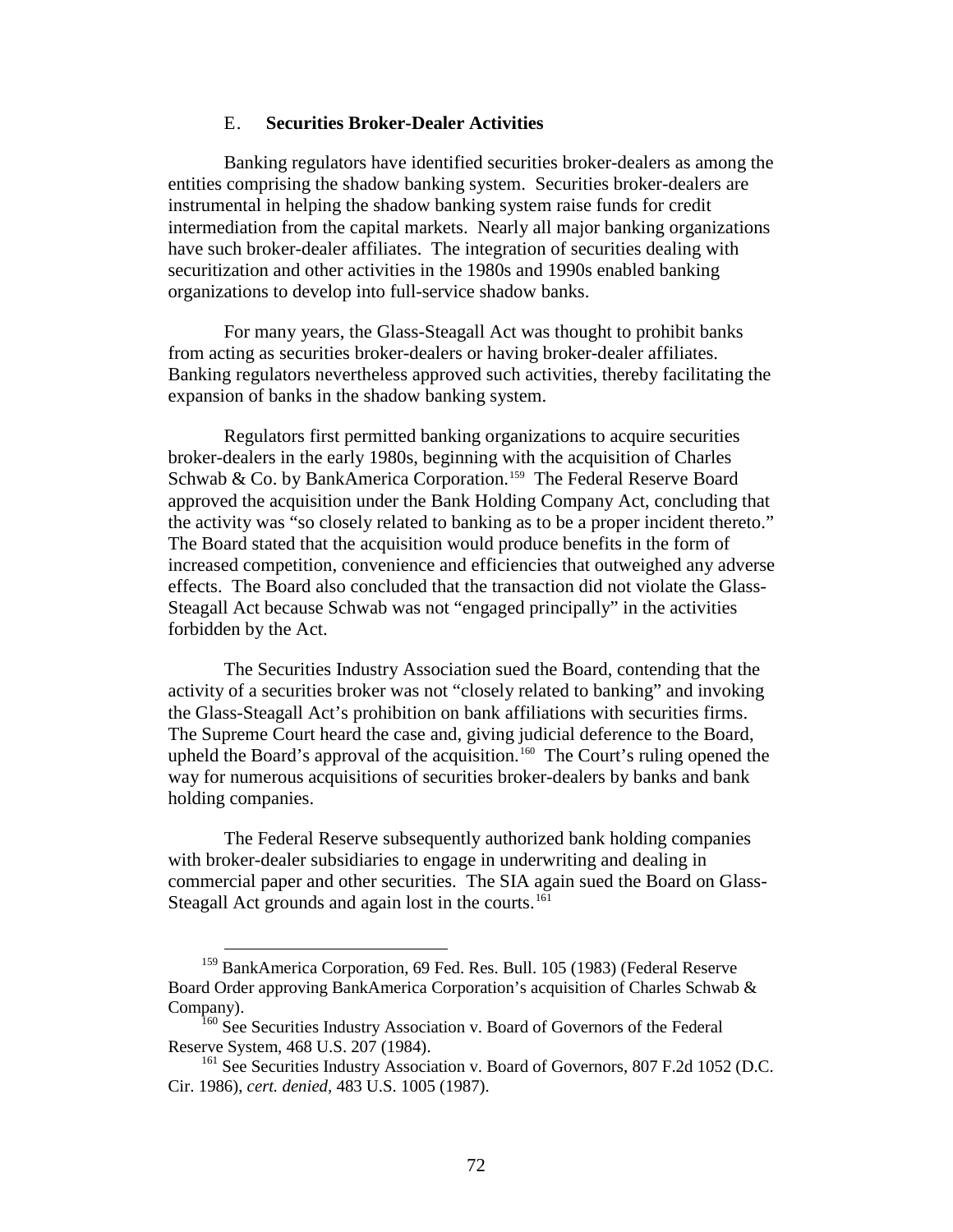In 1999, Congress enacted the Gramm-Leach-Bliley Act, which among other things, repealed the Glass-Steagall Act provisions that banking regulators had already whittled away. By then, every large banking organization owned one or more securities broker-dealers. Only a handful of large broker-dealers were not owned by banking organizations. By 2009, all of the remaining large broker-dealers had become part of banking organizations.

When banks commenced securities broker-dealer activities in the 1980s, the Securities and Exchange Commission attempted to subject them to brokerdealer regulation under the Securities Exchange Act of 1934. The SEC adopted a rule requiring banks to register as securities brokers, but the rule was challenged by the American Bankers Association and struck down in the courts.<sup>[162](#page-74-0)</sup> The SEC then sought legislation to require banks to register as brokerdealers. Congress enacted the Gramm-Leach-Bliley Act for this purpose but granted numerous exemptions covering a significant portion of bank brokerage and securities dealing activities.

The Gramm-Leach-Bliley Act gave the SEC authority to regulate bank broker-dealer activities. When the SEC attempted to adopt a regulation for this purpose, however, the banking regulators denounced it as creating "an extremely burdensome regime of overly complex, costly and unworkable requirements that effectively negate the statutory exemptions."<sup>[163](#page-74-1)</sup> The SEC then suspended the regulation and issued another proposal in 2004, which again was opposed by the banking agencies. A final regulation was not adopted until 2007, after Congress passed a law requiring the SEC to act with the Federal Reserve in adopting a joint regulation.

## F. **Relaxation of Regulatory Requirements**

The transformation of banking organizations into shadow banks was further facilitated by the relaxation of key regulatory requirements by banking regulators. Among other things, regulators structured their capital standards to encourage the securitization of residential mortgage loans in ways that increased the level of systemic risk in the banking system.

The bank capital rules created systemic risk in at least three ways. First, the capital rules required banks to hold less capital against residential mortgages than commercial loans. The risk weight for residential mortgage loans was (and is) 50 percent, compared to 100 percent for commercial business loans. Thus, 50 percent less capital was required for residential mortgage loans—including

<span id="page-74-0"></span><sup>&</sup>lt;sup>162</sup> American Bankers Association v. Securities and Exchange Commission, 804 F.2d 739 (D.C. Cir. 1986).

<span id="page-74-1"></span><sup>&</sup>lt;sup>163</sup> Letter dated June 29, 2001, to the SEC from the Federal Reserve Board, Office of the Comptroller of the Currency, and Office of the Comptroller of the Currency.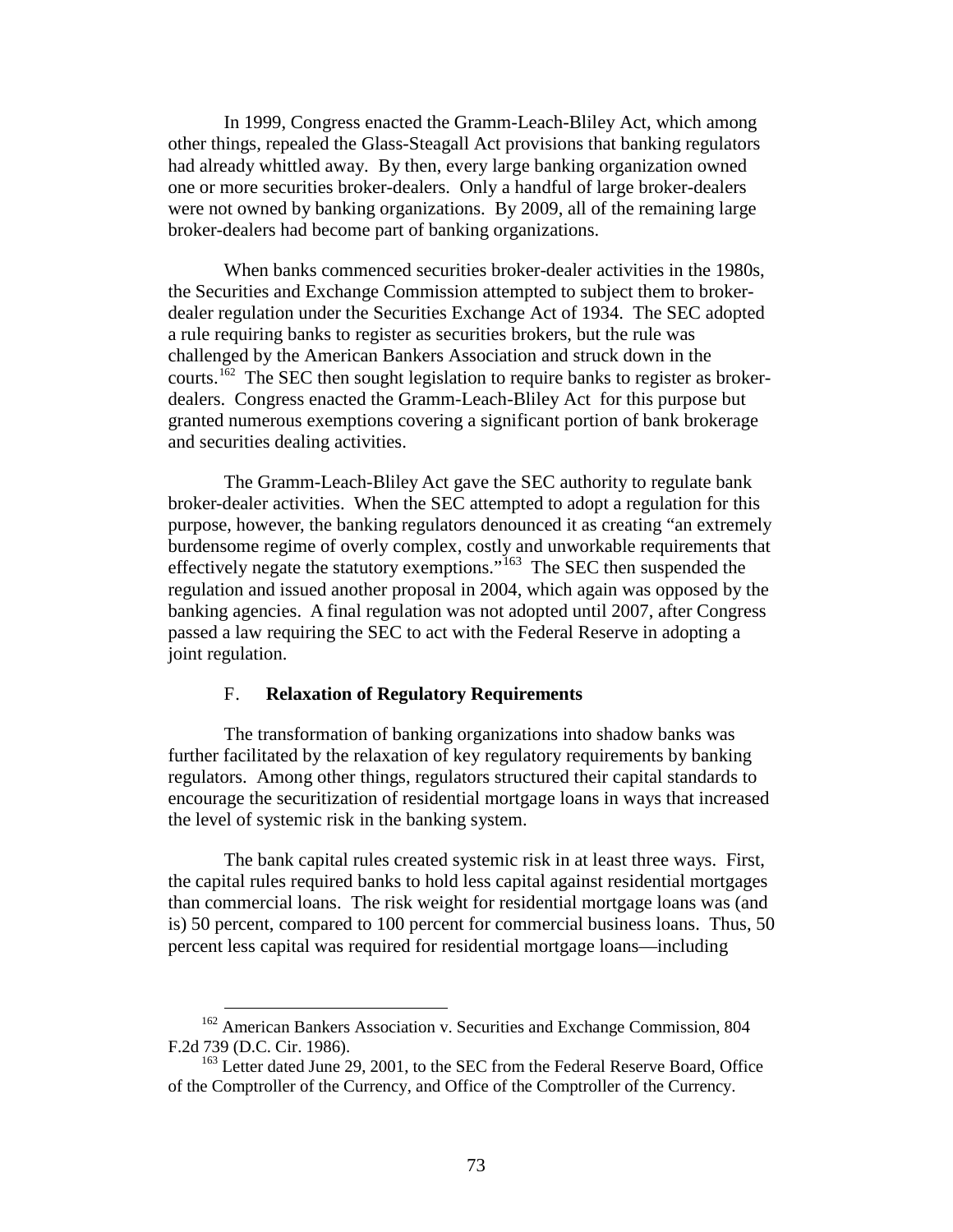subprime loans—than commercial loans.<sup>[164](#page-75-0)</sup> The rules thereby created an artificial incentive for banks to generate residential mortgage loans, which helped fuel the housing bubble.

Second, the capital rules required banks to hold even less capital against residential mortgage loans that were securitized. The risk weight for triple-AAA rated residential mortgage-backed securities ("RMBS") was and is 20 percent.<sup>165</sup> Thus, banks had incentives to sell off their residential mortgage loans to securitization vehicles and buy them back in the form of RMBS. Often, the RMBS was packaged with other assets in ABCP conduits and sold to investors. Going into the financial crisis, banks held substantial amounts of their own RMBS and ABCP as investments for their own accounts.<sup>[166](#page-75-2)</sup>

Third, banking regulators did not require banking organizations to consolidate their ABCP conduits on their balance sheets for regulatory capital purposes, notwithstanding an interpretive standard adopted by the Financial Accounting Standards Board in 2004 that otherwise required consolidation. [167](#page-75-3) Moreover, the regulators imposed no capital charge on bank letters of credit or other support for ABCP until 2004, when they imposed only a 10 percent conversion factor, requiring minimal capital. The availability of bank guarantees for ABCP conduits encouraged the growth of ABCP and created demand for more and more mortgage loan assets, including subprime loans. Banks could provide more guarantees to their ABCP conduits because the capital rules did not require such guarantees to be fully capitalized.<sup>168</sup> In 2010, after the financial crisis revealed that the banking regulators' had greatly underestimated the risks of ABCP, they eliminated the ABCP exclusion and now require full consolidation of ABCP programs on banking organization balance sheets for regulatory capital purposes.<sup>[169](#page-75-5)</sup>

The capital rules thereby contributed to the buildup of RMBS and ABCP prior to the crisis by requiring banks to hold less capital for residential mortgage loans, even less capital for securities backed by such loans, and virtually no

<sup>164</sup> See 12 C.F.R. part 225, Appendix A. 165 *Id.*

<span id="page-75-2"></span><span id="page-75-1"></span><span id="page-75-0"></span><sup>&</sup>lt;sup>166</sup> See Viral V. Acharya and Matthew Richardson, Causes of the Financial Crisis, Critical Review Vol. 21, Nos. 2–3, 2009, at 200 ("[I]n fact, investors were not the chief purchasers of these securities: banks themselves were….[T]he banks became primary investors….The goal…was…to avoid minimum capital requirements.").

 $167$  See 69 Fed. Reg. 44908 (July 28, 2004).

<span id="page-75-5"></span><span id="page-75-4"></span><span id="page-75-3"></span><sup>&</sup>lt;sup>168</sup> Acharya and Richardson at 201 ("Designing the guarantees as 'liquidity enhancements' of less than one year maturity (to be rolled over each year) allowed banks to exploit a loophole in Basel capital requirements. The design effectively eliminated the 'capital charge' and thus banks achieved a tenfold increase in leverage for a given pool of loans.").

<sup>&</sup>lt;sup>169</sup> 75 Fed. Reg. 4636, 4643 (Jan. 28, 2010); 12 C.F.R. 225, appendix A.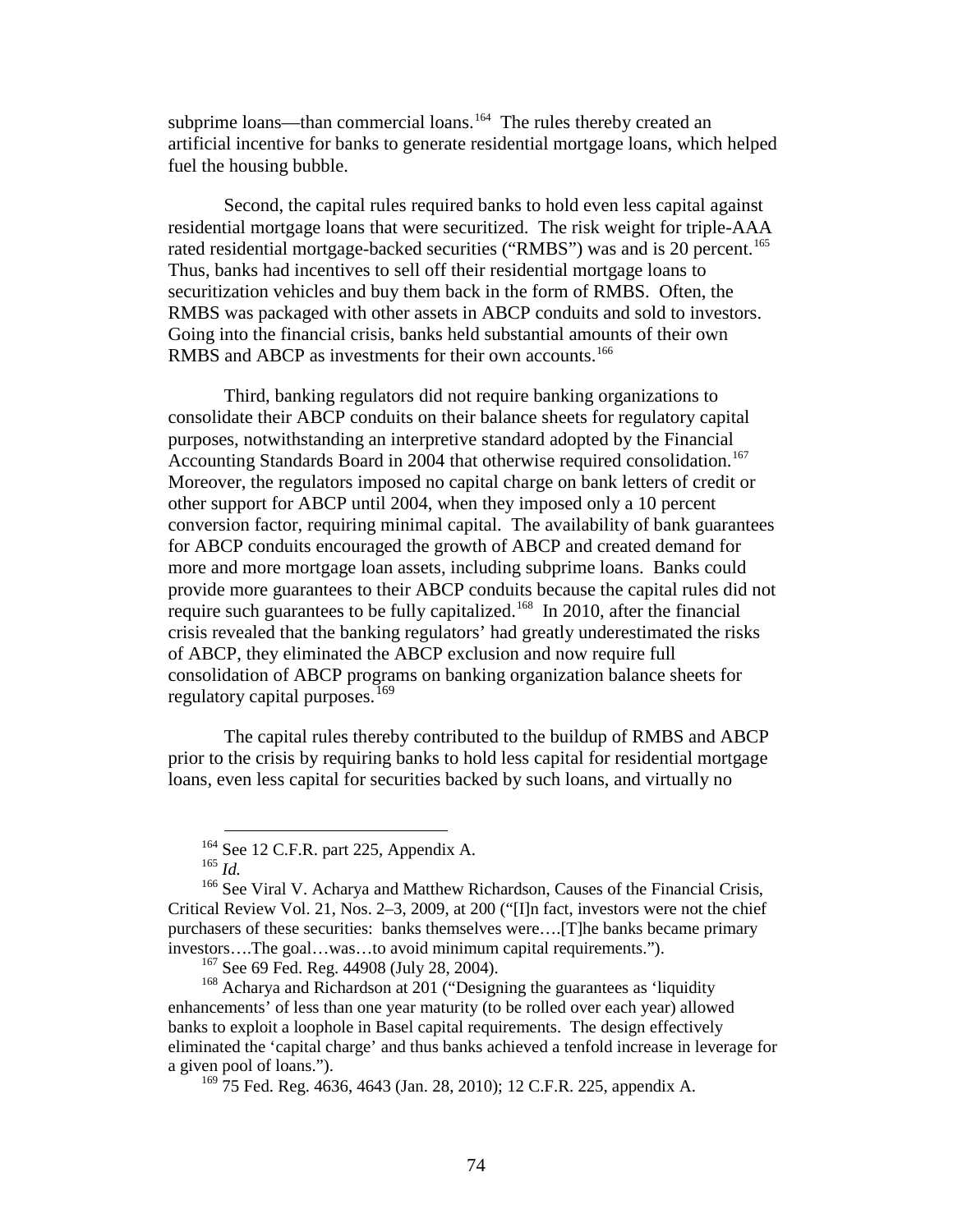capital for bank letters of credit and other guarantees of ABCP conduits.<sup>[170](#page-76-0)</sup> Economists have attributed the rapid expansion of ABCP in the years preceding the financial crisis to the relaxation of bank capital rules in 2004.[171](#page-76-1) The Federal Reserve also exempted ABCP conduits from bank reserve requirements in 2004.[172](#page-76-2)

The expansion of ABCP prior to the crisis also was facilitated by interpretations of the OCC allowing national banks to guarantee ABCP conduits.<sup>[173](#page-76-3)</sup> In codifying these interpretations, the OCC stated:

> The OCC has emphasized that banks must be able to respond to the evolving needs of their customers, provided always that such guarantees be issued and managed in a safe and sound manner. Permitting national banks to exercise their broad authority to act as guarantor or surety benefits customers by giving banks greater ability to facilitate customers' financial transactions and by providing banks with greater flexibility to provide financial services in evolving markets. . . . [A]cting as a guarantor involves the core banking powers of both lending and acting as financial intermediary and is therefore a permissible banking activity.<sup>[174](#page-76-4)</sup>

The Federal Reserve further facilitated securitization activities by allowing banks to sponsor and guarantee ABCP entities without regarding to the limitations of section 23A of the Federal Reserve Act, which imposes restrictions on transactions between banks and their affiliates.<sup>[175](#page-76-5)</sup> ABCP conduits were not

<span id="page-76-0"></span><sup>&</sup>lt;sup>170</sup> See Viral Acharya and Philipp Schnabl, "Do Global Banks Spread Global Imbalances? The Case of Asset-Backed Commercial Paper During the Financial Crisis of 2007–09," Paper presented at the 10th Jacques Polak Annual Research Conference Hosted by the International Monetary Fund, Nov. 5–6, 2009 at 21. See also Peter J. Wallison, "How Regulators Herded Banks Into Trouble," Wall Street Journal, Dec. 3, 2011.

<span id="page-76-1"></span> $171$  "[T]the rapid expansion of the ABCP market in 2004 appears to be driven by changes in regulatory capital rules." Tobias Adrian Adam B. Ashcraft, Shadow Banking Regulation, Federal Reserve Bank of New York Staff Report No. 559, April 2012, at 13, citing Acharya, Schnabl, and Suarez, Securitization Without Risk Transfer, NBER Working Papers 15730 (2010).<br><sup>172</sup> See Letter dated Jan. 26, 2004, by Stephanie Martin, Associate General Counsel,

<span id="page-76-2"></span>Federal Reserve Board.

 $173$  See 12 C.F.R. § 7.1017(b), as amended in April 2008.

<sup>&</sup>lt;sup>174</sup> 73 Fed. Reg. 22215, 22226 (April 24, 2008).

<span id="page-76-5"></span><span id="page-76-4"></span><span id="page-76-3"></span><sup>&</sup>lt;sup>175</sup> 12 U.S.C. § 371c. Section 23A restricts the ability of banks to provide funding to their nonbank affiliates. Generally, a bank may not loan more than 10 percent of its capital to any one affiliate or 20 percent to all affiliates in the aggregate. This restriction